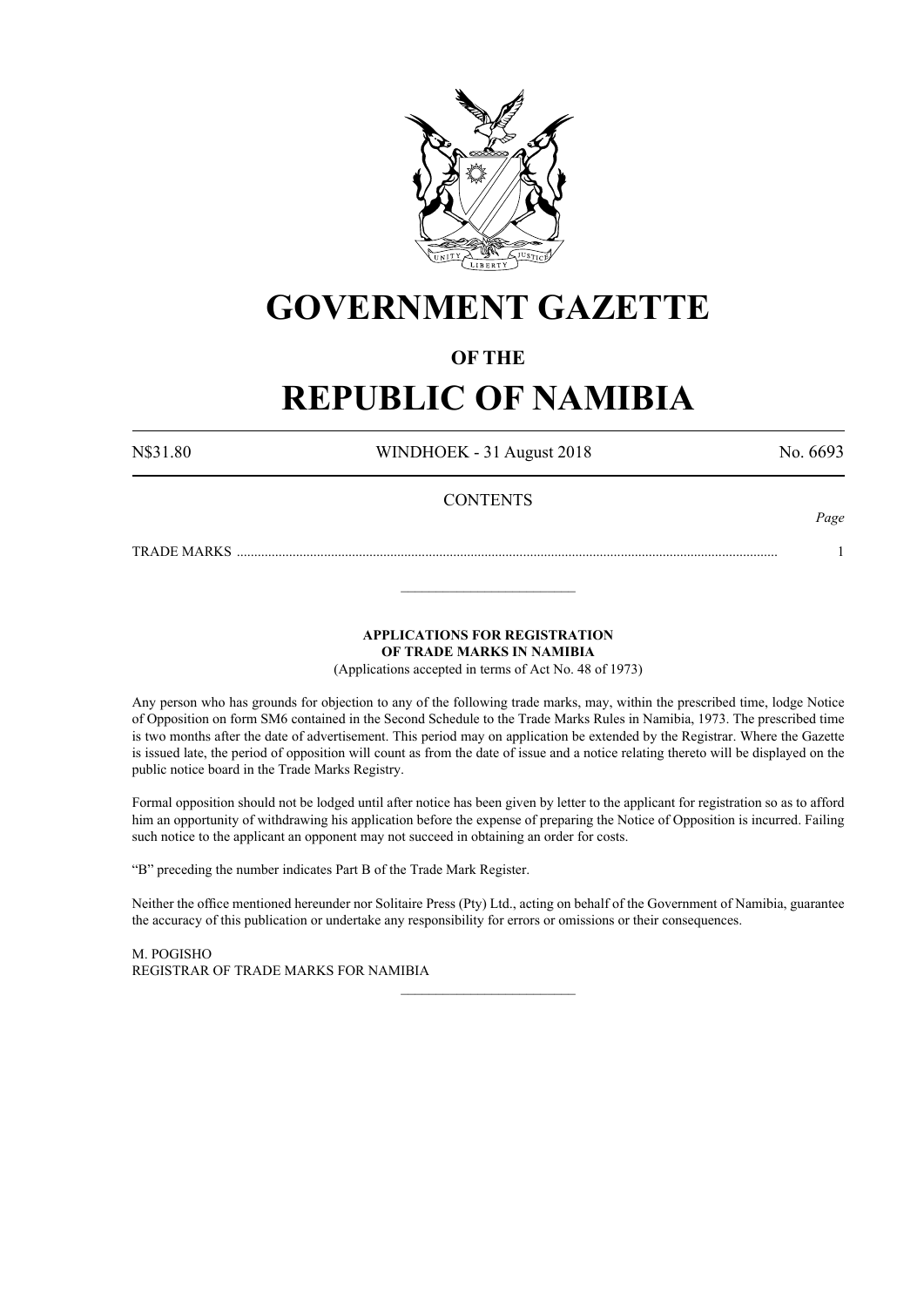2017/1863 in class 5: Human pharmaceutical preparations for the prevention and treatment of viral diseases, auto-immune and inflammatory diseases, cardiovascular diseases, central nervous system diseases, pain, dermatologic diseases, gastrointestinal diseases, infectious-related diseases, metabolic diseases, oncologic diseases, ophthalmic diseases, and respiratory diseases; in the name of **JOHNSON & JOHNSON**, a corporation organised and existing under the laws of the State of New Jersey, of One Johnson & Johnson Plaza, New Brunswick, New Jersey, 08933, United States of America.

Address for Service: SPOOR & FISHER c/o H.D. BOSSAU & Co, 49 Feld Street, Windhoek.

Filed: 7 June 2017

## **NURILYFT**

2014/1579 in class 25: Clothing, headwear and footwear; in the name of **WITH YOU LLC**, a corporation organised and existing under the laws of the State of California of 5 Bryant Park 30th Floor, New York 10018, United States of America. Address for service: SPOOR & FISHER c/o H.D. BOSSAU & Co., 49 Feld Street, Windhoek.

 $\frac{1}{2}$ 



Filed: 21 November 2014

Registration of this trade mark application shall not debar persons having the surname **"SIMPSON"** from the *bona fide* use of their name in the ordinary cause of trade.

 $\overline{\phantom{a}}$  , where  $\overline{\phantom{a}}$ 

2017/170 in class 33: Alcoholic beverages (except beers); in the name of **PERNOD RICARD MEXICO SA, de C.V.**, a Mexican company, of Paseo de los Tamarindos, Edificio Arcos Norte C 100, Floor 3 and 4- Bosques de las Lomas, Cuajimalpa de Morelos, Districto Federal 05120, Mexico. Address for service: SPOOR & FISHER c/o H.D. BOSSAU & Co, 49 Feld Street, Windhoek.

Filed: 20 January 2017

## **OLMECA**

2017/176 in class 3: Room or atmosphere perfumes; essential oils for the atmosphere; air fragrancing preparations; air perfuming preparations; potpourri; incense; in the name of **S.C. JOHNSON & SON, INC.**, a corporation organised and existing under the laws of the State of Wisconsin, of 1525 Howe Street, Racine, Wisconsin, 53403, United States of America. Address for service: SPOOR & FISHER c/o H.D. BOSSAU & CO, 49 Feld Street, Windhoek.

 $\frac{1}{2}$ 

Filed: 20 January 2017

## **SHEER VANILLA EMBRACE**

Registration of this trade mark shall give no right to the exclusive use of the word **"VANILLA"** separately and apart from the mark.

Associated with: NA/T/2017/177

2017/177 in class 4: Candles; perfumed candles; in the name of **S.C. JOHNSON & SON, INC.**, a corporation organised and existing under the laws of the State of Wisconsin, of 1525 Howe Street, Racine, Wisconsin, 53403, United States of America.

 $\frac{1}{2}$ 

Address for service: SPOOR & FISHER c/o H.D. BOSSAU & Co, 49 Feld Street, Windhoek.

FILED: 20 January 2017

#### **SHEER VANILLA EMBRACE**

Registration of this trade mark shall give no right to the exclusive use of the word **"VANILLA"** separately and apart from the mark.

 $\frac{1}{2}$ 

Associated with: NA/T/2017/176

2017/178 in class 29: Meat; fish; poultry; game; meat extracts; preserved, dried and cooked fruits and vegetables; jellies; jams; compotes; eggs; milk; milk products; edible oils and fats; dips; cheese; yogurt; edible nuts; processed nuts; processed edible seeds; nut-based food bars; mixtures of fruit and nuts; potato chips; potato crisps; potato-based snack foods; soy-based snack foods; soy chips; fruit-based snack food; fruit chips; yucca chips; prepared beef; beef jerky; puffed pork rind; vegetable salads; fruit and vegetable spreads; vegetable based snack foods and chips; ready to eat snack foods consisting primarily of potatoes and chips, nuts, nut products, seeds, fruits, vegetables or combinations thereof; legume-based snacks and spreads; in the name of **PEPSICO, INC.**, a corporation organised and existing under the laws of the State of North Carolina, of 700 Anderson Hill Road, Purchase, New York, 10755, United States of America.

Address for service: SPOOR & FISHER c/o H.D. BOSSAU & Co, 49 Feld Street, Windhoek.

FILED: 20 January 2017

#### **LIFE NEEDS FLAVOR**

Registration of this mark shall give no right to the exclusive use of the term **"LIFE"**, or of the term **"FLAVOR"** each separately and apart from the mark.

 $\frac{1}{2}$ 

Associated with: NA/T/20171179

2017/179 in class 30: Coffee; tea; cocoa; artificial coffee; sugar; rice; tapioca; sago; flour; preparations made from cereals; bread; pastries; confectionery; ices; honey; treacle; yeast; baking powder; salt; mustard; vinegar; sauces (condiments); spices; cereals; processed grains; snack food products made from cereal flour; snack food products made from potato flour; snack food products made from rice flour; crackers; taco chips; tortilla chips; flour-based chips; grain-based chips; cereal-based snack food; cereal food bars; cereal bars and energy bars; rice-based snack food; rice chips;rice crisps; rice crackers; puffed rice; cakes (rice-); snack foods made from corn; processed corn; popcorn; roasted corn; puffed corn snacks; maize-based snack products; extruded snacks containing maize; poppadoms; pretzels; granola; granola-based snack bars; cereal seeds, processed; snack bars containing a mixture of grains, nuts and dried fruit [confectionery]; salsas; sauc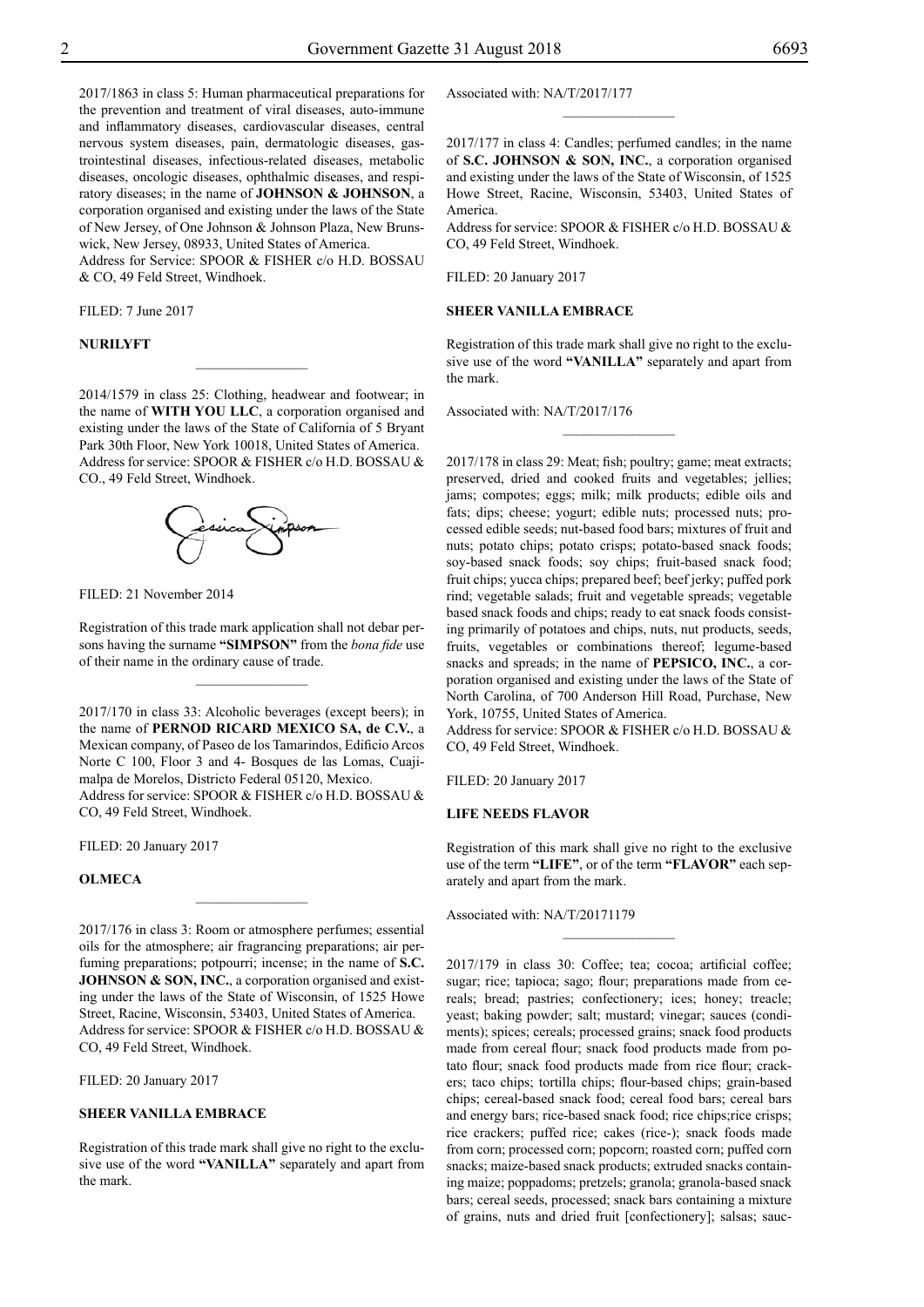es; coated nuts [confectionery]; granola-based snack foods; maize-based snack products; ready to eat snack foods consisting primarily of grains, corn, cereal or combinations thereof; in the name of **PEPSICO, INC.**, a corporation organised and existing under the laws of the State of North California, of 700 Anderson Hill Road, Purchase, New York, 10755, United States of America.

Address for service: SPOOR & FISHER c/o H.D. BOSSAU & CO, 49 Feld Street, Windhoek.

Filed: 20 January 2017

## **LIFE NEEDS FLAVOR**

Registration of this mark shall give no right to the exclusive use of the term **"LIFE"**, or of the term **"FLAVOR"** each separately and apart from the mark.

 $\overline{\phantom{a}}$  , where  $\overline{\phantom{a}}$ 

Associated with: NA/T/2017/178

2017/502 in class 2: Paints; coatings; varnishes; lacquers; thinners; coloring matters all being additives for paints, varnishes or lacquers; preservatives against rust and against deterioration of wood; priming preparations (in the nature of paints); wood stains; in the name of **AKZO NOBEL COATINGS IN-TERNATIONAL B.V.**, a Dutch company, of Velperweg 76, 6824 BM Amhem, The Netherlands.

Address for service: SPOOR & FISHER c/o H.D. BOSSAU & Co, 49 Feld Street, Windhoek.

FILED: 3 February 2017

#### **PEARL GLO**

The applicant admits that registraation of the trade mark shall not debar others from the *bona fide* descriptive use in the ordinary course of trade of the word **"GLOSS"**.

 $\mathcal{L}=\mathcal{L}^{\mathcal{L}}$ 

2017/855 in class 5: Prescription pharmaceutical preparations for central nervous system diseases and disorders; none of the aforesaid being prescription topicals; in the name of **JOHNSON & JOHNSON**, a corporation organised and existing under the laws of State of New Jersey, of One Johnson & Johnson Plaza, New Brunswick, New Jersey, 08933, United States of America.

Adress for service: SPOOR & FISHER c/o H.D. BOSSAU & CO, 49 Feld Street, Windhoek.

FILED: 3 March 2017

#### **ESKANZA**

Country: USA, Number 87/192347, Date: 4 October 2016  $\mathcal{L}=\mathcal{L}^{\mathcal{L}}$ 

2017/1106 in class 5: Human pharmaceutical preparations for the prevention and treatment of viral diseases, auto-immune and inflammatory diseases, cardiovascular diseases, central nervous system diseases, pain, dermatologic diseases, gastrointestinal diseases, infectious-related diseases, metabolic diseases, oncologic diseases, ophthalmic diseases, and respiratory diseases; in the name of **JOHNSON & JOHNSON**, a corporation organised and existing under the laws of the State of New Jersey, of One Johnson & Johnson, Plaza, New Brunswick, New Jersey,08933, United States of America.

Address for service: SPOOR & FISHER c/o H.D. BOSSAU & Co, 49 Feld Street, Windhoek.

Filed: 17 March 2017

#### **TRANESKA**

United Sates of America Number 87/192354, Date: 4 October 2016

2017/1259 in class 5: Human pharmaceutical preparations for the prevention and treatment of viral diseases, auto-immune and inflammatory diseases, cardiovascular diseases, central nervous system diseases, pain, dermatologic infectious-related diseases, metabolic diseases, oncologic diseases, ophthalmic diseases, gastro-intestinal diseases, diseases, and respiratory diseases; in the name of **JOHNSON & JOHNSON**, a corporation organised and existing w Brunswick, New Jersey, 08933, under the laws of State of New Jersey, of One Johnson & Johnson Plaza, New United States of America.

 $\overline{\phantom{a}}$  , we can also the set of  $\overline{\phantom{a}}$ 

Address for service: SPOOR & FISHER c/o H.D. BOSSAU & Co, 49 Feld Street, Windhoek.

Filed: 29 March 2017

**VALTESKA**

United Sates of America Number 87/192320, Date: 4 October 2016

2015/2668 in class 19: Building and construction materials; composition materials, sheeting and timber; timber boards, sheeting; in the name of **SONAE ARAUCO SOUTH AF-RICA (PTY) LTD**, a South African company, of Building 18, First Floor, Woodlands Office Park, 20 Woodlands Drive, Woodmead, Republic of South Africa. Address for service: SPOOR & FISHER c/o H.D. BOSSAU & Co, 49 Feld Street, Windhoek.

 $\overline{\phantom{a}}$  , we can also the set of  $\overline{\phantom{a}}$ 

Filed: 12 November 2015

## **NOVOWOOD**

Associated with: NA/T/1994/136

2016/475 in class 35: Advertising services, personnel services; human resource services; recruitment and placement of employees and other personnel; business surveys; business advisory services; business management and administration, business information and research, office functions, information agencies, rating services, evaluation services, forecasting services, business appraisals, marketing research and studies, opinion polling, consultancy and advisory services; enterprise development; relationship marketing; services relating to the arrangement, presentation, promotion, organization and holding of trade fairs, shows, markets, events, expositions, exhibitions and displays for commercial or advertising purposes; public relations; retail, wholesale, franchising and merchandising services; providing information in relation to these services; in the name of **DELOITTE CONSULTING (PROPRIETARY) LIMITED**, a South African company, of Deloitte Place, Building 33, The Woodlands, 20 Woodlands Drive, Woodmead, Sandton, Gauteng, 2052, Republic of South Africa.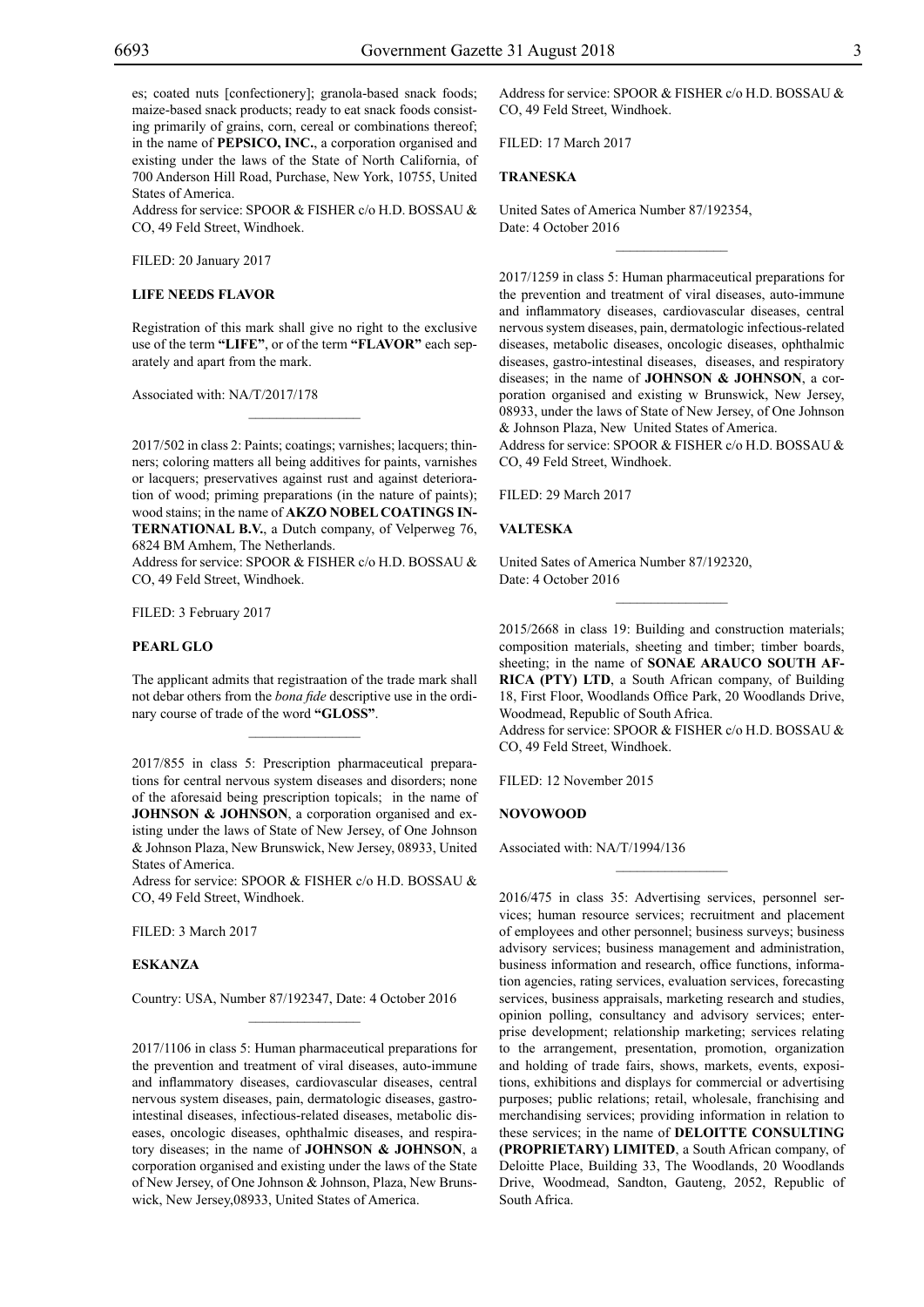Address for service: SPOOR & FISHER c/o H.D. BOSSAU & CO, 49 Feld Street, Windhoek.

Filed: 21 April 2016

## **THE BEST COMPANY TO WORK FOR**

Registration of this trade mark shall give no right to the exclusive use of the word **"BEST"** separately and apart from the mark.

 $\frac{1}{2}$ 

Associated with: NA/T/2016/476

2016/476 in class 41: Entertainment, education and training services; services relating to the arranging, conducting, organizing and hosting of conferences, courses, events, exhibitions, exhibits, readings, seminars, symposiums and workshops; workshops for training purposes; arranging of presentations for training purposes; arranging professional workshop and training courses; business training consultancy services; coaching (training) services; consultancy services relating to the education and training of management and of personnel; consultancy services relating to training; courses (training) relating to management; education services relating to business training; personal development training; publishing services: providing information in relation to these services; in the name of **DELOITTE CONSULTING (PROPRIETARY) LIM-ITED**, a South African company, of Deloitte Place, Building 33, The Woodlands, 20 Woodlands Drive, Woodmead, Sandton, Gauteng, 2052, Republic of South Africa.

Address for service: SPOOR & FISHER c/o H.D. BOSSAU & Co, 49 Feld Street, Windhoek.

Filed: 21 April 2016

#### **THE BEST COMPANY TO WORK FOR**

Registration of this trade mark shall give no right to the exclusive use of the word **"BEST"** separately and apart from the mark.

 $\frac{1}{2}$ 

Associated with: NA/T/2016/477

2016/477 in class 42: Scientific and technological services and research and design relating thereto; industrial analysis and research services; feasibility studies; professional consultancy; research and surveys; project management; research and development services; quality control services; design and development of computer hardware and software; leasing access time to computer data bases; interactive computer electronic bulletin board services for dispensing and receiving information; computer programming services; consulting and technical support services in the field of design and use of computer programs, computers, computer hardware and computer systems; providing information in relation to these services; in the name of **DELOITTE CONSULTING (PROPRIETARY) LIMITED**, a South African company, of Deloitte Place, Building 33, The Woodlands, 20 Woodlands Drive, Woodmead, Sandton, Gauteng, 2052, Republic of South Africa.

Address for service: SPOOR & FISHER c/o H.D. BOSSAU & Co, 49 Feld Street, Windhoek.

Filed: 21 April 2016

## **THE BEST COMPANY TO WORK FOR**

Registration of this trade mark shall give no right to the exclusive use of the word **"BEST"** separately and apart from the mark.

 $\overline{\phantom{a}}$  , where  $\overline{\phantom{a}}$ 

Associated with: NA/T/2016/475

2017/1313 in class 4: Industrial oils and greases; lubricants; dust collecting products; fuels, including motor spirit, and illuminants; in the name of **WOLF OIL CORPORATION N.V.**, a Belgium company, of Georges Gilliotstraat 52, 2620 Hemiksem, Belgium. Address for service: SPOOR & FISHER c/o H.D. BOSSAU & CO, 49 Feld Street, Windhoek.



Filed: 13 April 2017

2017/1334 in class 5: Human pharmaceutical preparations; in the name of **JOHNSON & JOHNSON**, a corporation organised and existing under the laws of the State of New Jersey, of One Johnson & Johnson Plaza, New Brunswick, New Jersey, 08933, United States of America.

 $\overline{\phantom{a}}$  , where  $\overline{\phantom{a}}$ 

Address for service: SPOOR & FISHER c/o H.D. BOSSAU & Co, 49 Feld Street, Windhoek.

Filed: 21 April 2017

## **TELPONDEL**

2017/1335 in class 5: Human pharmaceutical preparations; in the name of **JOHNSON & JOHNSON**, a corporation organised an existing under the laws of the State of New Jersey, of One Johnson & Johnson Plaza, New Brunswick, New Jersey, 08933, United States of America.

 $\frac{1}{2}$ 

Address for service: SPOOR & FISHER c/o H.D. BOSSAU & Co, 49 Feld Street, Windhoek.

Filed: 21 April 2017

**ETELZEL**

2017/1336 in class 5: Human pharmaceutical preparations; in the name of **JOHNSON & JOHNSON**, corporation organised and existing under the laws of the State of New Jersey, of One Johnson & Johnson Plaza, New Brunswick, New Jersey, 08933, Unite States of America.

 $\overline{\phantom{a}}$  , where  $\overline{\phantom{a}}$ 

Address for service: SPOOR & FISHER c/o H.D. BOSSAU & Co, 49 Feld Street, Windhoek.

Filed: 21 April 2017

**IPVELTO**

2017/1337 in class 5: Human pharmaceutical preparations; in the name of **JOHNSON & JOHNSON**, a corporation organised a existing under the laws of the State of New Jersey, of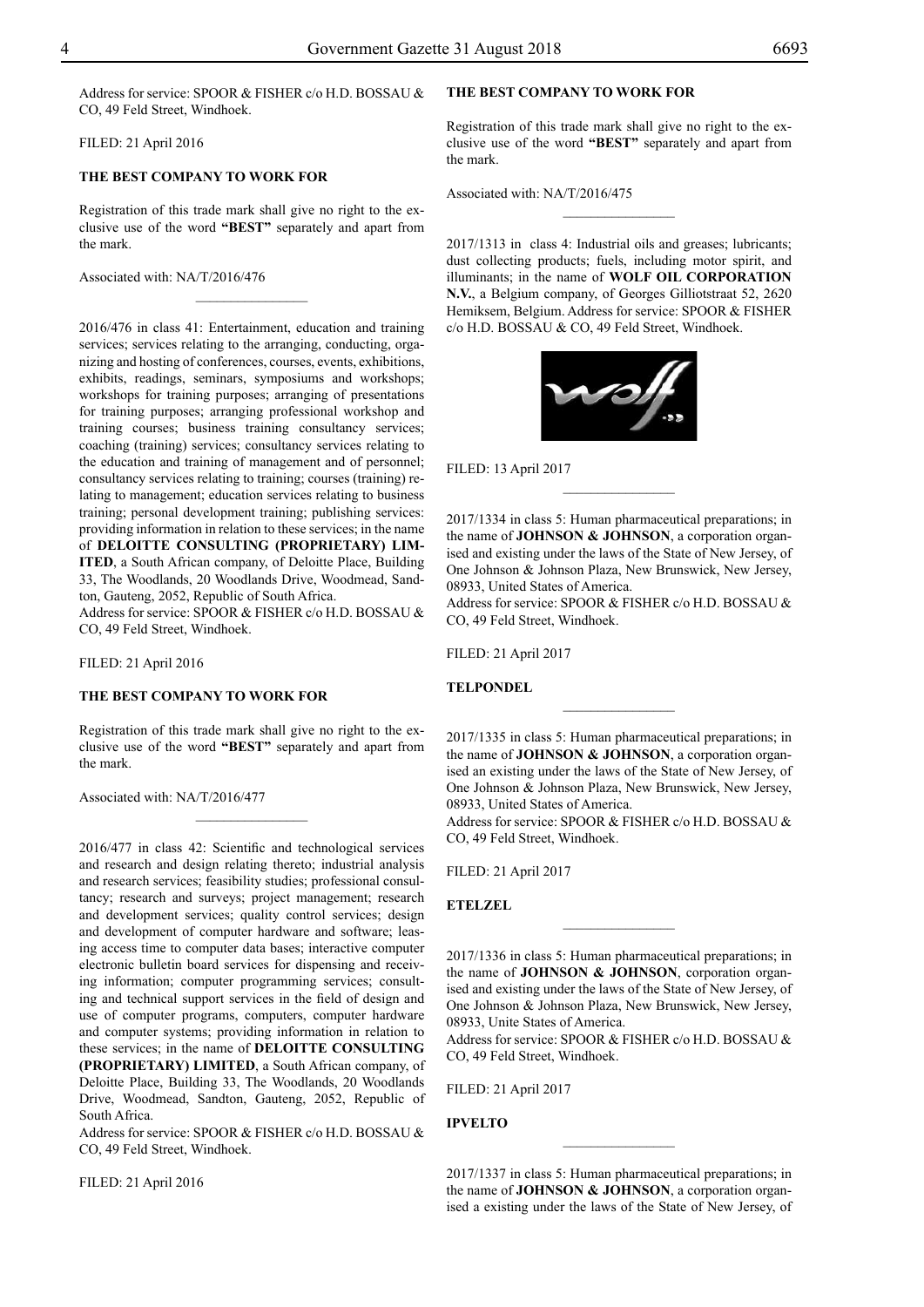One Johnson & Johnson Plaza, New Brunswick, New Jersey, 08933, United States of America.

Address for service: SPOOR & FISHER c/o H.D. BOSSAU & CO, 49 Feld Street, Windhoek.

Filed: 21 April 2017

## **KAVESTEL**

2017/1338 in class 5: Human pharmaceutical preparations; in the name of **JOHNSON & JOHNSON**, corporation organised a existing under the laws of the State of New Jersey, of One Johnson & Johnson Plaza, New Brunswick, New Jersey, 08933, United States of America.

 $\overline{\phantom{a}}$  , where  $\overline{\phantom{a}}$ 

Address for service: SPOOR & FISHER c/o H.D. BOSSAU & Co, 49 Feld Street, Windhoek.

Filed: 21 April 2017

#### **LUTELVIP**

2017/1339 in class 5: Human pharmaceutical preparations; in the name of **JOHNSON & JOHNSON**, a corporation organised d e sting under the laws of the State of New Jersey, of One Johnson & Johnson Plaza, New Brunswick, New Jersey, 08933, United States of America.

 $\mathcal{L}=\mathcal{L}^{\mathcal{L}}$ 

Address for service: SPOOR & FISHER c/o H.D. BOSSAU & Co, 49 Feld Street, Windhoek.

 $\mathcal{L}=\mathcal{L}^{\mathcal{L}}$ 

Filed: 21 April 2017

#### **REMOLTRO**

2017/1340 in class 5: Human pharmaceutical preparations for the prevention and treatment of viral diseases, auto-immune and inflammatory diseases, cardiovascular diseases, central nervous system diseases, pain, dermatologic diseases, gastro-intestinal diseases, infectious-related diseases, metabolic diseases, oncologic diseases, ophthalmic diseases, and respiratory diseases; in the name of **JOHNSON & JOHNSON**, corporation organised and existing under the laws of the State of New Jersey, of One Johnson & Johnson Plaza, New Brunswick, New Jersey, 08933, United States of America.

Address for service: SPOOR & FISHER c/o H.D. BOSSAU & Co, 49 Feld Street, Windhoek.

Filed: 21 April 2017

**SYNFAZA**

2017/134 in class 5: Human pharmaceutical preparations; in the name of **JOHNSON & JOHNSON**, a corporation organised and existing under the laws of State of New Jersey, of One Johnson & Johnson Plaza, New Brunswick, New Jersey, 08933, United State of America.

 $\mathcal{L}=\mathcal{L}^{\mathcal{L}}$ 

Address for service: SPOOR & FISHER c/o H.D. BOSSAU & Co, 49 Feld Street, Windhoek.

 $\mathcal{L}=\mathcal{L}^{\mathcal{L}}$ 

Filed: 21 April 2017

**TEMPLENTO**

2017/1342 in class 5: Human pharmaceutical preparations; in the name of **JOHNSON & JOHNSON**, a corporation organised and existing under the laws of State of New Jersey, of One Johnson & Johnson Plaza, New Brunswick, New Jersey, 08933, United State of America:

Address for service: SPOOR & FISHER c/o H.D. BOSSAU & Co, 49 Feld Street, Windhoek.

Filed: 21 April 2017

## **TELAMODIF**

207/1343 in class 5: Human pharmaceutical preparations; in the name of **JOHNSON & JOHNSON**, a corporation organised and existing under the laws of State of New Jersey, of One Johnson & Johnson Plaza, New Brunswick, New Jersey, 08933, United States of America.

 $\frac{1}{2}$ 

Address for service: SPOOR & FISHER c/o H.D. BOSSAU & Co, 49 Feld Street, Windhoek.

Filed: 21 April 2017

#### **VOPONTEL**

2017/1601 in class 5: Human pharmaceutical preparations; in the name of **JOHNSON & JOHNSON**, a corporation organised a existing under the laws of the state of New Jersey, of One Johnson & Johnson Plaza, New Brunswick, New Jersey, 08933, United States of Am rica.

 $\overline{\phantom{a}}$  , where  $\overline{\phantom{a}}$ 

Address for service: SPOOR & FISHER c/o H.D. BOSSAU & Co, 49 Feld Street, Windhoek.

Filed: 19 May 2017

#### **ZAKTELOM**

2017/2108 in class 44: Breeding of game; in the name of **WILDSWINKEL (PTY) LTD**, a company registered in accordance with the of the Republic of South Africa, of The Bloukrans Building Ground Floor, Lynnwood Bridge, 4 Daventry Street, Lynnwood Manor, Pretoria, Republic of South Africa.

 $\frac{1}{2}$ 

Address for service: ENGLING, STRITTER & PARTNERS, 12 Love Street, Windhoek.

 $\overline{\phantom{a}}$  , where  $\overline{\phantom{a}}$ 

Filed: 27 June 2017

#### **WILDSWINKEL**

2011/1222 in class 9: Scientific, nautical, surveying, photographic, cinematographic, optical, weighing, signalling, checking (supervision), life-saving and teaching apparatus and instruments; apparatus and instruments for conducting, switching, transforming, accumulating, regulating or controlling electricity; apparatus for recording, transmission or reproduction of sound or images; magnetic data carriers, recording discs; cash registers, calculating machines, data processing equipment and computers.; in the name of **JDG TRADING (PROPRIETARY) LIMITED** (whose legal address is 11th Floor, 27 Stiemens Street, Braamfontein, Johannesburg, South Africa).

Address for service: DE CHALAINS c/o HARMSE ATTOR-NEYS, Windhoek.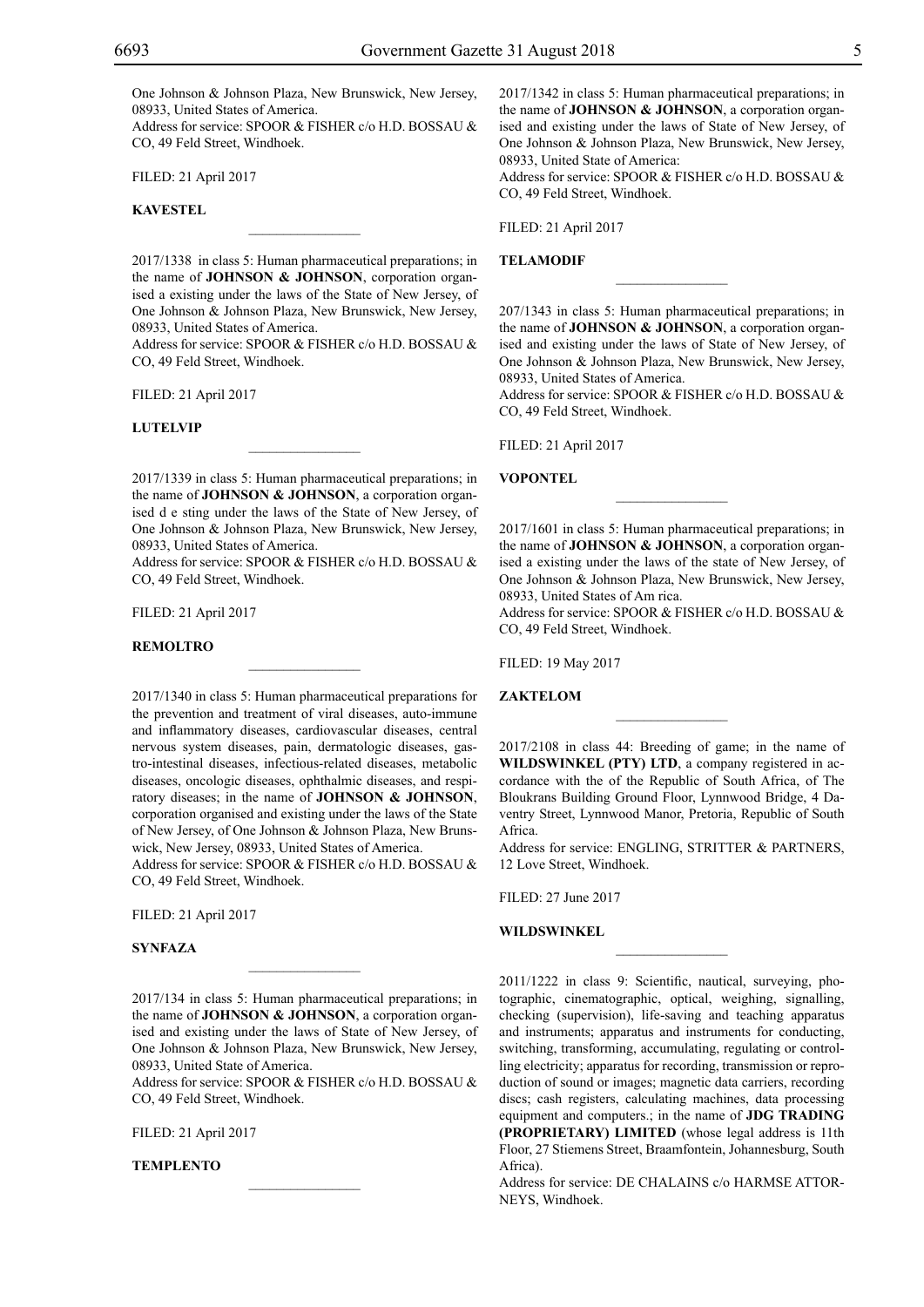



The combination of the colours **"RED"** (Pantone 485C), **"BLACK"** (Process black), **"WHITE"** and **"GRAY"** ïs the distinctive element of the mark.

 $\overline{\phantom{a}}$  , where  $\overline{\phantom{a}}$ 

Associated with NA/T/2011/1123 and NA/T2011/1221

Filed: 19 September 2011

The combination of the colours **"RED"** (Pantone 485C), **"BLACK"** (Process black), **"WHITE"** and **"GRAY"** is the distinctive element of the mark.

 $\overline{\phantom{a}}$  , where  $\overline{\phantom{a}}$ 

2011/1224 in class 16: Paper, cardboard and goods made from these materials, not included in other classes; printed matter including but not limited to club magazines, catalogues, brochures, promotional material, statements, special offers, competition entry forms, direct mail shots, invoices, annual reports, flyers- and pamphlets, bookbinding material; photographs; stationery including but not limited to business cards, compliment slips.; in the name of **JDG TRADING (PRO-PRIETARY) LIMITED** (whose legal address is 11th Floor, 27 Stiemens Street, Braamfontein, Johannesburg, South Af-

Address for service: DE CHALAINS c/o HARMSE ATTOR-

Associated with application NA/T/2011/1224.

2011/1222 in class 9: Scientific, nautical, surveying, photographic, cinematographic, optical, weighing, signalling, checking (supervision), life-saving and teaching apparatus and instruments; apparatus and instruments for conducting, switching, transforming, accumulating, regulating or controlling electricity; apparatus for recording, transmission or reproduction of sound or images; magnetic data carriers, recording discs; cash registers, calculating machines, data processing equipment and computers.; in the name of **JDG TRADING (PROPRIETARY) LIMITED** (whose legal address is 11th Floor, 27 Stiemens Street, Braamfontein, Johannesburg, South Africa).

Address for service: DE CHALAINS c/o HARMSE ATTOR-NEYS, Windhoek.



The combination of the colours **"RED"** (Pantone 485C), **"BLACK"** (Process black), **"WHITE"** and **"GRAY"** is the

Filed: 19 September 2011

rica).

NEYS, Windhoek.

The combination of the colours **"RED"** (Pantone 485C), **"BLACK"** (Process black), **"WHITE"** and **"GRAY"** is the distinctive element of the mark.

 $\frac{1}{2}$ 

Associated with application NA/T/2011/1225.

2011/1225 in class 35: Retail, wholesale and distribution services; advertising; business management; business administration; office functions.; in the name of **JDG TRADING (PROPRIETARY) LIMITED** (whose legal address is 11th Floor, 27 Stiemens Street, Braamfontein, Johannesburg, South Africa).

Address for service: DE CHALAINS c/o HARMSE ATTOR-NEYS, Windhoek.



Associated with applications NA/T/2011/1123 and NA/T/2011/1221  $\frac{1}{2}$ 

FILED: 19 September 2011

distinctive element of the mark.

2011/1223 in class 11: Apparatus for lighting, heating, steam generating, cooking, refrigerating, drying, ventilating, water supply and sanitary purposes.; in the name of **JDG TRAD-ING (PROPRIETARY) LIMITED** (whose legal address is 11th Floor, 27 Stiemens Street, Braamfontein, Johannesburg, South Africa).

Address for service: DE CHALAINS c/o HARMSE ATTOR-NEYS, Windhoek.

Filed: 19 September 2011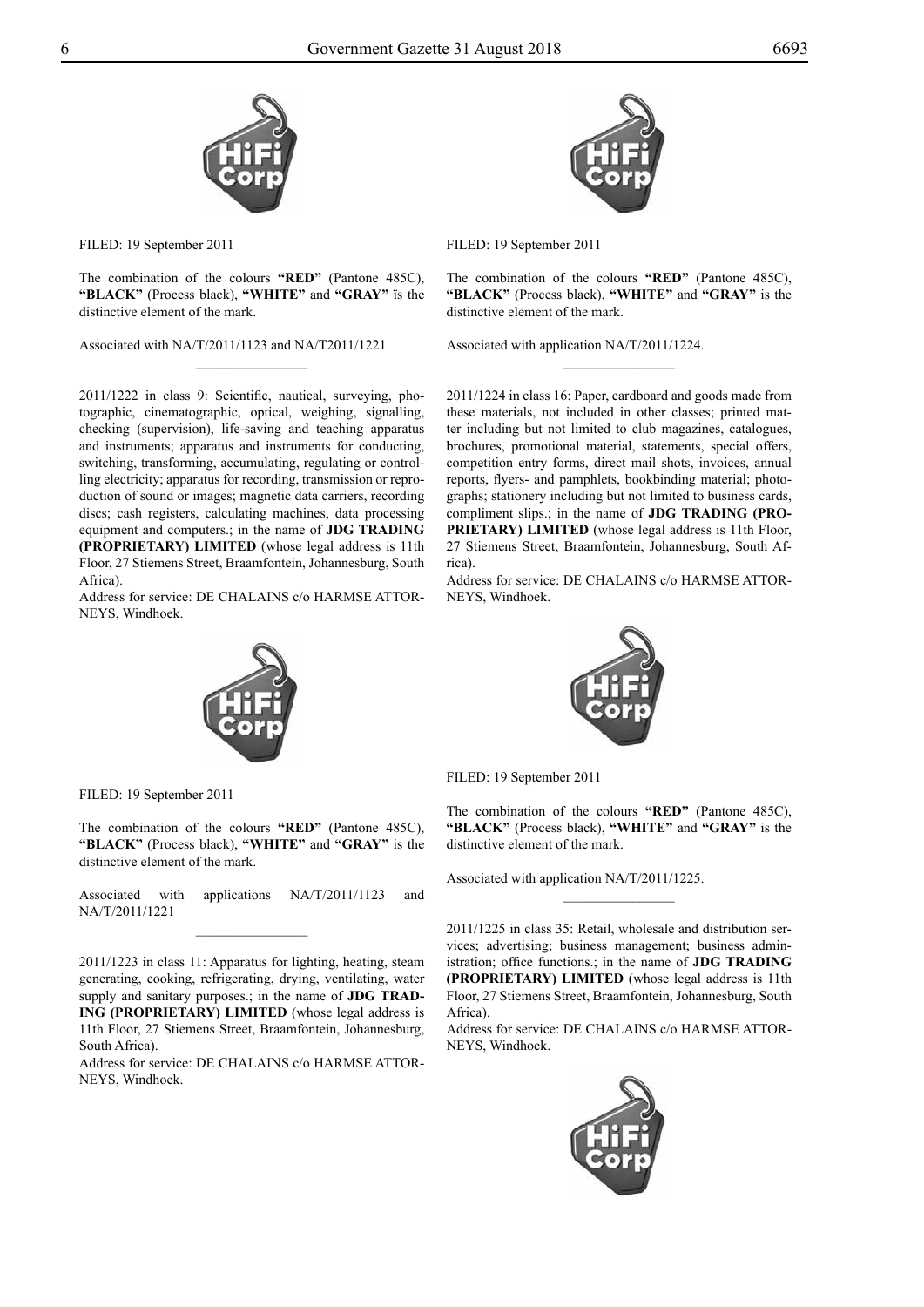Filed: 19 September 2011

The combination of the colours **"RED"** (Pantone 485C), **"BLACK"** (Process black), **"WHITE"** and **"GRAY"** is the distinctive element of the mark.

 $\mathcal{L}=\mathcal{L}^{\mathcal{L}}$ 

Associated with application NA/T/2011/1226

2011/1226 in class 36: insurance; financial affairs; monetary affairs including but not limited to customer account control and administration, financing and credit control services, management and control of debt; real estate affairs; funding and sponsorship services, management and administration of share incentive schemes.; in the name of **JDG TRADING (PRO-PRIETARY) LIMITED** (whose legal address is 11th Floor, 27 Stiemens Street, Braamfontein, Johannesburg, South Africa).

Address for service: DE CHALAINS c/o HARMSE ATTOR-NEYS, Windhoek.



Filed: 19 September 2011

The combination of the colours **"RED"** (Pantone 485C), **"BLACK"** (Process black), **"WHITE"** and **"GRAY"** is the distinctive element of the mark.

Associated with application NA/T/2011/1222

2011/1223 in class 11: Apparatus for lighting, heating, steam generating, cooking, refrigerating, drying, ventilating, water supply and sanitary purposes.; in the name of **JDG TRAD-ING (PROPRIETARY) LIMITED** (whose legal address is 11th Floor, 27 Stiemens Street, Braamfontein, Johannesburg, South Africa).

 $\mathcal{L}=\mathcal{L}^{\mathcal{L}}$ 

Address for service: DE CHALAINS c/o HARMSE ATTOR-NEYS, Windhoek.



Filed: 19 September 2011

The combination of the colours **"RED"** (Pantone 485C), **"BLACK"** (Process black), **"WHITE"** and **"GRAY"** is the distinctive element of the mark.

Associated with application NA/T/2011/1224

2011/1224 in class 16: Paper, cardboard and goods made from these materials, not included in other classes; printed mat-

 $\mathcal{L}=\mathcal{L}^{\mathcal{L}}$ 

ter including but not limited to club magazines, catalogues, brochures, promotional material, statements, special offers, competition entry forms, direct mail shots, invoices, annual reports, flyers and pamphlets, bookbinding material; photographs; stationery including but not limited to business cards, compliment slips.; in the name of **JDG TRADING (PRO-PRIETARY) LIMITED** (whose legal address is 11th Floor, 27 Stiemens Street, Braamfontein, Johannesburg, South Africa).

Address for service: DE CHALAINS c/o HARMSE ATTOR-NEYS, Windhoek.



Filed: 19 September 2011

The combination of the colours **"RED"** (Pantone 485C), **"BLACK"** (Process black), **"WHITE"** and **"GRAY"** is the distinctive element of the mark.

 $\frac{1}{2}$ 

Associated with application NA/T/2011/1225

2011/1225 in class 35: Retail, wholesale and distribution services; advertising; business management business administration; office functions.; in the name of **JDG TRADING (PROPRIETARY) LIMITED** (whose legal address is 11th Floor, 27 Stiemens Street, Braamfontein, Johannesburg, South Africa).

Address for service: DE CHALAINS c/o HARMSE ATTOR-NEYS, Windhoek.



Filed: 19 September 2011

The combination of the colours **"RED"** (Pantone 485C), **"BLACK"** (Process black), **"WHITE"** and **"GRAY"** is the distinctive element of the mark.

 $\frac{1}{2}$ 

Associated with appliocation NA/T/2011/1226

2011/1226 in class 36: Insurance; financial affairs; monetary affairs including but not limited to customer account control and administration, financing and credit control services, management and control of debt; real estate affairs; funding and sponsorship services, management and administration of share incentive schemes.; in the name of **JDG TRADING (PRO-PRIETARY) LIMITED** (whose legal address is 11th Floor, 27 Stiemens Street, Braamfontein, Johannesburg, South Africa).

Address for service: DE CHALAINS c/o HARMSE ATTOR-NEYS, Windhoek.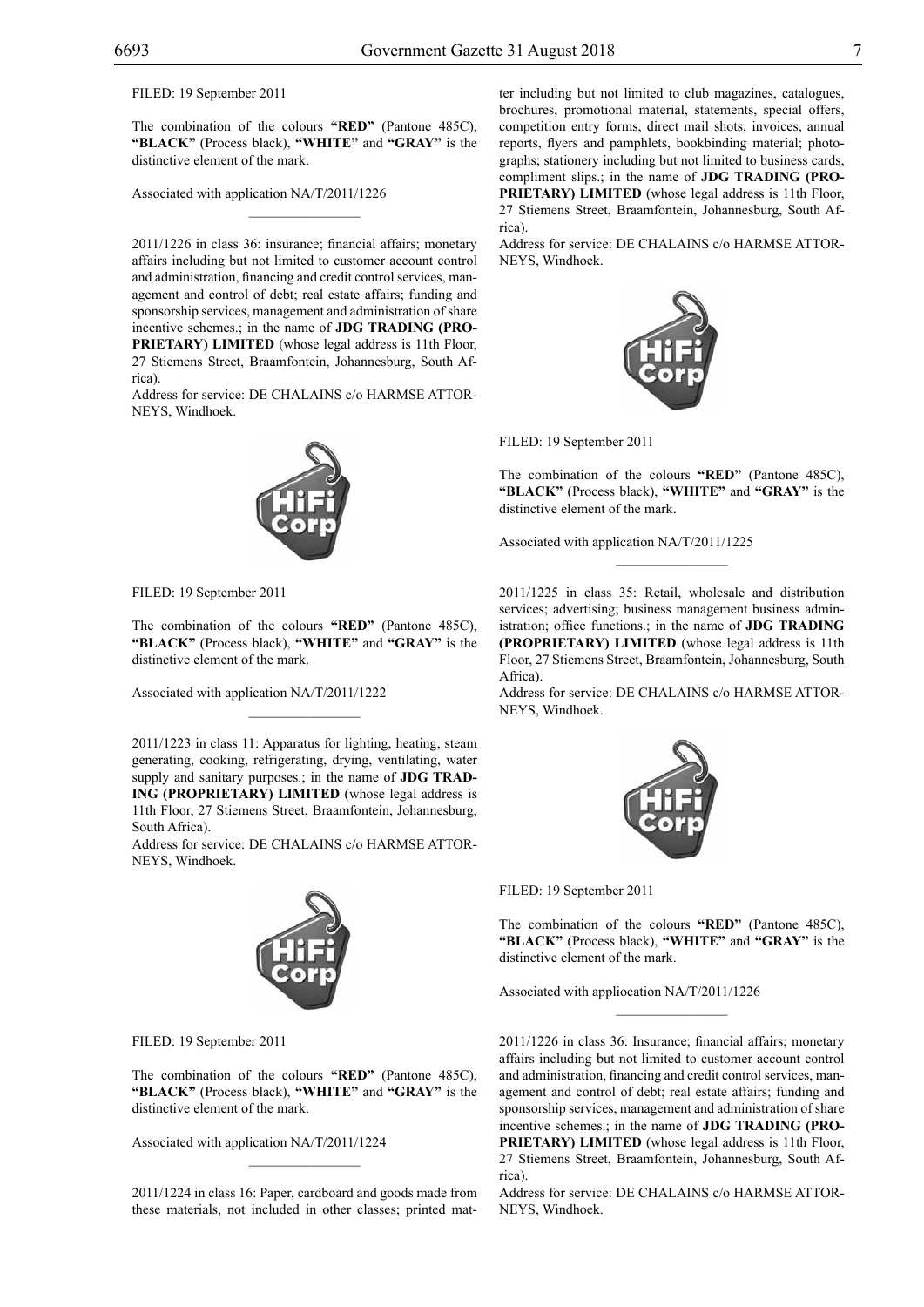

Filed: 19 September 2011

The combination of the colours **"RED"** (Pantone 485C), **"BLACK"** (Process black), **"WHITE"** and **"GRAY"** is the distinctive element of the mark.

 $\overline{\phantom{a}}$  , where  $\overline{\phantom{a}}$ 

Associated with application. NA/T/2011/1222

2011/1212 in class 9: Scientific, nautical, surveying, photographic, cinematographic, optical, weighing, signalling, checking (supervision), life--saving and teaching apparatus and instruments; apparatus and instruments for conducting, switching, transforming, accumulating, regulating or controlling electricity; apparatus for recording, transmission or reproduction of sound or images; magnetic data carriers, recording discs; cash registers, calculating machines, data processing equipment and computers; in the name of **JDG TRADING (PROPRIETARY) LIMITED** (whose legal address is 11th Floor, 27 Stiemens Street, Braamfontein, Johannesburg, South Africa).

Address for service: DE CHALAINS c/o HARMSE ATTOR-NEYS, Windhoek.



Filed: 19 September 2011

The combination of the colours **"RED"** (Pantone 485C), **"BLACK"** (Process black), **"WHITE"** and **"GRAY"** is the distinctive element of the mark.

Associated with application NA/T/2011/1213 and NA/T/2011/92  $\overline{\phantom{a}}$  , where  $\overline{\phantom{a}}$ 

2011/1213 in class 11: Apparatus for lighting, heating, steam generating, cooking, refrigerating, drying, ventilating, water supply and sanitary purposes.; in the name of **JDG TRAD-ING (PROPRIETARY) LIMITED** (whose legal address is 11th Floor, 27 Stiemens Street, Braamfontein, Johannesburg, South Africa).

Address for service: DE CHALAINS c/o HARMSE ATTOR-NEYS, Windhoek.

# **HiFiCorp**

FILED: 19 September 2011

The combination of the colours **"RED"** (Pantone 485C), **"BLACK"** (Process black), **"WHITE"** and **"GRAY"** is the distinctive element of the mark.

 $\frac{1}{2}$ 

Associated with application NA/T/2011/1214.

2011/1214 in class 16: Paper, cardboard and goods made from these materials, not included in other classes; printed matter including but not limited to club magazines, catalogues, brochures, promotional material, statements, special offers, competition entry forms, direct mail shots, invoices, annual reports, flyers and pamphlets, bookbinding material; photographs; stationery including but not limited to business cards, compliment slips; in the name of **JDG TRADING (PROPRI-ETARY) LIMITED** (whose legal address is 11th Floor, 27 Stiemens Street, Braamfontein, Johannesburg, South Africa). Address for service: DE CHALAINS c/o HARMSE ATTOR-NEYS, Windhoek.



Filed: 19 September 2011

The combination of the colours **"RED"** (Pantone 485C), **"BLACK"** (Process black), **"WHITE"** and **"GRAY"** is the distinctive element of the mark.

 $\frac{1}{2}$ 

Associated with application NA/T/2011/1215.

2011/1215 in class 35: Retail, wholesale and distribution services; advertising; business management; business administration; office functions.; in the name of **JDG TRADING (PROPRIETARY) LIMITED** (whose legal address is 11th Floor, 27 Stiemens Street, Braamfontein, Johannesburg, South Africa).

Address for service: DE CHALAINS c/o HARMSE ATTOR-NEYS, Windhoek.

# **HiFiCorp**

Filed: 19 September 2011

The combination of the colours **"RED"** (Pantone 485C), **"BLACK"** (Process black), **"WHITE"** and **"GRAY"** is the distinctive element of the mark.

 $\overline{\phantom{a}}$  , where  $\overline{\phantom{a}}$ 

Associateed with application NA/T/2011/1216.

2011/1216 in class 36: Insurance; financial affairs; monetary affairs including but not limited to customer account control and administration, financing and credit control services, management and control of debt; real estate affairs; funding and sponsorship services, management and administration of share incentive schemes; in the name of **JDG TRADING (PRO-PRIETARY) LIMITED** (whose legal address is 11th Floor, 27 Stiemens Street, Braamfontein, Johannesburg, South Africa).

Address for service: DE CHALAINS c/o HARMSE ATTOR-NEYS, Windhoek.



FILED: 19 September 2011

The combination of the colours **"RED"** (Pantone 485C), **"BLACK"** (Process black), **"WHITE"** and **"GRAY"** is the distinctive element of the mark.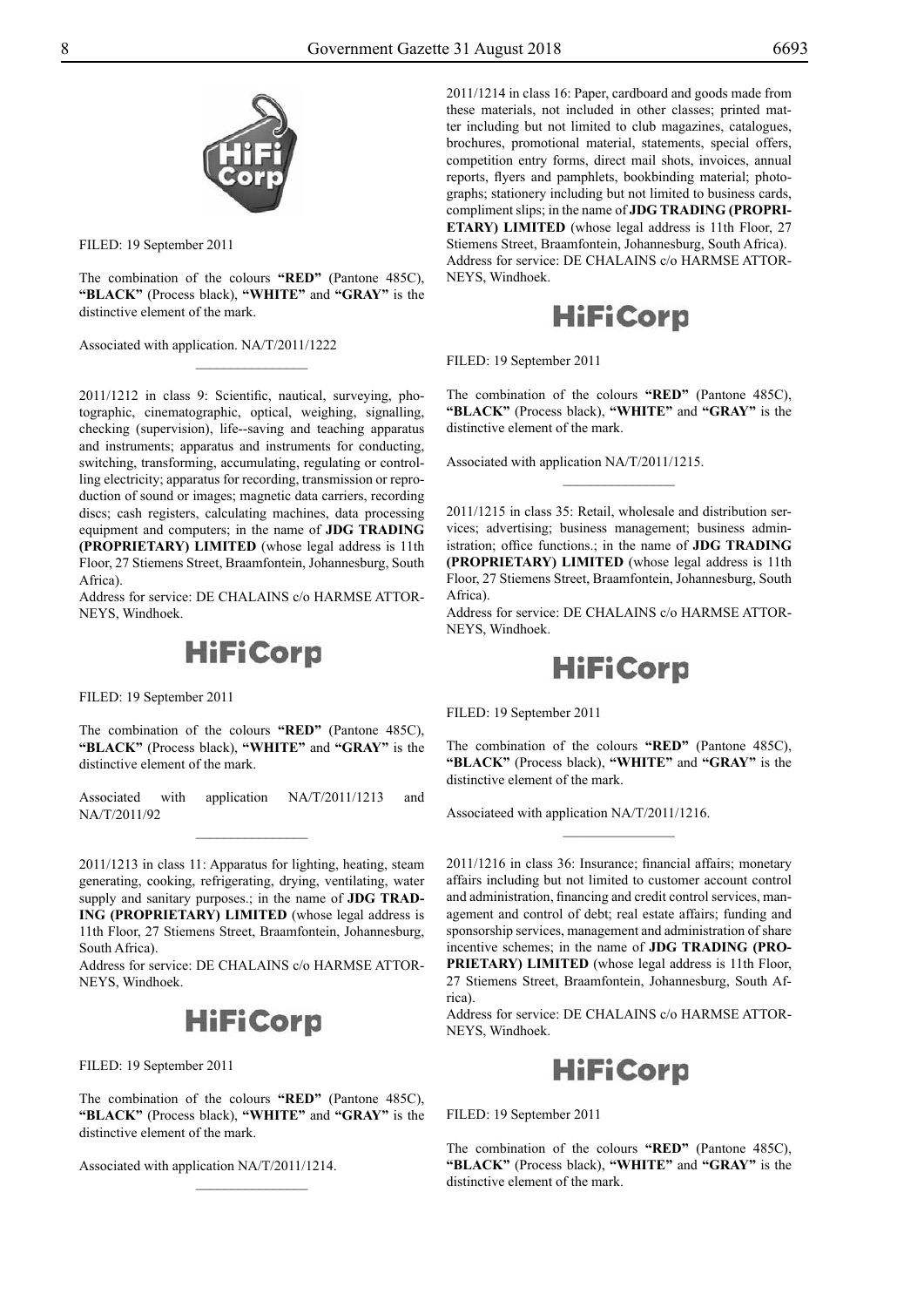## Associated with application NA/T/2011/1217

2011/1227 in class 9: Scientific, nautical, surveying, photographic, cinematographic, optical, weighing, signalling, checking (supervision), life-saving and teaching apparatus and instruments; apparatus and instruments for conducting, switching, transforming, accumulating, regulating or controlling electricity; apparatus for recording, transmission or reproduction of sound or images; magnetic data carriers, recording discs; cash registers, calculating machines, data processing equipment and computers.; in the name of **JDG TRADING (PROPRIETARY) LIMITED** (whose legal address is 11th Floor, 27 Stiemens Street, Braamfontein, Johannesburg, South Africa).

 $\mathcal{L}=\mathcal{L}^{\mathcal{L}}$ 

Address for service: DE CHALAINS c/o HARMSE ATTOR-NEYS, Windhoek.



Filed: 19 September 2011

Associated with applications NA/T/2011/1228 and NA/T/2011/1226

2011/1228 in class 11: Apparatus for lighting, heating, steam generating, cooking, refrigerating, drying, ventilating, water supply and sanitary purposes.; in the name of **JDG TRAD-ING (PROPRIETARY) LIMITED** (whose legal address is 11th Floor, 27 Stiemens Street, Braamfontein, Johannesburg, South Africa).

Address for service: DE CHALAINS c/o HARMSE ATTOR-NEYS, Windhoek.



Filed: 19 September 2011

Associated with application NA/T/2011/1229

2011/1229 in class 16: Paper, cardboard and goods made from these materials, not included in other classes; printed matter including but not limited to club magazines, catalogues, brochures, promotional material, statements, special offers, competition entry forms, direct mail shots, invoices, annual reports, flyers and pamphlets, bookbinding material; photographs; stationery including but not limited to business cards, compliment slips.; in the name of **JDG TRADING (PRO-PRIETARY) LIMITED** (whose legal address is 11th Floor, 27 Stiemens Street, Braamfontein, Johannesburg, South Africa).

 $\mathcal{L}=\mathcal{L}^{\mathcal{L}}$ 

Address for service: DE CHALAINS c/o HARMSE ATTOR-NEYS, Windhoek.



Filed: 19 September 2011

Associated with application NA/T/2011/1230.

2011/1230 in Class 35: Retail, wholesale and distribution services; advertising; business management; business administration, office functions.; in the name of **JDG TRADING (PROPRIETARY) LIMITED** (whose legal address is 11th Floor, 27 Stiemens Street, Braamfontein, Johannesburg, Republic of South Africa).

 $\frac{1}{2}$ 

Address for service: DE CHALAINS c/o HARMSE ATTOR-NEYS, Windhoek, Namibia.



Filed: 19 September 2011

Associated with NA/T/2011/1231

2011/1231 in class 36: Insurance; financial affairs; monetary affairs including but not limited to customer account control and administration, financing and credit control services, management and control of debt; real estate affairs; funding and sponsorship services, management and administration of share incentive schemes.; in the name of **JDG TRADING (PRO-PRIETARY) LIMITED** (whose legal address is 11th Floor, 27 Stiemens Street, Braamfontein, Johannesburg, South Africa).

 $\frac{1}{2}$ 

Address for service: DE CHALAINS c/o HARMSE ATTOR-NEYS, Windhoek.



 $\frac{1}{2}$ 

Filed: 19 September 2011

iated with application NA/T/2011/1227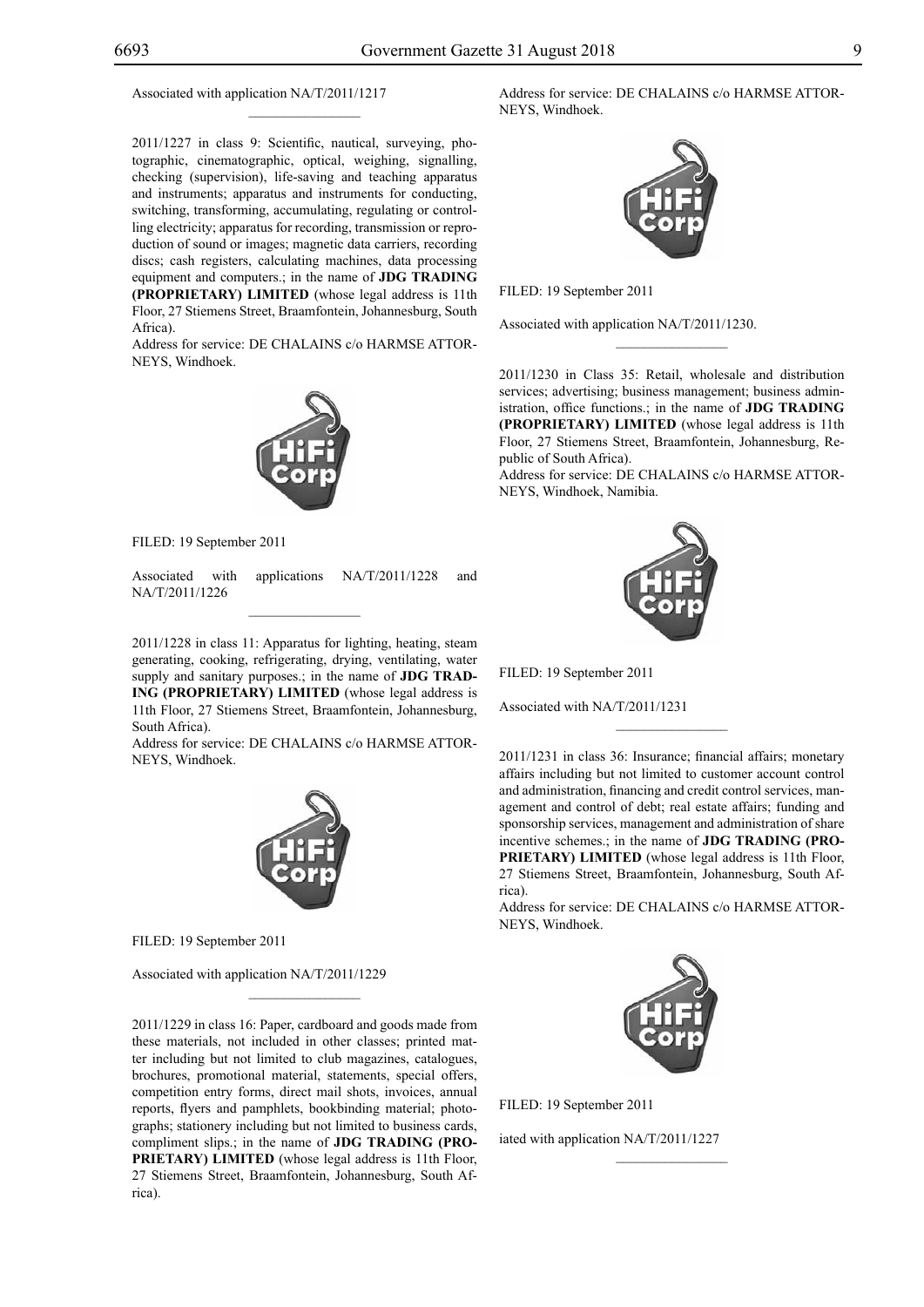2011/1217 in class 9: Scientific, nautical, surveying, photographic, cinematographic, optical, weighing, signalling, checking (supervision), life-saving and teaching apparatus and instruments; apparatus and instruments for conducting, switching, transforming, accumulating, regulating or controlling electricity; apparatus for recording, transmission or reproduction of sound or images; magnetic data carriers, recording discs; cash registers, calculating machines, data processing equipment and computers.; in the name of **JDG TRADING (PROPRIETARY) LIMITED** (whose legal address is 11th Floor, 27 Stiemens Street, Braamfontein, Johannesburg, South :Africa).

Address for service: DE CHALAINS c/o HARMSE ATTOR-NEYS, Windhoek.



Filed: 19 September 2011

Associated with applications NA/T/2011/1218 and NA/T/2011/1216

2011/1218 in class 11: Apparatus for lighting, heating, steam generating, cooking, refrigerating, drying, ventilating, water supply and sanitary purposes.; in the name of **JDG TRAD-ING (PROPRIETARY) LIMITED** (whose legal address is '11th Floor, 27 Stiemens Street, Braamfontein, Johannesburg, South Africa).

Address for service: DE CHALAINS c/o HARMSE ATTOR-NEYS, Windhoek.



 $\frac{1}{2}$ 

Filed: 19 September 2011

Associated with application NA/T/2011/1219

2011/1219 in class 16: Paper, cardboard and goods made from these materials, not included in other classes; printed matter including but not limited to club magazines, catalogues, brochures, promotional material, statements, special offers, competition entry forms, direct mail shots, invoices, annual reports, flyers and pamphlets, bookbinding material; photographs; stationery including but not limited to business cards, compliment slips.; in the name of **JDG TRADING (PRO-PRIETARY) LIMITED** (whose legal address is 11th Floor, 27 Stiemens Street, Braamfontein, Johannesburg, South Africa).

Address for service: DE CHALAINS c/o HARMSE ATTOR-NEYS, Windhoek.

# **HiFiCorp**

Filed: 19 September 2011

Associated with application NA/T/2011/1220.

2011/1220 in class 35: Retail, wholesale and distribution services; advertising; business management; business administration; office functions.; in the name of **JDG TRADING (PROPRIETARY) LIMITED** (whose legal address is 11th

 $\overline{\phantom{a}}$  , where  $\overline{\phantom{a}}$ 

Floor, 27 Stiemens Street, Braamfontein, Johannesburg, South Africa).

Address for service: DE CHALAINS c/o HARMSE ATTOR-NEYS, Windhoek.

**HiFiCorp** 

Filed: 19 September 2011

Associated with application NA/T/2011/1221

2011/1221 in class 36: Insurance; financial affairs; monetary affairs including but not limited to customer account control and administration, financing and credit control services, management and control of debt; real estate affairs; funding and sponsorship services, management and administration of share incentive schemes. ; in the name of **JDG TRADING (PROPRIETARY) LIMITED** (whose legal address is 11th Floor, 27 Stiemens Street, Braamfontein, Johannesburg, South Africa).

 $\frac{1}{2}$ 

Address for service: DE CHALAINS c/o HARMSE ATTOR-NEYS, Windhoek.



FILED: 19 September 2011

Associated with application NA/T/2011/1222

2016/381 in class 35: Offering for sale and the sale in the retail and wholesale trade of sleep products, including but not limited to, beds, mattresses, spring mattresses, box spring mattresses and mattress foundations; bed pillows; bed headboards; sleeper sofas; bed rests; bed pads and display units; merchandising services; franchising services; advertising; business management; business administration; office functions; in the name of **GT GLOBAL TRADEMARKS AG**, a Swiss company, of Sihlbruggstrasse 105, CH-6340 Baar, Switzerland.

 $\frac{1}{2}$ 

Address for service: CRONJE & CO., 1 Charles Cathral Street, Olympia, Windhoek.

Filed: 29 March 2016

## **SLEEPMASTERS- FOR A BETTER NIGHT'S SLEEP**

Registration of this trade mark shall give no right to the exclusive use of the word(s) **"MASTERS"** and **"BETTER",** separately and apart from the mark.

Associated with: NA/T/2016/379

2016/379 in class 20: Furniture, mirrors, picture frames; goods (not included in other classes) of wood, cork, reed, cane, wicker, horn, bone, ivory, whalebone, shell, amber, motherof-pearl, meerschaum and substitutes for all these materials, or of plastics; sleep products, including but not limited to, beds, mattresses, spring mattresses, box spring mattresses and mattress foundations; bed pillows; bed headboards; sleeper sofas; bed rests; bed pads; display unit; in the name of **GT GLOBAL TRADEMARKS AG**, a Swiss Company, of Sihlbruggstrasse 105, CH-6340 Baar, Switzerland.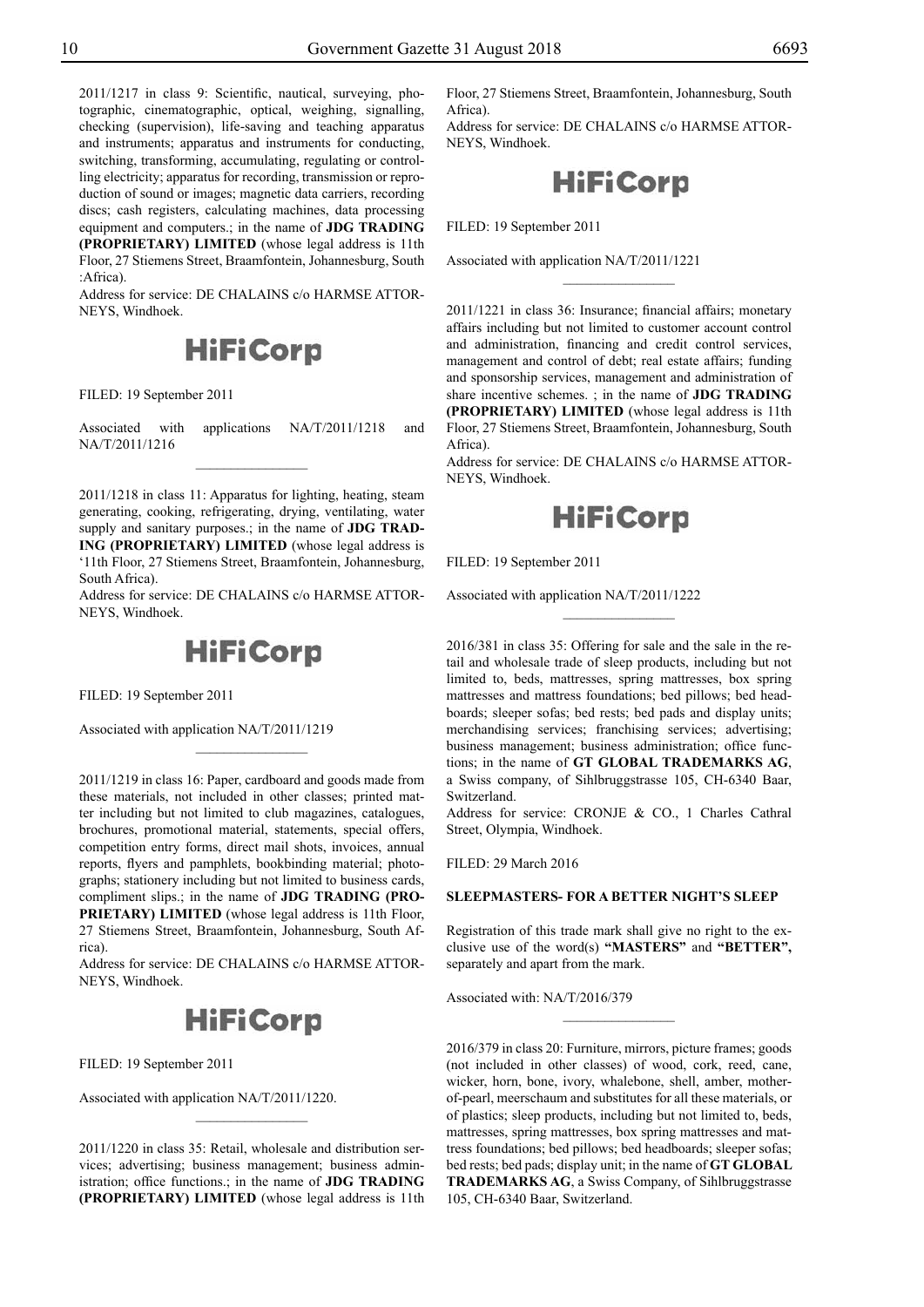Address for service: CRONJE & CO., 1 Charles Cathral Street, Olympia, Windhoek.

Filed: 29 March 2016

## **SLEEPMASTERS - FOR A BETTER NIGHT'S SLEEP**

Registration of this trade mark shall give no right to the exclusive use of the word(s) **"MASTERS"** and **"BETTER",** separately and apart from the mark.

 $\mathcal{L}=\mathcal{L}^{\mathcal{L}}$ 

Associated with: NA/T/2016/380

2016/380 in class 24: Textiles and textile goods, not included in other classes; beds, linen and table covers; in the name of **GT GLOBAL TRADEMARKS AG**, a Swiss company, of Sihlbruggstrasse 105, CH-6340 Baar, Switzerland. Address for service: CRONJE & CO., 1 Charles Cathral Street, Olympia, Windhoek.

Filed: 29 March 2016

#### **SLEEPMASTERS- FOR A BETTER NIGHT'S SLEEP**

Registration of this trade mark shall give no right to the exclusive use of the word(s) **"MASTERS"** and **"BETTER",** separately and apart from the mark.

 $\overline{\phantom{a}}$  , where  $\overline{\phantom{a}}$ 

Associated with: NA/T/2016/379

2016/1793 in class 12: Parts of, components and accessories for, automobiles (included in this class); in the name of **AUTO TEILE RING GMBH**, a German limited liability company, of Otto-Hirsch-Brucken 17, DE-70329 Stuttgart, Germany. Address for service: KISCH IP c/o CRONJE & CO., 1 Charles Cathral Street, Windhoek.



Filed: 7 November 2016

Registration of this trade mark shall give no right to the exclusive use of the words **"CHECK"** and **"CENTER"**, separately and apart from mark.

The mark consists of the words **AUTO CHECK CENTER**, the letters **ACC** and the accompanying device, in the colours "YELLOW" and "BLUE", substantially as shown in the representation below. More particularly, the colour "YELLOW" is **"PANTONE I02C"** and the colour **"BLUE"** is **"PANtone 7463C"**.

Associated with: NA/T/2016/1794

2016/1794 in class 35: Services relating to the preparation of statistics, marketing, market research and market analysis, management and organisational consulting, business consulting, distribution of goods and related advertising; advertising, TV and broadcast advertising; business and organisational

 $\overline{\phantom{a}}$  , where  $\overline{\phantom{a}}$ 

consulting and services by a franchiser, including providing of business and organisational know-how in the motor vehicle field; in the name of **AUTO TEILE RING GMBH**, a German limited liability company, of Otto-Hirsch-Brucken 17, DE-70329 Stuttgart, Germany.

Address for service: KISCH IP c/o CRONJE & CO., 1 Charles Cathral Street, Windhoek.



Filed: 7 November 2016

Registration of this trade mark shall give no right to the exclusive use of the words **"CHECK"** and **"CENTER"**, separately and apart from mark.

The mark consists of the words **AUTO CHECK CENTER**, the letters **ACC** and the accompanying device, in the colours **"yellow"** and **"blue"**, substantially as shown in the representation below. More particularly, the colour "YELLOW" is **"PANTONE I02C"** and the colour **"BLUE"** is **"PANtone 7463C"**.

Associated with: NA/T/2016/1795

2016/1795 in class 36: Services for leasing, credit consulting, providing and procuring; in the name of **AUTO TEILE RING GMBH**, a German limited liability company, of Otto-Hirsch-Brucken 17, DE-70329 Stuttgart, Germany.

Address for service: KISCH IP c/o CRONJE & CO., 1 Charles Cathral Street, Windhoek.



FILED: 7 November 2016

Registration of this trade mark shall give no right to the exclusive use of the words **"CHECK"** and **"CENTER"**, separately and apart from mark.

The mark consists of the words **AUTO CHECK CENTER**, the letters **ACC** and the accompanying device, in the colours **"yellow"** and **"blue"**, substantially as shown in the representation below. More particularly, the colour "YELLOW" is "PANTONE 102C" and the colour "BLUE" is "PAN**tone 7463C"**.

Associated with: NA/T/2016/1796

2016/1796 in class 37: Cleaning of motor vehicles; repair, maintenance and servicing of motor vehicles; in the name of **AUTO TEILE RING GMBH**, a German limited liability company, of Otto-Hirsch-Brucken 17, DE-70329 Stuttgart, Germany.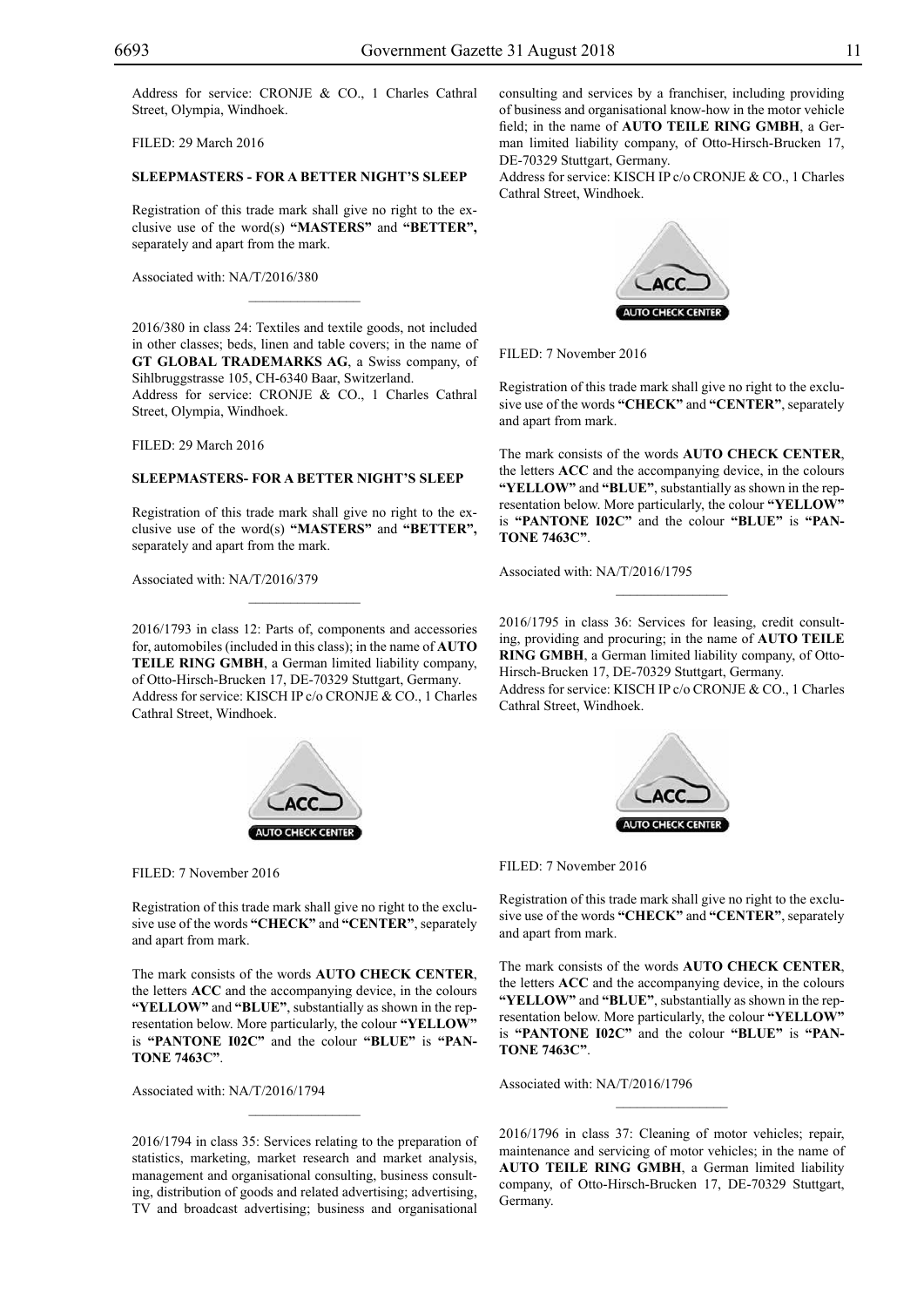Address for service: KISCH IP c/o CRONJE & CO., 1 Charles Cathral Street, Windhoek.



Filed: 7 November 2016

Registration of this trade mark shall give no right to the exclusive use of the words **"CHECK"** and **"CENTER"**, separately and apart from mark.

The mark consists of the words **AUTO CHECK CENTER**, the letters **ACC** and the accompanying device, in the colours "YELLOW" and "BLUE", substantially as shown in the representation below. More particularly, the colour "YELLOW" is **"PANTONE I02C"** and the colour **"BLUE"** is **"PANtone 7463C"**.

Associated with: NA/T/2016/1797

2016/1797 in class 42: Services by engineers, preparation of technical expertise; technical consulting; consulting and services by a franchiser, including providing of technical knowhow in the motor vehicle field; in the name of **AUTO TEILE RING GMBH**, a German limited liability company, of Otto-Hirsch-Brucken 17, DE-70329 Stuttgart, Germany.

Address for service: KISCH IP c/o CRONJE & CO., 1 Charles Cathral Street, Windhoek.



Filed: 7 November 2016

Registration of this trade mark shall give no right to the exclusive use of the words **"CHECK"** and **"CENTER"**, separately and apart from mark.

The mark consists of the words **AUTO CHECK CENTER**, the letters **ACC** and the accompanying device, in the colours **"yellow"** and **"blue"**, substantially as shown in the representation below. More particularly, the colour "YELLOW" is **"PANTONE I02C"** and the colour **"BLUE"** is **"PANtone 7463C"**.

 $\frac{1}{2}$ 

Associated with: NA/T/2016/1793

2016/1397 in class 34: Tobacco, raw or manufactured; tobacco products; cigars, cigarettes, cigarillos, tobacco for roll your own cigarettes, pipe tobacco, chewing tobacco, snuff tobacco, kretek; snus; tobacco substitutes (not for medical purposes); electronic cigarettes; tobacco products for the purpose of being heated; electronic devices and their parts for the purpose of heating cigarettes or tobacco in order to release nicotinecontaining aerosol for inhalation; liquid nicotine solutions for

use in electronic cigarettes; smokers' articles, cigarette paper, cigarette tubes, cigarette filters, tobacco tins, cigarette cases, ashtrays, pipes, pocket apparatus for rolling cigarettes, lighters, matches; in the name of **PHILIP MORRIS BRANDS SARL**, A company incorporated under the laws of Switzerland, of Quai Jeanrenaud 3, Neuchatel, 2000, Switzerland. Address for service: DM KISCH INC c/o CRONJE & CO., 1 Charles Cathral Street, Windhoek.



FILED: 15 September 2016

Registration of this trade mark shall give no right to the exclusive use of the words **"GOLD"** and **"ORIGINAL"**, each separately and apart from the mark.

Associated with: NA/T/2016/1396

Applicant undertakes that in use the trade mark will be restricted to **"FILTER CIGARETTES"**  $\frac{1}{2}$ 

2016/836 in class 34: Cigarettes; cigars; cigarillos; roll your own tobacco; pipe tobacco; tobacco products and cartridges containing tobacco products; in the name of **DUNHILL TO-BACCO OF LONDON LIMITED**, a British company, of Globe House, 4 Temple Place London WC2R 2PG, United Kingdom

Address for service: SPOOR & FISHER c/o H.D. BOSSAU & Co, 49 Feld Street, Windhoek.



Filed: 20 June 2016

Priority is claimed by virtue of trade mark application number 2015/32630, filed in Azerbaijan on 21 December 2015

Applicants undertake that, in use, the blank space/s appearing in the mark will be occupied only by matter of descriptive or non-distinctive character, or by a trade mark registered in the name of the applicants in respect of the same goods, or by a trade mark of which the applicants arepermitted users, in respect of the same goods or by a trade mark of a permitted user, with the consent of the applicants, or the blank space/s will be left vacant

2016/1806 in class 36: Insurance, monetary affairs, financial affairs; real estate; in the name of **BANK WINDHOEK LIMITED** a public company registered in Namibia, of 5th Floor, Capricorn Group Building, Kasino Street, Windhoek, Namibia.

 $\overline{\phantom{a}}$  , where  $\overline{\phantom{a}}$ 

Address for service: CRONJE & CO., 1 Charles Cathral Street, Olympia, Windhoek.

Filed: 11 November 2016

**EasyWallet**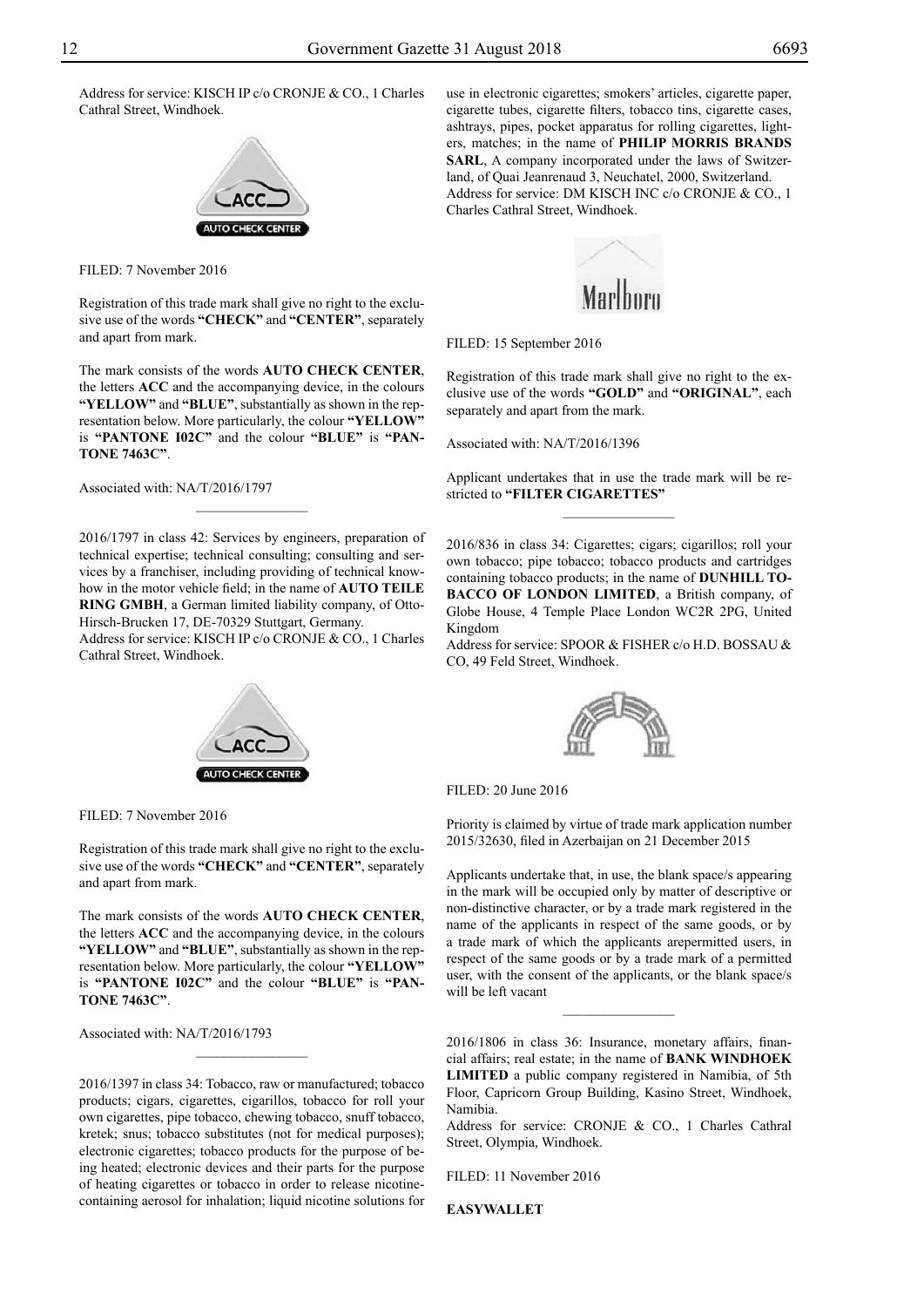Registration of this mark shall give no right to the exclusive use of the words **"EASY"** and **"WALLET"** separately and apart from the mark.

 $\overline{\phantom{a}}$  , where  $\overline{\phantom{a}}$ 

2016/1807 in class 42: Miscellaneous; in the name of **BANK WINDHOEK LIMITED**, a public company registered in Namibia, of 5th Floor, Capricorn Group Building, Kasino Street, Windhoek, Namibia.

Address for service: CRONJE & CO., 1 Charles Cathral Street, Olympia, Windhoek.

Filed: 11 November 2016

### **EasyWallet**

Registration of this mark shall give no right to the exclusive use of the words **"EASY"** and **"WALLET"** separately and apart from the mark.

 $\overline{\phantom{a}}$  , where  $\overline{\phantom{a}}$ 

2016/1379 in class 9: Scientific, nautical, surveying, photographic, cinematographic, optical, weighing, measuring, signalling, checking (supervision), life-saving and teaching apparatus and instruments; apparatus and instruments for conducting, switching, transforming, accumulating, regulating or controlling electricity; apparatus for recording, transmission or reproduction of sound or images; magnetic data carriers, recording disc; payment cards; automatic vending machines and mechanisms for coin-operated apparatus; cash registers, calculating machines, data processing equipment and computers; software; payment terminals, terminals for electronic transactions, money dispensing and sorting devices; fire-extinguishing apparatus; in the name of **VEHICLE REGISTRA-TION STRATEGIC SOLUTIONS LIMITED**, a Mauritian company of Schindlers Trust Mauritius Limited, of 2nd Floor, Block B, Medine Mews, Chaussee Street, Port Louis, Mauritius.

Address for service: EVERSHEDS (SA) c/o CRONJE & CO., 1 Charles Cathral Street, Olympia, Windhoek.



FILED: 14 September 2016

Registration of this mark shall give no right to the exclusive use of the word **"UTILITY"** separately and apart of the mark.

The combination of the colours **"orange"**, **"yellow"**  and "GREY" as depicted on the representation accompanying th application, is an essential distinctive element of the mark.

Associated with: NA/T/2016/1368 and Associated with: NA/T/2016/1380

2016/1380 in class 42: Scientific and technological services and research and design relating thereto; industrial analysis and research services; design and development of computer hardware and software; installation, maintenance, repair and servicing of computer software; in the name of **VEHICLE REGISTRATION STRATEGIC SOLUTIONS LIMITED**, a Mauritian company of Schindlers Trust Mauritius Limited, of 2nd Floor, Block B, Medine Mews, Chaussee Street, Port Louis, Mauritius.

Address for service: EVERSHEDS (SA) c/o CRONJE & CO., 1 Charles Cathral Street, Olympia, Windhoek.



FILED: 14 September 2016

Registration of this mark shall give no right to the exclusive use of the word **"UTILITY"** separately and apart from the mark.

The combination of the colours **"orange"**, **"yellow"**  and "GREY" as depicted on the representation accompanying application, is an essential distinctive element of the mark.

Associated with: NA/T/2016/1379

2014/460 in class 3: Soaps; perfumery, essential oils, cosmetics, hair lotion, dentifrices; in the name of **CIPLA LIMITED**, a company incorporated India, of Mumbai Central, Mumbai 400 008, Maharashtra, India.

 $\overline{\phantom{a}}$  , where  $\overline{\phantom{a}}$ 

Address for service: EDWARD NATHAN SONNENBERGS c/o CRONJE & CO., 1 Charles Cathral Street, Olympia, Windhoek.

Filed: 15 May 2014

**CIPLA**

Associated with: NA/T/2014/461

2014/461 in class 9: Scientific, measuring, and life-saving apparatus and instruments, automated diagnostic instruments; in the name of **CIPLA LIMITED**, a company incorporated India, of Mumbai Central, Mumbai 400 008, Maharashtra, India. Address for service: EDWARD NATHAN SONNENBERGS c/o CRONJE & CO., 1 Charles Cathral Street, Olympia, Windhoek.

 $\frac{1}{2}$ 

Filed: 15 May 2014

## **CIPLA**

Associated with: NA/T/2014/462

2014/462 in class 10: Surgical, medical, dental and veterinary instruments and apparatus; in the name of **CIPLA LIMITED**, a company incorporated in India, of Mumbai Central, Mumbai 400 008, Maharashtra, India.

 $\frac{1}{2}$ 

Address for service: EDWARD NATHAN SONNENBERGS c/o CRONJE & CO., 1 Charles Cathral Street, Olympia, Windhoek.

 $\frac{1}{2}$ 

Filed: 15 May 2014

**CIPLA**

Associated with: NA/T/2014/463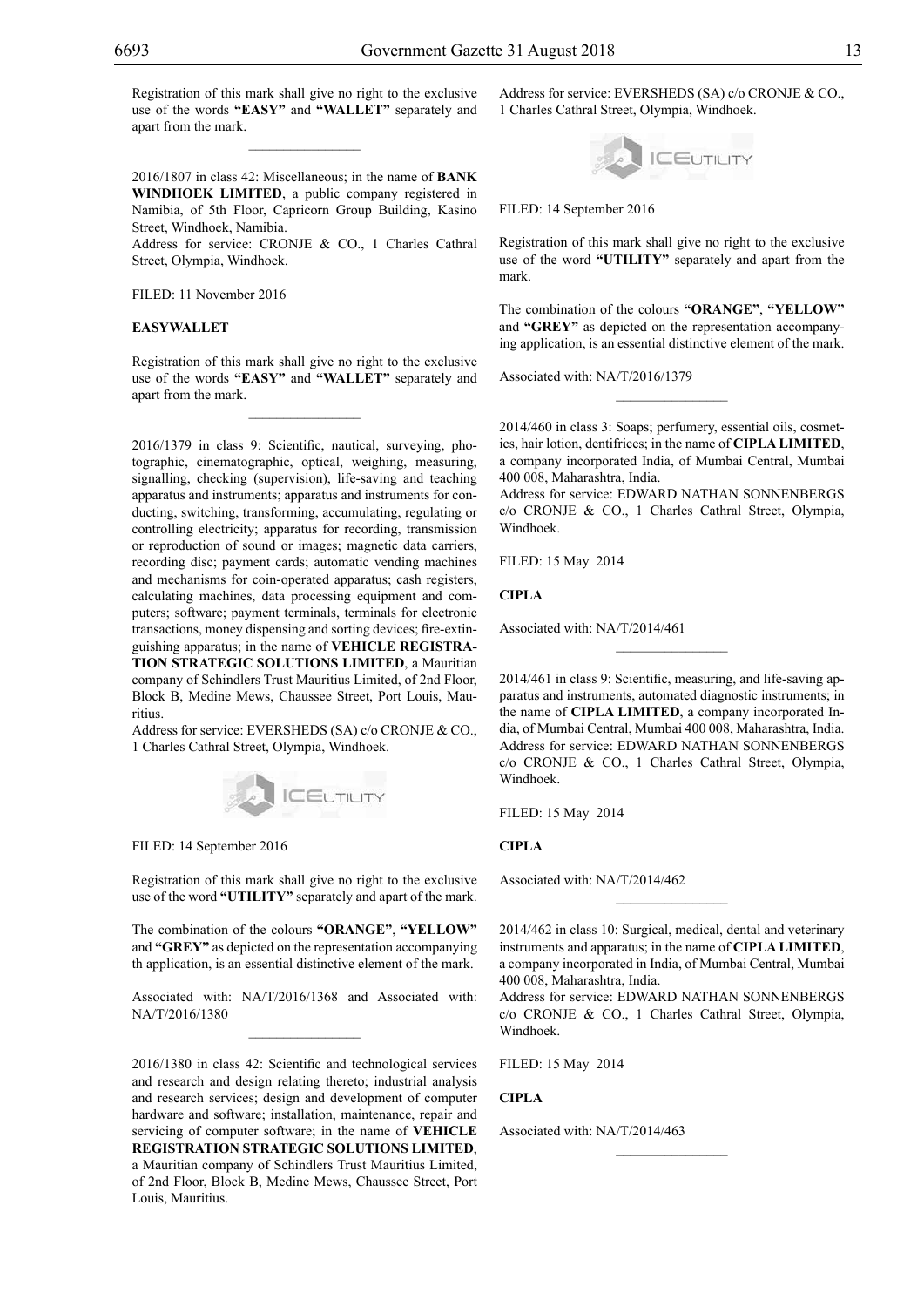2014/463 in class 35: Advertising, business management, business administration, office functions, business management and organization consultancy, marketing research, publication of publicity texts, business research, distribution of samples, television commercials, television advertisements being services included in class 35; in the name of **CIPLA LIMITED**, a company incorporated in India, of Mumbai Central, Mumbai 400 008, Maharashtra, India.

Address for service: EDWARD NATHAN SONNENBERGS c/o CRONJE & CO., 1 Charles Cathral Street, Olympia, Windhoek.

Filed: 15 May 2014

## **CIPLA**

Associated with: NA/T/2014/464

2014/464 in class 44: Providing information and advice regarding medical conditions and diseases and treatments as well as providing medical information regarding products to patients and healthcare professionals and providers; services relating to the healthcare field; medical and scientific research, conducting clinical trials; providing health information; providing a web site featuring information on health and nutrition; in the name of **CIPLA LIMITED**, a company incorporated in India, of Mumbai Central, Mumbai 400 008, Maharashtra, India. Address for service: EDWARD NATHAN SONNENBERGS c/o CRONJE & CO., 1 Charles Cathral Street, Olympia, Windhoek.

 $\frac{1}{2}$ 

Filed: 15 May 2014

**CIPLA**

Associated with: NA/T/2014/460

2016/1256 in class 19: Building matrials; wood and timber; building, manufactured, prefabricated, worked or semiworked wood; goods ontaining or consisting of wood or timber; wooden boards, shelves, beams, panels, paving, tiles and partitions; wood veneers; mouldings made of wood; building substrates and wood laminated with a melamine material; laminates; plywood, hardboard and chipboard; doors, cupboards, signs and window frames; glass and glass products; flat, roled, patterned, float and toughened glass; non-metallic rigid pipes for building; asphalt, pitch and bitumen; non-metallic transportable buildings; monuments, not of metal; in the name of **THE TRUSTEES FOR THE TIME BEING OF THE BISON TRUST**, A South African Trust, of 28 Sixth Street, Steinhoff Building, Wynberg, Sandton, Gauteng, Republic of South Africa.

 $\frac{1}{2}$ 

Address for service: MOORE ATTORNEYS c/o CRONJE & Co., 1 Charles Cathral Street, Olympia, Windhoek.

Filed: 17 August 2016

## **SUPAGLOSS**

Registration of this mark shall give no right to the exclusive use of the word **"GLOSS"** separately and apart from the mark.

Applicant admits that registration of the word **"SUPA"** will not debar others from *bona fide* descriptive use of the word **"SUPER"**.

 $\frac{1}{2}$ 

2013/1412 in class 33: Alcoholic beverages(except beers); whisky and whisky based alcoholic beverages.; in the name of **Diageo Brands B.V.** of Molenwerf 10-12, 1014BG, Amsterdam, Netherlands.

Address for service: KISCH ASSOCIATES do Lorentz A ï ula, 3rd Floo, Unit 4, Ausspann Plaza, Dr Agostinho Neto Road, Windhoek.

Filed: 4 November 2013

## **DOUBLE BLACK**

Registration of this trade mark shall give no right to the exclusive use of the word **"DOUBLE"** and **"BLACK"** separately and apart from the mark.

 $\frac{1}{2}$ 

2016/1134 in class 9: Batteries for electronic cigarettes; batteries for electronic devices that are used for heating tobacco, chargers for electronic devices that are used for heating tobacco; USB chargers for electronic devices that are used for heating tobacco car chargers for electronic cigarettes; car chargers for devices that are used for heating tobacco: battery chargers for electronic cigarettes; in the name of **PHILIP MORRIS PRODUCTS S.A.**, of Quai Jeanrenaud 3, 2000 Neuchatel, Switzerland, Switzerland.

Address for service: DM KISCH INC c/o CRONJE & CO., 1 Charles Cathral Street, Windhoek.

Filed: 3 August 2016

#### **IQOS HEATCONTROL**

Registration of this trade mark shall give no right to the exclusive use of the words **"HEAT"** and **"CONTROL"**, each separately and apart from the mark.

 $\frac{1}{2}$ 

Associated with: NA/T/2016/1135

2016/1135 in class 11: Electronic vaporizers except electronic cigarettes; apparatus for heating liquids; apparatus for generating vapour; in the name of **PHILIP MORRIS PRODUCTS S.A.**, of Quai Jeanrenaud 3, 2000 Neuchatel, Switzerland. Address for service: DM KISCH INC c/o CRONJE & CO., 1 Charles Cathral Street, Windhoek.

Filed: 3 August 2016

## **IQOS HEATCONTROL**

Registration of this trade mark shall give no right to the exclusive use of the words **"HEAT"** and **"CONTROL"**, each separately and apart from the mark.

 $\overline{\phantom{a}}$  , where  $\overline{\phantom{a}}$ 

Associated with: NA/T/2016/1136

2016/1136 in class 34: Wired vaporizer for electronic cigarettes and electronic smoking devices; tobacco, raw or manufactured; tobacco products; including cigars, Cigarettes, cigarillos, tobacco for roll your own cigarettes, pipe tobacco, chewing tobacco, snuff tobacco, kretek; snus; tobacco substitutes (not for medical purposes); smokers' articles, including cigarette paper and tubes, cigarette fillers, tobacco tins, cigarette cases and ashtrays, pipes, pocket apparatus for rolling cigarettes, lighters; matches; tobacco sticks, tobacco products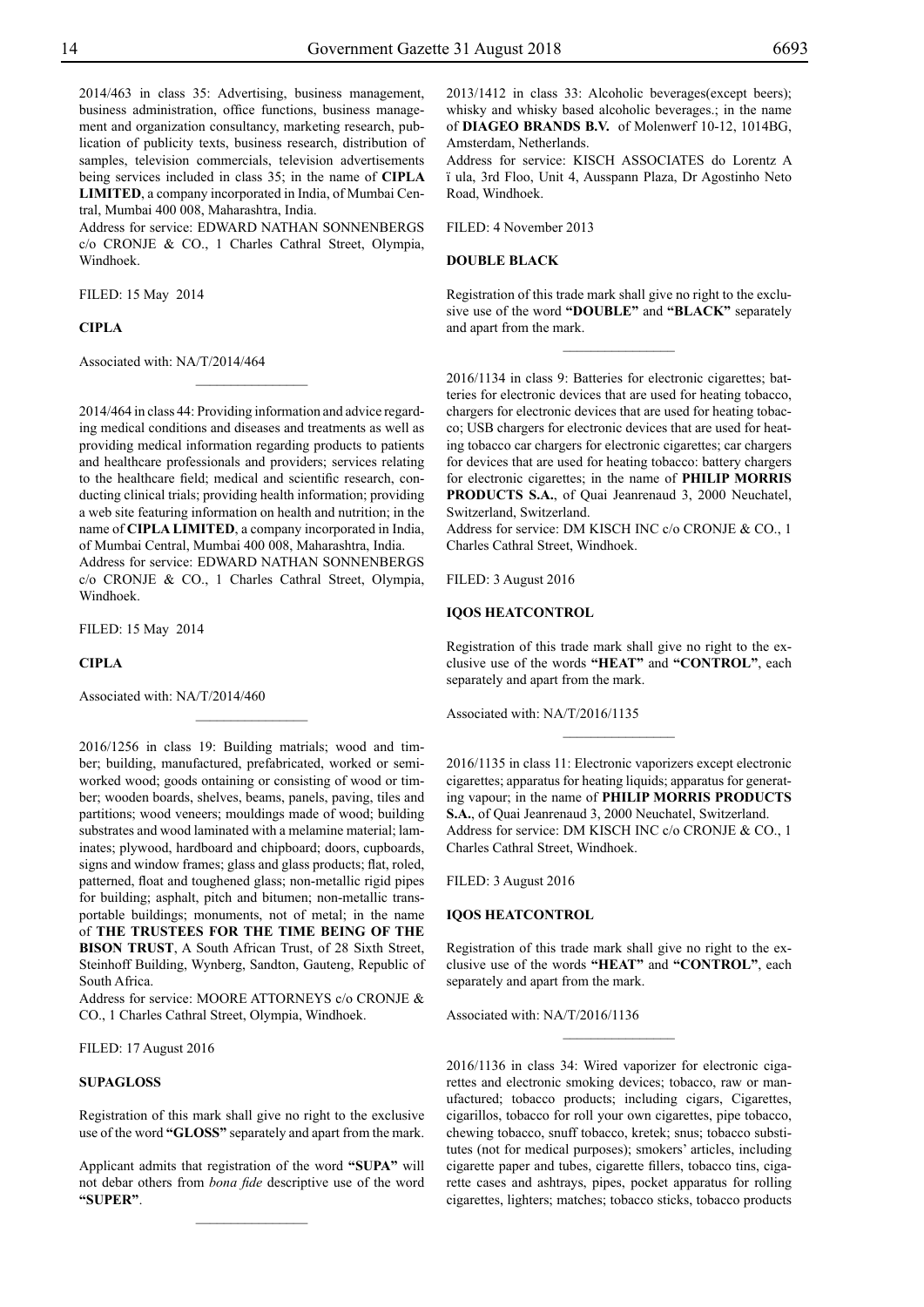for the purpose of being heated, electronic devices and their parts for the purpose of heating cigarettes or tobacco in order to release nicotine-containing aerosol for inhalation; liquid nicotine solutions for use in electronic cigarettes; electronic smoking devices; electronic cigarettes; electronic cigarettes as substitute for traditional cigarettes; electronic devices for the inhalation of-nicotine containing aerosol; oral vaporising devices for use by smokers, tobacco products and tobacco substitutes; smoker's articles for electronic cigarettes; parts and fittings for the aforesaid products included in class 34; extinguishers for heated cigarettes and cigars as well as heated tobacco sticks; electronic rechargeable cigarette cases; in the name of **PHILIP MORRIS PRODUCTS S.A.**, of Quai Jeanrenaud 3, 2000 Neuchatel, Switzerland, Switzerland. Address for service: DM KISCH INC c/o CRONJE & CO., 1 Charles Cathral Street, Olympia, Windhoek.

Filed: 3 August 2016

#### **IQOS HEATCONTROL**

Registration of this trade mark shall give no right to the exclusive use of the words **"HEAT"** and **"CONTROL"**, each separately and apart from the mark.

Priority is claimed by virtue of trade mark no. 74082 filed in Kazakhstan on 10 February 2016.

 $\overline{\phantom{a}}$  , where  $\overline{\phantom{a}}$ 

Associated with: NA/T/2016/1134

2016/1946 in class 34: Tobacco, raw or manufactured; tobacco products; cigars, cigarettes, cigarillos, tobacco for roll your own cigarettes, pipe tobacco, chewing tobacco, snuff tobacco, kretek; snus; tobacco substitutes (not for medical purposes); electronic cigarettes; tobacco products for the purpose of being heating; electronic devices and their parts of the purpose of heating cigarettes or tobacco in order to release nicotinecontaining aerosol for inhalation; liquid nicotine solutions for use in electronic cigarettes; smokers' articles, cigarette paper, cigarette tubes, cigarette filters, tobacco tins, cigarette cases, ashtrays, pipes, pocket apparatus for rolling cigarettes, lighters, matches; in the name of **PHILIP MORRIS PRODUCTS S.A.**, Incorporated under the laws of Switzerland, of Quai Jeanrenaud 3, Neuthatel, 2000, Switzerland.

Address for service: KISCH IP c/o CRONJE & CO., 1 Charles Cathral Street, Windhoek.



FILED: 7 December 2016

Registration of this trade mark shall give no right to the exclusive use of the words **"SOFT"**, **"TASTE"**, **"SMOOTH"**, **"TASTING"** and **"VIRGINIA"**, each separately and apart from the mark.

Applicant undertakes that in use the trade mark will be restricted to goods containing tobacco. The mark is in the colours as appearing in the representation in the the SM1 Form and is a feature of the mark.

Associated with: NA/T/2016/1945

2016/1945 in class 34: Tobacco, raw or manufactured; tobacco products; cigars, cigarettes, cigarillos, tobacco for roll your own cigarettes, pipe tobacco, chewing tobacco, snuff tobacco, kretek; snus; tobacco substitutes (not for medical purposes); electronic cigarettes; tobacco products for the purpose of being heated; electronic devices and their parts for the purpose of heating cigarettes or tobacco in order to release nicotinecontaining aerosol for inhalation; liquid nicotine solutions for use in electronic cigarettes; smokers' articles, cigarette paper, cigarette tubes, cigarette filters, tobacco tins, cigarette cases, ashtrays, pipes, pocket apparatus for rolling cigarettes, lighters, matches; in the name of **PHILIP MORRIS PRODUCTS S.A.**, Incorporated under the laws of Switzerland, of Quai Jeanrenaud 3, Neuchatel, 2000, Switzerland.

 $\frac{1}{2}$ 

Address for service: KISCH IP c/o CRONJE & CO., 1 Charles Cathral Street, Windhoek.



Filed: 7 December 2016

Registration of this trade mark shall give no right to the exclusive use of the words **"SOFT"**, **"TASTE"**, **"SMOOTH"**, **"TASTING"** and **"VIRGINIA"**, each separately and apart from the mark.

Applicant undertakes that in use the trade mark will be restricted to goods containing tobacco.

The mark is in the colours as appearing in the representation in the the SM1 Form and is a feature of the mark.

 $\frac{1}{2}$ 

Associated with: NA/T/2016/1944

2016/1944 in class 34: Tobacco, raw or manufactured; tobacco products; cigars, cigarettes, cigarillos, tobacco for roll your own cigarettes, pipe tobacco, chewing tobacco, snuff tobacco, kretek; snus; tobacco substitutes (not for medical purposes); electronic cigarettes; tobacco products for the purpose of being heated; electronic devices and their parts for the purpose of heating cigarettes or tobacco in order to release nicotinecontaining aerosol for inhalation; liquid nicotine solutions for use in electronic cigarettes; smokers' articles, cigarette paper, cigarette tubes, cigarette filters, tobacco tins, cigarette cases, ashtrays, pipes, pocket apparatus for rolling cigarettes, lighters, matches; in the name of **PHILIP MORRIS PRODUCTS S.A.**, Incorporated under the laws of Switzerland, of Quai Jeanrenaud 3, Neuthatel, 2000, Switzerland.

Address for service: KISCH IP c/o CRONJE & CO., 1 Charles Cathral Street, Windhoek.

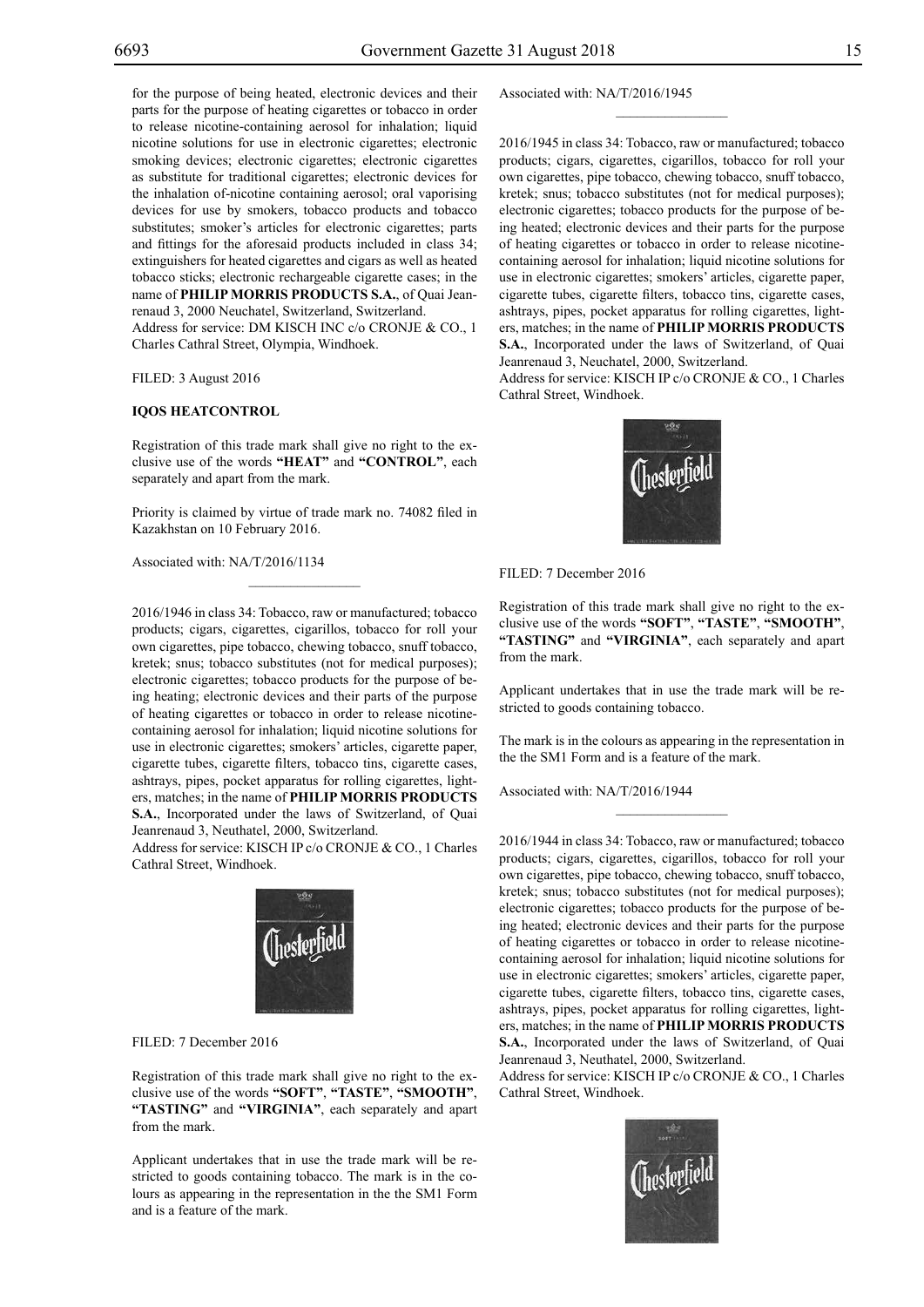FILED: 7 December 2016

Registration of this trade mark shall give no right to the exclusive use of the words **"SOFT"**, **"TASTE"**, **"SMOOTH"**, **"TASTING"** and **"VIRGINIA"**, each separately and apart from the mark.

Applicant undertakes that in use the trade mark will be restricted to goods containing tobacco.

The mark is in the colours as appearing in the representation in the the SM1 Form and is a feature of the mark.

 $\overline{\phantom{a}}$  , where  $\overline{\phantom{a}}$ 

Associated with: NA/T/2016/1388

2016/315 in class 29: Meat, fish, poultry and game; meat extracts; preserved, dried and cooked fruits and vegetables; jellies, jams, fruit sauces; eggs, milk and milk products; edible oils and fats; in the name of **SPAR SOUTH AFRICA (PRO-PRIETARY) LIMITED**, a South African Company, of 22 Chancery lane, Pinetown, KwaZulu Natal Province, Republic of South Africa.

Address for service: DM KISCH INC. c/o CRONJE & CO., 1 Charles Cathral Street, Windhoek.

Filed: 15 March 2016

## **FRESHLINE**

Registration of this trade mark shall give no right to the exclusive use of the word(s) **"FRESH"** and **"LINE"** separately and apart from mark.

Associated with: NA/T/2016/316 and Associated with: NA/T/1996/1132

2016/316 in class 30: Coffee, tea, cocoa, sugar, rice, tapioca, sago, artificial coffee; flour and preparations made from cereals, bread, pastry and confectionery, ices; honey, treacle; yeast, baking-powder; salt, mustard; vinegar, sauces (condiments); spices; ice; in the name of **SPAR SOUTH AFRICA (PRO-PRIETARY) LIMITED**, a South African company, of 22 Chancery Lane, Pinetown, KwaZulu Natal Province, Republic of South Africa.

Address for service: DM KISCH INC.c/o CRONJE & CO., 1 Charles Cathral Street, Windhoek.

Filed: 15 March 2016

#### **FRESHLINE**

Registration of this trade mark shall give no right to the exclusive use of the word(s) **"FRESH"** and **"LINE"** separately and apart from mark.

Associated with: NA/T/2016/317

2016/317 in class 31: Agricultural, horticultural and forestry products and grains not included in other classes; live animals; fresh fruits and vegetables; seeds, natural plants and flowers; foodstuffs for animals, malt; in the name of **SPAR SOUTH AFRICA (PROPRIETARY) LIMITED**, a South African company, of 22 Chancery Lane, Pinetown, KwaZulu Natal Province, Republic of South Africa.

Address for service: DM KISCH INC, c/o CRONJE & CO., 1 Charles Cathral Street, Windhoek.

Filed: 10 March 2016

## **FRESHLINE**

Registration of this trade mark shall give no right to the exclusive use of the word(s) **"FRESH"** and **"LINE"** separately and apart from mark.

 $\frac{1}{2}$ 

Associated with: NA/T/2016/318

2016/318 in class 35: Wholesale, retail, mail order, marketing and merchandising services, and all related services included in this class; in the name of **SPAR SOUTH AFRICA (PRO-PRIETARY) LIMITED**, a South African Company, of 22 Chancery lane, Pinetown, KwaZulu Natal Province, Republic of South Africa.

Address for service: DM KISCH INC c/o CRONJE & CO., 1 Charles Cathral Street, Windhoek.

Filed: 15 March 2016

#### **FRESHLINE**

Registration of this trade mark shall give no right to the exclusive use of the word(s) **"FRESH"** and **"LINE"** separately and apart from mark.

 $\frac{1}{2}$ 

Associated with: NA/T/2016/315

2016/816 in class 30: Coffee, tea, cocoa and artificial coffee; preparations made from cereals; bread, pastry, cakes, pies, tarts, quiches and confectionery; ices; sugar, honey, treacle; salt; mustard; vinegar, sauces (condiments) spices; in the name of **SPAR SOUTH AFRICA (PROPRIETARY) LIMITED**, a South African company, of 22 Chancery Lane, Pinetown, KwaZulu Natal Province, Republic of South Africa. Address for service: DM KISCH INC c/o CRONJE & CO., 1 Charles Cathral Street, Windhoek.



 $FILED: 17 June 2016$ 

Associated with: NA/T/2016/817 and Associated with: NA/T/2016/815  $\frac{1}{2}$ 

2016/817 in class 35: Advertising; business management; business administration; office functions; wholesale, retail and merchandizing services; in the name of **SPAR SOUTH AFRICA (PROPRIETARY) LIMITED**, a South African company, of 22 Chancery Lane, Pinetown, KwaZulu Natal Province, Republic of South Africa.

Address for service: DM KISCH INC c/o CRONJE & CO., 1 Charles Cathral Street, Windhoek.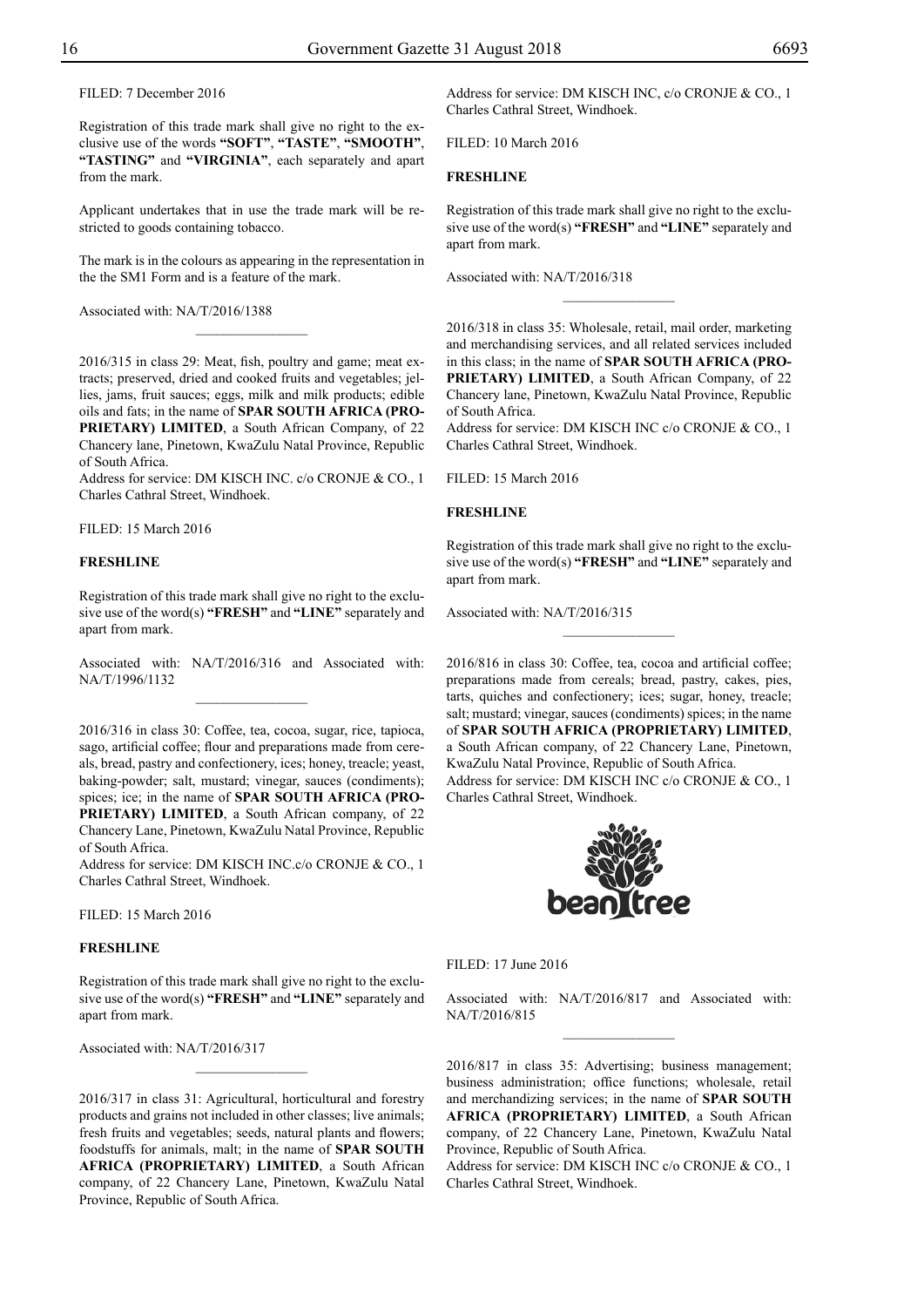

 $FILED: 17 June 2016$ 

Associated with: NA/T/2016/818

2016/818 in class 43: Services for providing food and drink; restaurants, coffee shops, in-store coffee shops, takeaways, delicatessen; in the name of **SPAR SOUTH AFRICA (PRO-PRIETARY) LIMITED**, a South African company, of 22 Chancery Lane, Pinetown, KwaZulu Natal Province, Republic of South Africa.

 $\mathcal{L}=\mathcal{L}^{\mathcal{L}}$ 

Address for service: DM KISCH INC c/o CRONJE & CO., 1 Charles Cathral Street, Windhoek.



Filed: 17 June 2016

Associated with: NA/T/2016/816

2016/1040 in class 9: Batteries for electronic cigarettes; batteries for electronic devices that are used for heating tobacco, chargers for electronic devices that are used for heating tobacco; USB chargers for electronic devices that are used for heating tobacco; car chargers for electronic cigarettes; car chargers for devices that are used for heating tobacco; battery chargers for electronic cigarettes; in the name of **PHILIP MORRIS PRODUCTS S.A.**, Incorporated under the laws of Switzerland, of Quai Jeanrenaud 3, 2000 Neuchatel, Switzerland. Address for service: DM KISCH INC c/o CRONJE & CO., 1 Charles Cathral Street, Olympia, Windhoek.

 $\mathcal{L}=\mathcal{L}^{\mathcal{L}}$ 

FILED: 28 January 2016

Applicant admits that registration of the word **"HEET"** not debar others from the *bona fide* descriptive use in the word **"HEAT"**

Associated with: NA/T/2016/1039 and Associated with: NA/T/2016/1041  $\mathcal{L}=\mathcal{L}^{\mathcal{L}}$ 

2016/1041 in class 11: Electronic vaporizers except electronic cigarettes; apparatus for heating liquids; apparatus for generating vapour; in the name of **PHILIP MORRIS PRODUCTS S.A.**, Incorporated under the laws of Switzerland, of Quai Jeanrenaud 3, 2000 Neuchatel, Switzerland.

Address for service: DM KISCH INC c/o CRONJE & CO., 1 Charles Cathral Street, Olympia, Windhoek.

FILED: 28 January 2016

Applicant admits that registration of the word **"HEET"** not debar others from the *bona fide* descriptive use in the word **"HEAT"**

Associated with: NA/T/2016/1042

2016/1042 in class 34: Wired vaporizer for electronic cigarettes and electronic smoking devices; tobacco, raw or manufactured; tobacco products; including cigars, cigarettes, cigarillos, tobacco for roll your own cigarettes, pipe tobacco, chewing tobacco, snuff tobacco, kretek; snus; tobacco substitutes (not for medical purposes); smokers' articles; in the name of **PHILIP MORRIS PRODUCTS S.A.**, Incorporated under the laws of Switzerland, of Quai Jeanrenaud 3, 2000 Neuchatel, Switzerland.

 $\frac{1}{2}$ 

Address for service: DM KISCH INC c/o CRONJE & CO., 1 Charles Cathral Street, Olympia, Windhoek.

FILED: 28 January 2016

Applicant admits that registration of the word **"HEET"** not debar others from the *bona fide* descriptive use in the word **"HEAT"**.

 $\frac{1}{2}$ 

Associated with: NA/T/2016/1040

2016/1941 in class 34: Tobacco, raw or manufactured; tobacco products; cigars, cigarettes, cigarillos, tobacco for roll your own cigarettes, pipe tobacco, chewing tobacco, snuff tobacco, kretek; snus; tobacco substitutes (not for medical purposes); electronic cigarettes; tobacco products for the purpose of being heated; electronic devices and their parts for the purpose of heating cigarettes or tobacco in order to release nicotinecontaining aerosol for inhalation; liquid nicotine solutions for use in electronic cigarettes; smokers' articles, cigarette paper, cigarette tubes, cigarette filters, tobacco tins, cigarette cases, ashtrays, pipes, pocket apparatus for rolling cigarettes, lighters, matches; in the name of **PHILIP MORRIS BRANDS SARL**, a company incorporated under the laws of Switzerland, of Quai Jeanrenaud 3, Neuchatel, 2000, Switzerland. Address for service: DM KISCH INC c/o CRONJE & CO., 1 Charles Cathral Street, Windhoek.



 $FII$   $FD$  6 December 2016

Associated with: NA/T/2016/1397

The mark is in the colours as appearing in the representation in the SM1 Form and is a feature of the mark.  $\frac{1}{2}$ 

2017/1699 in class 1: All goods included in Class 1 including but not limited to chemicals used in industry, science and photography, as well as in agriculture, horticulture and forestry; unprocessed artificial resins, unprocessed plastics; manures; fire extinguishing compositions; tempering and soldering preparations; chemical substances for preserving foodstuffs; tanning substances; adhesives used in industry; in the name of **COSMOCEL S A**, a company incorporated in Mexico, of Via Matamoros 1501 San Nicolas De Los Garza Nuevo Leon, Mexico.

Address for service: CRONJE & CO., 1 Charles Cathral Street, Olympia, Windhoek.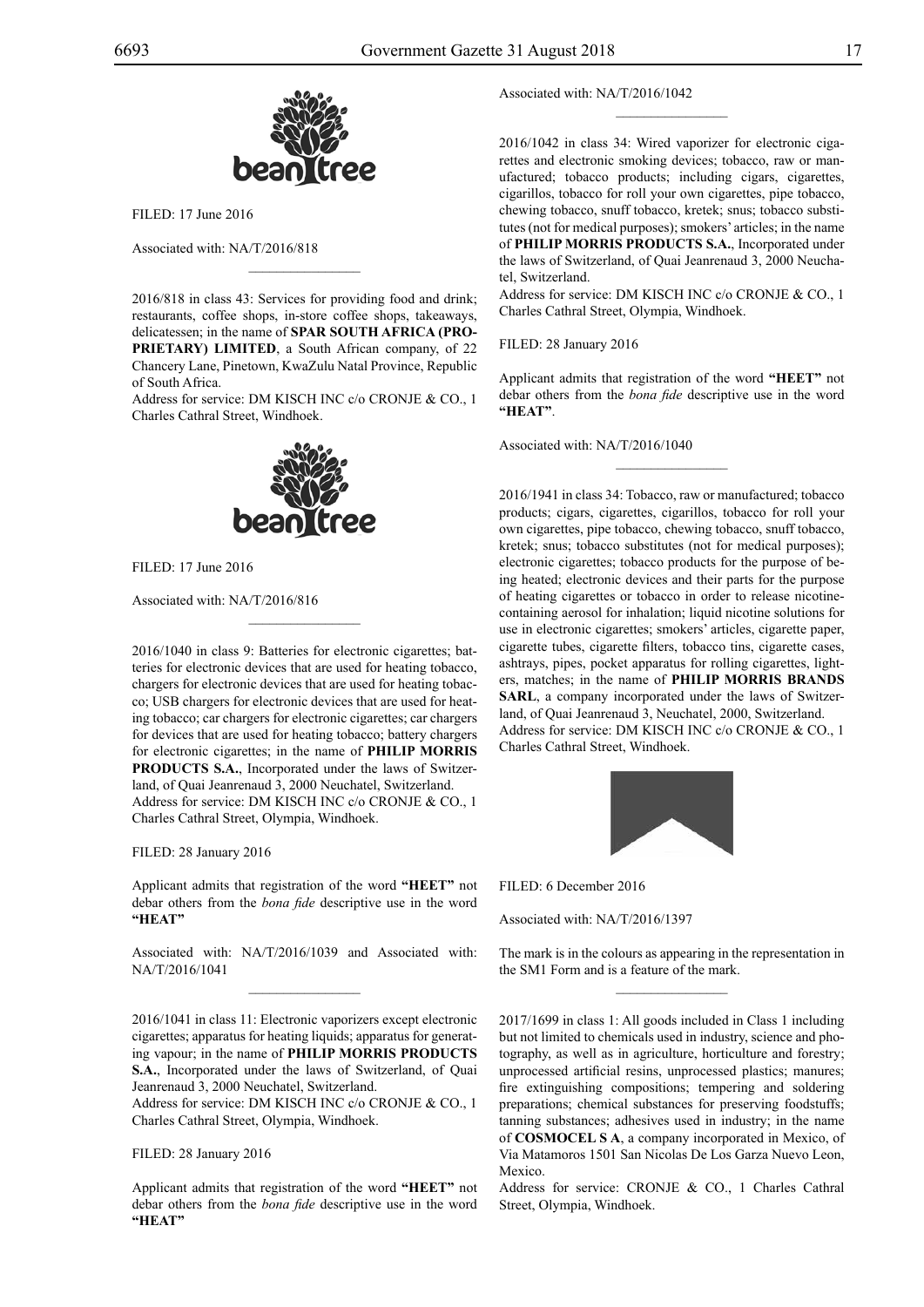Filed: 29 May 2017

## **BIOCEL**

2017/1700 in class 1: All goods included in Class 1 including but not limited to chemicals used in industry, science and photography, as well as in agriculture, horticulture and forestry; unprocessed artificial resins, unprocessed plastics; manures; fire extinguishing compositions; tempering and soldering preparations; chemical substances for preserving foodstuffs; tanning substances; adhesives used in industry; in the name of **COSMOCEL S A**, a company incorporated in Mexico, of Via Matamoros 1501 San Nicolas De Los Garza Nuevo Leon, Mexico.

 $\overline{\phantom{a}}$  , where  $\overline{\phantom{a}}$ 

Address for service: CRONJE & CO., 1 Charles Cathral Street, Olympia, Windhoek.

Filed: 29 May 2017

#### **VIGOSTART**

2008/40 in class 12: Vehicles; apparatus for locomotion by land, air or water; in the name of **MORGAN CARGO (PTY) LIMITED**, a South African company, of 1 Hotel Street, Persequor Park, Pretoria, 0001, Republic of South Africa. Address for service: KISCH ASSOCIATES c/o CRONJE & Co., 1 Charles Cathral Street, Windhoek.

 $\frac{1}{2}$ 

FILED: 16 January 2008

#### **MORGAN CARGO**

Registration of this trademark shall give no right to the exclusive use of the word **"CARGO"** separately and apart from the mark.

 $\frac{1}{2}$ 

Associated with: NA/T/2008/41

2008/41 in class 35: Advertising; business administration; business management; wholesale, retail, merchandising and distribution services; export and import services, in the name of **MORGAN CARGO (PTY) LIMITED**, a South African company, (whose legal address is: 1 Hotel Street, Persequor Park, Pretoria, 0001, South Africa).

Address for service: KISCH ASSOCIATES c/o CRONJE & Co., 1 Charles cathral Street, Windhoek.

## **MORGAN CARGO**

Registration of this trademark shall give no right to the exclusive use of the word **"CARGO"** separately and apart from the mark.

 $\frac{1}{2}$ 

Associated with application NA/T/2008/42

2008/42 in class 39: Transport; packaging and storage of goods; warehousing and travel arrangements; clear and forwarding agents; container operators; container packing and stripping; hiring, leasing and selling of equipment for the aforegoing and freighting, in the name of **MORGAN CAR-GO (PTY) LIMITED**, a South African company, (whose legal address is 1 Hotel Street, Persequor Park, Pretoria, 0001, South Africa).

Address for service: KISCH ASSOCIATES c/o CRONJE & Co., 1 Charles cathral Street, Windhoek.

Filed: 16 January 2008 90

## **MORGAN CARGO**

Registration of this trademark shall give no right to the exclusive use of the word **"CARGO"** separately and apart from the mark. Associated with application NA/T/2008/40.

 $\frac{1}{2}$ 

2016/583 in class 35: Wholesale, retail and merchandise services; services relating to building, maintenance, hardware and gardening, including consulting, advising and assisting, in the name of **THE SPAR GROUP LIMITED**, (a South African company), of 22 Chancery Lane, Pinetown, Kwazulu Natal, 3610, Republic of South Africa.

Address for service: DM KISCH INC c/o CRONJE & CO., 1 Charles Cathral Street, Olympia, Windhoek.



Filed: 19 May 2016

The trade mark consists of the words **"BUILD IT"** and device in the colours "WHITE", "GREEN" and red, substantially as shown in the above representation.

Registration of this trade mark shall give no right to the exclusive use of the word **"BUILD"** separately and apart from the mark.

 $\frac{1}{2}$ 

Associated with: NA/T/2003/76

2016/558 in class 16: Paper, cardboard and goods made from these materials, not included in other classes; printed matter; bookbinding material; photographs; stationery; adhesives for stationery or household purposes; artists' materials; paintbrushes; typewriters and office requisites (except furniture); instructional and teaching material (except ; in the name of **CENTILLION TRADING (PROPRIETARY) LIMITED**, a private company incorporated in South Africa, of 170 Aberdare Drive, phoenix Industrial Park, Durban, Republic of South Africa.

Address for service: DM KISCH INCORPORATED c/o CRONJE & CO., 1 Charles Cathral Street, Olympia, Windhoek.

**C**Merfinaker

Filed: 16 May 2016

Associated with: NA/T/2016/559

2016/557 in class 11: Apparatus for lighting and decorative lighting, heating, steam generating, cooking, refrigerating, drying, ventilating, water supply and sanitary purposes; in the name of **CENTILLION TRADING (PROPRIETARY) LIMITED**, a private company incorporated in South Africa, of 170 Aberdare Drive, phoenix Industrial Park, Durban, Republic of South Africa.

 $\frac{1}{2}$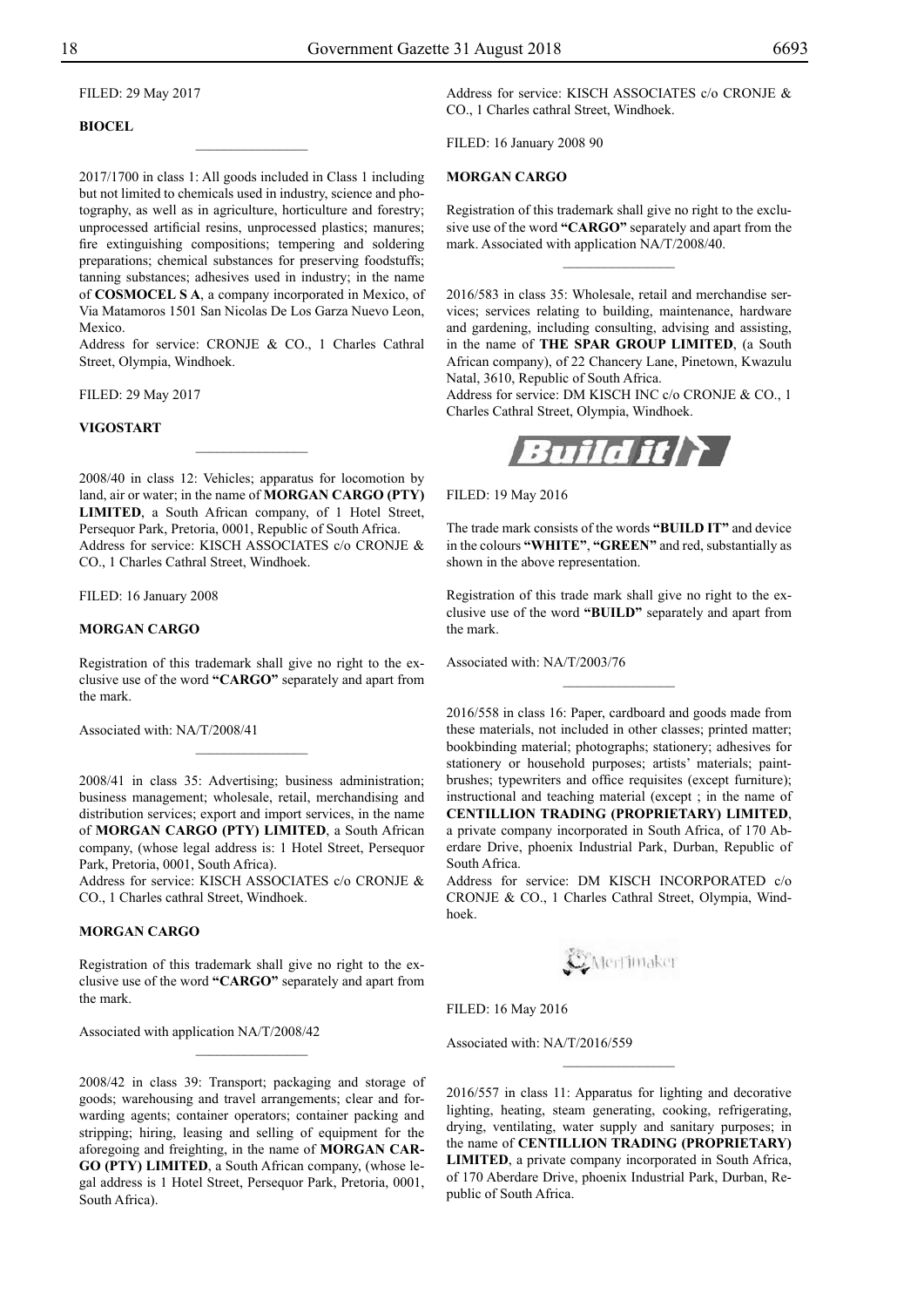Address for service: DM KISCH INCORPORATED c/o CRONJE & CO., 1 Charles Cathral Street, Olympia, Windhoek

Merrimaker

Filed: 16 May 2016

Associated with: NA/T/1996/707 and Associated with: NA/T/2016/558  $\overline{\phantom{a}}$  , where  $\overline{\phantom{a}}$ 

2016/559 in class 26: Lace and embroidery, ribbons and braid; buttons, hooks and eyes, pins and needles; artificial flowers; in the name of **CENTILLION TRADING (PROPRIETARY) LIMITED**, a private company incorporated in South Africa, of 170 Aberdare Drive, Phoenix Industrial Park, Durban, Republic of South Africa.

Address for service: DM KISCH INCORPORATED c/o CRONJE & CO., 1 Charles Cathral Street, Olympia, Windhoek.



FILED: 16 May 2016

Associated with: NA/T/2016/560

2016/560 in class 28: Games and playthings; gymnastic and sporting articles, not included in other classes; decorations for Christmas trees, Christmas crackers and other playthings; in the name of **CENTILLION TRADING (PROPRIETARY) LIMITED**, a private company incorporated in South Africa, of 170 Aberdare Drive, Phoenix Industrial Park, Durban, Republic of South Africa.

 $\mathcal{L}=\mathcal{L}^{\mathcal{L}}$ 

Address for service: DM KISCH INCORPORATED c/o CRONJE & CO., 1 Charles Cathral Street, Olympia, Windhoek.

Merrimaker

Filed: 16 May 2016

Associated with: NA/T/2016/557

2005/2100 in class 29. Meat, fish, poultry and game; meat extracts preserved, dried and cooked fruits and vegetables; jellies, jams; compotes, eggs, Milk and milk products: edible oils and fats.; in the name of **Irvin and Johnson Intemational Proprietary Limited**, a South African Company, of 1 Davidson Street Woodstock, 7925,Western Cape Province, Cape Town, Republic of South Africa. Address for service: ADAMS & ADAMS, 12 Love Street, Windhoek.

 $\overline{\phantom{a}}$  , where  $\overline{\phantom{a}}$ 



Filed: 3 November 2005

Registration of this trade mark shall give no right to the exclusive use of the word **"LIGHT"** or of the word **"CRISPY"**, each separately and apart from the mark.

 $\frac{1}{2}$ 

Associated with NA/T/2005/1863 and NA/T/2005/2101

2005/2101 in class 30: Coffee, tea, cocoa, sugar, rice, tapioca, sago, coffee substitutes; flour and preparations made from cereals; bread, biscuits, cakes, pastry and confectionery, ices; honey, treacle; yeast, baking-powder; salt, mustard; pepper, vinegar, sau s, spices, ice; in the name of **IRVIN AND JOHNson Intemational Proprietary Limited**, a South African Company, of 1 Davidson Street Woodstock, 7925,Western Cape Province, Cape Town, Republic of South Africa.

Address for service: ADAMS & ADAMS, 12 Love Street, Windhoek.



Filed: 3 November 2005

Registration of this trade mark shall give no right to the exclusive use of the word **"LIGHT"** or of the word **"CRISPY"**, each separately and apart from the mark.

Associated with NA/T/2005/2100

2006/313 in class 3: Bleaching preparations and other substances for laundry use; cleaning, polishing, scouring and abrasive preparations; soaps; perfumery, essential oils, cosmetics, hair lotions; dentifrices; in the name of **OLIVINE INDUSTRIES (PRIVATE) LIMITED**, of 33 Birmingham Road, Sotherton, Harare, Zimbabwe.

 $\frac{1}{2}$ 

Address for service: DR WEDER, KRUGER & HART-MANN, Nimrod Building, Casino Street, Windhoek.

FILED: 8 February 2006

**DOLPHIN**

2006/1996 in class 25: Clothing; in the name of **ZION CHRISTIAN CHURCH**, a Voluntary association existing in terms of the laws of South Africa, of Moria City of Peace, Boyne, Limpopo, Republic of South Africa.

 $\frac{1}{2}$ 

Address for service: ADAMS AND ADAMS, 12 Love Street, Windhoek.



Filed: 23 November 2006

Disclaim the **"DRESS"** device otherwise that as shown in the application.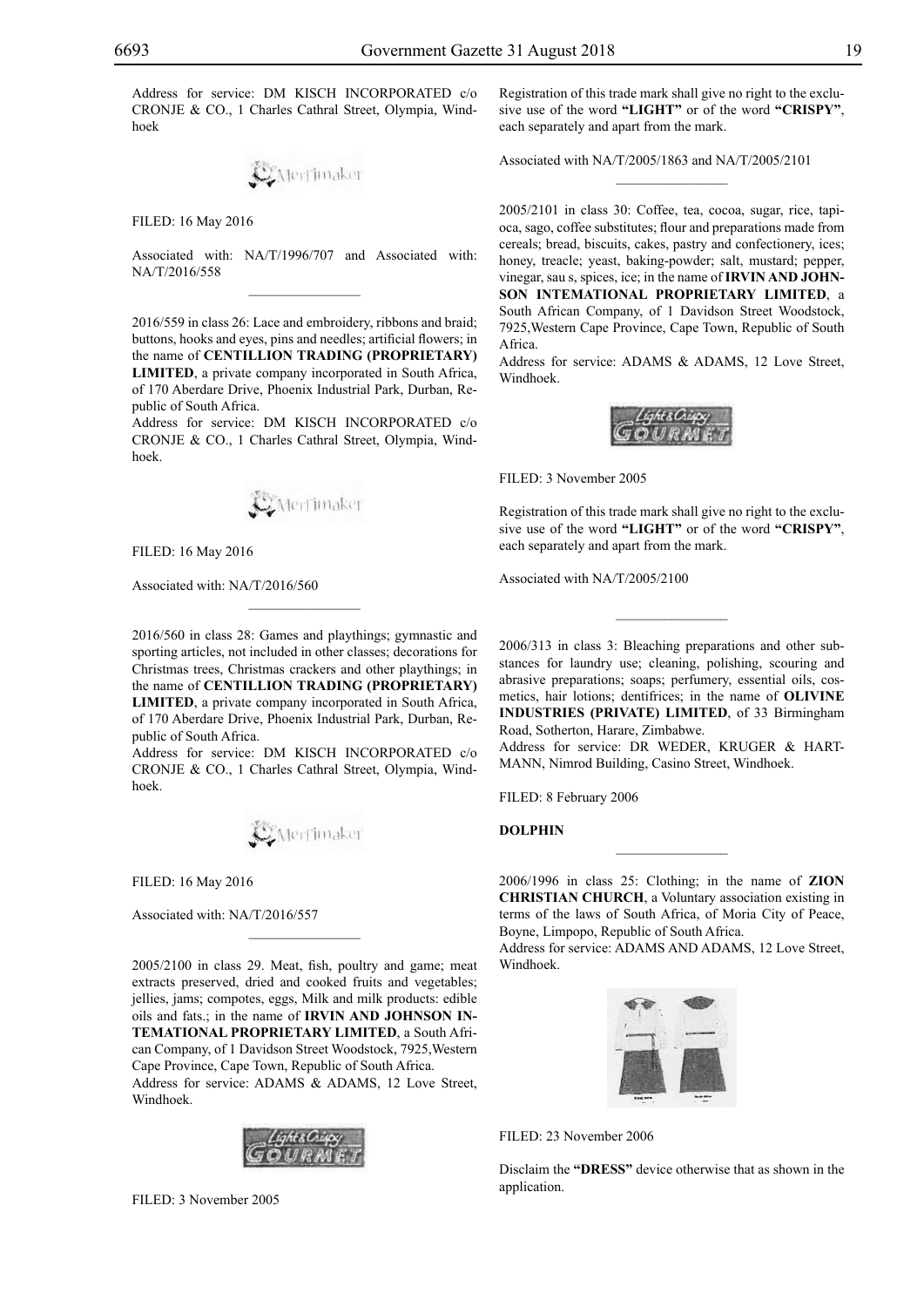The trade mark consists of the colour "GOLD" applied to the jacket and olive **"green"** applied to the lapel and skirt and belt of a uniform as shown in the representation accompanying the application.

Associated with: NA/T/2006/1998; Associated with: NA/T/2006/2000; Associated with: NA/T/2006/1999 and Associated with NA/T/2006/2001

 $\overline{\phantom{a}}$  , where  $\overline{\phantom{a}}$ 

2006/1997 in class 25: Clothing; in the name of **ZION CHRISTIAN CHURCH**, a Voluntary association existing in terms of the laws of South Africa, of Moria City of Peace, Boyne, Limpopo, Republic of South Africa.

Address for service: ADAMS & ADAMS, 12 Love Street, Windhoek.



FILED: 23 November 2006

Disclaim the **"DRESS"** device otherwise that as shown in the application.

The trade mark consists of the colour olive **"green"** applied to the jacket and olive **"green"** applied to the lapel, skirt and belt of a uniform as shown in the representation accompanying the application.

 $\frac{1}{2}$ 

2006/1998 in class 25: Clothing; in the name of **ZION CHRISTIAN CHURCH**, a Voluntary association existing in terms of the laws of South Africa, of Moria City of Peace, Boyne, Limpopo, Republic of South Africa.

Address for service: ADAMS & ADAMS, 12 Love Street, Windhoek.



Filed: 23 November 2006

Disclaim the **"DRESS"** device otherwise that as shown in the application.

The trade mark consists of the colour "GOLD" applied to the jacket and olive **"green"** applied to the lapel, skirt and belt of a uniform as shown in the representation accompanying the application.

Associated with: NA/T/2006/1999 and Associated with: NA/T/2006/1996  $\frac{1}{2}$ 

2006/1999 in class 25: Clothing; in the name of **ZION CHRISTIAN CHURCH**, a Voluntary association existing in terms of the laws of South Africa, of Moria City of Peace, Boyne, Limpopo, Republic of South Africa.

Address for service: ADAMS & ADAMS, 12 Love Street, Windhoek.



Filed: 23 November 2006

Disclaim the **"DRESS"** device otherwise that as shown in the application.

The trade mark consists of the colour "GOLD" applied to the jacket and olive **"green"** applied to the lapel, skirt and belt of a uniform as shown in the representation accompanying the application.

Associated with: NA/T/2006/2000 and Associated with: NA/T/2006/1996  $\frac{1}{2}$ 

2006/2000 in class 25: Clothing; in the name of **ZION CHRISTIAN CHURCH**, a Voluntary association existing in terms of the laws of South Africa, of Moria City of Peace, Boyne, Limpopo, Republic of South Africa.

Address for service: ADAMS & ADAMS, 12 Love Street, Windhoek.

![](_page_19_Picture_25.jpeg)

Filed: 23 November 2006

Disclaim the **"DRESS"** device otherwise that as shown in the application.

The trade mark consists of the colour "GOLD" applied to the jacket and olive **"green"** applied to the lapel, skirt and belt of a uniform as shown in the representation accompanying the application.

Associated with: NA/T/2006/1996

2006/2001 in class 25: Clothing; in the name of **ZION CHRISTIAN CHURCH**, a Voluntary association existing in terms of the laws of South Africa, of Moria City of Peace, Boyne, Limpopo, Republic of South Africa.

 $\frac{1}{2}$ 

Address for service: ADAMS & ADAMS, 12 Love Street, Windhoek.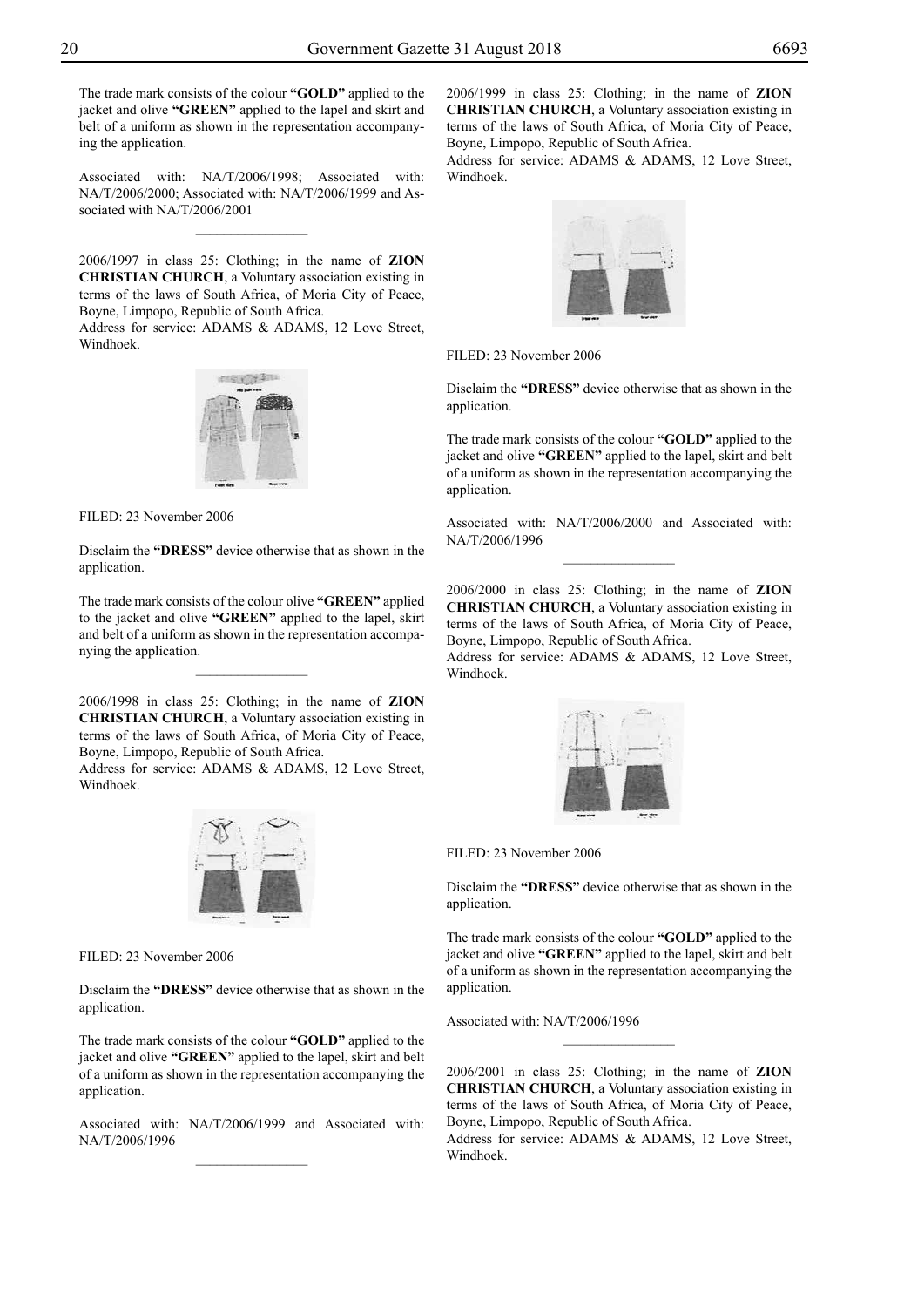![](_page_20_Picture_2.jpeg)

Filed: 23 November 2006

Disclaim the **"DRESS"** device otherwise that as shown in the application.

The trade mark consists of the colour "GOLD" applied to the jacket and olive "**GREEN**" applied to the lapel, skirt and belt of a uniform as shown in the representation accompanying the application.

Associated with: NA/T/2006/1996

2006/2004 in class 25: Clothing; in the name of **ZION CHRISTIAN CHURCH**, a Voluntary association existing in terms of the laws of South Africa, of Moria City of Peace, Boyne, Limpopo, Republic of South Africa.

 $\mathcal{L}=\mathcal{L}^{\mathcal{L}}$ 

Address for service: ADAMS & ADAMS, 12 Love Street, Windhoek.

![](_page_20_Figure_9.jpeg)

FILED: 23 November 2006

Disclaim the **"DRESS"** device otherwise that as shown in the application.

The trade mark consists of the colour olive **"green"** applied on a jacket bearing the distinctive positioning of the two pockets and the colours **"white"**, **"blue"**, **"green"** and "GOLD" applied to the skirt of the uniform as shown on the representation accompanying the application.

 $\mathcal{L}=\mathcal{L}^{\mathcal{L}}$ 

2006/2003 in class 25: Clothing; in the name of **ZION CHRISTIAN CHURcH**, a Voluntary association existing in terms of the laws of South Africa, of Moria City of Peace, Boyne, Limpopo, Republic of South Africa.

Address for service: ADAMS & ADAMS, 12 Love Street, Windhoek.

![](_page_20_Picture_15.jpeg)

FILED: 23 November 2006

Disclaim the **"DRESS"** device otherwise that as shown in the application.

The trade mark consists of the "GOLD" ornamentation applied to the epaulette and sleeves of a jacket of a uniform and the colours black, red and **"gold"** applied to the skirt of the uniform as shown on the representation accompanying the application.

 $\frac{1}{2}$ 

2008/187 in class 9: Audio compact discs; video compact discs; read only memory compact discs; computer operating programmes; computer programmes; computer software relating to the collection and distribution of data, financial exchanges, share dealing, stock dealing, financial transactions, news agencies, law, healthcare, insurance, science, social science, and pharmaceuticals; magnetic data media; optical data media; magnetic discs; magnetic encoded cards; interfaces for computers; teleprinters; telecommunications apparatus and instruments; computers; computer keyboards; computer peripheral devices; printers for use with computers; modems: mouse; computer terminals; in the name of **THOMSON REUTERS GLOBAL RESOURCES**, an Irish registered Unlimited company, of Neuhofstrasse 1, 6340, Baer, Switzerland.

Address for service: Or Wader, Kauta & Hoveka Inc, WKH House, Ausspannplatz Jan Jonker Road, Windhoek.

FILED: 14 February 2008

#### **THOMSON-REUTERS**

Registration of this trade mark shall give no right to the exclusive use of the surname **"THOMSON"** separately and apart from the mark.

 $\frac{1}{2}$ 

Associated with: NA/T/2008/188

2008/189 in lass 35: Advertising; dissemination of advertising matter; business appraisals; business information; business investigations; business administration; commercial information; economic forecasting; office machines and equipment rental; business research; statistical information; health care cost review services for health care and health claims and insurance information and information for controlling medical costs, measuring health care markets and research purposes; In the name of **THOMSON REUTERS GLOBAL RE-SOURCES**, an Irish Unlimited company, of Neuhofstrasse 1, 6340, Baer, Switzerland.

Address for service: DR WEDER, KAUTA & HOVEKA INC, WKH House, Ausspannplatz Jan Jonker Road, Windhoek.

Filed: February 14 2008 **THOMSON-REUTERS**

Registration of this trade mark shall give no right to the exclusive use of the surname **"THOMSON"** separately and apart from the mark.

 $\overline{\phantom{a}}$  , where  $\overline{\phantom{a}}$ 

Associated with: NA/T/2008/190

2008/188 in class 16: Books; periodicals; publications; photographs; in the name of **THOMSON REUTERS GLOBAL RESOURCES**, an Irish registered Unlimited company, of Neuhofstrasse 1, 6340, Baar, Switzerland. Address for service: DR WEDER KAUTA & HOVEKA INC, WKH House, Ausspannplatz Jan Jonker Road, Windhoek.

Filed: 14 February 2008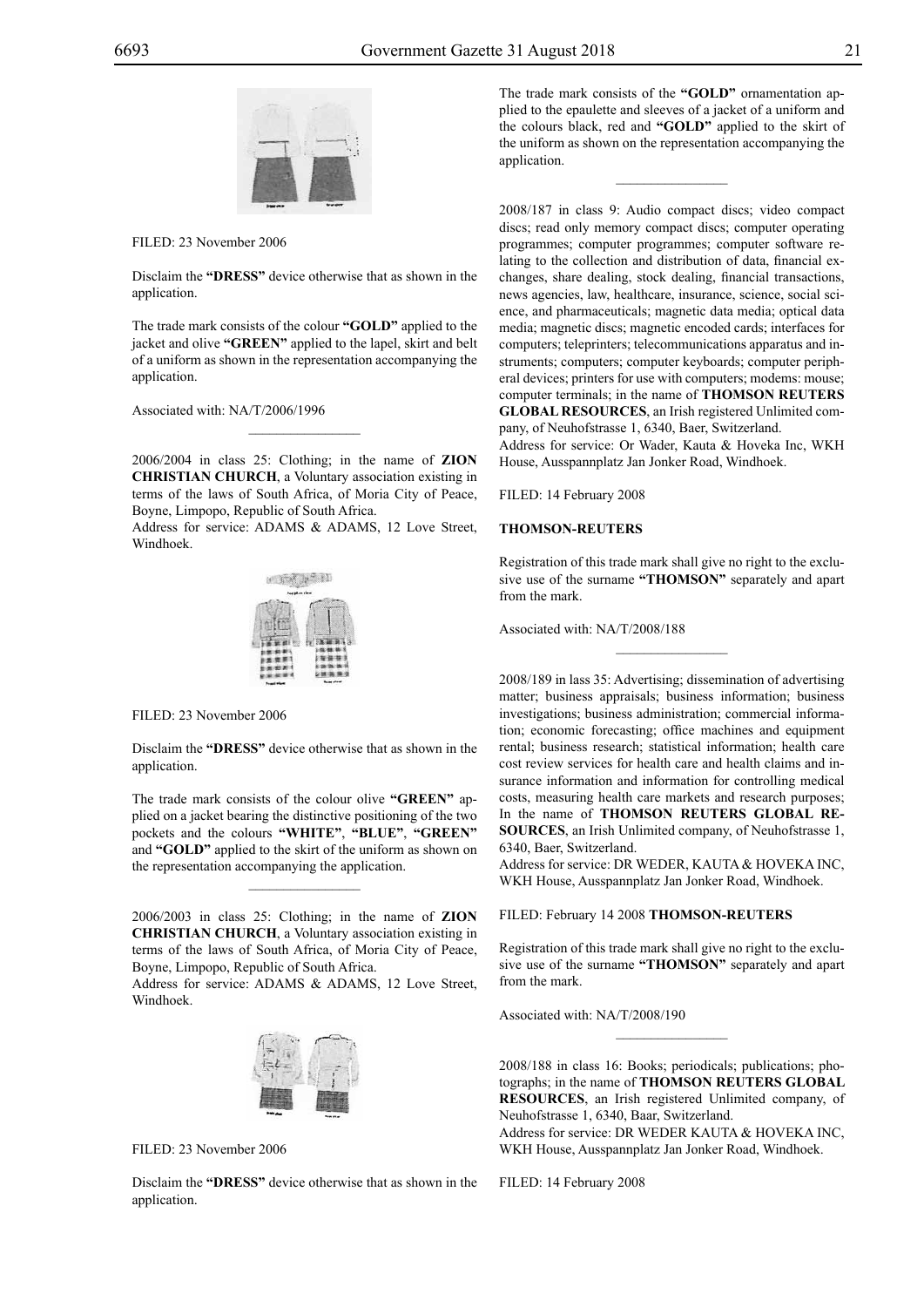## **THOMSON-REUTERS**

Registration of this trade mark shall give no right to the exclusive use of the surname **"THOMSON"** separately and apart from the mark.

 $\overline{\phantom{a}}$  , where  $\overline{\phantom{a}}$ 

Associated with: NA/T/2008/199

2008/190 in class 36: Financial analysis; financial consultancy; fiscal assessments; stock exchange quotations; electronic funds transfers; insurance; in the name of **THOMSON RE-UTERS GLOBAL RESOURCES**, an Irish registered Unlimited company, of Neuhofstrasse 1, 6340, Saar, Switzerland. Address for service: DR WEDER, KAUTA & HOVEKA INC, WKH House, Ausspannplatz Jan Jonker Road, Windhoek.

FILED: 14 February 2008

#### **THOMSON-REUTERS**

Registration of this trade mark shall give no right to the exclusive use of the surname **"THOMSON"** separately and apart from the mark.

Associated with: NA/ T/2008/191

2008/191 in class 37: Installation, maintenance and repair of computer systems; in the name of **THOMSON REUTERS GLOBAL RESOURCES**, an Irish Unlimited company, of Neuhofstrasse 1, 6340, Baer, Switzerland.

 $\frac{1}{2}$ 

Address for service: DR WEDER, KAUTA & HOVEKA INC, WKH House, Ausspannplatz Jan Jonker Road, Windhoek.

FILED: 14 February 2008

## **THOMSON-REUTERS**

Registration of this trade mark shall give no right to the exclusive use of the surname **"THOMSON"** separately and apart from the mark.

Associated with: NA/T/2008/192

2008/192 in class 38: Telecommunication services; broadcasting; communication by computer terminals; computer aided transmission of messages, information and image; electronic mail; .message sending, news agencies; rental of message sending apparatus; telegraph services; wire services; in the name of **THOMSON REUTERS GLOBAL RESOURCES**, an Irish Unlimited company, of Neuhofstrasse 1, 6340, Baer Switzerland.

Address for service: DR WEDER, KAUTA & HOVEKA INC, WKH House, Ausspannplatz Jan Jonker Road, Windhoek.

FILED: 14 February 2008

## **THOMSON-REUTERS**

Registration of this trade mark shall give no right to the exclusive use of the surname **"THOMSON"** separately and apart from the mark.

Associated with: NA/T/2008/193

2008/193 in class 42: Leasing access to computer databases; computer programming; computer rental; computer software design; updating of computer software; news reporting services; rental of computer software; computer research services; in the name of **THOMSON REUTERS GLOBAL RE-SOURCES**, an Irish Unlimited company, of Neuhofstrasse 1, 6340, Bear, Switzerland.

Address for service: DR WEDER, KAUTA & HOVEKA INC, WKH House, Ausspannplatz Jan Jonker Road, Windhoek,

Filed: 14 February 2008

## **THOMSON-REUTERS**

Registration of this trade mark shall give no right to the exclusive use of the surname **"THOMSON"** separately and apart from the mark.

 $\overline{\phantom{a}}$  , where  $\overline{\phantom{a}}$ 

Associated with: NA/T/2008/194

2008/194 in class 44: Medical and healthcare information services; healthcare consulting services; providing healthcare statistical reports; in the name of **THOMSON REUTERS GLOBAL RESOURCES**, an Irish Unlimited company, of Neuhofstrasse 1, 6340, Baar, Switzerland. Address for service: DR WEDER, KAUTA & HOVEKA INC,

WKH House,, Ausspannplatz Jan Jonker Road, Windhoek.

Filed: 14 February 2008

#### **THOMSON-REUTERS**

Registration of this trade mark shall give no right to the exclusive use of the surname **"THOMSON"** separately and apart from the mark.

Associated with NA/T/2008/195

2008/195 in class 45 Computerized legal research services; in the name of **THOMSON REUTERS GLOBAL RE-SOURCES**, an Irish Unlimited company, of Neuhofstrasse 1, 6340, Baer, Switzerland.

 $\frac{1}{2}$ 

Address for service: DR WEDER, KAUTA & HOVEKA INC, WKH House, Ausspannplatz Jan Jonker Road, Windhoek.

Filed: 14 February 2008

#### **THOMSON-REUTERS**

Registration of this trade mark shall give no right to the exclusive use of the surname **"THOMSON"** separately and apart from the mark.

 $\overline{\phantom{a}}$  , where  $\overline{\phantom{a}}$ 

Associated with: NA/T/2008/194

2008/1148 in class 16: Paper, cardboard, articles of paper or of cardboard (not included in other classes); printer matter, newspapers and periodicals, books; book-binding material; photographs; stationery; adhesive materials (stationery);artists' materials; paint brushs; typewriters and office requisites (other than furniture); instructional and teaching material (other than appparatus); playin cards; printers' type and cliches (stereotype); in the name of **EDCON LIMITED**, a South African company of EDGARDALE, CROWN MINES, GAUTENG, JOHANNESBURG, Republic of South Africa.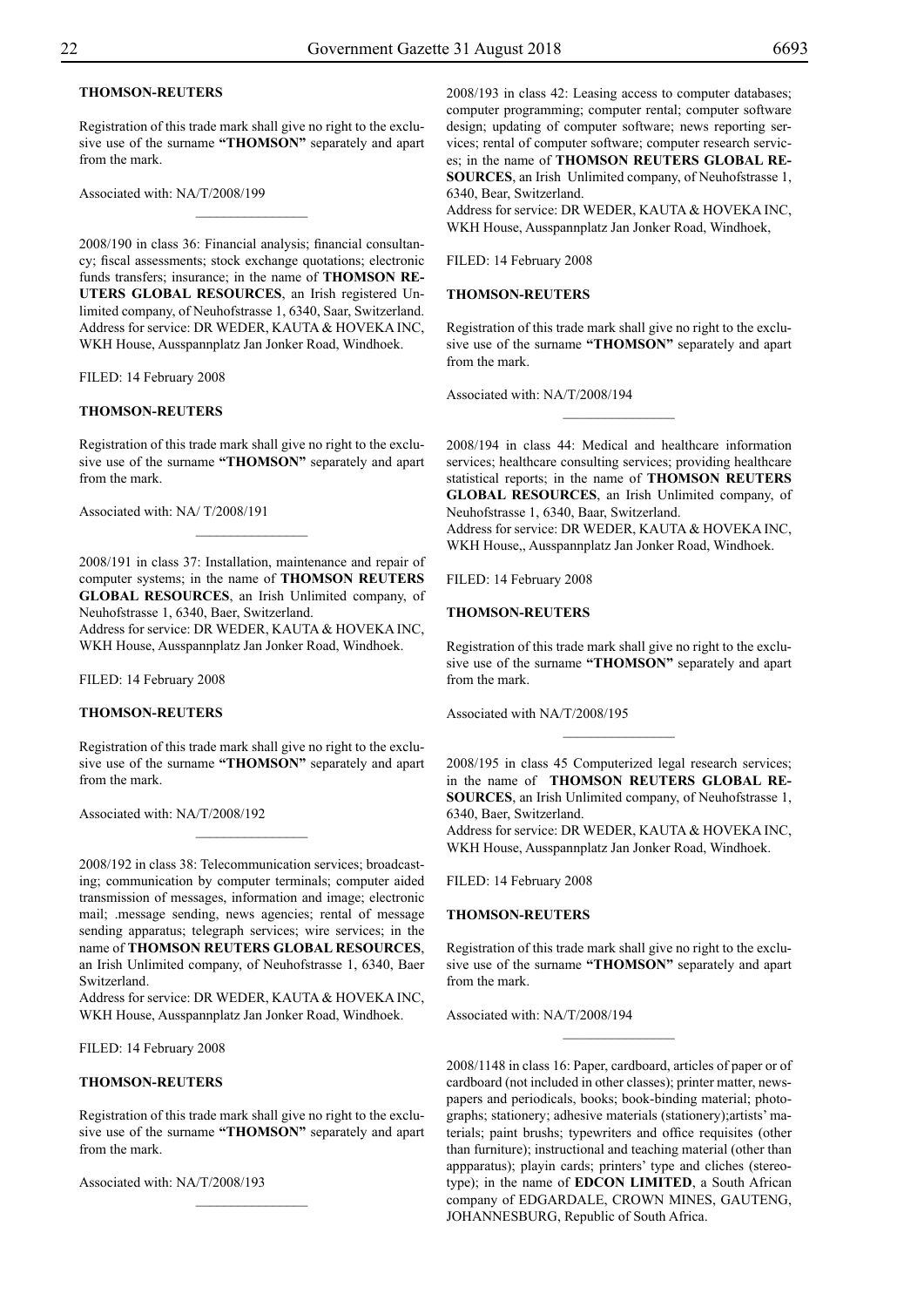Address for service: ADAMS & ADAMS, 12 Love Street, Windhoek.

![](_page_22_Picture_2.jpeg)

Filed: 7 August 2008

Associated with: NA/T/2008/1138 and Associatetd with: NA/T/2008/1149  $\mathcal{L}=\mathcal{L}^{\mathcal{L}}$ 

2008/1149 in class 18: Leather and imitations of leather, and articles made from these materials and not included in other classes; skins, hides; trunks and travelling bags; umbrellas, parasols and walking sticks; whips, harness and saddlery;; in the na e of **EDCON LIMITED**, a South African company, of EDGARDALE, CROWN MINES, GAUTENG, JOHAN-NESBURG, Republic of South Africa.

Address for service: ADAMS & ADAMS, 12 Love Street, Windhoek.

![](_page_22_Picture_7.jpeg)

FILED: 7 August 2008

Associated with: NA/T/2008/1148

2008/1150 in class 24: Tissues (piece goods); bed and table covers; textile articles not included in other classes; in the namË of **EDCON LIMITED**, a South African company, of EDGARDALE, CROWN MINES, GAUTENG, JOHAN-NESBURG, Republic of South Africa.

 $\mathcal{L}=\mathcal{L}^{\mathcal{L}}$ 

Address for service: ADAMS & ADAMS, 12 Love Street, Windhoek.

![](_page_22_Picture_12.jpeg)

Filed: 7 August 2008

Associated with: NA/T/2008/1151

2008/1151 in class 25: Articles of clothing, including footwear; in the name of **EDCON LIMITED**, a South African company, of EDGAR ALE, CROWN MINES, GAUTENG, JOHANNESBURG, Republic of South Africa.

 $\mathcal{L}=\mathcal{L}^{\mathcal{L}}$ 

Address for service: ADAMS & ADAMS, 12 Love Street, Windhoek.

![](_page_22_Picture_17.jpeg)

Filed: 7 August 2008

Associated with: NA//2008/1152 and Associated with:

2008/1152 in class 36: Insurance and financial; in the name of **Edcon Limited**, a South African company, of EDGAR-DALE, CROWN MINES, GAUTENG, JOHANNESBURG, Republic of South Africa.

 $\overline{\phantom{a}}$  , where  $\overline{\phantom{a}}$ 

Address for service: ADAMS & ADAMS, 2 Love Street, Windhoek.

![](_page_22_Picture_22.jpeg)

Filed: 7 August 2008

Associated with: NA/T2008/1153

2008/1153 in class 41: Education and entertainment; in the name of **EDCON LIMITED**, a South African company, of EDGARDALE, CROWN MINES, GAUTENG, JOHAN-NESBURG, Republic of South Africa.

 $\frac{1}{2}$ 

Address for service: ADAMS & ADAMS, 1 Love Street, Windhoek.

![](_page_22_Picture_27.jpeg)

Filed: 7 August 2008

Associated with: NA/T/2008/1154

200 /1154 in class 42: Offering for sale and the sale of goods in the wholesale and retail trade; in the name of **EDCON LIM-ITED**, a South A rican company, of EDGARDALE, CROWN MINES, GAUTENG, JOHANNESBURG, Republic of South Africa.

 $\frac{1}{2}$ 

Address for service: ADAMS & ADAMS, 12 Love Street, Windhoek.

![](_page_22_Picture_32.jpeg)

Filed: 7 August 2008

Associated with: NA/T/2008/1148

2008/1803 in class 36: Cheritable fund raising services, including raising funds for use in connection with advice, education and products for the prevention of malaria; in the name of **EPISCOPAL RELIEF AND DEVELOPMENT**, a New York not-for-profit corporation, of 815 Second Avenue, 10017, New York, United States of America.

 $\frac{1}{2}$ 

Address for service: ADAMS & ADAMS, 12 Love Street, Windhoek.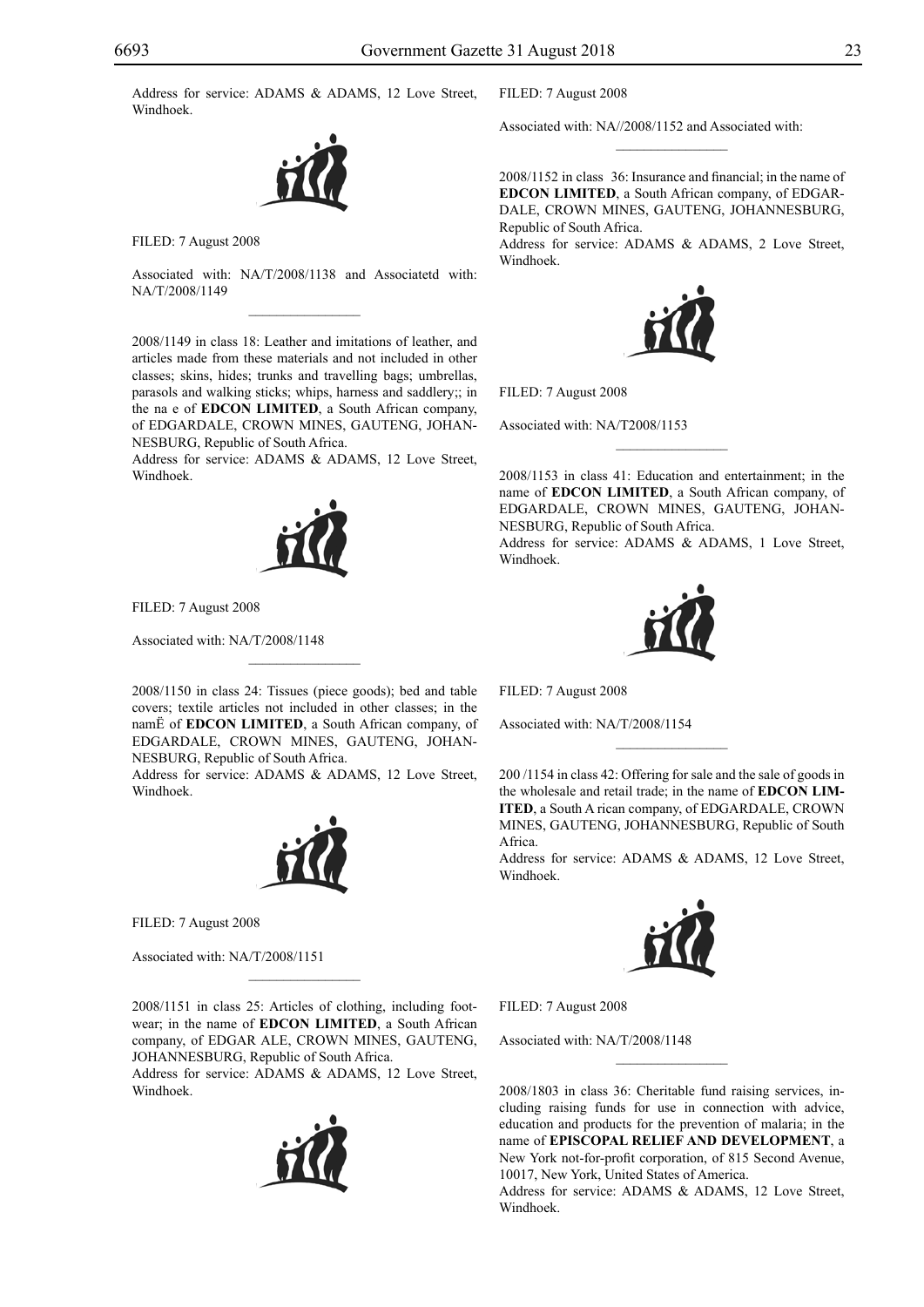Filed: 23 October 2008

## **NETSFORLIFE**

Associated with: NA/T/2008/1804

2009/12 in class 41: Education and entertainment; in the name of **EDCON LIMITED**, a South African company, of Edgardale, Crown Mines, Gauteng, Johannesburg, Republic of South Africa.

 $\frac{1}{2}$ 

Address for service: ADAMS & ADAMS, 12 Love Street, Windhoek.

![](_page_23_Picture_7.jpeg)

FILED: 8 January 2009

Registration of this trade mark shall give no right to the exclusive use of the word **"COMMUNITY"** or of the word **"AWARDS"**, apart from the mark

Associated with: NA/T/2009/13 and Associated with: NA/T/2008/891  $\frac{1}{2}$ 

2009/13 in class 42: Offering for sale and the sale of goods in the wholesale and retail trade; in the name of **EDCON LIM-ITED**, a South African company, of Edgardale, Crown Mines, Gauteng, Johannesburg, Republic of South Africa. Address for service: ADAMS & ADAMS, 12 Love Street,

Windhoek.

![](_page_23_Picture_13.jpeg)

Filed: 8 January 2009

Registration of this trade mark shall give no right to the exclusive use of the word **"COMMUNITY"** or of the word **"AWARDS"**, apart from the mark.

 $\frac{1}{2}$ 

Associated with: NA/T/2009/12

2009/96 in class 5: Homeopathic medicines; in the name of **CANOVA MEDICINE (SA) (PROPRIETARY) LIMIT-ED,** a South African company, Plot 457, Kya Sands Business Park,, Kya Sands, Gauteng, Republic of South Africa. Address for service: ADAMS & ADAMS, 12 Love Street, Windhoek.

![](_page_23_Picture_18.jpeg)

Filed: 29 January 2009

Registration of this mark shall give no right to the exclusive use of the numeral **"8"**, separately and apart from the mark.

The applicant admits that registration of this trade mark shall not debar other persons from the *bona fide* descriptive use in the ordinary course of trade of the word **"MODULE"** in its ordinary signification.

 $\frac{1}{2}$ 

2009/141 In class 26: Wigs, hair products, artificial hair products, false hair including but not limited to hairpieces, hair extensions, toupees; plaited hair, hair grips, slides, curling pins, curlers and caps, hair nets, hair ornaments, bows; parts, accessories, fittings and components for the aforegoing; in the name of P**ARESHBAI GOVINDBHAI BHAVANHAI**, a South African company, of 39 St. Gothard Avenue, Mayfair West, Johannesburg, Gauteng, Republic of South Africa.

Address for service: ADAMS & ADAMS, 12 Love Street, Windhoek.

Filed: 12 February 2009

## **Salon Style**

Registration of this mark shall give no right to the exclusive use of the word **"STYLE"** and of the word **"SALON"** separately and apart from the mark.

 $\frac{1}{2}$ 

2009/161 in class 3: Bleaching preparations and other substances for laundry use; cleaning, polishing, scouring and abrasive preparations; soaps; perfumery, essential oils, cosmetics, hair lotions; dentifrices; in the name of **ENVIRON SKIN CARE (PROPRIETARY) LIMITED**, a South African company, of Access Park North Site, Kenilworth, Western Cape, Republic of South Africa.

Address for service: ADAMS & ADAMS., 12 Love Street, Windhoek.

FILED: 19 February 2009

**Environ**

Associated with: NA/T/2009/162

2009/162 in class 5: Pharmaceutical, veterinary and sanitary sub noes, infants' and invalids' foods; plasters, material for bandaging; material for stopping teeth, dental wax; disinfectant for killing weeds and destroying vermin; in the name of **ENVIRON SKIN CARE (PROPRIETARY) LIMITED**, a South- African company, of Access Park North Site, Kenilworth, Western Cape, Republic of South Africa. Address for service: ADAMS & ADAMS, 12 Love Street, Windhoek,.

 $\overline{\phantom{a}}$  , where  $\overline{\phantom{a}}$ 

FILED: 19 February 2009

**Environ**

Associated with: NA/T/2009/163

2009/163 in class 10: Surgical, medical, dental and veterinary instruments and apparatus (including artificial limbs, eyes and teeth); in the name of **ENVIRON SKIN CARE (PROPRI-**

 $\frac{1}{2}$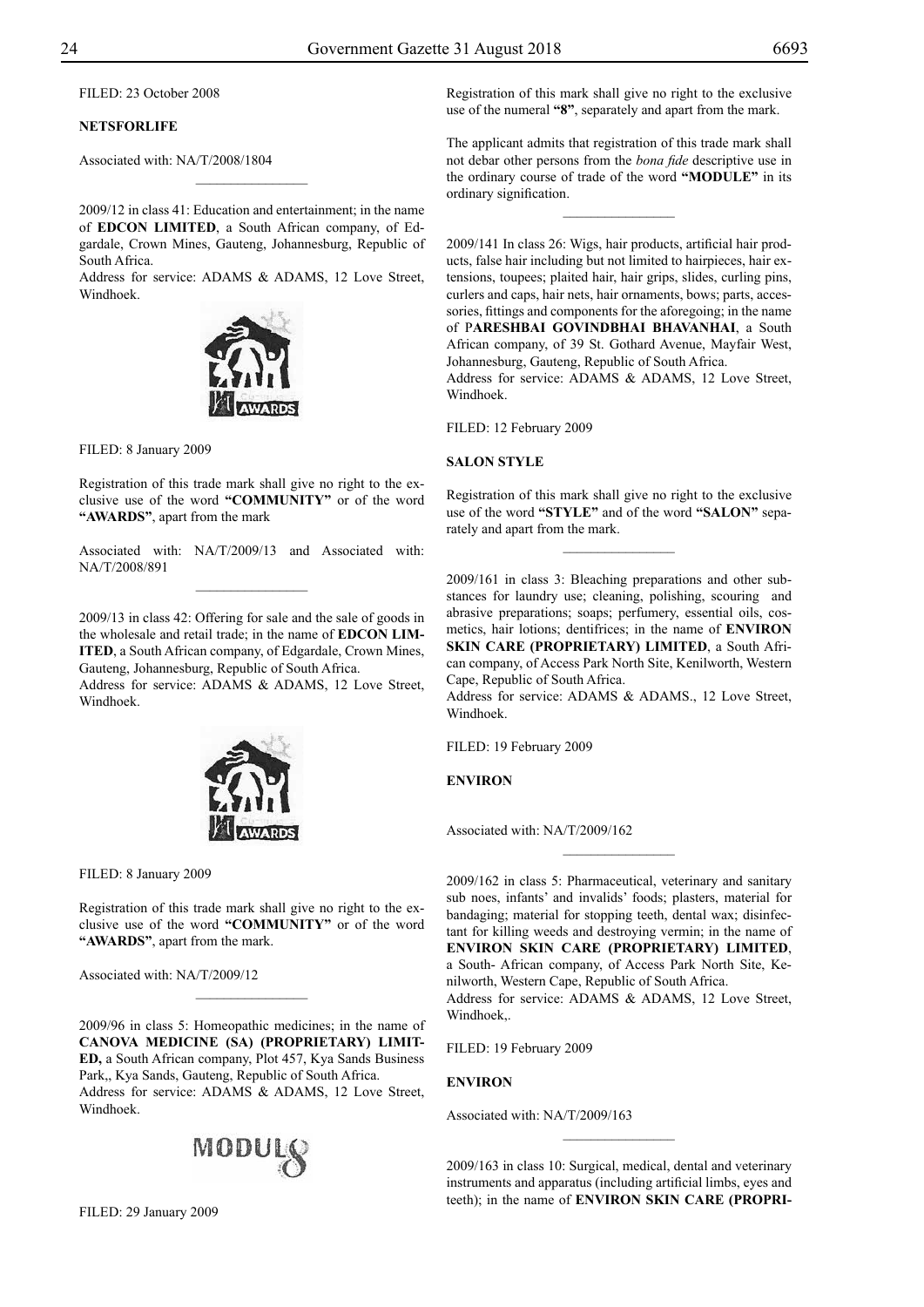**ETARY) LIMITED**, a South African Company, of Access Park North Site, Kenilworth, Western Cape, Republic of South Africa.

Address for service: ADAMS & ADAMS, 12 Love Street, Windhoek.

Filed; 19 February 2009

#### **Environ**

Associated with: NA/T/2009/161

2008/1804 in class 39: Transportation and storage; in the name of **EPISCOPAL RELIEF AND DEVELOPMENT**, a New York not-for-profit, corporation, of 815 Second Avenue, 10017, New York, United States of America.

 $\mathcal{L}=\mathcal{L}^{\mathcal{L}}$ 

Address for service:. ADAMS & ADAMS, 12 Love Street, Windhoek,

Filed: 23 October 2008

#### **NETSFORLIFE**

Associated with NA/T/2008/1803

2008/2007 in class 3: Lip gloss, lip balm; in the name of **EN-ERGY BRANDS INC.**, a New York corporation, of 17-20 Whitestone Expressway, Whitestone, New York 11357, United States of America.

 $\mathcal{L}=\mathcal{L}^{\mathcal{L}}$ 

Address for service: ADAMS & ADAMS, 12 Love Street, Windhoek,

Filed: 20 November 2008

#### **VITAMINSCHTICK**

2008/2066 in class 32: Beers; mineral and aerated waters and other non-alcoholic drinks; fruit drinks and fruit juices; syrups and other preparations for making beverages; in the name of **THE COCA-COLA COMPANY**, a Delaware corporation, of One Coca-Cola Plaza, Atlanta, Georgia 30313, United States of America.

 $\mathcal{L}=\mathcal{L}^{\mathcal{L}}$ 

Address for service: ADAMS & ADAMS, 12 Love Street, Windhoek.

Filed: 27 November 2008

#### **BRRR**

2008/2099 in class 3: Bleaching preparations and other substances for laundry use; cleaning, polishing, scouring and abrasive preparations; soaps; perfumery, essential oils, cosmetics, hair lotions; dentifrices; in the name of **EDCON LIMITED**, South African company, of EDGARDALE, CROWN MINES, GAUTENG, JOHANNESBURG, Republic of South Africa. Address for service: ADAMS & ADAMS, 12 Love Street, Windhoek.

 $\overline{\phantom{a}}$  , where  $\overline{\phantom{a}}$ 

Filed: 4 December 2008

**HAIR FESTIVAL**

Applicants undertake that the mark will be used in relation only to hair products.  $\frac{1}{2}$ 

2008/2100 in class 9: Scientific, nautical, surveying and electrical apparatus and instruments (including wireless), photog phis, cinemato raphic, optical, weighing, measuring, signalling, checking (supervision), life-saving and teaching apparatus and instruments; coin or counter-freed apparatus; talking machines; cash register; calculating machines; fire-extinguishing apparatus; in the name of **EDCON LIMITED**, a South African company, of EDGARDALE, CROWN MINES, GAUTENG, JOHANNESBURG, Republic of South Africa. Address for service: ADAMS & ADAMS, 12 Love Street, Windhoek.

Filed: 4 December 2008

#### **HAIR FESTIVAL**

Applicants undertake that the mark will be used in relation only to hair products.  $\frac{1}{2}$ 

2008/2101 in class 11: Installations for lighting, heating, steam generating, cooking, refrigerating, drying, ventilating, water apply and sanitary purposes; in the name of **EDCON LIM-ITED** a South African company, of EDGARDALE, CROWN MINES, GAUTENG, JOHANNESBURG, Republic of South Africa.

Address for service: ADAMS & ADAMS, 12 Love Street, Windhoek.

FILED: 4 December 2008

## **HAIR FESTIVAL**

Applicants undertake that the mark will be used in relation only to hair products.  $\frac{1}{2}$ 

2008/2102 in class 21: Small domestic utensils and containers (not of precious metals, or coated therewith); combs and sponges; brushes (other than paint brushes); brush-making materials; instruments and material for cleaning purposes; steel wool; unworked or semi-worked glass (excluding glass used in building); glassware, porcelain and earthenware, not included in other classes; in the name of **EDCON LIMITed** a South African company, of EDGARDALE, CROWN MINES, GAUTENG, JOHANNESBURG, Republic of South Africa.

Address for service: ADAMS & ADAMS, 12 Love Street, Windhoek.

Filed: 4 December 2008

## **HAIR FESTIVAL**

Applicants undertake that the mark will be used in relation only to hair products.  $\frac{1}{2}$ 

2008/2103 in class 26: Lace and embroidery, ribbons and braid; buttons, press buttons, hooks and eyes, pins and needles; artificial flowers; hair products and accessories; in the name of **EDCON LIMITED** a South African company, of EDGARDALE, CROWN MINES, GAUTENG, JOHAN-NESBURG, Republic of South Africa.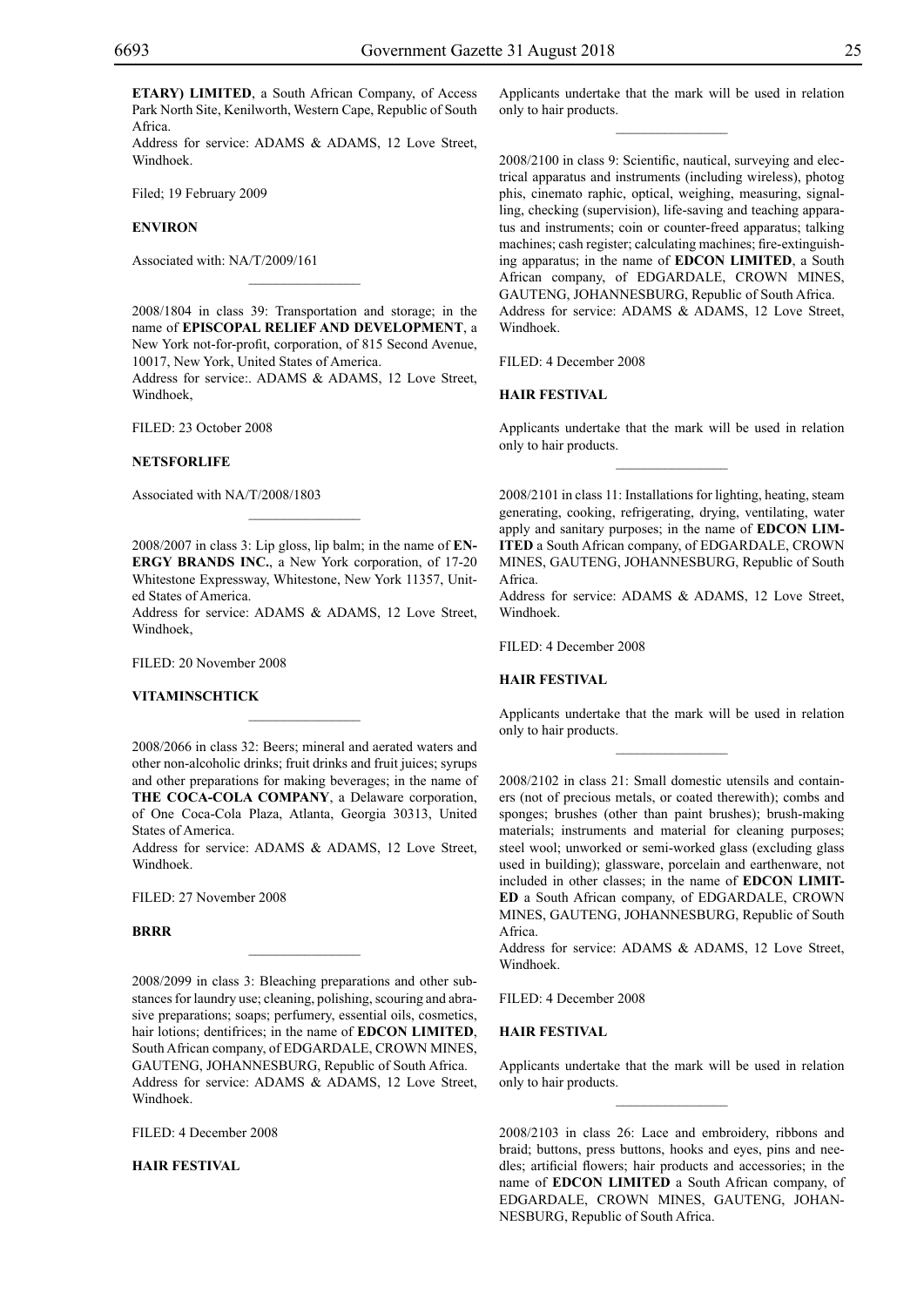Address for service: ADAMS & ADAMS, 12 Love Street, Windhoek.

FILED: 4 December 2008

## **HAIR FESTIVAL**

Applicants undertake that the mark will be used in relation only to hair products  $\overline{\phantom{a}}$  , where  $\overline{\phantom{a}}$ 

2008/2104 in class 42: Offering for sale and the sale of goods In the retail and wholesale trade; in the name of **EDCON Limited**, a outh African company, of EDGARDALE, CROWN MINES, GAUTENG, JOHANNESBURG, Republic of South Africa. Address for service: ADAMS & ADAMS, 12 Love Street, Windhoek.

Filed: 4 December 2008

#### **HAIR FESTIVAL**

Applicants undertake that the mark will be used in relation only to hair products  $\overline{\phantom{a}}$  , where  $\overline{\phantom{a}}$ 

2009/6 in class 9: Scientific, nautical, surveying and electrical apparatus and instruments (including wireless); sound and vision recording instruments and apparatus; electrical, electronic, radio and television apparatus and instruments; computers; calculating machines; photographic, cinematographic, optical, weighing, measuring, signalling, checking, lifesaving and teaching apparatus and instruments; parts, components, fittings and accessories for the aforegoing goods; in the name of **POWER TECHNOLOGIES (PROPRIETARY) LIM-ITED**, A South African Company, of Powertech House, Hampton Park, 20 Georgian Crescent, Bryanston, Gauteng, Republic of South Africa.

Address for service: ADAMS & ADAMS, 12 Love Street, Windhoek.

FILED: 8 January 2009

#### **POWERTECH**

Registration of this mark shall give no right to the exclusive use of the word **"POWER"**, separately and apart from the mark.

Applicant admits that registration of this trade mark shall not debar other persons from the *bona fide* descriptive use in the ordinary course of trade of the word **"TECHNOLOGY".**

 $\frac{1}{2}$ 

Associated with: NA/T/2008/925

2009/7 in class 11: Installation for lighting, heating, steam generating, cooking, refigerating, drying, ventilating, water supply and sanitary purposes; parts, accessories, components and fittings for the aforesaid; in the name of **POWER TECH-NOLOGIES (PROPRIETARY) LIMITED**, a South African company, of Powertech House, Hampton Park, 20 Georgian Crescent, Bryanston, Gauteng, Republic of South Africa. Address for service: ADAMS & ADAMS, 12 Love Street, Windhoek,

FILED: 8 January 2009

## **POWERTECH**

Registration of this mark shall give no right to the exclusive use of the word **"POWER"**, separately and apart from the mark.

Applicant admits that registration of this trade mark shall not debar other persons from the *bona fide* descriptive use in the ordinary course of trade of the word **"TECHNOLOGY".**

 $\overline{\phantom{a}}$  , where  $\overline{\phantom{a}}$ 

Associated with: NA/T/2009/8

2009/8 in class 35: Services relating to the management of business affairs; commercial and technological undertakings and enterprises; advertising; promotion and public relation services, marketing; market research; merchandising; designing; consultant services; services relating to the printing and publication industries; services relating to computers or computer programmes; in the name of **POWER TECHNOLOGIES (PROPRIETARY) LIMITED**, a South African company, of Powertech House, Hampton Park, 20 Georgian Crescent, Bryanston, Gauteng, Republic of South Africa.

Address for service: ADAMS & ADAMS, 12 Love Street, Windhoek,

FILED: 8 January 2009

## **POWERTECH**

Registration of this mark shall give no right to the exclusive use of the word **"POWER"**, separately and apart from the mark.

Applicant admits that registration of this trade mark shall not debar other persons from the *bona fide* descriptive use in the ordinary course of trade of the word **"TECHNOLOGY".**

Associated with: NA/T/2009/9

2009/9 in class 37: Construction, Installation, engineering, repair and maintenance services in general; engineering and design construction; in the name of **POWER TECHNOLO-GIES, (PROPRIETARY) LIMITED** a South African company, of Powertech House, Hampton Park, 20 Georgian Crescent, Bryanston, Gauteng, Republic of South Africa. Address for service: ADAMS & ADAMS, 12 Love Street, Windhoek.

Filed: 8 January 2009

#### **POWERTECH**

Registration of this mark shall give no right to the exclusive use of the word **"POWER"**, separately and apart from the mark.

Applicant admits that registration of this trade mark shall not debar other persons from the *bona fide* descriptive use in the ordinary course of trade of the word **'TECHNOLOGY"**.

 $\frac{1}{2}$ 

Associated with: NA/T/2009/6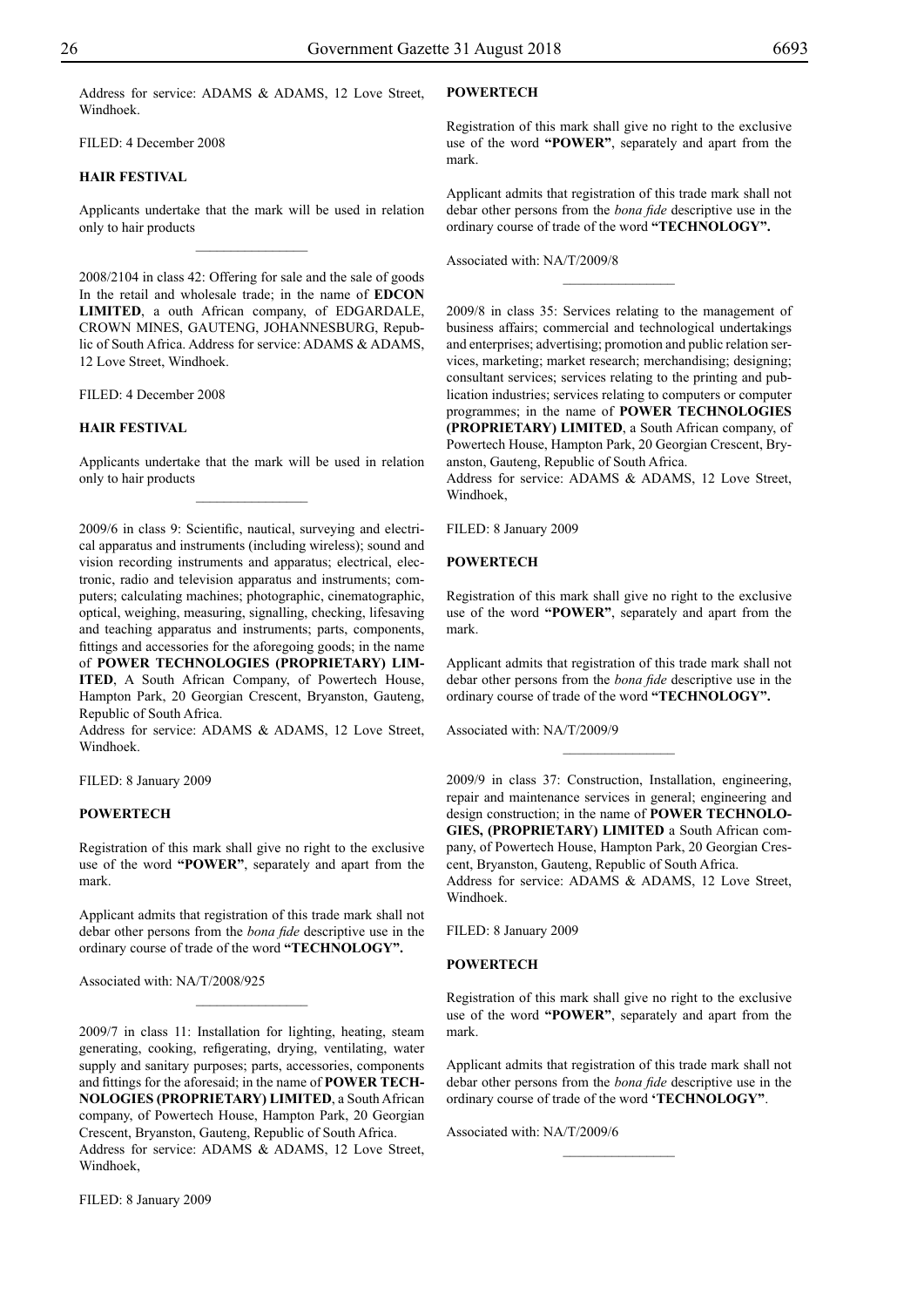2009/305 in class 42: Offering for sale and the sale of goods in the retail and wholesale-trade; in the name of **NEW CLICKS SOUTH AFRICA (PROPRIETARY) LIMITED**, a South African company, of Cnr Searle & Pontac Streets, Cape Town, Western Cape, Republic of South Africa.

Address for service: ADAMS & ADAMS, 12 Love Street, Windhoek.

![](_page_26_Picture_5.jpeg)

Filed: 9 April 2009

Registration of this mark shall give no right to the exclusive use of the letter **"M"** in general and otherwise than as depicted in the mark, separately and apart from the mark.

Associated with: NA/T/2009/306

2009/787 in class 5: Chinese medicine and herbs; in the name of **MULTI ACCESS LIMITED**, a British Virgin Islands company, of Palm Grove House, P.O.Box 438, Road Town, Tortola, Brt. Virgin Islands.

 $\overline{\phantom{a}}$  , where  $\overline{\phantom{a}}$ 

Address for service: ADAMS & ADAMS, 12 Love Street, Windhoek.

Filed: 30 July 2009

## **WANG LAO JI**

The individual Chinese words **WANG, LAO** and **JI** mean **"a surname"**, **"old"** and **"luck"**. The composite words have no meaning.

Associated with: NA/T/2009/788

2009/788 in class 30: Tea or herbal tea related products; in the name of **MULTI ACCESS LIMITED**, a British Virgin Islands company, of Palm Grove House, P.O.Box 438, Road Town, Tortola, Brt. Virgin Islands.

 $\frac{1}{2}$ 

Address for service: ADAMS & ADAMS, 12 Love Street, Windhoek.

Filed: 30 July 2009

## **WANG LAO JI**

The individual Chinese words **WANG, LAO** and **JI** mean **"a surname"**, **"old"** and **"luck"**. The composite words have no meaning.

 $\frac{1}{2}$ 

Associated with: NA/T/2009/787

2009/789 in class 32: Preparations of making beverages; all included in class 32; in the name of **MULTI ACCESS LIMITED**, a British Virgin islands company, of Palm Grove House, P.O.Box 438, Road Town, Tortola, Bd. Virgin Islands. Address for service: ADAMS & ADAMS, 12 Love Street, Windhoek.

Filed: 30 July 2009

## **WANG LAO JI**

The individual Chinese words **WANG, LAO** and **JI** mean "a surname, "OLD" and "LUCK". The composite words have no meaning.

Associated with: NA/T/2009/788

2009/796 in class 5: Chinese medicine and herbs; in the name of **MULTI ACCESS LIMITED**, a British Virgin Islands company, of Palm Grove House, P.O.Box 438, Road Town, Tortola, Bit. Virgin Islands.

 $\overline{\phantom{a}}$  , we can also the set of  $\overline{\phantom{a}}$ 

Address for service: ADAMS & ADAMS, 12 Love Street, Windhoek.

Filed: 30 July 2009

**WONG LO KAT**

2009/797 in class 30: Tea or herbal tea related products; in the name of **MULTI ACCESS LIMITED**, a British Virgin Islands company, of Palm Grove House, P.O.Box 438, Road Town, Tortola, Bit. Virgin Islands.

 $\frac{1}{2}$ 

Address for service: ADAMS & ADAMS, 12 Love Street, Windhoek.

Filed: 30 July 2009

**WONG LO KAT**

Associated with: NA/T/2009/798

2009/798 in class 32: Preparations of making beverages; all included in class 32; in the name of **MULTI ACCESS LIM-ITED**, a British Virgin Islands company, of Palm Grove House, P.O.Box 438, Road Town, Tortola, Bit. Virgin Islands. Address for service: ADAMS & ADAMS, 12 Love Street, Windhoek.

 $\overline{\phantom{a}}$  , we can also the set of  $\overline{\phantom{a}}$ 

Filed: 30 July 2009

**WONG LO KAT**

Associated with: NA/T/2009/796

2009/929 in class 29: Meat, fish, poultry and game; meat extracts; preserved, frozen, dried and cooked fruits and vegeta es; jellies, jams, compotes; eggs, milk and milk products: edible oils and fats.; in the name of **LUCKY STAR LIMITED**, of 9th Floor, Oceana House, 25 Jan Smuts Street, Foreshore, Western Cape Province, 8001, Republic of South Africa. Address for service: LUCKY STAR LIMITED, 9th Floor, Oceana House, 25 Jan Smuts Street, Foreshore, Western Cape Province, 8001.

 $\frac{1}{2}$ 

![](_page_26_Picture_40.jpeg)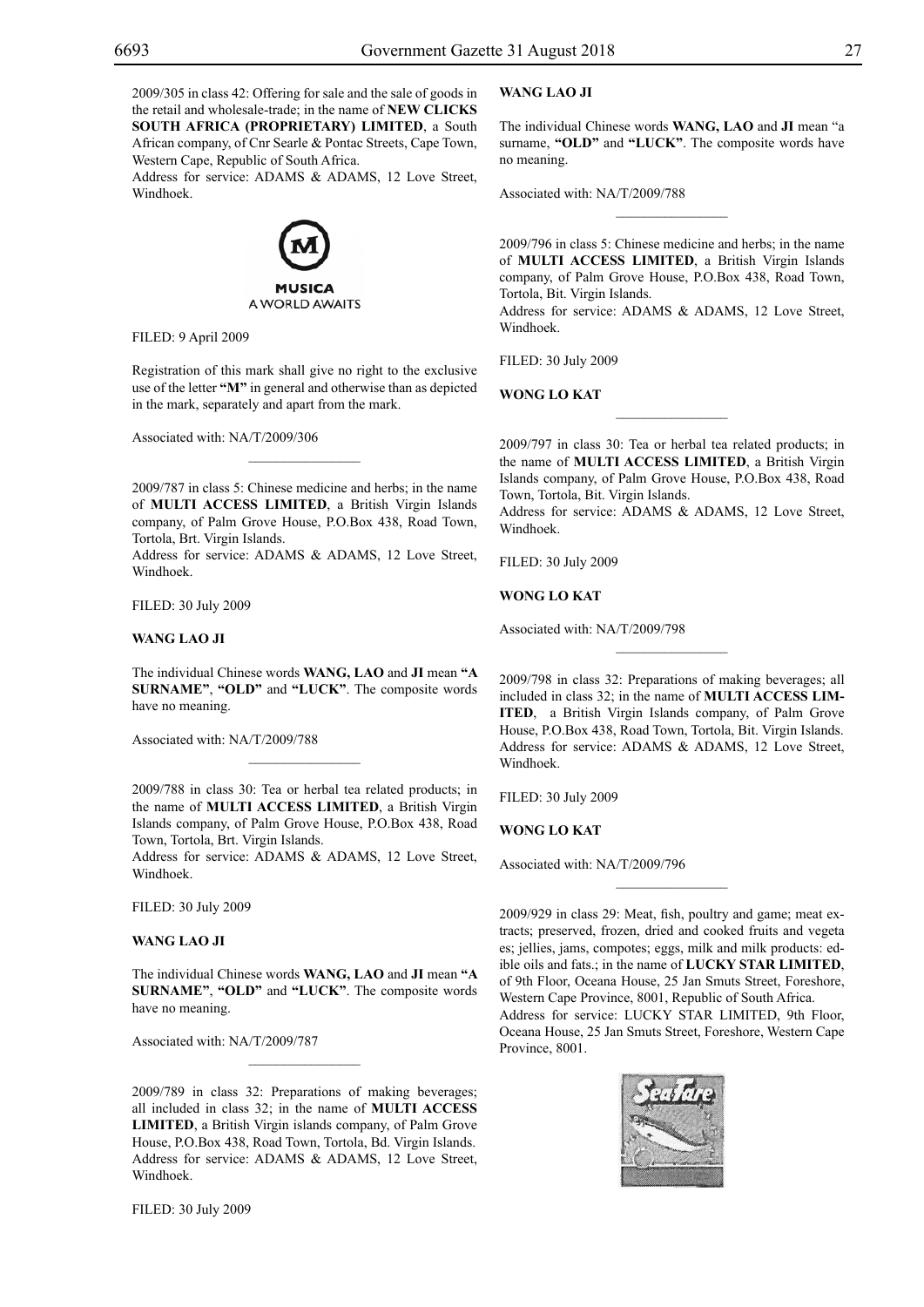FILED: 10 September 2009

It is a condition of registration of this mark that in use, the blank spaces appearing in the mark, if occupied at all, shall be occupied only by matter of a wholly descriptive or nondistinctive character or by a trade mark registered in the name of the applicant in respect of the same goods or by a trade

mark of which the applicant is a registered user in respect of the same goods with the consent of the proprietor of such trade mark.

 $\overline{\phantom{a}}$  , where  $\overline{\phantom{a}}$ 

Associated with: NA/T/1989/1063

2009/1107 in class 3: Bleaching preparations and other substances for laundry use; cleaning; polishing, scouring and abrasive preparations; soaps; perfumery; essential oils; cosmetics; cosmetic preparations for the care and beauty of the hair, cosmetic preparations for use in hair styling; hair balm for cosmetic purposes; cosmetic creams for the hair; cosmetic hair care agents; cosmetic hair protection preparations; cosmetic hair strengthening treatments lotions; cosmetic hair care products; hair lotions; shampoos; hair conditioners; medicated shampoos and conditioners; hair care preparations; hair wash preparations; non-medicated preparations and products for use on and in connection with hair, hair waving and hair setting preparations; hair spray; hair mousse; cosmetic intensive conditioning treatment with the appearance of putty to be applied to the hair; hair styling and moulding product, having the texture of putty; hair gel; hair wax; hair cleaning preparations; hair preparations; hair curling preparations; hair grooming preparations; hair moisturisers; hair oil; dentifrices.; in the name of **Jemella Group Limited**, an England And Wales Company, of C/O Eversheds LLP, Eversheds House, 70 Great Bridgewater Street, Manchester, United Kingdom. Address for service: ADAMS & ADAMS, 12 Love Street, Windhoek.

$$
\mathbb{Q}\text{Ind}
$$

 $\frac{1}{2}$ 

FILED: 22 October 2009

Associated with: NA/T/2009/1108

2009/1108 in class 8: Hand tools and hand-operated implements; cutlery; side arms; razors; non-electric hair clippers for hair grooming; scissors; hairdressing scissors; hand-operated tools for hairdressing and cases of the same; non-electric hair clippers for personal use; non-electric hair curling implements; non-electric hair styling implements; non-electric hair tongs; non-electric hair waving apparatus: hair removing tweezers; hair removing devices; non-electric hair cutting apparatus and instruments; hand tools and hand-operated implements for hair; hand tools and hand-operated implements for curling, cuttings crimping, straightening, styling, trimming or waving hair hairdressing appliances Included in this class, all for personal use; hand-operated electric razors for the hair cutting and trimming; parts, fittings and accessories all for the aforesaid goods.; in the name of **Jemella Group Lim-ITED**, an England And Wales Company, of C/O Eversheds LLP, Eversheds House, 70 Great Bridgewater Street, Manchester, United Kingdom.

Address for service: ADAMS & ADAMS, 12 Love Street, Windhoek

![](_page_27_Picture_13.jpeg)

 $\overline{\phantom{a}}$  , where  $\overline{\phantom{a}}$ 

Filed: 22 October 2009

Associated with: NA/T/2009/1109

2009/1109 in class 9: Scientific, nautical, surveying, photographic, cinematographic, optical, weighing, measuring, signalling, checking (supervision), life-saving and teaching apparatus and instruments; apparatus and instruments for conducting, switching, transforming, accumulating, regulating or controlling electricity, apparatus for recording, transmission or reproduction of sound or images; magnetic data carriers, recording discs; downloadable computer software programs; pre-recorded data media, tapes, CD's, CD-ROMs, DVDs, all carrying information about hair, or hairdressing; automatic vending machines and mechanisms for coin-operated apparatus; cash registers, calculating machines, data processing equipment and computers; fire-extinguishing apparatus; audiovisual teaching apparatus; downloadable electronic publications; electric apparatus, instruments and appliances for hair crimping, straightening, styling, waving for curling; electrically heated apparatus instruments and appliances for hair crimping, straightening, styling, waving, or curling; electric hair curling irons; electric hair straightening irons; electrically heated hair care apparatus; electric hair tongs; electrics hair rollers; electrical hand held apparatus and instruments for hair styling, hair curling, hair waving, hair crimping and hair straightening; healed hairbrushes; mouse mats; teaching apparatus, pads, fittings and accessories for all aforesaid goods; in the name of **Jemella Group Limited**, An England And Wales Company, of CIO Eversheds LLP, Eversheds House, 70 Great Bridgewater Street, Manchester, M1 5ES, United Kingdom.

Address for service: ADAMS & ADAMS, 12 Love Street, Windhoek.

![](_page_27_Picture_18.jpeg)

Filed: 22 October 2009

Associated with: NA/ /2009/1110

2009/1110 class 11: Apparatus for lighting, heating, steam generating cooking, refrigeration, drying, ventilating, water supply and sanitary purposes; apparatus for drying hair; apparatus for heating hair; electric hoods to dry and hair care purposes; hair dryers and cases for the same; parts, fittings and accessories all for the aforesaid goods; in the name of **Jemella Group Limited**, An Enland And Wales Company, of CM Eversheds LLP, Eversheds House, 70 Great Bridgewater Street, Manchester, M1 5ES, United Kingdom. Address for service: ADAMS & ADAMS, 12 Love Street, Windhoek.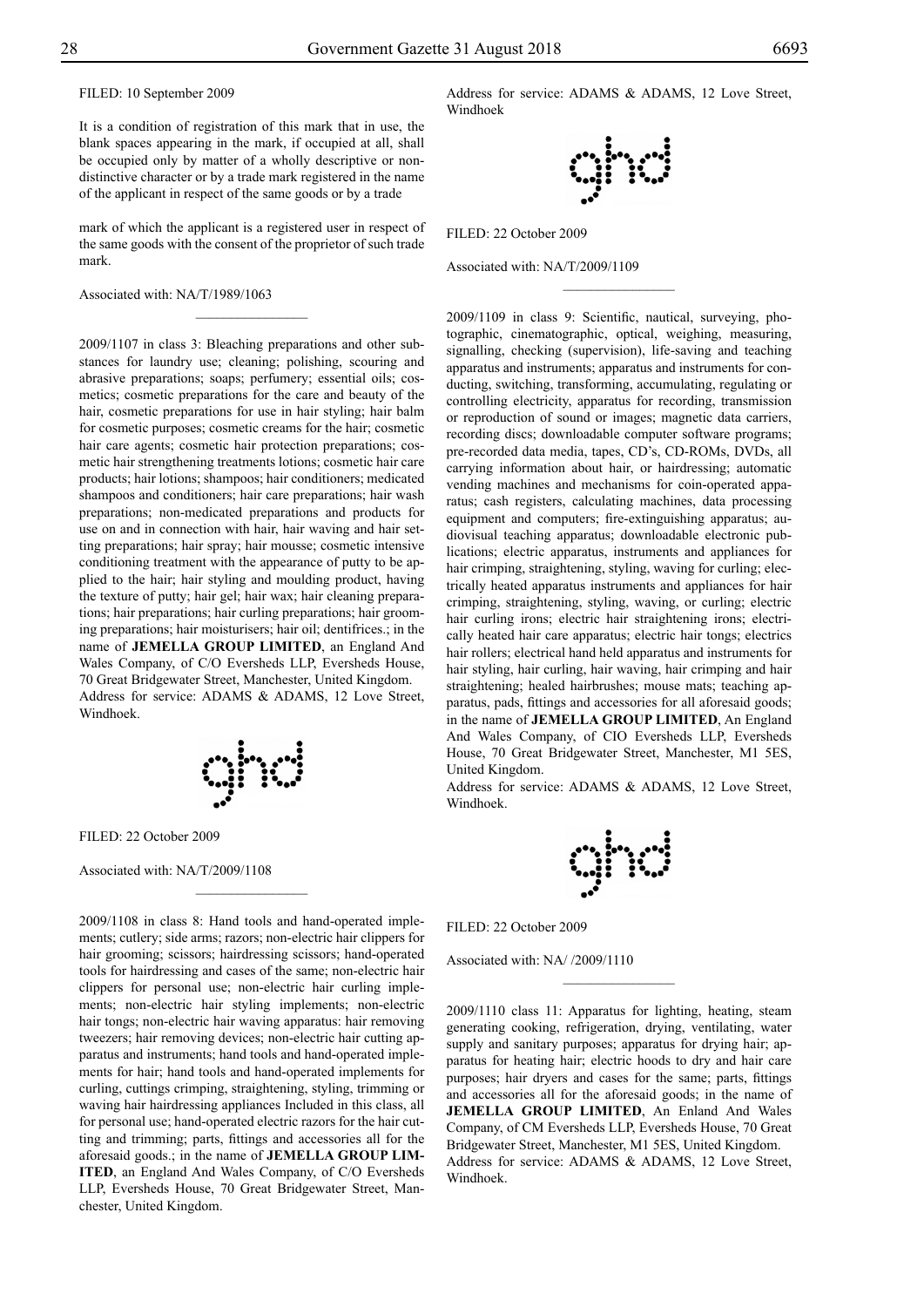$\overline{\phantom{a}}$  , where  $\overline{\phantom{a}}$ 

FILED: 22 October 2009

Associated with: NA/T/2009/1111

2009/1111 in class 16: Paper,cardboard and goods made from these materials, not included in other classes; printed matter; booklets; books; brochures; catalogues; charts; diagrams; printed guides; handbooks; instructional and teaching material; advertising materials; letters; magazines; manuals; newsletters; newspapers; pamphlets; notebooks; maps; posters; press releases; printed matter; printed publications; printed publications relating to hairdressing techniques; printed timetables; programmes (printed materials); prospectuses; periodicals; plans; postcards; menus; wall charts; bookbinding material; photographs; photograph albums; stickers; tickets; writing pads; year planners; stationery; paper; writing instruments; pencils; pencil sharpeners; pens; office requisites (except furniture); compliment slips; cases and containers, all for stationery and writing implements; drawing instruments; drawing materials; drawing pads; drawing pens; drawing rulers; envelopes; erasers; greeting cards; decalcomanias; dairies; bookmakers; calendars; cards; address books; albums; alamanacs; papers; invitations; invoices; labels of paper or plastic; adhesives for stationery or household purposes; artists' materials; paint brushes; typewriters and office requisites (except furniture); instructional and teaching material (except apparatus); plastic material for packaging (not included in other classes); printers' type: printing blocks; bags of paper, carrierbags (disposable) of paper card or plastics; bookends; car stickers; car tax disc holders of paper; chequebook holders; mats or paper or cardboard for beer glasses.; in the name of **Jemella Group Limited**, An England And Wales Company, of C/O Eversheds LLP, Eversheds House, 70 Great Bridgewater Street, Manchester, M1 5ES, United Kingdom. Address for service: ADAMS & ADAMS, 12 Love Street, Windhoek.

![](_page_28_Figure_6.jpeg)

 $\mathcal{L}=\mathcal{L}^{\mathcal{L}}$ 

FILED: October 222009

Associated with: NA/T/2009/1112

2009/1112 in class 21: Household or kitchen utensils and containers: combs and sponges; comb cases; electric combs; large-toothed combs for the hair; brushes (except paint brushes); hairdressing brushes; hair care and hair styling brushes included in this class; brush-making materials; articles for cleaning purposes; steelwool; unworked or semi-worked glass (except glass used in building); glassware, porcelain and earthenware not included in other classes; fitted cosmetic utensils' bags; parts, fittings and accessories for all the aforesaid goods.; in the name of **JEMELLA GROUP LIMITED**, AN ENGLAND AND WALES COMPANY, of CIO Eversheds LLP, Eversheds House, 70 Great Bridgewater Street, Manchester, M1 5ES, United Kingdom.

Address for service: ADAMS & ADAMS, 12 Love Street, Windhoek.

![](_page_28_Figure_11.jpeg)

Filed: 22 October 2009

Associated with: NA/T/2009/1113

2009/1113 In class 25: Clothing, footwear; headgear; in the name of **Jemella Group Limited**, An England And Wales Company, of C/O Eversheds LLP, Eversheds House, 70 Great Bridgewater Street, Manchester, M1 5ES, United Kingdom. Address for Service; ADAMS & ADAMS, 12 Love Street, Windhoek,

 $\overline{\phantom{a}}$  , we can also the set of  $\overline{\phantom{a}}$ 

![](_page_28_Figure_15.jpeg)

FILED: 22 October 2009

Associated with: NA/ T/2009/1114

2009/1114 in class 26: Lace and embroidery, ribbons and braid; buttons, hooks and eyes, pins and needles; artificial flowers; hair accessories included in this class; badges for wear not of precious metal; barrettes; bows for the hair; braids; false hair; hair bands; hair clips; hair colouring caps; nonelectric hair curlers; hair curling papers; hair curling pins; hair fasteners; hair grips; hair slides; hair nets; hair ornaments; hair pins; plaited hair; tresses of hair; hair ribbons: ponytail holders; wigs; in the name of **Jemella Group Limited**, An England And Wales Company, of C/O Eversheds LLP, Eversheds House, 70 Great Bridgewater Street, Manchester, M1 5ES, United Kingdom.

 $\frac{1}{2}$ 

Address for service: ADAMS & ADAMS, 12 Love Street, Windhoek,

Filed: 22 October 2009

Associated with: NA/T/2009/1115

2009/1115 in class 38: Telecommunications services; broadcasting; cable television broadcasting; communications by computer terminals; communications by telephone; electronic bulletin board services; electronic mail; radio broadcasting; satellite transmission; television broadcasting; information, consultancy and advisory services relating to all the aforesaid.: in the name of **JEMELLA GROUP LIMITED**, An England And Wales Company, of C/O Eversheds LLP, Eversheds House, 70 Great Bridgewater Street, Manchester, MI 5ES, United Kingdom.

 $\frac{1}{2}$ 

Address for service: ADAMS & ADAMS, 12 Love Street. Windhoek.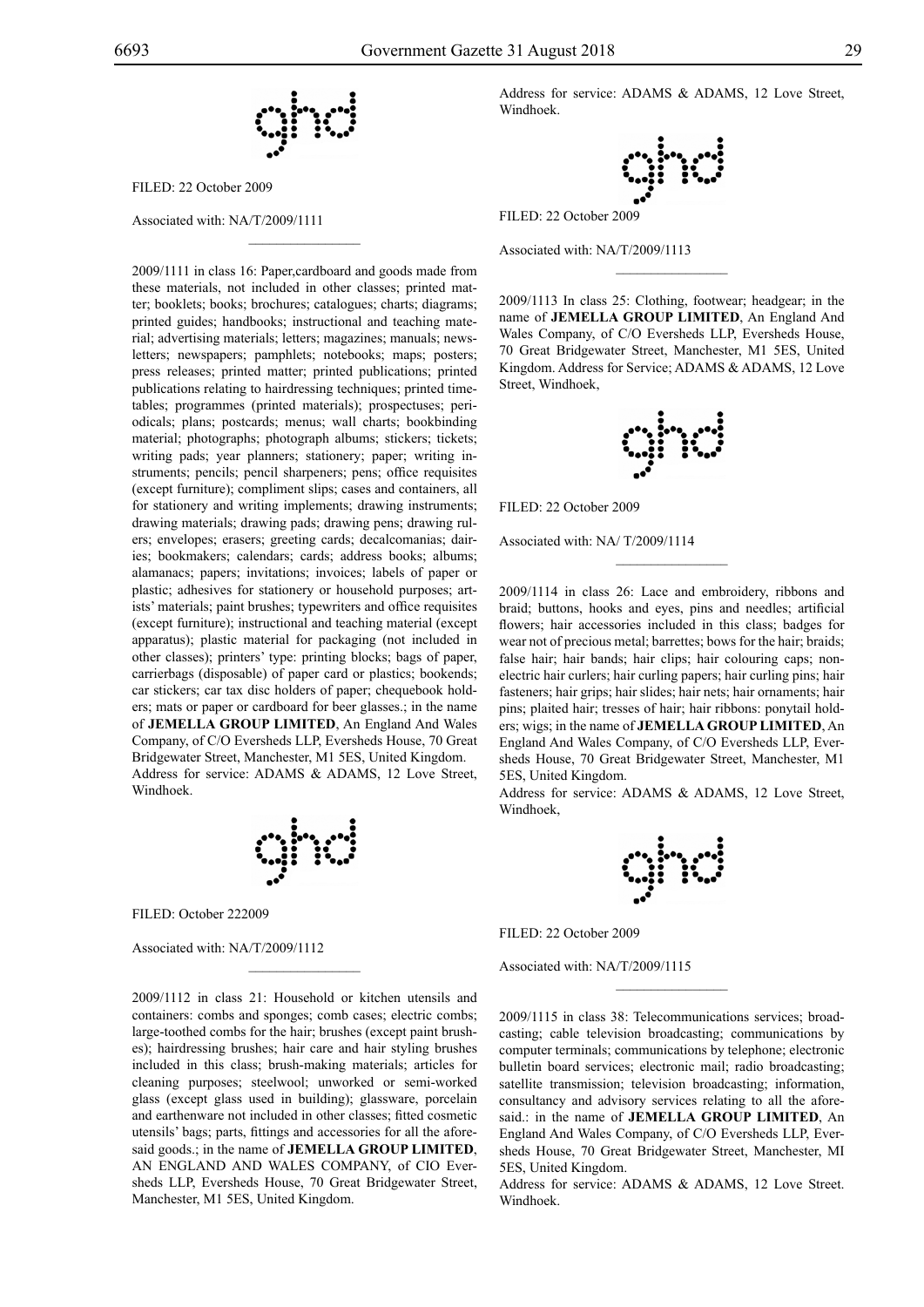![](_page_29_Figure_3.jpeg)

 $\overline{\phantom{a}}$  , where  $\overline{\phantom{a}}$ 

FILED: 22 October 2009

Associated with: NA/T/2009/1116

2009/1116 in class 41 Education; teaching, tuition; vocational guidance; education academy services; arranging and conducting of conferences; arrangement and conducting of congresses; arranging and conducting of seminars; arranging and conducting of symposia; arranging and conducting of workshops; educational seminars relating to hair, hair treatment products and techniques; providing of training; providing of online styling tutorials; entertainment; organisation of competitions; sporting and cultural activities; providing non-downloadable online electronic publications; publication of books; publication of electronic books and journals online; publication of texts; provision of non-downloadable electronic publications; informa~ïon, consultancy and advisory services relating to all the aforesaid; in the name of **JEMELLA GROUP LIMIT-ED**, An England And Wales Company, of C/O Eversheds LLP, Eversheds House, 70 Great Bridgewater Street, Manchester, MI 5ES, United Kingdom.

Address for service: ADAMS & ADAMS, 12 Love Street, Windhoek.

![](_page_29_Picture_8.jpeg)

Filed: 22 October 2009

Associated with: NA/T/2009/1117

2009/1117 in class 42: Scientific and technological services and research and design relating thereto; industrial analysis and research services; technical research; scientific research relating to hair preparations; design and development of computer hardware and software: technical advice relating to the design of hair care products and ceramic hair styling irons; information, consultancy and advisory services relating to all the aforesaid.; in the name of **JEMELLA GROUP LIMIT-ED**, An England And Wales Company, of C/O Eversheds LLP, Eversheds House, 70 Great Bridgewater Street, Manchester, Ml 5ES, United Kingdom.

Address for service: ADAMS & ADAMS, 12 Love Street, Windhoek.

![](_page_29_Figure_13.jpeg)

Filed: 22 October 2009

Associated with: NA/T/2009/1118

2009/1118 in class 44: Medical services: veterinary services; hygienic and beauty care for human beings or animals; beauty salons; spa services: beauty treatment; hair care services; hairdressing salon services; hairdressing salons; hair weaving; hair replacement services; hair colouring services; hair cutting services; hair styling; agriculture, horticulture and forestry services: advice relating to hair care; information services relating to health, beauty and fashion; information, consultancy and advisory services related to all the aforesaid; in the name of **Jemella Group Limited**, An England And Wales Company, of CIO Eversheds LLP, Eversheds House, 70 Great Bridgewater Street, Manchester, M1 5ES, United Kingdom. Address for service: ADAMS & ADAMS, 12 Love Street, Windhoek.

![](_page_29_Picture_18.jpeg)

 $\overline{\phantom{a}}$  , where  $\overline{\phantom{a}}$ 

Filed: 22 October 2009

Associated with: NA/T/2009/1107

2009/1119 in class 3: Bleaching preparations and other substances for laundry use; cleaning; polishing, scouring and abrasive preparations; soaps; perfumery; essential oils; cosmetics; cosmetic preparations for the care and beauty of the hair; cosmetic preparations for use in hair styling; hair balmr , for cosmetic purposes; cosmetic creams for the hair cosmetic hair care agents; cosmetic hair protection preparations; cosmetic hair strengthening treatments lotions; cosmetic hair care products; hair lotions; shampoos; hair conditioners; medicated shampoos and conditioners; hair care preparations; hair wash preparations; non-medicated preparations and products for use on and In connection with hair, hair waving and hair setting preparations; hair spray; hair mousse; cosmetic intensive conditioning treatment with the appearance of putty to be applied to the hair; hair styling and moulding product, having the texture of putty; hair gel; hair wax; hair cleaning preparations; hair preparations; hair curling preparations; hair grooming preparations; hair moisturisers; hair oil; dentifrices.; in the name of **Jemella Group Limited** An England And Wales Company, of CIO Eversheds LLP, Eversheds House, 70 Great Bridgewater Street, Manchester, M1 5ES, United Kingdom.

Address for service: ADAMS & ADAMS, 12 Love Street, Windhoek.

FILED: 22 October 2009

#### **GHD**

Associated with: NA/T/2009/1120 and Associated with: NA/T/2009/1118  $\frac{1}{2}$ 

2009/1120 in class 8: Hand tools and hand-operated implements; cutlery; side arms; razors; non-electric hair clippers for hair grooming; scissors; hairdressing scissors; hand-operated tools for hairdressing and cases of the same; non-electric hair clippers for personal use; non-electric hair curling implements; non-electric hair styling implements; non-electric hair tongs;: non-electric hair waving apparatus; hair removing tweezers; hair removing devices; non-electric hair cutting apparatus and instruments; hand tools and hand-operated implements for hair; hand tools and hand-operated implements for curling, cutting, crimping, straightening, styling, trimming or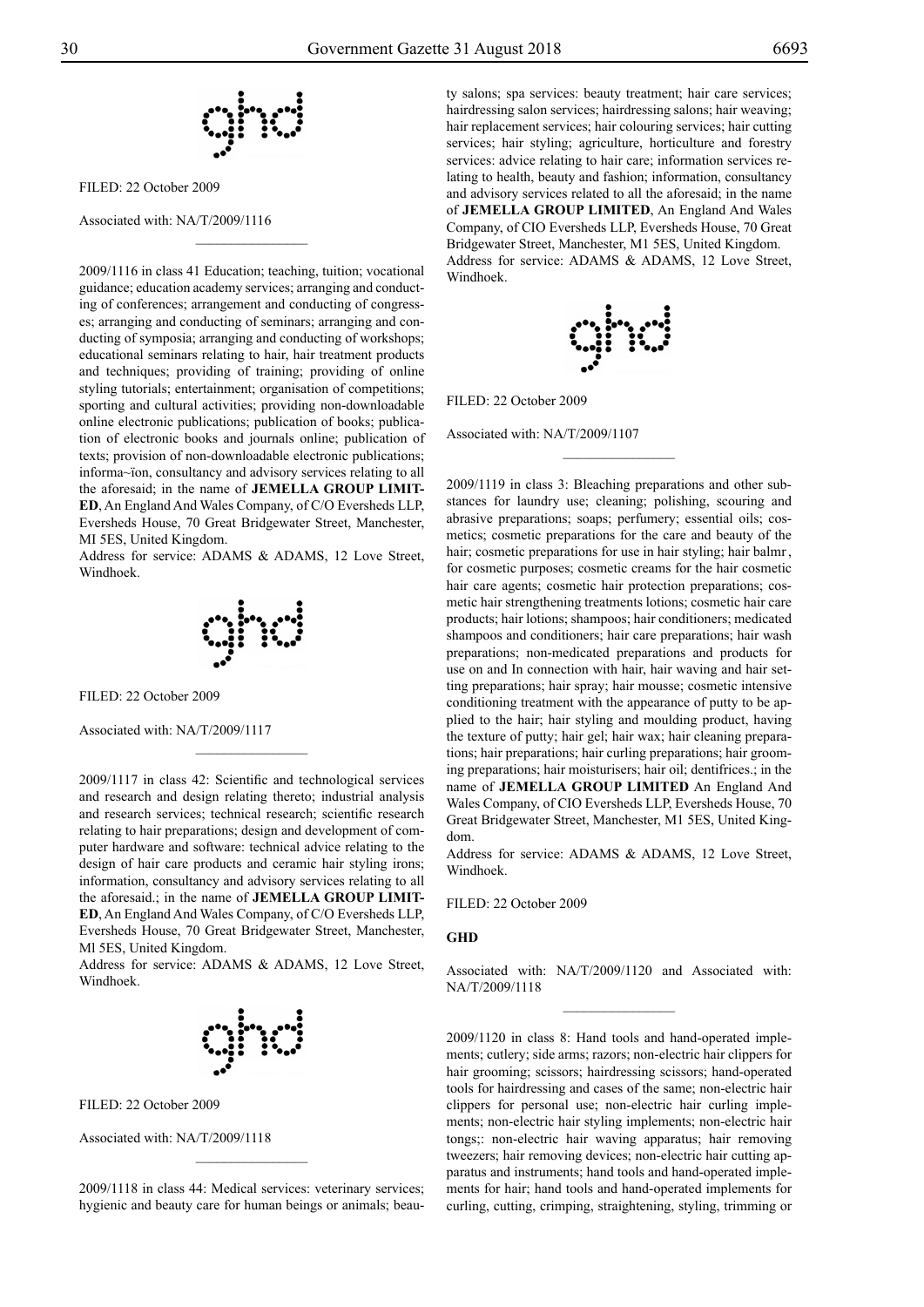waving hair; hairdressing appliances included in this class, all for personal use; hand-operated electric razors for the hair cutting and trimming; parts, fittings and accessories all for the aforesaid goods.; in the name of **Jemella Group Lim-ITED**, An England And Wales Company, of C/O Eversheds LLP, Eversheds House, 70 Great Bridgewater Street, Manchester, M1 5ES, United Kingdom.

Address for service: ADAMS & ADAMS, 12 Love Street, Windhoek,

 $\mathcal{L}=\mathcal{L}^{\mathcal{L}}$ 

FILED: 22 October 2009

**GHD**

Associated with: NA/T/2009/1121 and

2009/1121 in class 9: Scientific, nautical, surveying, photographic, cinematographic, optical, weighing, measuring, signalling, checking (supervision), life-saving and teaching apparatus and instruments; apparatus and instruments for conducting, switching, transforming, accumulating, regulating or controlling electricity, apparatus for recording, transmission or reproduction of sound or imam; magnetic data carders, recording discs; downloadable computer software programs; pre-recorded data media; video tapes; CD's CD-ROMs, DVDs, all carrying information about hair or hairdressing; automatic vending machines and mechanisms for coin-operated apparatus; cash registers, calculating machines, data processing equipment and computers; fire-extinguishing apparatus; audiovisual teaching apparatus; downloadable electronic publications; electric apparatus, instruments and appliances for hair crimping, straightening, styling, waving for curling; electrically heated apparatus instruments and appliances for hair crimping, straightening, styling, waving, or curling; electric hair curling irons; electric hair straightening irons; electrically heated hair care apparatus; electric hair tongs; electrics hair rollers; electrical hand held apparatus and instruments for hair styling, hair curling, hair waving, hair crimping and hair straightening; heated hairbrushes; mouse mats; teaching apparatus, parts, fittings and accessories for all aforesaid goods in the name of **Jemella Group Limited**, An England And Wales Company, of CM Eversheds LLP, Eversheds House, 70 Great Bridgewater Street, Manchester, Ml 5ES, United Kingdom.

Address for service: ADAMS & ADAMS, 12 Love Street, Windhoek.

Filed: 22 October 2009

## **GHD**

Associated with: NA/T/2009/1122

2009/1122 in class 11: Apparatus for lighting, heating. steam generating, cooking, refrigerating, drying, ventilating, water supply and sanitary purposes; apparatus for drying hair; apparatus for heating hair; electric hoods to dry an hair care purposes; hair dryers and cases for the same; parts, fittings and accessories all for the aforesaid goods; in the name of **JEMELLA GROUP LIMITED.** An England And Wales Company, of C/O Eversheds LLP, Eversheds House, 70 Great Bridgewater Street, Manchester, M1 5ES, United Kingdom. Address for service: ADAMS & ADAMS, 12 Love Street, Windhoek.

 $\mathcal{L}=\mathcal{L}^{\mathcal{L}}$ 

Filed: 22 October 2009

## **GHD**

Associated with: NA/T/2009/1123

2009/1123 in class 16: Paper, cardboard and goods made from these materials, not included in other classes; printed matter; booklets; books; brochures; catalogues; charts; diagrams; printed guides; handbooks; instructional and teaching material; advertising materials; letters; magazines; manuals; newsletters, newspapers; pamphlets; notebooks; maps; posters; press releases; printed matter; printed publications; printed publications relating to hairdressing techniques; printed timetables; programmes (printed materials); prospectuses; periodicals; plans; postcards; menus; wall charts; bookbinding material; photographs; photograph albums; stickers; tickets; writing pads; year planners; stationery; paper; writing instruments; pencils; pencil sharpeners; pens; office requisites (except furniture); compliment slips; cases and containers, alt for stationery and writing implements; drawing instruments; drawing materials; drawing pads; drawing pens; drawing rulers; envelopes; erasers; greeting cards; decalcomanias; dairies; bookmakers; calendars; cards; address books; albums; alamanacs; papers; invitations; invoices; labels of paper or plastic; adhesives for stationery or household purposes; artists' materials; paint brushes; typewriters and office requisites (except furniture); instructional and teaching material (except apparatus); plastic material for packaging (not included in other classes); printers' type: printing blocks; bags of paper; carrierbags (disposable) of paper card or plastics; bookends; car stickers; car tax disc holders of paper; chequebook holders; mats of paper or cardboard for beer glasses.; in the name of **Jemella Group Limited**, An England And Wales Company, of CIO Eversheds LLP, Eversheds House, 70 Great Bridgewater Street, Manchester, M1 5ES, United Kingdom. Address for service: ADAMS & ADAMS, 12 Love Street, Windhoek.

 $\frac{1}{2}$ 

Filed: 22 October 2009

#### **GHD**

Associated with: NA/T/2009/1118

2009/1124 in class 21: Household or kitchen utensils and containers; combs and spongers; comb cases: electric combs; large-toothed combs for the hair; brushes (expect paint brushes); hairdressing brushes, hair care and hair styling brushes included in this class; brush-making materials; articles for cleaning purposes; steelwool; unworked or semi worked glass (expect glass used in building): glassware, porcelain and earthenware not included in other classes: fitted cosmetic utensils' bags; parts, fittings and accessories for all the aforesaid goods; in the name of **Jemella Group Limited**, An England And Wales Company, of CIO Eversheds LLP, Eversheds House, 70 Great Bridgewater Street, Manchester, M1 5ES, United Kingdom.

 $\overline{\phantom{a}}$  , we can also the set of  $\overline{\phantom{a}}$ 

Address for service: ADAMS & ADAMS, 12 Love Street, Windhoek.

Filed: 22 October 2009

**GHD**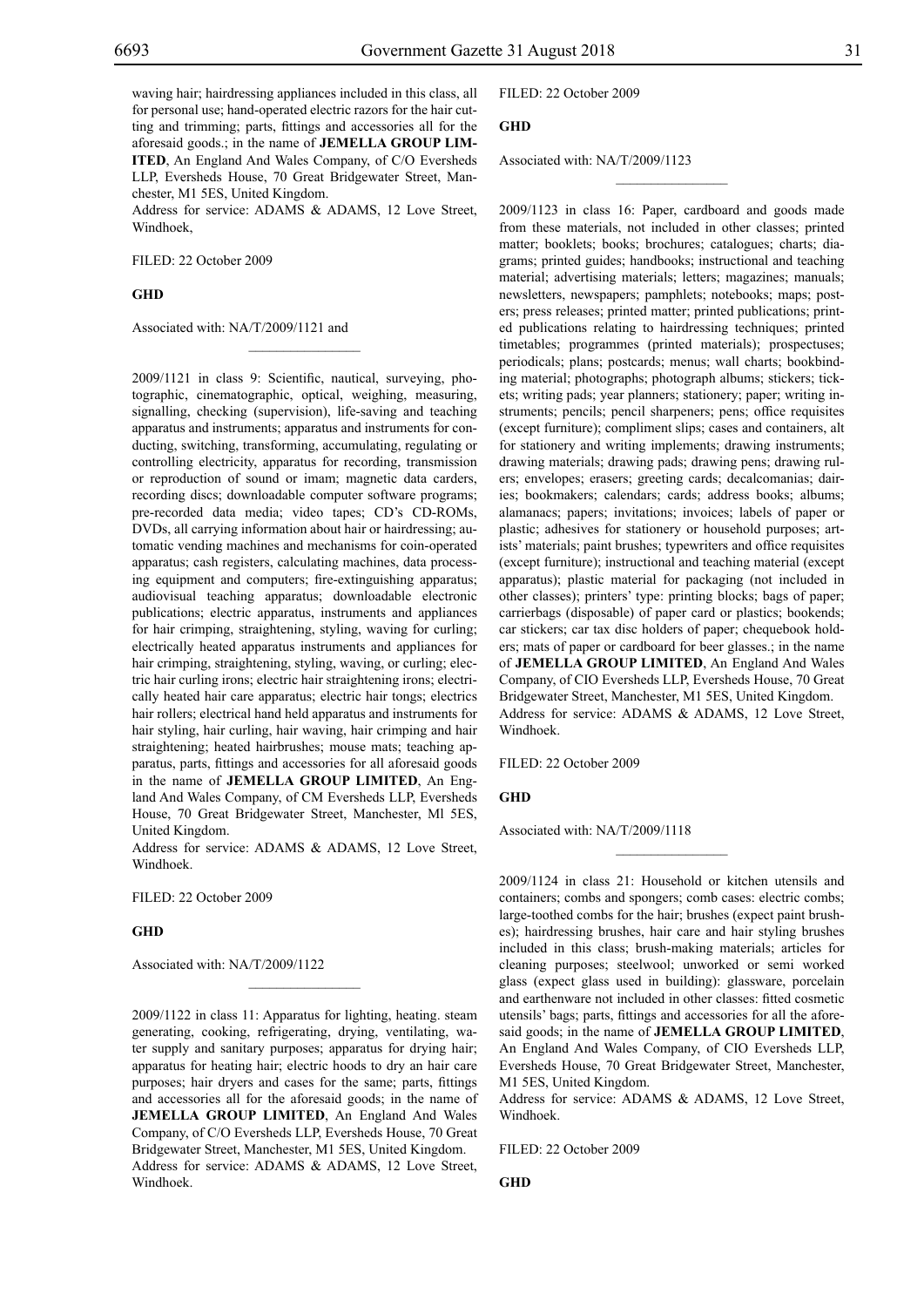Associated with: NA/T/2009/1125

2009/1125 in class 25: Clothing, footwear, headgear; in the name of **Jemella Group Limited**, An England And Wales Company, of C/0 Eversheds LLP, Eversheds House, 70 Great Bridgewater Street, Manchester, M1 5E5, United Kingdom.

 $\frac{1}{2}$ 

Address for service: ADAMS & ADAMS, 12 Love Street, Windhoek.

Filed: 22 October 2009

#### **GHD**

Associated with: NA/T/2009/1126

2009/1126 in class 26: Lace and embroidery, ribbons and braid; buttons, hooks and eyes, pins and needles; artificial flowers; hair accessories included in this class; badges for wear not of precious metal; barrettes; bows for the hair; braids; false hair; hair bands; hair clips; hair colouring caps; nonelectric hair curlers; hair curling papers; hair curling pins; hair fasteners; hair grips; hair slides; hair nets; hair ornaments; hair pins; plaited hair; tresses of hair; hair ribbons; ponytail holders; wigs.: in the name of **Jemella Group Limited**, An England And Wales Company, of C/O Eversheds LLP, Eversheds House, 70 Great Bridgewater Street, Manchester, Ml 5ES, United Kingdom.

 $\frac{1}{2}$ 

Address for service: ADAMS & ADAMS, 12 Love Street, Windhoek.

Filed: 22 October 2009

#### **GHD**

Associated with: NA/T/2009/1127

2009/1127 in class 38: Telecommunications services: broadcasting; cable television broadcasting; communications by computer terminals; communications by telephone; electronic bulletin board services; electronic mail; radio broadcasting; satellite transmission; television broadcasting; information. consultancy and advisory services relating to all the aforesaid.; in the name of **JEMELLA GROUP LIMITED**, An England And Wales Company, of CIO Eversheds LLP, Eversheds House, 70 Great Bridgewater Street, Manchester, Ml 5ES, United Kingdom.

 $\frac{1}{2}$ 

Address for service: ADAMS & ADAMS, 12 Love Street, Windhoek.

Filed: 22 October 2009

#### **GHD**

Associated with NA/T/2009/1128

2009/1128 in class 41: Education; teaching, tuition; vocational guidance; education academy services; arranging and conducting of conferences; arrangement and conducting of congresses; arranging and conducting of seminars; arranging and conducting of symposia; arranging and conducting of workshops; educational seminars relating to hair, hair treatment products and techniques; providing of training; providing of online styling tutorials; entertainment; organisation of competitions; sporting and cultural activities; providing non-downloadable online electronic publications; publication of books; publication of electronic books and journals online; publication of texts; provision of non-downloadable electronic publications; information, consultancy and advisory services relating to all the aforesaid; in the name of **Jemella Group Limit-ED**, An England And Wales Company, of C/O Eversheds LLP, Eversheds House, 70 Great Bridgewater Street, Manchester, M1 5ES, United Kingdom.

Address for service: ADAMS & ADAMS, 12 Love Street, Windhoek.

Filed; 22 October 2009

#### **GHD**

Associated with: NA/T/2009/1129

2009/1129 in class 42: Scientific and technological services and research and design relating thereto; industrial analysis and research rvices; technical research; scientific research relating to hair preparations; design and development of computer hardware and software; technical advice relating to the design of hair care products and ceramic hair styling irons; information, consultancy and advisory services relating to all the aforesaid.; in the name of **Jemella Group Limit-ED**, An England And Wales Company, of C/O Eversheds LLP, Eversheds House, 70 Great Bridgewater Street, Manchester, M1 5ES, United Kingdom.

 $\frac{1}{2}$ 

Address for service: ADAMS & ADAMS, 12 Love Street, Windhoek.

 $\frac{1}{2}$ 

Filed: 22 October 2009

#### **GHD**

Associated with: NA/T/2009/1130

2009/1130 in class 44: Medical services; veterinary services; hygienic and beauty care for human beings or animals; beauty salons; spa services; beauty treatment; hair care services; hairdressing; hairdressing salon services; hairdressing salons; hair weaving; hair replacement services; hair colouring services; hair cutting services; hair styling; agriculture, horticulture and forestry services; advice relating to hair care; information services relating to health, beauty and fashion: information, consultancy and advisory services related to all the aforesaid.; in the name of **Jemella Group Limited**, An England And Wales Company, of C/O Eversheds LLP, Eversheds House, 70 Great Bridgewater Street, Manchester, Ml 5ES, United Kingdom.

Address for service: ADAMS & ADAMS. 12 Love Street. Windhoek.

FILED: 22 October 2009

### **GHD**

Associated with: NA/T/2009/1119

2009/1168 in class 3: Soaps; perfumery, essential oils, cosmetics, hair lotions; dentifrices; in the name of **ENVIRON SKIN CARE (PROPRIETARY) LIMITED**, a South African com-

 $\frac{1}{2}$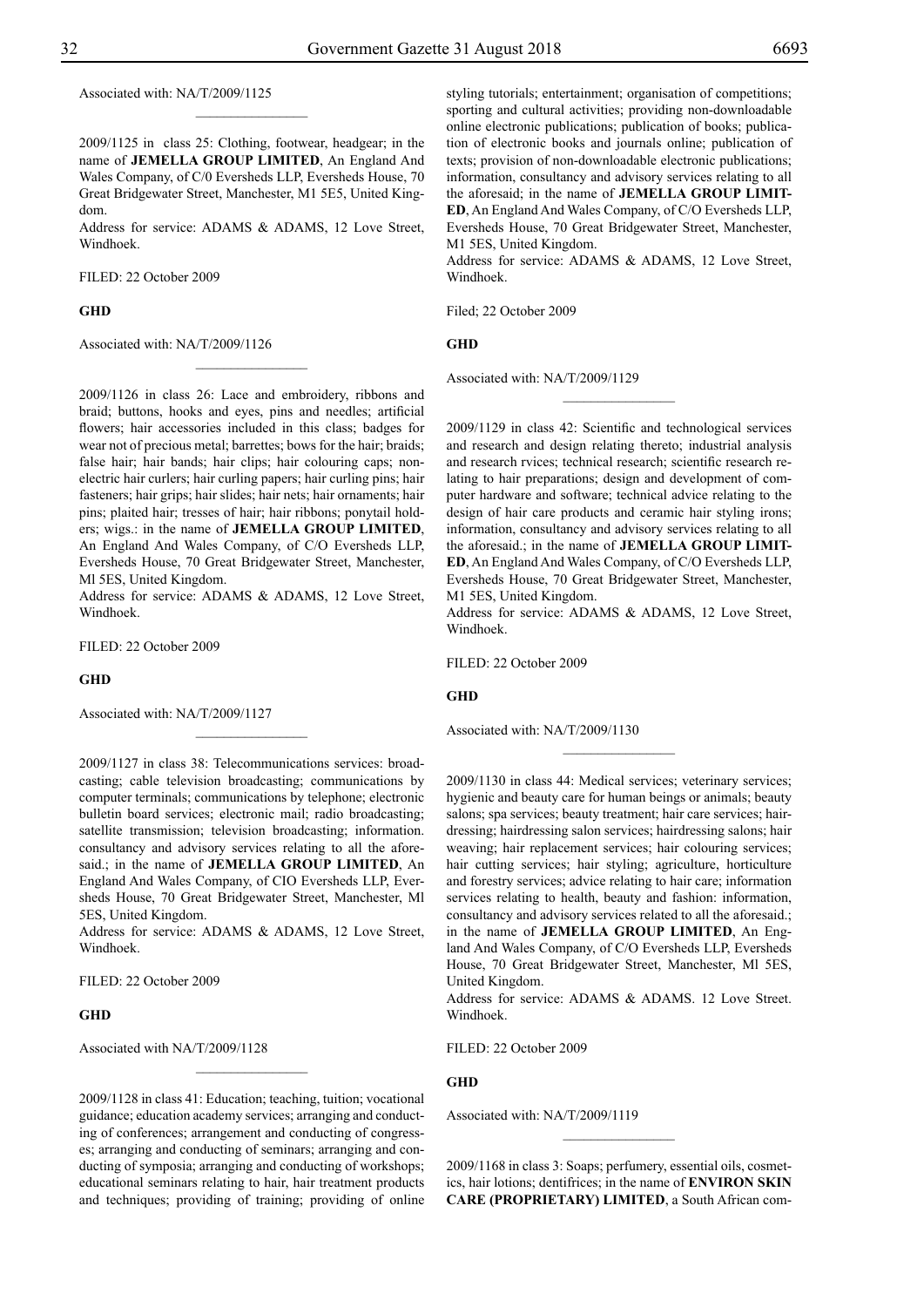pany, of Access Park North Site, Kenilworth, Western Cape, Republic of South Africa.

Address for service: ADAMS & ADAMS, 12 Love Street, Windhoek.

Filed: 12 November 2009

#### **RAD**

2010/156 in class 18: Leather and imitations of leather, and goods made of these materials and not included in other classes; animal skins, hides; trunks and travelling bags; umbrellas, parasols and walking sticks; whips, harness and saddlery; in the name of **JANSPORT APPAREL CORP**., Incorporated in Delaware, of Concord Plaza, 201 Baynard Building, 3411 Silverside Road, Wilmington 19810, Delaware, United States of America.

 $\overline{\phantom{a}}$  , where  $\overline{\phantom{a}}$ 

Address for service: DR. WEDER, KAUTA & HOVEKA Inc., WHK House, Ausspannplatz, Jan Jonker Road, Windhoek.

![](_page_32_Picture_8.jpeg)

FILED: 9 February 2010

Registration of this mark shall give no right to the exclusive use of the word(s) **"EAST"** and **"U.S.A"** separately and apart from the mark.

The applicant admits that the registration of this trade mark shall not debar others from the *bona fide* descriptive use in the ordinary course of trade of the word **"PACK"** in the ordinary course of trade.

Associated with: NA/T/2010/155 and Associated with: NA/T/2010/157

2010/157 in class 25: Clothing, footwear, headgear; in the name of **JANSPORT APPAREL CORP**., Incorporated in Delaware, of Concord Plaza, 201 Baynard Building, 3411 Silverside Road, Wilmington 19810, Delaware, United States of America.

Address for service: DR. WEDER, KAUTA & HOVEKA Inc., WHK House, Ausspannplatz, Jan Jonker Road, Windhoek.

![](_page_32_Picture_15.jpeg)

Filed: 9 February 2010

Registration of this mark shall give no right to the exclusive use of the word(s) **"EAST"** and **"U.S.A"** separately and apart from the mark.

The applicant admits that the registration of this trade mark shall not debar others from the *bona fide* descriptive use in the ordinary course of trade of the word **"PACK"** in the ordinary course of trade.

 $\mathcal{L}=\mathcal{L}^{\mathcal{L}}$ 

Associated with: NA/T/2010/156

2010/237 in class 5: Nutritional supplements; in the name of **MONSTER ENERGY COMPANY**, Incorporated in Delaware, of 550 Monica Circle, Suit 201, Corona, CA-92880, of United States of America.

Address for service: DR. WEDER, KAUTA & HOVEKA Inc., WHK House, Ausspannplatz, Jan Jonker Road, Windhoek.

FILED: 26 February 2010

## **MONSTER ENERGY**

Registration of this trademark shall give no right to the exclusive use of the word **"ENERGY"** separately and apart from the mark.

Associated with; NA/T/2010/238

2010/238 in class 32: Non-alcoholic beverages; in the name of **MONSTER ENERGY COMPANY**, Incorporated in Delaware, of 550 Monica Circle, Suit 201, Corona, CA-92880, of United States of America.

 $\frac{1}{2}$ 

Address for service: DR. WEDER, KAUTA & HOVEKA Inc., WHK House, Ausspannplatz, Jan Jonker Road, Windhoek.

FILED: 26 February 2010

#### **MONSTER ENERGY**

Registration of this trademark shall give no right to the exclusive use of the word **"ENERGY"** separately and apart from the mark.

Associated with: NA/T/2010/237

2010/1019 in class 8: Hand tools and implements (hand-operated); cutlery; side arms; razors; in the name of **EDCON LIMITED** a South African company, of Edgardale, 1 Press Avenue, Crown Mines, Johannesburg, Republic of South Africa.

Address for service: ADAMS & ADAMS, 12 Love Street, Windhoek.

![](_page_32_Picture_34.jpeg)

Filed: 16 September 2010

Associated with: NA/T/2010/1020

2010/1020 in class 9: DVD players, home theatre systems, HI Fl systems, portable CD players; in the name of **EDCON LIMITED**, a South African company, of Edgardale, 1 Press Avenue, Crown Mines, Johannesburg 2092, Gauteng, Republic of South Africa.

Address for service: ADAMS & ADAMS, 12 Love Street, Windhoek.

![](_page_32_Picture_39.jpeg)

FILED: 16 September 2010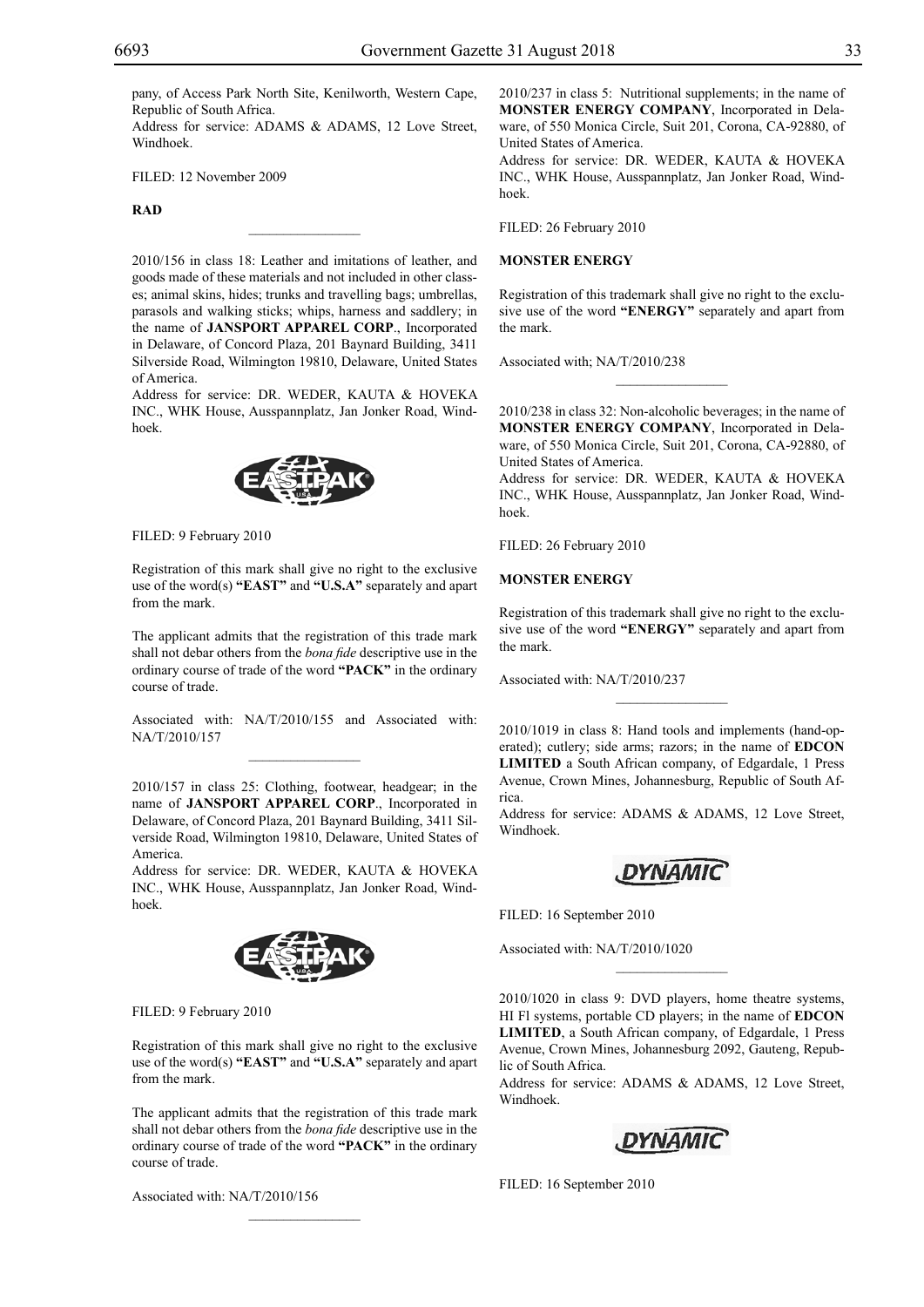Associated with: NA/T/2010/1021

2010/1021 in class 11: Apparatus for lighting, heating, steam generating, cooking, refrigerating, drying, ventilating, water supply and sanitary purposes; in the name of **EDCON LIM-ITED**, a South African company, of Edgardale, 1 Press Avenue, Crown Mines, Johannesburg, Gauteng, Republic of South Africa.

 $\frac{1}{2}$ 

Address for service: ADAMS & ADAMS, 12 Love Street, Windhoek.

![](_page_33_Picture_6.jpeg)

FILED: 16 September 2010

Associated with: NA/T/2010/1019

2010/1160 in class 18: Leather and imitations of leather, and goods made of these materials and not included in other classes; animal skins, hides; trunks and travelling bags; umbrellas, parasols and walking sticks; whips, harness and saddlery; in the name of **EDCON LIMITED**, a South African company, of Edgardale, 1 Press Avenue, Crown Mines, Johannesburg 2092, Gauteng, Republic of South Africa.

 $\overline{\phantom{a}}$  , where  $\overline{\phantom{a}}$ 

Address for service: ADAMS & ADAMS. 12 Love Street, Windhoek.

![](_page_33_Picture_11.jpeg)

 $\frac{1}{2}$ 

Filed: 23 September 2010

Associated with: NA/T/1982/321

2010/1713 in class 35: Advertising; business management; business administration; office functions; advice for consumers; appraisals; auctioneering; management assistance and consultancy; comparison services; services rendered by valuators; compilation of statistics; demonstration of goods; economic forecasting; evaluation of standing timber and wool; grading of wool; agents for livestock; import-export agencies; real estate sales management; on-line advertising on a computer network; outdoor advertising; public relations; subscriptions; offering for sale and the sale of goods in the retail and wholesale services; retail store and on-line retail store services; all of the aforegoing relating to but not limited to agricultural products, equipment and services; in the name of **BKB LIMITED**, Incorporated in South African, of 61 Grahamstown Road North End Port, Port Elizabeth, Republic of South Africa.

Address for service: DR WEDER, KAUTA & HOVEKA INC, WKH House, Ausspannplatz Jan Jonker Road, Windhoek.

![](_page_33_Picture_16.jpeg)

FILED: 15 October 2010

Applicant admits that the registration of this Trade Mark shall not debar other persons from the *bona fide* use in the ordinary course of trade of the words **"AGRICULTURE"** and **"FI-** **NANCE"** in their ordinary signification and apart from the mark

Associated with: NA/T/2010/999 and Associated with: NA/T/2010/1714  $\frac{1}{2}$ 

2010/1714 in class 36: Insurance; financial affairs; financing; trading credit; monetary affairs; real estate affairs; appraisal of various movable and immovable assets; brokerage including brokerage for livestock, produce, wool, mohair and hides; financial evaluation and consultancy; investment advisors; real estate including housing agents, leasing of farms and other real estate or equipment; underwriting services; share trading; repair costs evaluation; sponsorship; issuing and distributing tokens of value; in the name of **BKB LIMITED**, Incorporated in South African, of 61 Grahamstown Road North End Port, Port Elizabeth, Republic of South Africa.

Address for service: DR. WEDER KAUTA & HOVEKA Inc., WKH House, Ausspannplatz, Jan Jonker Road, Windhoek.

![](_page_33_Picture_23.jpeg)

FILED: 15 October 2010

Applicant admits that the registration of this Trade Mark shall not debar other persons from the *bona fide* use in the ordinary course of trade of the words **"AGRICULTURE"** and **"FI-NANCE"** in their ordinary signification and apart from the mark.

 $\overline{\phantom{a}}$  , where  $\overline{\phantom{a}}$ 

2010/1715 in class 37: Building construction; real estate development; repair; installation services; technical advice including advice relating to agriculture, wool, mohair and livestock; in the name of **BKB LIMITED**, Incorporated in South African, of 61 Grahamstown Road North End Port, Port Elizabeth, Republic of South Africa.

Address for service: DR WEDER, KAUTA & HOVEKA INC, WKH House, Ausspannplatz Jan Jonker Road, Windhoek.

![](_page_33_Picture_28.jpeg)

FILED: 15 October 2010

Applicant admits that the registration of this Trade Mark shall not debar other persons from the *bona fide* use in the ordinary course of trade of the words **"AGRICULTURE"** and **"FI-NANCE"** in their ordinary signification and apart from the mark.

Associated with: NA/T/2010/1716

2010/1716 in class 39: Transport; packaging and storage of goods; travel arrangement; in the name of **BKB LIMITED**, Incorporated in South African, of 61 Grahamstown Road North End Port, Port Elizabeth, Republic of South Africa. Address for service: DR WEDER, KAUTA & HOVEKA INC, WKH House, Ausspannplatz Jan Jonker Road, Windhoek.

 $\frac{1}{2}$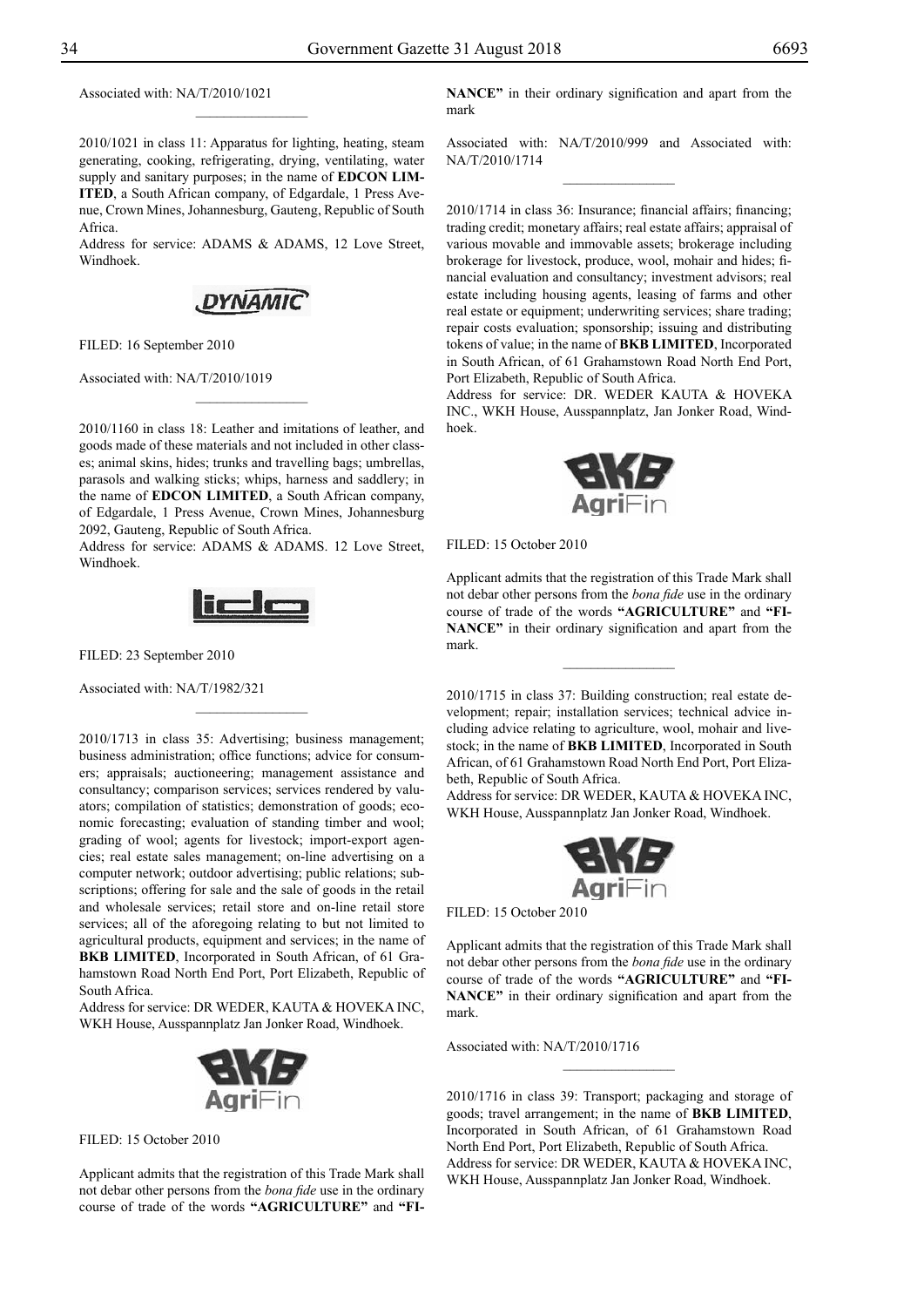![](_page_34_Picture_3.jpeg)

Filed: 15 October 2010

Applicant admits that the registration of this Trade Mark shall not debar other persons from the *bona fide* use in the ordinary course of trade of the words **"AGRICULTURE"** and **"FI-NANCE"** in their ordinary signification and apart from the mark.

Associated with: NA/T/2010/1717

2010/1717 in class 40: Treatment of materials; manufacturing services including the manufacture of agricultural product; and equipment; in the name of **BKB LIMITED**, Incorporated in South African, of 61 Grahamstown Road North End Port, Port Elizabeth, Republic of South Africa.

 $\overline{\phantom{a}}$  , where  $\overline{\phantom{a}}$ 

Address for service: DR WEDER, KAUTA AND HOVEKA, WKH House Ausspannplatz, Jan Jonker Road, Windhoek.

![](_page_34_Picture_9.jpeg)

FILED: 15 October 2010

Applicant admits that the registration of this Trade Mark shall not debar other persons from the *bona fide* use in the ordinary course of trade of the words **"AGRICULTURE"** and **"FI-NANCE"** in their ordinary signification and apart from the mark

 $\mathcal{L}=\mathcal{L}^{\mathcal{L}}$ 

Associated with: NA/T/2010/1718

2010/1718 in class 44: Medical services; veterinary services; hygienic and beauty care for human beings or animals; agriculture, horticulture and forestry services; animal breeding and grooming; exterminating services in relation to agriculture, horticulture and forestry; aerial and surface spreading of fertilizers and other agricultural chemicals; garden services; landscape design; plant nurseries; tree surgery; in the name of **BKB LIMITED**, Incorporated in South African, of 61 Grahamstown Road North End Port, Port Elizabeth, Republic of South Africa.

Address for service: DR WEDER, KAUTA & HOVEKA INC, WKH House, Ausspannplatz Jan Jonker Road, Windhoek.

![](_page_34_Picture_15.jpeg)

FILED: 15 October 2010

Applicant admits that the registration of this Trade Mark shall not debar other persons from the *bona fide* use in the ordinary course of trade of the words **"AGRICULTURE"** and **"FI-NANCE"** in their ordinary signification and apart from the mark.

Associated with: NA/T/2010/1713

2011/183 in class 5: Pharmaceutical and veterinary preparations; sanitary preparations for medical purposes; dietetic substances adapted for medical use, food for babies; plasters, materials for dressings; material for stopping teeth, dental wax; disinfectants; preparations for destroying vermin; fungicides, herbicides; in the name of **LABORATOIRE HRAPHAR-MA**, a French Societe Anonyme, of 15 rue Beranger - 75003, Paris, France.

Address for service: ADAMS & ADAMS, 12 Love Street, Windhoek.

 $\overline{\phantom{a}}$  , we can also the set of  $\overline{\phantom{a}}$ 

FILED: 10 February 2011

**ELLA**

2011/237 in class 5: Pharmaceutical and veterinary preparations; sanitary preparations for medical purposes; dietetic substances adapted for medical use, food for babies; plasters, materials for dressings; material for stopping teeth, dental wax; disinfectants; preparations for destroying vermin; fungicides, herbicides; in the name of **LABORATOIRE HRAPHAR-MA**, a French Societe Anonyme, of 15 rue Beranger - 75003, Paris, France.

Address for service: ADAMS & ADAMS, 12 Love Street, Windhoek. FILED: 3 March 2011

 $\frac{1}{2}$ 

## **ELLAONE**

2011/1483 In class 36: Insurance; financial affairs, monetary affairs: real estate affairs.; in the name of **Mr Price Group Limited**, A SOUTH AFRICAN COMPANY, of Upper Level, North Concourse, Durban Station, 65 Masabalala Yengwa Avenue, Kwazulu/Natal, Republic of South Africa. Address for service: ADAMS & ADAMS, 12 Love Street, Windhoek.

Filed: 4 November 2011

**MILADYS**

**LADY**

Associated with: NA/T/2011/1483

2011/1484, in class 36: Insurance; financial affairs, monetary affairs; real estate affairs; in the name of **Mr Price Group Limited**, A SOUTH AFRICAN COMPANY, of Upper Level, North Concourse, Durban Station, 65 Masabalala Yengwa Avenue, Kwazulu/Natal, Republic of South Africa. Address for service: ADAMS & ADAMS, 12 Love Street, Windhoek.

 $\overline{\phantom{a}}$  , we can also the set of  $\overline{\phantom{a}}$ 

Filed: 4 November 2011

## **LADY**

Associated with: NA/T/2003/1855

2012/1007 class 3:Bleaching preparations and other substances for laundry use; cleaning, polishing, scouring and abrasive preparations; soaps; perfumery, essential oils, cosmetics, hair lotions; dentifrices.; in the name of **EDCON LIMITED** a South African company, of EDGARDALE, CROWN MINES,

 $\frac{1}{2}$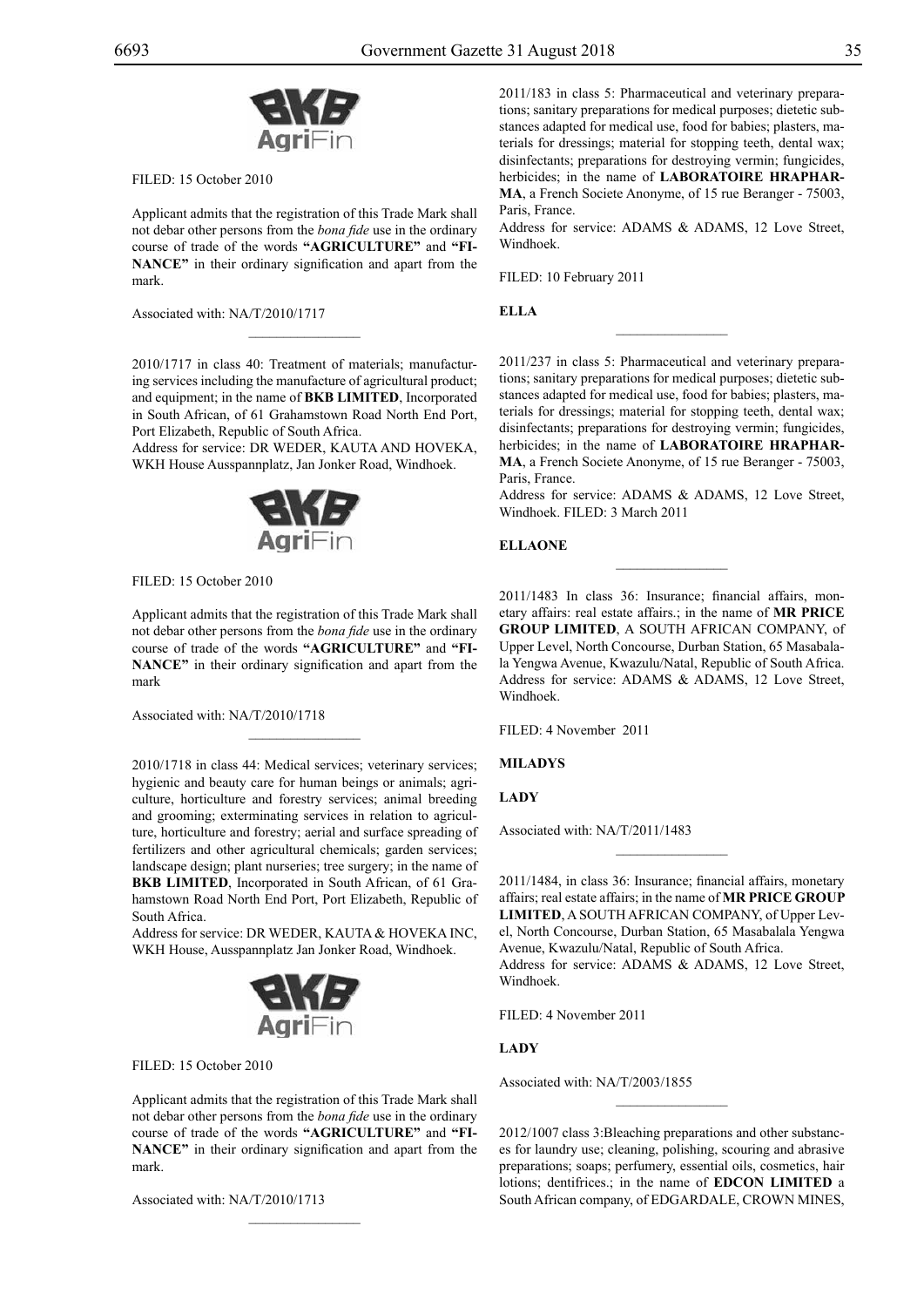GAUTENG, JOHANNESBURG, Republic of South Africa. Address for service: ADAMS & ADAMS, 12 Love Street, WINDHOEK .

Filed: 5 July 2012

## **JET ESSENTIALS**

2012/1008 in class 25: Clothing, footwear, headgear; in the name of **EDCON LIMITED** a South African company, of EDGA DALE, CROWN MINES, GAUTENG, JOHANNES-BURG, Republic of South Africa.

 $\frac{1}{2}$ 

Address for service: ADAMS ADAMS & ADAMS,12 Love Street, Windhoek.

Filed: 5 July 2012

#### **JET ESSENTIALS**

2012/531 in class 24: Textiles and textile goods, not included in other classes; bed covers; table covers; in the name of **PEPKOR IP (PROPRIETARY) LIMITED**, a South African company, of 36 Stellenberg Road, Parow Industrie, Western Cape, Republic of South Africa.

 $\overline{\phantom{a}}$  , where  $\overline{\phantom{a}}$ 

Address for service: ADAMS & ADAMS, 12 Love Street, Windhoek,

![](_page_35_Picture_11.jpeg)

Filed: 19 April 2012

The combination of the colours **"WHITE"** and **"GREEN"** (Pantone 355C) is a distinctive feature of the mark.

 $\frac{1}{2}$ 

Associated with: NA/T/2012/532

2012/537 in class 24: Textiles and textile goods, not included in other classes; bed and table covers ; in the name of **PEP-KOR IP (PROPRIETARY) LIMITED**, a South African company, of 36 Stellenberg Road, Parow Industrie, Western Cape, Republic of South Africa.

Address for service: ADAMS & ADAMS, 12 Love Street, Windhoek.

![](_page_35_Picture_17.jpeg)

Filed: 19 April 2012

The combination of the colours **"WHITE"** and **"GREEN"** (Pantone 355C) is a distinctive feature of the mark.

Associated with: NA/T/2012/536 and Associated with: NA/T/2012/538  $\frac{1}{2}$ 

2012/1009 in class 16: Paper, cardboard and goods made from these materials, not included in other classes; printing material; photographs; stationery; adhesives for stationery or household purposes; printed matter; bookbinding artists' materials; paint brushes; typewriters and office requisites (except furniture); instructional and teaching material (except apparatus); plastic materials for packaging (not included in other classes); printers' type; printing blocks ; in the name of **EDCON LIM-ITED**, a South African company (whose legal address is Edgardale, Crown Mines, Gauteng, Johannesburg, South Africa), Address for service: ADAMS & ADAMS, 12 Love Street, Windhoek

Filed: 5 July 2012

## **GOODIE GUMDROPS**

2012/1601 in class 7: Machines and machine tools; motors and engines (except for land vehicles); machine coupling and transmission components (except for land vehicles); agricultural implements other than hand-operated; incubators for eggs; automatic vending machines; machines for food preparation and processing; the aforementioned goods related to baking within the class; in the name of **CLICKS RETAIL-ERS PROPRIETARY LIMITED**, a South African company, of Cnr Searle & Pontac Streets, Cape Town, Western Cape, Cape Town, Republic of South Africa.

 $\frac{1}{2}$ 

Address for service: ADAMS & ADAMS, 12 Love Street, Windhoek

![](_page_35_Picture_26.jpeg)

Filed: 9 November 2012

Registration of this trade mark shall give no right to the exclusive use of the word **"BAKE"** separately and apart from mark.

Associated with: NA/T/2012/1602

2012/1602 in class 8: Hand tools and implements (hand-operated); cutlery; side arms; razors; the aforementioned goods related to baking within the class; in the name of **CLICKS RETAILERS PROPRIETARY LIMITED**, a South African company, of Cnr Searle & Pontac Streets, Cape Town, Western Cape, Republic of South Africa.

Address for service: ADAMS & ADAMS, 12 Love Street, Windhoek.

![](_page_35_Picture_32.jpeg)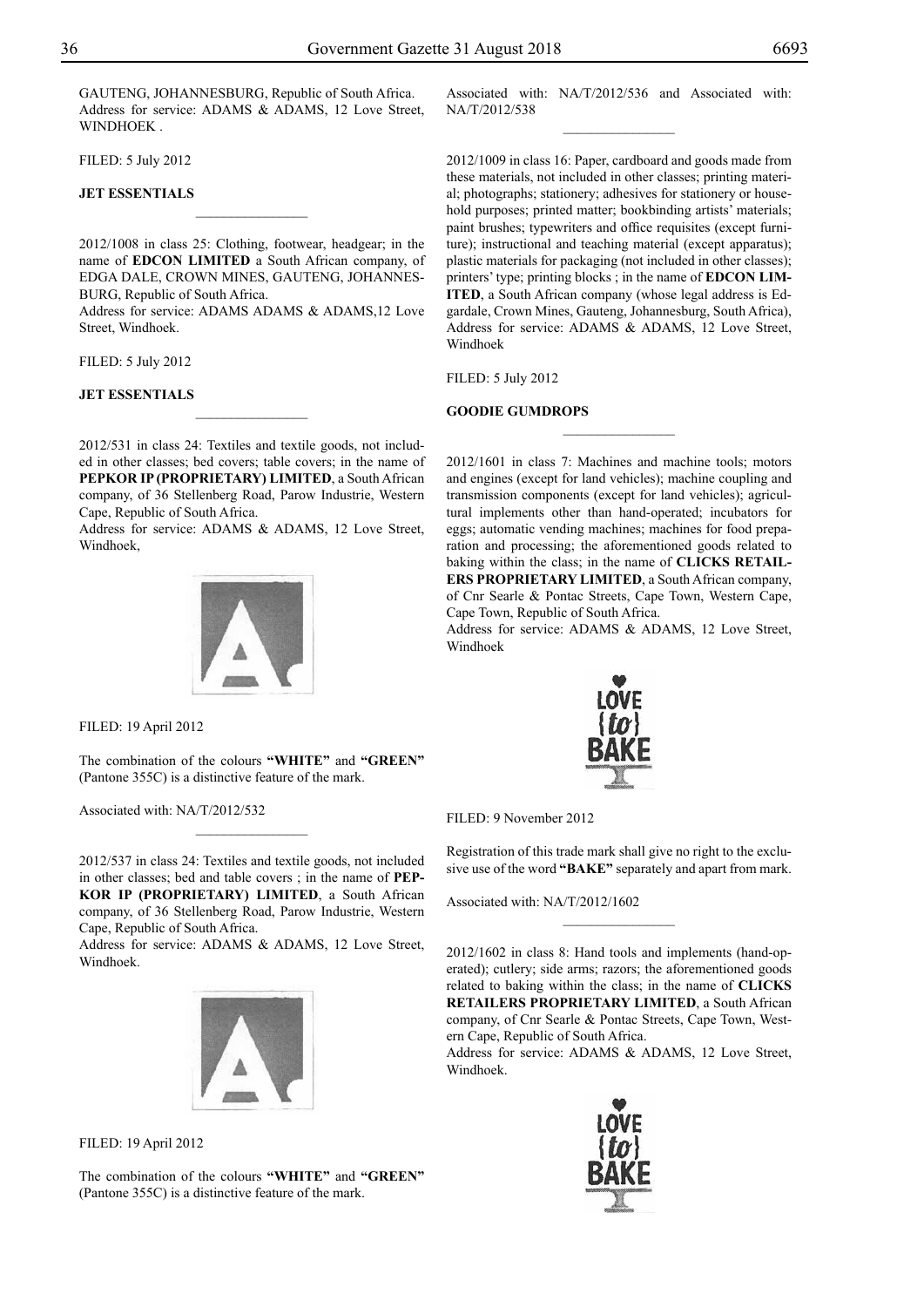## Filed: 9 November 2012

Registration of this trade mark shall give no right to the exclusive use of the word **"BAKE"** separately and apart from mark.

 $\mathcal{L}=\mathcal{L}^{\mathcal{L}}$ 

Associated with: NA/T/2012/1603

2012/1603 in class 9: Scientific, nautical, surveying, photographic, cinematographic, optical, weighing, measuring, signalling, checking (supervision), life-saving and teaching apparatus and instruments; apparatus and instruments for conducting, switching, transforming, accumulating, regulating or controlling electricity; apparatus for recording, transmission or reproduction of sound or images: magnetic data carriers, recording discs; compact discs, DVDs and other digital recording media; mechanisms for coin-operated apparatus; cash registers, calculating machines, data processing equipment, computers; computer software; fire-extinguishing apparatus; timers; the aforementioned goods related to baking within the class; in the name of **CLICKS RETAILERS PROPRIE-TARY LIMITED**, a South African company, of Cnr Searle & Pontac Streets, Cape Town, Western Cape, Republic of South Africa.

Address for service: ADAMS & ADAMS, 12 Love Street, Windhoek.

![](_page_36_Picture_8.jpeg)

FILED: 9 November 2012

Registration of this trade mark shall give no right to the exclusive use of the word **"BAKE"** separately and a apart from mark.

 $\overline{\phantom{a}}$  , where  $\overline{\phantom{a}}$ 

Associated with: NA/T/2012/1604

2012/1604 in class 11: Apparatus for lighting, heating, steam generating, cooking, refrigerating, drying, ventilating, water supply and sanitary purposes; the aforementioned goods related to baking within the class; in the name of **CLICKS RETAILERS PROPRIETARY LIMITED**, a South African company, of Cnr Searle & Pontac Streets, Cape Town Western Cape, Republic of South Africa.

Address for service: ADAMS & ADAMS 12 Love Street, Windhoek.

![](_page_36_Picture_14.jpeg)

Filed: 9 November 2012

Registration of this trade mark shall give no right to the exclusive use of the word **"BAKE"** separately and a apart from mark.

Associated with: NA/T/2012/1605

2012/1605 in class 21: Household or kitchen utensils and containers; combs and sponges: brushes (except paint brushes); brush-making materials; articles for cleaning purposes; steelwool, unworked or semi-worked glass (except glass used in building); glassware, porcelain and earthenware not included in other classes; the aforementioned goods related to baking within the class; in the name of **CLICKS RETAILERS PROPRIETARY LIMITED**, a South African company, of Cnr Searle & Pontac Streets, Cape Town, Western Cape, Republic of South Africa.

 $\frac{1}{2}$ 

Address for service: ADAMS & ADAMS, 12 Love Street, Windhoek.

![](_page_36_Picture_20.jpeg)

Filed: 9 November 2012

Registration of this trade mark shall give no right to the exclusive use of the word **"BAKE"** separately and a apart from mark.

 $\overline{\phantom{a}}$  , we can also the set of  $\overline{\phantom{a}}$ 

Associated with: NA/T/12012/1606

2012/1606 in class 24: Textiles and textile goods, not included in other classes; bed covers; table covers; the aforementioned goods related to baking within the class; in the name of **CLICKS RETAILERS PROPRIETARY LIMITED**, a South African company, of Cnr Searle & Pontac Streets, Cape Town, Western Cape, Republic of South Africa.

Address for service: ADAMS & ADAMS, 12 Love Street, Windhoek.

![](_page_36_Picture_26.jpeg)

FILED: 9 November 2012

Registration of this trade mark shall give no right to the exclusive use of the word **"BAKE"** separately and a apart from mark.

 $\frac{1}{2}$ 

Associated with: NA/T/2012/1607

2012/1607 in class 25: Clothing, footwear, headgear; the aforementioned goods related to baking within the class; In the name of **CLICKS RETAILERS PROPRIETARY LIM-ITED**, a South African company, of Cnr Searle & Pontac Streets, Cape Town, Western Cape, Cape Town, Republic of South Africa.

Address for service: ADAMS & ADAMS, 12 Love Street, Windhoek.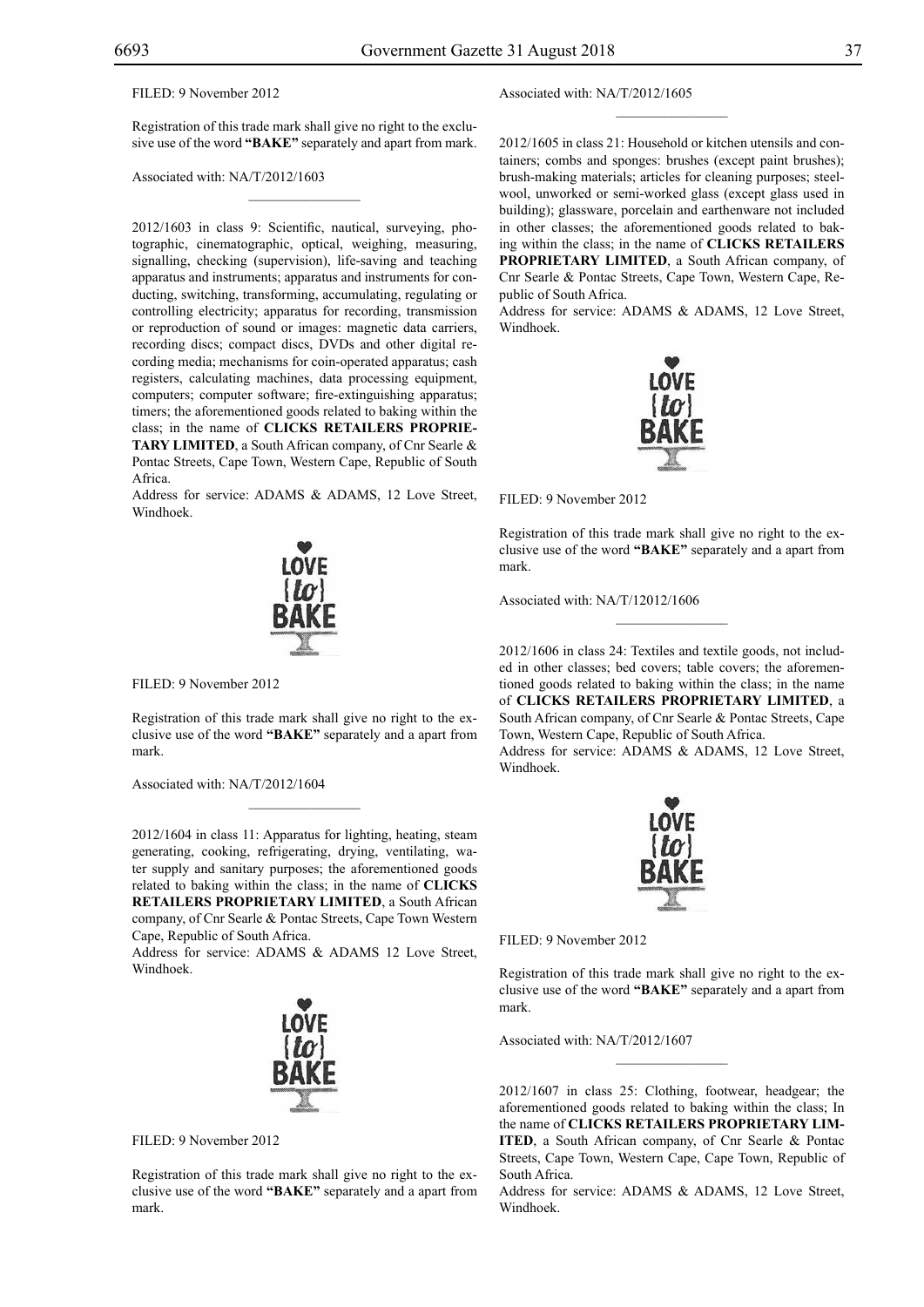![](_page_37_Picture_1.jpeg)

Filed: 9 November 2012

Registration of this trade mark shall give no right to the exclusive use of the word **"BAKE"** separately and apart from

 $\frac{1}{2}$ 

mark.

Associated with: NA/T/2012/1601

2012/1762 in class 9: Handheld mobile digital electronic devices with electronic mail, digital data transmission, audio players, video players, handheld computers, personal digital assistants, electronic organizers, electronic notepads, telephones, mobile telephones, computer gaming, camera functions, and computer software for use with such devices in class 09; in the name of **APPLE INC**, a California corporation, of 1 Infinite Loop, Cupertino, California 95014, United States of America.

Address for service: ADAMS & ADAMS, 12 Love Street, Windhoek.

Filed: 13 December 2012

## **MULTI-TOUCH**

Registration of this trade mark shall give no right to the exclusive use of the word **"MULTI"**, apart from the mark.  $\frac{1}{2}$ 

2015/2980 in class 11: Apparatus for lighting, heating, steam generating cooking, refrigerating, drying, ventilating, water supply and sanitary purposes; apparatus for heating water, including geysers; geysers; in the name of **KWIKOT (PRO-PRIETARY) LIMITED**, a South African company, of Aberdeen Road, Industrial Sites, Benoni, Gauteng, Republic of South Africa.

Address for service: ADAMS & ADAMS, 12 Love Street. Windhoek.

Filed: 14 December 2015

## **GASMATE**

The applicant undertakes that the mark will be used in respect of gas operated products.  $\overline{\phantom{a}}$  , where  $\overline{\phantom{a}}$ 

2016/1223 in class 34: Tobacco, whether manufactured or unmanufactured; smoking tobacco, pipe tobacco, hand rolling tobacco, chewing tobacco, snus tobacco; cigarettes, electronic cigarettes, cigars, cigarillos; snuff; smokers' articles included in class 34; cigarette papers, cigarette tubes and matches; in the name of **JAPAN TOBACCO INC.**, a Japanese company, of 2-2-1 Toranomon, Minato-ku, Tokyo, Japan.

Address for service: ENGLING, STRITTER & PARTNERS, 12 Love Street, Windhoek.

![](_page_37_Picture_18.jpeg)

Filed: 15 August 2016

Associated with: NA/T/1980/298

2016/1686 in class 5: Dietary and nutritional supplements; in the name of **NORTHERN INNOVATIONS HOLDING CORP**., a Canadian corporation, of 381 North Service Road West, Oakville, Ontario, L6M 0H4, Canada.

 $\frac{1}{2}$ 

Address for service: ADAMS & ADAMS, 12 Love Street, Windhoek.

![](_page_37_Picture_23.jpeg)

FILED: 26 October 2016

Registration of this trademark shall give no right to the exclusive use of the word(s) **"RESEARCH"** or of the word **"DE-VELOPMENT"**, each separately and apart from the mark.

Associated with: NA/T/2016/1669 and Associated with: NA/T/2016/1687  $\frac{1}{2}$ 

2016/1687 in class 30: Protein, bars, protein shakes, protein snacks; in the name of **NORTHERN INNOVATIONS HOLDING CORP**., a Canadian corporation, of 381 North Service Road West, Oakville, Ontario, L6M 0H4, Canada. Address for service: ADAMS & ADAMS, 12 Love Street, Windhoek.

![](_page_37_Picture_28.jpeg)

FILED: 26 October 2016

Registration of this trademark shall give no right to the exclusive use of the word(s) **"RESEARCH"** or of the word **"DE-VELOPMENT"**, each separately and apart from the mark.

 $\frac{1}{2}$ 

Associated with: NA/T/2016/1686

2017/64 in class 9: Scientific, nautical, surveying, photographic, cinematographic, optical, weighing, measuring, signalling, checking (supervision), life-saving and teaching apparatus and instruments; electric and electronic apparatus and hardware, equipment for the storage and transmission of data and information for use in relation to banking, financial, insurance and general commercial transactions, including those conducted online via the Internet or a computer network, or by telephone or cellular telephone; software systems devices and platforms used to enable and facilitate electronic banking financial insurance or other commercial transactions, including those via the Internet or a computer network or by telephone or cellular telephone; including data processing equipment and software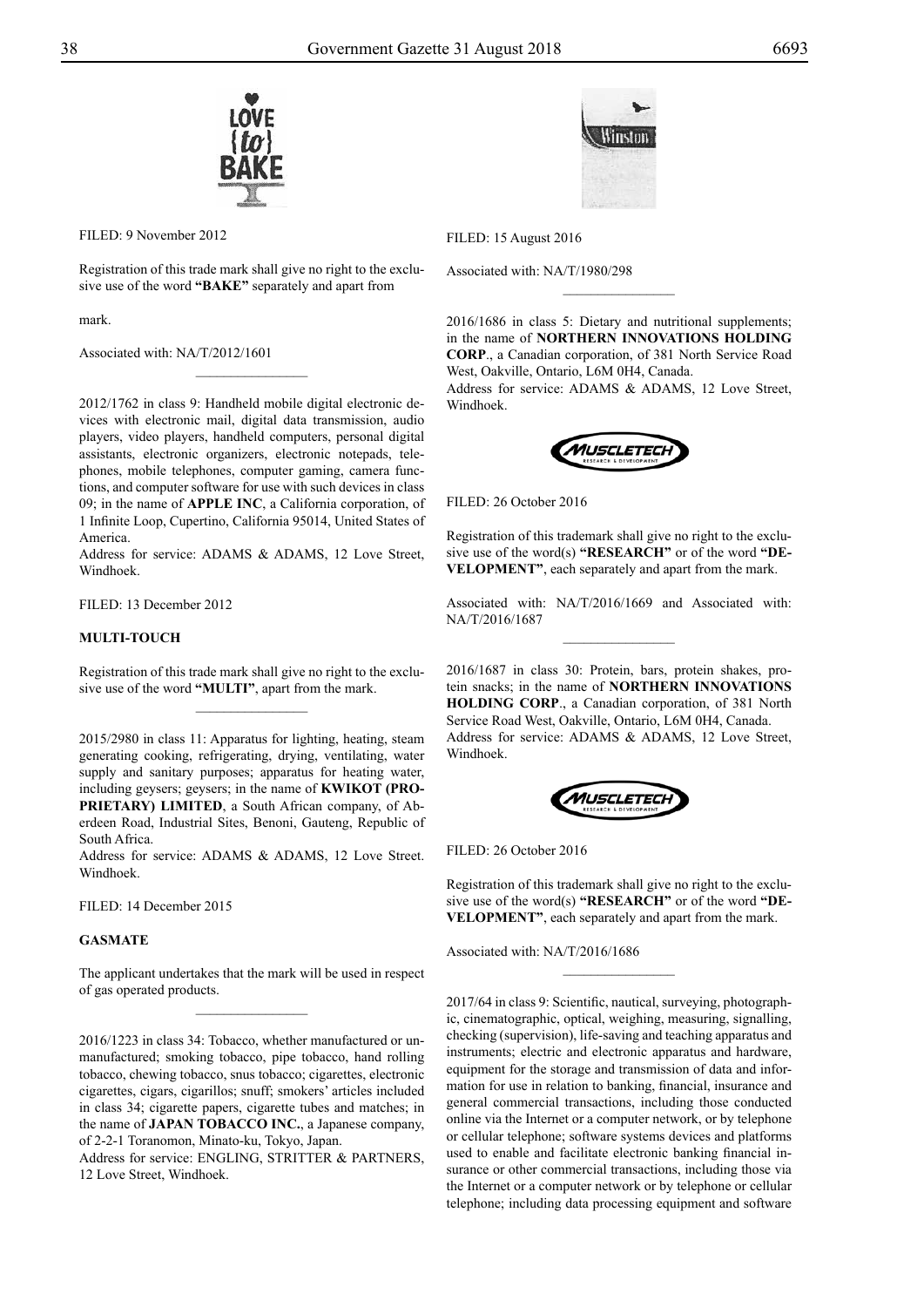for use in relation to banking and financial services Including data processing equipment and software; downloadabie electronic publications; apparatus and equipment for the electronic transfer of and/or financial data; telecommunication equipment; automated teller machines; money dispensing machines, electronic fund transfer, payment or point of sale apparatus, machines and terminals; card and bar code scanners; magnetic and magnetically encoded cards; programmable cards; smart cards; cards bearing coded data in magnetic form; cards bearing data for use in computers; cards bearing coded data in punched-out form; cards bearing data for use in data processing apparatus; cards bearing data for use in data storage apparatus; cards bearing electronically recorded data; cards bearing integrated circuits; cards bearing magnetic or encoded data for input; cards bearing micro-chips and computer cards containing chips; credit, charge, debit and/or cash cards; prepayment cards [encoded]; loyalty or gift cards [encoded], readers, scanners, parts and fittings for the aforementioned goods; in the name of **THE STANDARD BANK OF SOUTH AFRICA LIMITED**, a South African company, of 5 Simmonds Street, Johannesburg, Gauteng, Republic of South Africa.

Address for service: ADAMS & ADAMS, 12 Love Street, Windhoek.

FILED: 13 January 2017

#### **AFRICA IS OUR HOME, WE DRIVE HER GROWTH**

Registration of this trade mark shall give no right to the exclusive use of the word **"AFRICA"**, in its geographical signification, or of the word word **"GROWTH"**, each separately and apart from the mark.

 $\mathcal{L}=\mathcal{L}^{\mathcal{L}}$ 

Associated with: NA/T/2017/0065

2017/65 in class 16: Paper, cardboard and goods made from these materials, not included in other classes; printed matter; books, magazines, manuals, newspapers, newsletter, pamphlets; bookbinding material A; photographs; stationery; adhesives for stationery or household purposes; artists' materials; paint brushes; typewriters, office requisites except apparatus); wrapping and packaging materials; plastic materials for packaging (not included in other classes); printers' type; printing blocks; printed publications; newsletters. reviews and publications; documentation relating to financial, banking, insurance and investment services or transactions; advertising materials; brochures, vouchers, cheques, cheque books; cheque book holders; paying-in books; bank cards, cash cards, cheque cards, debit cards, charge cards, loyalty or gift cards all being other than encoded or magnetic cards; in the name of **THE STANDARD BANK OF SOUTH AFRICA LIM-ITED**, a South African company, of 5 Simmonds Street, Johannesburg, Gauteng, Republic of South Africa.

Address for service: ADAMS & ADAMS, 12 Love Street, Windhoek,

Filed: 13 January 2017

## **AFRICA IS OUR HOME, WE DRIVE HER GROWTH**

Registration of this trade mark shall give no right to the exclusive use of the word **"AFRICA"**, in its geographical signification, or of the word word **"GROWTH"**, each separately and apart from the mark,

 $\mathcal{L}=\mathcal{L}^{\mathcal{L}}$ 

Associated With: NA/T/2017/66

2017/66 in class 35: Advertising; business management; business administration; office functions; facilitation of commercial and business transactions, including those conducted online via the Internet or a computer network, or by telephone or cellular telephone; business strategy service; business appraisal and analysis services; database management services; provision of business and commercial advice and Information provided by telephone or provided on-line from a computer database, computer network, global computer network or the Internet; business planning; business strategy services, business appraisals; business management assistance; business support; accounting; economic forecasting and analysis for business purposes; profit and cash flow forecasting, analysis and planning, all being economic forecasting services; personnel management and employment consultancy; database management services data processing, data verification and file management; computerised business information storage and retrieval; credit card registration services: procurement of goods and services on behalf of businesses; purchasing of goods and services for other businesses; business administration services for the processing of sales and transactions made on a global computer network or the Internet; the bringing together, for the benefit of others, of a variety of goods including but not limited to, business equipment, enabling customers to conveniently view and purchase those goods from a computer network website or an Internet website; offering for sale and the sale of goods in the retail and wholesale trade;, customer loyalty reward schemes, customer care services; advisory, consultancy, information and helpline services relating to all of the aforesaid services ancillary or related to the aforementioned all in class 35; in the name of **THE STANDARD BANK OF SOUTH AFRICA LIMITED**, a South African company, of 5 Simmonds Street, Johannesburg, Gauteng, Republic of South Africa.

Address for service: ADAMS & ADAMS, 12 Love Street, Windhoek.

Filed: 13 January 2017

## **AFRICA IS OUR HOME, WE DRIVE HER GROWTH**

Registration of this trade mark shall give no right to the exclusive use of the word **"AFRICA"**, in its geographical signification, or of the word word **"GROWTH"**, each separately and apart from the mark.

 $\frac{1}{2}$ 

Associated with: NA/T/2017167

2017/67 in class 36: Insurance products and services; financial affairs; monetary affairs; real estate affairs; banking services; payment facilitation services, facilitation and rendering of banking and financial transactions, including those rendered online via the Internet or computer network, or by telephone or cellular telephone; real estate affairs; services ancillary and related to all of the aforegoing, all in class 36; in the name of **THE STANDARD BANK OF SOUTH AFRICA LIM-ITED**, a South African company, of 5 Simmonds Street, Johannesburg, Gauteng, Republic of South Africa.

Address for service: ADAMS & ADAMS, 12 Love Street, Windhoek.

Filed: 13 January 2017

#### **AFRICA IS OUR HOME, WE DRIVE HER GROWTH**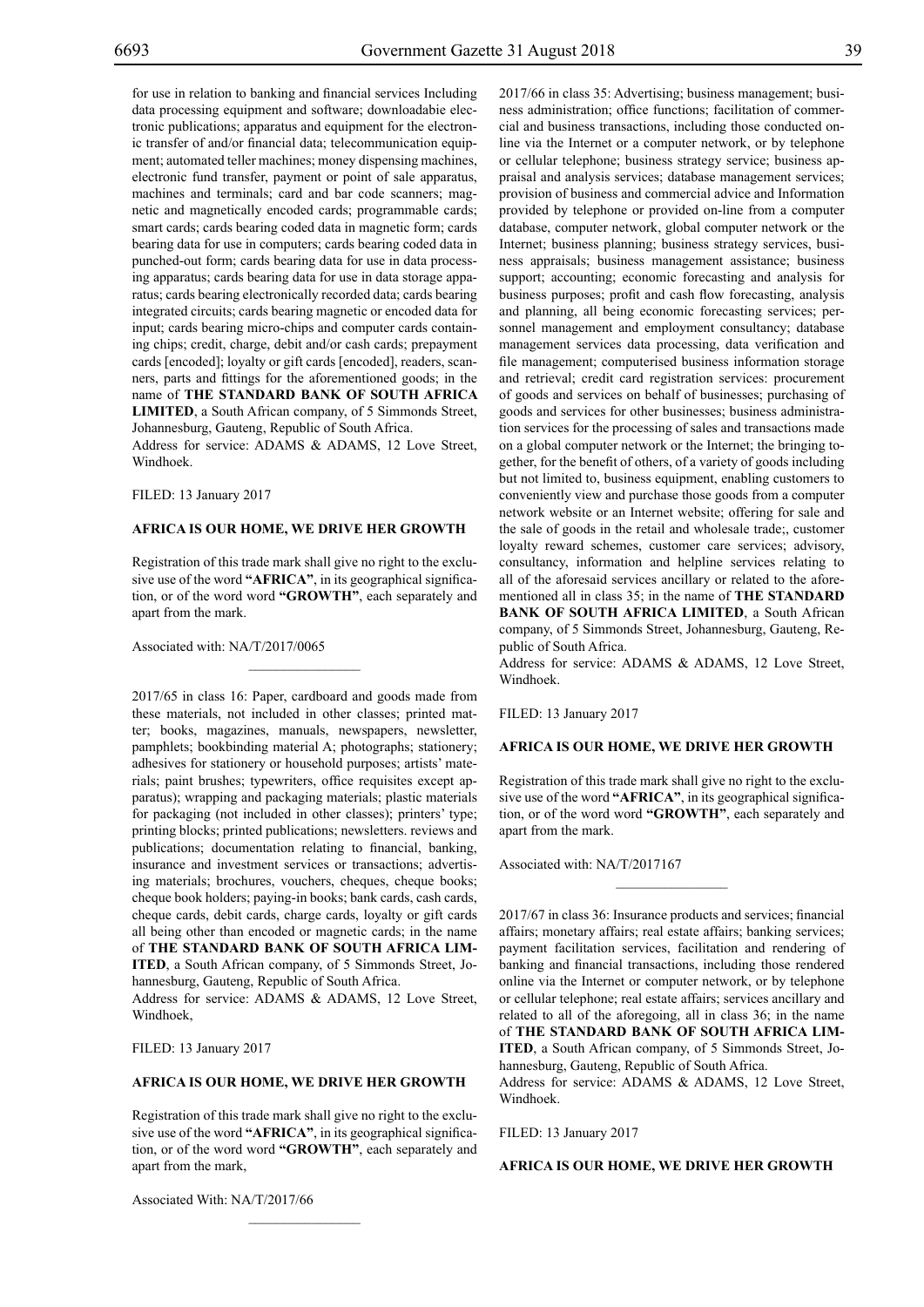Registration of this trade mark shall give no right to the exclusive use of the word **"AFRICA"**, in its geographical signification, or of the word word **"GROWTH"**, each separately and apart from the mark.

 $\frac{1}{2}$ 

Associated with: NA/T/2017/68

2017/68 in class 38: Telecommunications and communications services; providing user access to computer networks or the internet for purposes of facilitating commercial, banking or financial transactions and electronic payments; providing telecommunications connections to the Internet or data bases for purposes of facilitating commercial, banking or financial transactions and electronic payment services ancillary and related to all of the aforegoing, all in class 38; in the name of **THE STANDARD BANK OF SOUTH AFRICA LIM-ITED**, a South African company, of 5 Simmonds Street, Johannesburg, Gauteng, Republic of South Africa.

Address for service: ADAMS & ADAMS, 12 Love Street, Windhoek.

FILED: 13 January 2017

#### **AFRICA IS OUR HOME, WE DRIVE HER GROWTH**

Registration of this trade mark shall give no right to the exclusive use of the word **"AFRICA"**, in its geographical signification, or of the word word **"GROWTH"**, each separately and apart from the mark.

 $\frac{1}{2}$ 

Associated with NA/T/2017/64

2017/530 in class 12: Motorcycles; vehicles; apparatus for locomotion by land, air or water, and parts and fittings for above-mentioned goods, included in International class 12; in the name of **HONDA MOTOR CO., LTD.**, a Japanese company, of 1-1, Minami-Aoyama 2- chome, Minato-ku, Tokyo 107-8556, Japan.

Address for service: ADAMS & ADAMS, 12 Love Street, Windhoek.

FILED: 9 February 2017

**ACE**

2017/531 in class 12: Motorcycles; vehicles; apparatus for locomotion by land, air or water; and parts and fittings for above-mentioned goods, included in international class 12; in the name of **HONDA MOTOR CO., LTD.** a Japanese company, of 1-1, Minami-Aoyama 2- chome, Minato-ku, Tokyo 107-8556, Japan.

Address for service: ADAMS & ADAMS, 12 Love Street, Windhoek.

FILED: 9 February 2017

**CG**

2017/690 in class 3: Bleaching preparations and other substances for laundry use; cleaning, polishing, scouring and abrasive preparations; non-medicated soaps; perfumery, essential oils, non-medicated cosmetics, non-medicated hair lotions; non-medicated dentifrices; in the name of **ALBION** 

 $\frac{1}{2}$ 

**CHEMICAL COMPANY (PROPRIETARY) LIMITED**, a South African company, of Corner Perfecta and Carlisle Street, Paarden Eiland, Western Cape, Republic of South Africa. Address for service: ADAMS & ADAMS, 12 Love Street, Windhoek.

Filed: 24 February 2017

## **POLAGRIC**

2017/701 in class 32: Beers; mineral and aerated waters and other non-alcoholic beverages; fruit beverages and fruit raps juices; syrups an other preparations for making beverages; in the name of **SHORELINE SALES & DISTRIBUTION PROPRIETARY LIMITED** a South African company, of 23 Palmgate Crescent, Southgate Business Park, Amanzimtoti, 4125, KwaZulu-Natal, Republic of South Africa.

 $\overline{\phantom{a}}$  , where  $\overline{\phantom{a}}$ 

Address for service: ENGLING, STRITTER & PARTNERS, 12 Love Street, Windhoek,

![](_page_39_Picture_23.jpeg)

FILED: 24 February 2017

Registration of this trade mark shall give no right to the exclusive use of the word **"ENERGY"** separately and apart from the mark.

 $\overline{\phantom{a}}$  , where  $\overline{\phantom{a}}$ 

2017/1482 in class 2: Paints, varnishes, lacquers; preservatives against rust and against deterioration of wood, colorants, or ants; raw natural resins; metal in foil and powder form for use in painting, decorating, printing and art; in the name of **KANSAI PLASCON PROPRIETARY LIMITED**, a South African company, of 10 Frederick Cooper Drive, Factorla, Krugersdorp, 1739, Gauteng, Republic of South Africa. Address for service: ADAMS & ADAMS, 12 Love Street, Windhoek.

Filed: 12 May 2017

## **TRADEPRO**

2016/2034 in class 16: Paper, cardboard and goods made from these materials, not included in other classes; toilet paper; facial tissue paper; paper cleaning wipes; paper towels; paper serviettes; in the name of **AFRICAN BUSINESS INVEST-MENT (PTY) LTD**, a private company registered in accordance with the company laws of Namibia, of 6-8 Tommie Muller Street, Northern Industrial Area, Windhoek, Namibia. Address for service: H.D. BOSSAU & CO, 49 Feld Street, Windhoek.

 $\frac{1}{2}$ 

Filed: 19 December 2016

#### **AFRI-SOFT**

The applicant admits that registration of this trade mark shall not debar other persons from the *bona fide* descriptive use in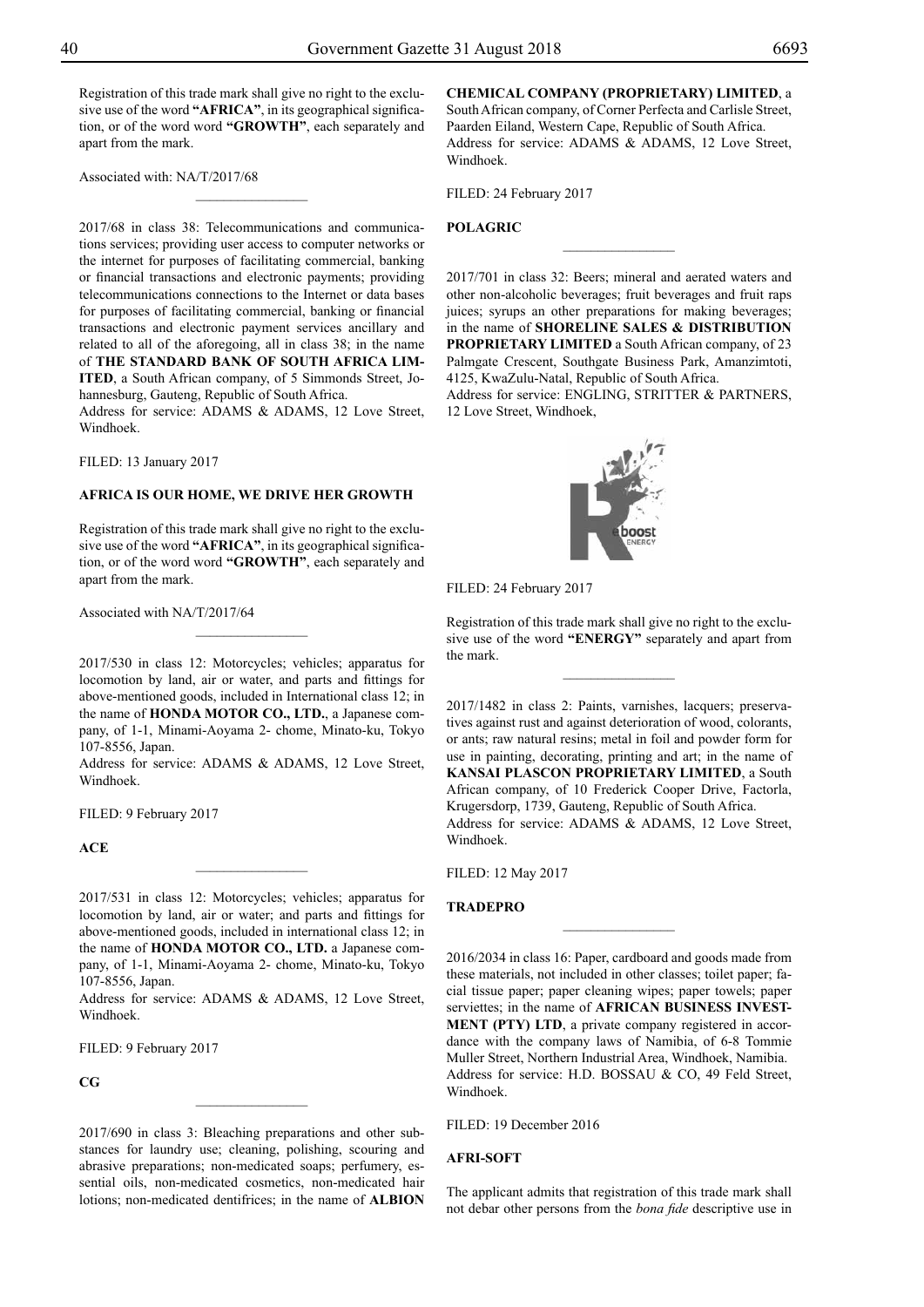2015/1079 in class 42: Accomodation; providing of food and drink; providing and rental of temporary accomodation; bar facilities; beauty salons; health spas; holiday camp facilities; canteens; cocktail lounge services; tourist accomodation and homes; temporary accomodation reservations; restaurants; snackbars; in the name of **THE TRUSTEES FOR THE TIME BEING OF THE CHIWANI BUSINESS TRUST**, a Namibian Trust registered under registration number T359/14, of No. 2 Lossen Street, Ausspannplatz, Windhoek, Namibia. Address for service: H.D. BOSSAU & CO, 49 Feld Street, Windhoek.

![](_page_40_Picture_4.jpeg)

Filed: 25 June 2015

Registration of this trade mark shall give no right to the exclusive use of the word **"CAMP"**, separately and apart from the mark.

The word **"MOWANI"** is derived from the word **"M'WANE"**, meaning **"PLACE OF GOD"**, indicating a high level of peace and tranquility.

 $\overline{\phantom{a}}$  , where  $\overline{\phantom{a}}$ 

Associated with: NA/T/2015/1078

2016/881 in class 42: Drilling services; drilling of wells; diamond drilling, including directional drilling and wedging; ultra deep slim line drilling; underground core drilling; air flush coring; RAB and reverse circulation drilling; percussion drilling; geotechnical drilling and testing; exploration drilling; and all services related to the aforegoing; in the name of **THE TRUSTEES FOR THE TIME BEING OF THE RHEED-ER VAN WYK BUSINESS TRUST**, a Namibian Trust, of 18 Kallie Roodt Street, Northern Industrial Area, P.O. Box 5363, Ausspannplatz, Windhoek, Namibia.

Address for service: H.D. BOSSAU & CO, 49 Feld Street, Windhoek.

![](_page_40_Picture_11.jpeg)

Filed: 29 June 2016

Registration of this trade mark shall give no right to the exclusive use of the word **"NAMIBIA"** in its geographical signification, separately and apart from the mark, but shall grant rights in the particular representation thereof as depicted in the trade mark.

Applicant admits that registration of this trade mark shall not debar other persons from the *bona fide* descriptive use in the ordinary course of trade of the word **"FERROUS"**, in its ordinary signification and apart from the mark."

 $\mathcal{L}=\mathcal{L}^{\mathcal{L}}$ 

2017/1354 in class 30: Coffee, tea, cocoa and artificial coffee; rice; tapioca and sago; flour and preparations made from cereals; bread, pastries and confectionery; edible ices; sugar, honey, treacle; yeast, baking-powder; salt; vinegar, sauces (condiments); spices; ice; in the name of **NAMIB MILLS (PTY) LTD**, of Dortmund Street, Northern Industrial Area, Windhoek, Namibia.

Address for service: H.D. BOSSAU & CO, 49 Feld Street, Windhoek.

Filed: 25 April 2017

## **WONONKONDO**

The word **"WONONKONDO"** is Kavango for **"has energy".**  $\frac{1}{2}$ 

2017/1355 in class 30: Coffee; tea, cocoa and artificial coffee; rice; tapioca and sago; flour and preparations made from cereals; bread, pastries and confectionery; edible ices; sugar, honey, treacle; yeast, baking-powder; salt; mustard; vinegar, sauces (condiments); spices; ice; in the name of **NAMIB MILLS (PTY) LTD**, of Dortmund Street, Northern Industriai Area, Windhoek, Namibia.

Address for service: H.D. BOSSAU & CO, 49 Feld Street, Windhoek.

![](_page_40_Picture_22.jpeg)

## Filed: 25 April 2017

Registration of this trade mark shall give no right to the exclusive use of the word **"ENERGY"**, separately and apart from mark.

The word **"WONONKONDO"** is Kavango for **"has energy".**

 $\frac{1}{2}$ 

Associated with: NA/T/2017/1354

2014/846 in class 16: Newspapers; paper, cardboard and goods made from these materials, not included in other classes; printed matter; bookbinding material; photographs; stationery; adhesives for stationery or household purposes; artists' materials; paint brushes; typewriters and office requisites (except furniture); instructional and teaching material (except apparatus); plastic materials for packaging (not included in other classes); playing cards; printers type; printing blocks; in the name of **NAMIBIA MEDIA HOLDINGS (PROPRI-ETARY) LIMITED**, a Namibian Company, of 11B Genl. Murtala Muhammed Avenue, Eros, Windhoek, Namibia. Address for service: H.D. BOSSAU & CO, 49 Feld Street, Namibia.

![](_page_40_Picture_28.jpeg)

Filed: 25 July 2014

Registration of this trade mark shall give no right to the exclusive use of the word **"KOERANT"** separately and apart from mark.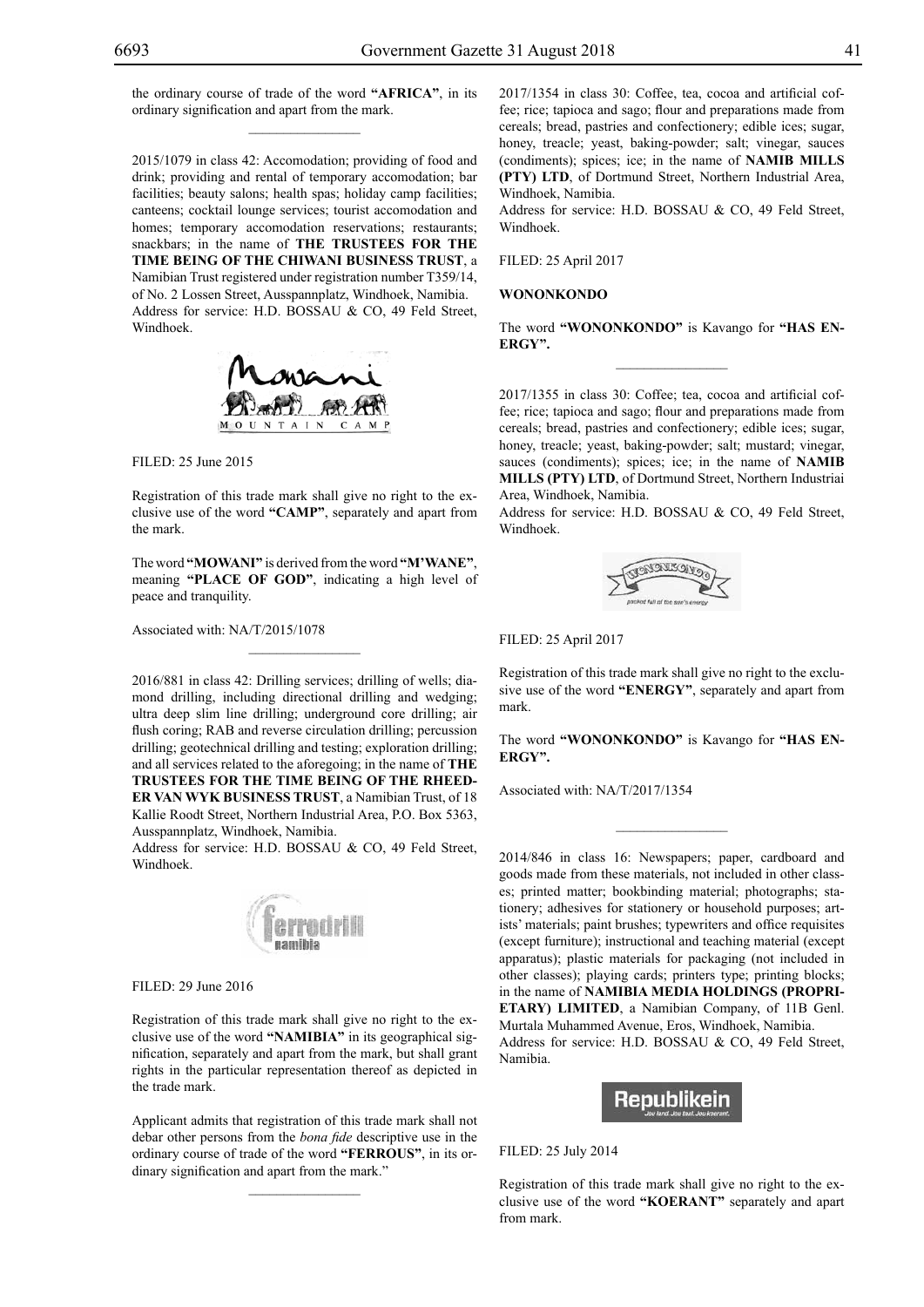Associated with: NA/T/2008/501 and Associated with: NA/T/2014/847  $\frac{1}{2}$ 

2014/847 in class 35: Advertising and business; in the name of **NAMIBIA MEDIA HOLDINGS (PROPRIETARY) LIMITED**, a Namibian Company, of 11B Genl. Murtala Muhammed Avenue, Eros, Windhoek, Namibia.

Address for service: H.D. BOSSAU & CO, 49 Feld Street, Namibia.

![](_page_41_Picture_5.jpeg)

Filed: 25 July 2014

Registration of this trade mark shall give no right to the exclusive use of the word **"KOERANT"** separately and apart from mark.

 $\frac{1}{2}$ 

Associated with: NA/T/2014/846

2014/1383 in class 36: Insurance services including medical services in the class; financial services; estate planning services; monetary affairs; in the name of **PROFESSIONAL PROVIDENT SOCIETY INSURANCE COMPANY LIM-ITED**, of 6 Anerley Road, Parktown, Johannesburg,2193, Republic of South Africa.

Address for service: H.D. BOSSAU & CO., 49 Feld Street, Windhoek.

Filed: 29 October 2014

## **PPS FAMILY HOSPITAL BENEFIT**

Registration of this trade mark shall give no right to the exclusive use of the word **"FAMILY"** or of the phrase **"HOSPI-TAL BENEFIT"**, separately and apart from mark.

 $\frac{1}{2}$ 

2013/674 in class 29: Meat, fish, poultry and game; meat extracts; preserved, frozen, dried and cooked fruits and vegetables; jellies, jams, compotes; eggs; milk and milk products; edible oils and fats; in the name of **RETSOL INTERNA-TIONAL**, a company incorporated in Mauritius, of 3rd floor Harbour Front Building, President John Kennedy Street, Port Louis Mauritius, Mauritius.

Address for service: EDWARD NATHAN SONNENBERGS c/o H.D. BOSSAU & CO, 49 Feld Street, Windhoek.

![](_page_41_Picture_16.jpeg)

Filed: 28 May 2013

Registration of this trade mark shall give no right to the exclusive use of the word **"BAKERY"**, separately and apart from mark.

Associated with: NA/T/2013/673

2013/675 in class 30: Coffee, tea, cocoa and artificial coffee; rice; tapioca and sago; flour and preparations made from cereals; bread, pastry and confectionery; ices; sugar, honey, treacle; yeast, baking-powder; salt; mustard; vinegar, sauces (condiments); spices; ice; in the name of **RETSOL INTER-NATIONAL**, a company incorporated in Mauritius, of 3rd floor Harbour Front Building President John Kennedy Street Port Louis Mauritius, Port Louis, Mauritius.

Address for service: EDWARD NATHAN SONNENBERGS c/o H.D. BOSSAU & CO, 49 Feld Street, Windhoek.

![](_page_41_Picture_22.jpeg)

Filed: 28 May 2013

Registration of this trade mark shall give no right to the exclusive use of the word **"BAKERY"**, separately and apart from mark.

 $\overline{\phantom{a}}$  , where  $\overline{\phantom{a}}$ 

Associated with: NA/T/2013/676

2013/676 in class 42: Restaurants, snack bars, cafes, cafeterias, steak houses, roadhouses, fast food outlets and all other retail, wholesale or other services included in the class concerned with the preparation and provision of food and beverages for human consumption; in the name of **RETSOL INTERNA-TIONAL**, a company incorporated in Mauritius, of 3rd floor Harbour Front Building, President John Kennedy Street, Port Louis Mauritius, Mauritius.

Address for service: EDWARD NATHAN SONNENBERGS c/o H.D. BOSSAU & CO, 49 Feld Street, Windhoek.

![](_page_41_Picture_28.jpeg)

Filed: May 28. 2013

Registration of this trade mark shall give no right to the exclusive use of the word **"BAKERY"**, separately and apart from mark

Associated with: NA/T/2013/674

2017/1592 in class 5: Human pharmaceutical preparations; in the name of **JOHNSON & JOHNSON**, a corporation organised and existing under the laws of the State of New Jersey, of One Johnson & Johnson Plaza, New Brunswick, New Jersey, 08933, United States of America.

 $\frac{1}{2}$ 

Address for service: SPOOR & FISHER c/o H.D. BOSSAU & Co, 49 Feld Street, Windhoek.

 $\frac{1}{2}$ 

Filed: 19 May 2017

**DELOMTRA**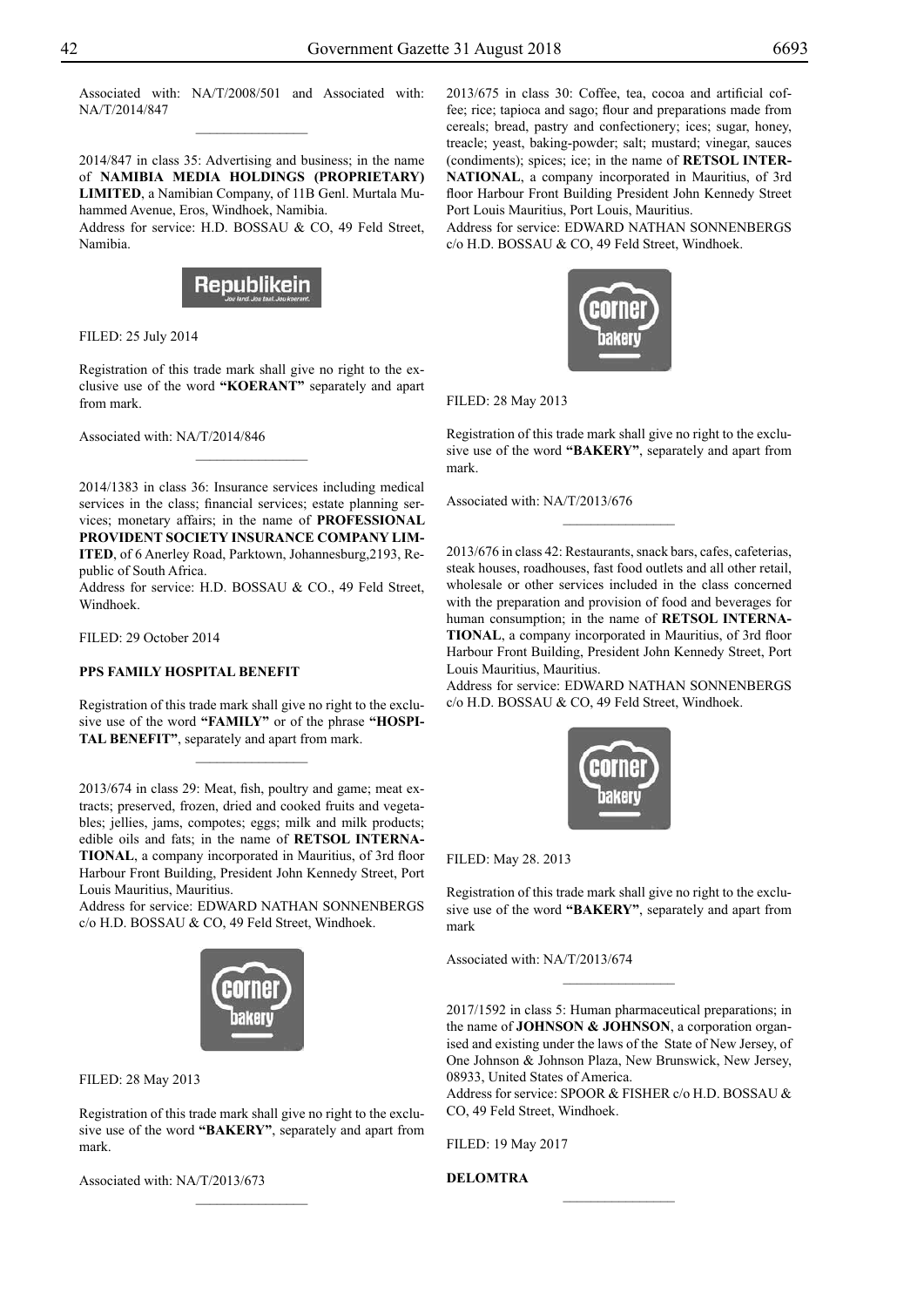2017/1593 in class 5: Human pharmaceutical preparations; in the name of **JOHNSON & JOHNSON**, a corporation organised and existing under the laws of the State of New Jersey, of One Johnson & Johnson Plaza, New Brunswick, New Jersey, 08933, United States of America.

Address for service: SPOOR & FISHER c/o H.D. BOSSAU & CO, 49 Feld Street, Windhoek.

Filed: 19 May 2017

## **FONTELVO**

2017/1594 in class 5: Human pharmaceutical preparations; in the name of **JOHNSON & JOHNSON**, a corporation organised and existing under the laws of the State of New Jersey, of One Johnson & Johnson Plaza, New Brunswick, New Jersey, 08933, United States of America.

 $\mathcal{L}=\mathcal{L}^{\mathcal{L}}$ 

Address for service: SPOOR & FISHER c/o H.D. BOSSAU & Co, 49 Feld Street, Windhoek.

 $\overline{\phantom{a}}$  , where  $\overline{\phantom{a}}$ 

Filed: 19 May 2017

#### **IMTILSTA**

2017/1595 in class 5: Human pharmaceutical preparations for the prevention and treatment of viral diseases, auto-immune and inflammatory diseases, cardiovascular diseases, central nervous system diseases, pain, dermatologic diseases, gastrointestinal diseases, infectious-related diseases, metabolic diseases, oncologic diseases, ophthalmic diseases, and respiratory diseases; in the name of **JOHNSON & JOHNSON**, a corporation organised and existing under the laws of the State of New Jersey, of One Johnson & Johnson Piaza, New Brunswick, New Jersey, 08933, United United States of America. Address for service: SPOOR & FISHER c/o H.D. BOSSAU & Co, 49 Feld Street, Windhoek.

Filed: 19 May 2017

#### **NURSPRANA**

2017/1596 in class 5: Human pharmaceutical preparations; in the name of **JOHNSON & JOHNSON**, a corporation organised and existing under the laws of the State of New Jersey, of One Johnson & Johnson Plaza, New Brunswick, New Jersey, 08933, United States of America.

 $\mathcal{L}=\mathcal{L}^{\mathcal{L}}$ 

Address for service: SPOOR & FISHER c/o H.D. BOSSAU & Co, 49 Feld Street, Windhoek.

Filed: 19 May 2017

## **PACTELOM**

2017/1597 in class 5: Human pharmaceutical preparations; in the name of **JOHNSON & JOHNSON**, a corporation organised and existing under the laws of the State of New Jersey, of One Johnson & Johnson Plaza, New Brunswick, New Jersey, 08933, United States of America.

 $\mathcal{L}=\mathcal{L}^{\mathcal{L}}$ 

Address for service: SPOOR & FISHER c/o H.D. BOSSAU & Co, 49 Feld Street, Windhoek.

Filed: 19 May 2017

## **RETELPRI**

2017/1598 in class 5: Human pharmaceutical preparations; in the name of **JOHNSON & JOHNSON**, a corporation organised and existing under the laws of the State of New Jersey, of One Johnson & Johnson Plaza, New Brunswick, New Jersey, 08933, United States of America.

 $\overline{\phantom{a}}$  , we can also the set of  $\overline{\phantom{a}}$ 

Address for service: SPOOR & FISHER c/o H.D. Bossau Co, 49 Feld Street, Windhoek.

Filed: 19 May 2017

#### **TELTARGA**

2017/1599 in class 5: Human pharmaceutical preparations; in the name of **JOHNSON & JOHNSON**, a corporation organised and existing under the laws of the State of New Jersey, of One Johnson & Johnson Plaza, New Brunswick, New Jersey, 08933, United States of America.

 $\frac{1}{2}$ 

Address for service: SPOOR & FISHER c/o H.D. Bossau Co, 49 Feld Street, Windhoek.

 $\frac{1}{2}$ 

#### **TELOVERSA**

2017/1600 in class 5: Human pharmaceutical preparations; in the name of **JOHNSON & JOHNSON**, a corporation organised and existing under the laws of the State of New Jersey, of One Johnson & Johnson Plaza, New Brunswick, New Jersey, 08933, United States of America.

Address for service: SPOOR & FISHER c/o H.D. BOSSAU & CO, 49 Feld Street, Windhoek.

 $\overline{\phantom{a}}$  , we can also the set of  $\overline{\phantom{a}}$ 

Filed: 19 May 2017

#### **TELPREXI**

2017/1681 in class 5: Human pharmaceutical preparations for the prevention and treatment of viral diseases, auto-immune and inflammatory diseases, cardiovascular diseases, central nervous system diseases, pain, dermatologic diseases, gastrointestinal diseases, infectious-related diseases, metabolic diseases, oncologic diseases, ophthalmic diseases, and respiratory diseases; in the name of **JOHNSON & JOHNSON**, a corporation organised and existing under the laws of the State of New Jersey, of One Johnson & Johnson Plaza, New Brunswick, New Jersey, 08933, United States of America.

Address for service: SPOOR & FISHER c/o H.D. BOSSAU & Co, 49 Feld Street, Windhoek.

Filed: 26 May 2017

## **RETRESKA**

2013/387 in class 29: Meat, fish, poultry and game; meat extracts; preserved, dried and cooked fruits and vegetables; jellies, jams, fruit sauces; eggs; milk and milk products; edible oils and fats; in the name of **SHOPRITE CHECKERS (PROPRIETARY) LIMITED**, of Corner Wiliiam Dabs and Old Paarl Road, Brackenfell, Western Cape, Republic of South Africa.

Address for service: H.D. BOSSAU & CO., 49 Feld Street, Windhoek.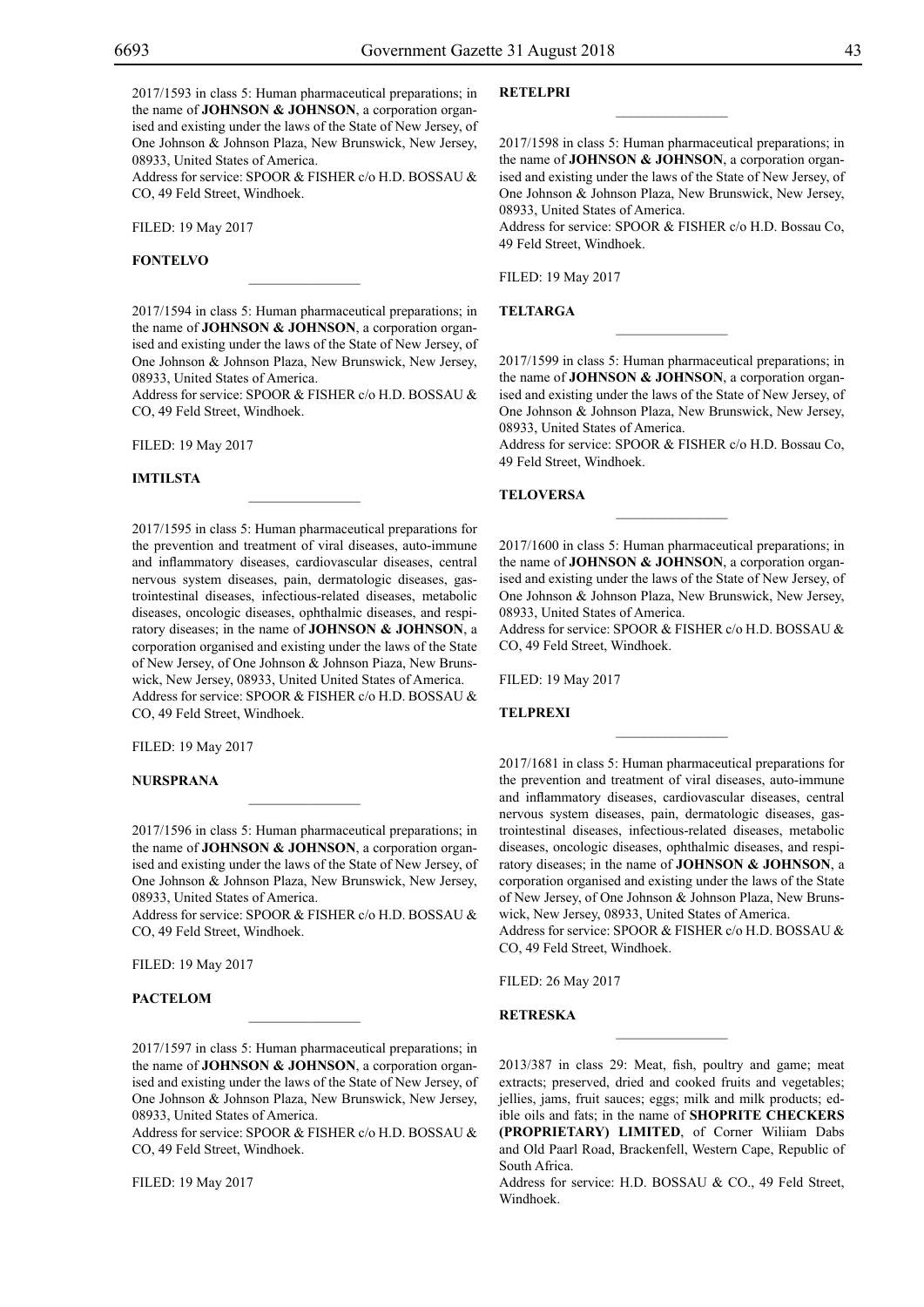![](_page_43_Picture_3.jpeg)

Filed: 4 April 2013

Registration of this trademark shall give no right to the exclusive use of the words **"REAL"**, **"TASTE"** and **"AFRICA"** descriptively in it's *bona fide* geographical signification and otherwise as a trade mark.

 $\frac{1}{2}$ 

Associated with: NA/T/2013/388

2013/389 in class 35: Advertising; business management; business administration; office functions. wholesale, retail and distribution services; in the name of **SHOPRITE CHECK-ERS (PROPRIETARY) LIMITED**, of Corner William Dabs and Old Paarl Roads, Brackenfell, Western Cape, Republic of South Africa.

Address for service: H.D. BOSSAU & CO, 49 Feld Street, Windhoek.

![](_page_43_Picture_9.jpeg)

Filed: 4 April 2013

Registration of this trademark shall give no right to the exclusive use of the words **"REAL"**, **"TASTE"** and **"AFRICA"** descriptively in it's *bona fide* geographical signification and otherwise as a trade mark.

Associated with: NA/T/2013/387

2013/388 in class 42: certification services; in the name of **SHOPRITE CHECKERS (PROPRIETARY) LIMITED**, of Corner William Dabs and Old Paarl Road, Brackenfell, Western Cape, Republic of South Africa.

 $\frac{1}{2}$ 

Address for service: H.D. BOSSAU & CO., 49 Feld Street, Windhoek.

![](_page_43_Picture_15.jpeg)

Filed: 4 April 2013

Registration of this trademark shall give no right to the exclusive use of the words **"REAL"**, **"TASTE"** and **"AFRICA"** descriptively in it's *bona fide* geographical signification and otherwise as a trade mark.

Associated with: NA/T/2013/389

2009/1142 in class 35: Advertising and business; in the name of **HEIKO DIEHL t/a PROACTIVE SPORTS MARKET & MANAGEMENT**, of 12 Hebenhilis, John Mufangeyo Street, Windhoek, P.O. Box 21055, Windhoek, Namibia. Address for service: H.D. BOSSAU & CO., 49 Feld Street, Windhoek.

 $\overline{\phantom{a}}$  , where  $\overline{\phantom{a}}$ 

![](_page_43_Picture_20.jpeg)

FILED: 29 October 2009

Registration of this trademark shall give no right to the exclusive use of the words **"MARKETING", "MANAGE-MENT"** and **"ACTIVE"**, separately and apart from the mark.

The combination of the colours **"RED"**, **"GREY"** and **"BLACK"** as depicted on the representation accompanying the application, is an essential and distinctive element of the mark.

Applicant admits that registration of this trade mark shall not debar other persons from the bonafide descriptive use of the word **"PROFESSIONAL"** in the ordinary course of trade.

Associated with NA/T/2009/1143

2017/565 in class 8: Hand tools and implements including axes and parts and fittings therefore, included in the class; in the name of **PRANDI ANDREA & C. DEI F. III PRANDI S.N.C.**, an Italian Company, of Via Provinciale 123, 23819 PRIMALUNA (LC), Italy.

 $\frac{1}{2}$ 

Address for service: H.D. BOSSAU & CO, 49 Feld Street, Windhoek.

![](_page_43_Picture_28.jpeg)

Filed: 15 February 2017

Applicant undertakes that the descriptive word **"AXES"** will vary in use.

The mark is in the colours as appearing in the representation in the Sm1 Form and is a feature of the mark.

Applicant undertakes that, in use, the blank space appearing in the mark will be occupied only by matter of a descriptive or non-distinctive character of by a trade mark registered in the name of the applicant in respect of the same goods or by a trade mark of which the applicant is a registered user, in respect of the same goods, or by a trade mark of a registered user, with the consent of the applicant, of such mark or the blank space will be left vacant

## **NOTICE**

## **CHANGE OF ADDRESS OF AGENT/ATTORNEY IN TERMS OF SECTIONS 8 AND 21 OF THE TRADE MARKS IN NAMIBIA ACT, ACT 48 OF 1973**

[Section 8 and 21, regulation 9 and 22]

It is hereby notified for general information that the **COW-LEY INCORPORATED**, a trade mark agent, has changed the address -

From: 7 Brandberg Street, Windhoek, Namibia

To: 7 Conrad Rust Street, Windhoek, Namibia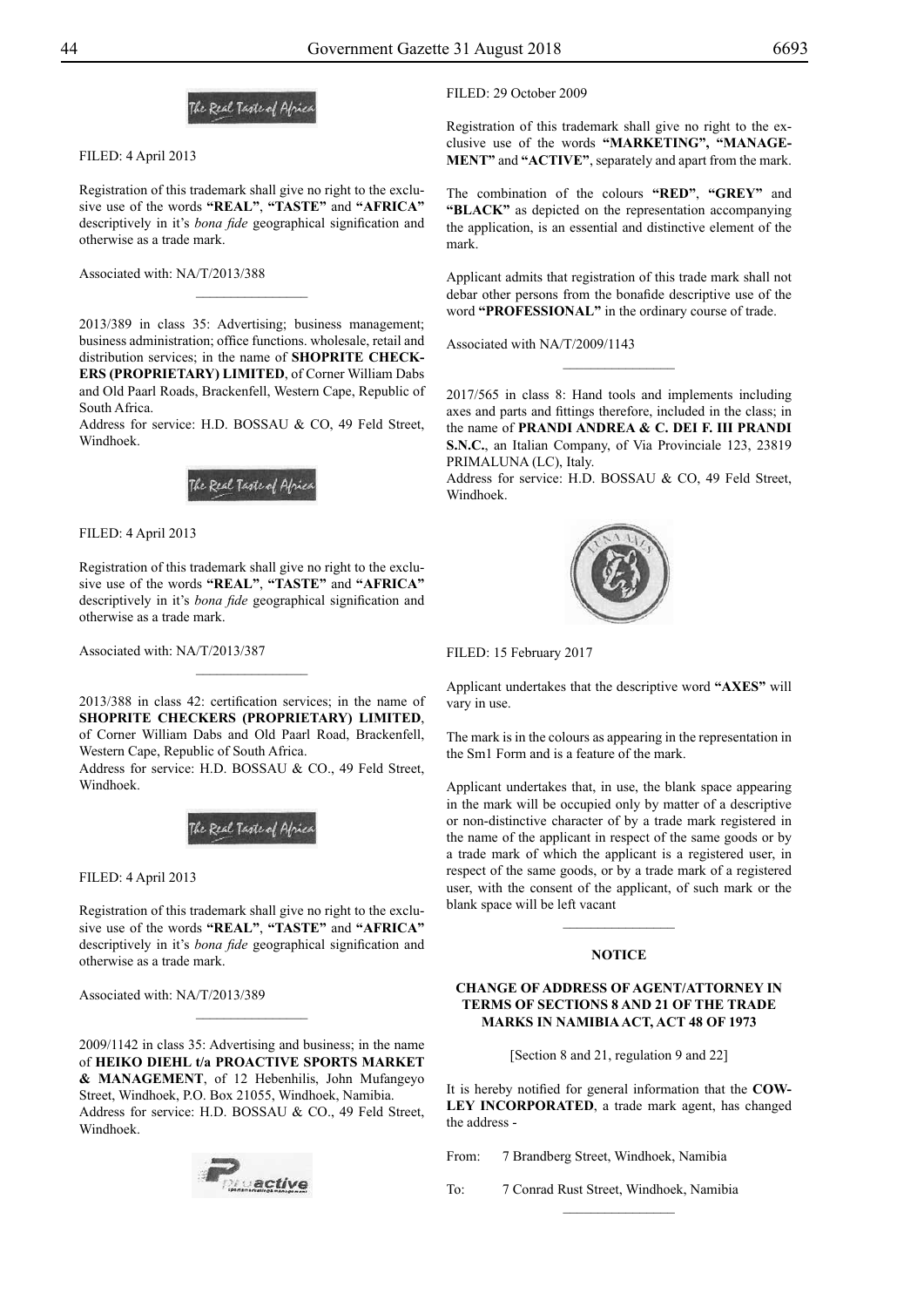2016/490 In class 1: Chemicals used in industry, science and photography, as well as in agriculture, horticulture and forestry; unprocessed artificial resins, unprocessed plastics; manures; fire extinguishing compositions; tempering and soldering preparations; chemical substances for preserving foodstuffs; tanning substances; adhesives used in industry in the name of **A-GAS INTERNATIONAL LIMITED**, of Banyard Road, Portbury West, Bristol BS20 7XH, United Kingdom. Address for service: ROLAND INTELLECTUAL PROP-ERTY CONSULTANTS, 3 Maritz Street, P.O. Box 91198, Windhoek.

Filed: 25 April 2016

## **A-GAS**

Applicant undertakes that the mark will only be used in respect of gases and gas mixtures of all kinds.  $\mathcal{L}=\mathcal{L}^{\mathcal{L}}$ 

2015/2752 in class 5: Pharmaceutical preparations for the treatment of Cancer, in the name of **MYLAN PHARMA-CEUTICALS PRIVATE LIMITED**, (whose legal address is: Plot No. 1-A/2, MIDC, Industrial Area, Taloja, Ralgad (Dist), Maharashtra - 410 208, India).

Address for service: CRONJE & CO., 1 Charles Cathral Street, Olympia, Windhoek.

Filed: 19 November 2015

#### **HERTRAZ**

2016/502 in class 3: Cosmetic preparations for the care of the skin, hair and nails; in the name of **NESTLE SKIN HEALTH S.A.,** a Swiss company, of Gratta-Paille 2, 1018 Lausanne, Switzerland.

Address for service: BOUWERS INC c/o HARMSE ATTORneys, 3 Liszt Street, Windhoek.

![](_page_44_Picture_12.jpeg)

Filed: 27 April 2016

Associated with: NA/T/2014/292 and Associated with: NA/T/2016/503  $\mathcal{L}=\mathcal{L}^{\mathcal{L}}$ 

2016/503 in class 5: Pharmaceutical and veterinary preparations; sanitary preparations for medical purposes; dietetic food and substances adapted for medical or veterinary use, food for babies; dietary supplements for humans and animals; plasters, materials for dressings; material for stopping teeth, dental wax; disinfectants; preparations; in the name of **NESTLE SKIN HEALTH S.A., a Swiss company, of Gratta-Paille 2,** 1018 Lausanne, Switzerland.

Address for service: BOUWERS INC c/o HARMSE ATTOR-NEYS, 3 Liszt Street, Windhoek.

## **CALDERMA**

 $\mathcal{L}=\mathcal{L}^{\mathcal{L}}$ 

Filed: 27 April 2016

Associated with: NA/T/2016/504

2016/504 in class 10: Surgical apparatus and instruments in the field of skin care and skin treatments; medical apparatus and instruments in the field of skin care and skin treatments; in the name of **NESTLE SKIN HEALTH S.A.,** a Swiss company, of Gratta-Paille 2, 1018 Lausanne, Switzerland. Address for service: BOUWERS INC c/o HARMSE ATTORneys, 3 Liszt Street, Windhoek.

## **CALDERMA**

 $\overline{\phantom{a}}$  , we can also the set of  $\overline{\phantom{a}}$ 

Filed: 27 April 2016

Associated with: NA/T/2016/502

2012/715 in class 5: Pharmaceutical preparations for respiratory system, gastrointestinal system, endocrine system, cardiovascular system, nervous system, musculoskeletal system, urinary system, integumentary system, reproductive system; for treatment of blood disease and disorder; for treatment of cancer; for treatments of colds, coughs and influenza; dermatologic pharmaceutical preparations; pharmaceutical preparations for ophthalmic use; for treatment of hypertension; for treatment of obesity; for treatment of gout; anti-inflammatory pharmaceuticals; antibiotics; anti allergic pharmaceutical preparations; pharmaceutical preparations for fungal infections, viral infections, anti-retroviral medicines; pharmaceutical preparations for anaesthesia, for asthma, for arthritis; pharmaceutical preparations for diabetes; for benign prostatic hyperplasia; for tuberculosis; for malaria; hormonal preparations; vitamin preparations; immunosuppressants; in the name of **MYLAN PHARMACEUTICALS PRIVATE LIMITED**, an Indian company, of One India Bulls Centre, Tower 2-B, 7th Floor, 841, Senapati Bapat Marg, Elphinstone Road (West), Mumbai-400 013, India.

Address for service: NJQ & ASSOCIATES c/o HARMSE AT-TORNEYS, 3 Liszt Street, Windhoek.

 $\frac{1}{2}$ 

Filed: 24 May 2012

### **Liporeg**

2012/716 in class 5: Pharmaceutical preparations for respiratory system, gastrointestinal system, endocrine system, cardiovascular system, nervous system, musculoskeletal system, urinary system, integumentary system, reproductive system; for treatment of blood disease and disorder; for treatment of cancer; for treatments of colds, coughs and influenza; dermatologic pharmaceutical preparations; pharmaceutical preparations for ophthalmic use; for treatment of hypertension; for treatment of obesity; for treatment of gout; anti-inflammatory pharmaceuticals; antibiotics; anti allergic pharmaceutical preparations; pharmaceutical preparations for fungal infections, viral infections, anti-retroviral medicines; pharmaceutical preparations for anaesthesia, for asthma, for arthritis; pharmaceutical preparations for diabetes; for benign prostatic hyperplasia; for tuberculosis; for malaria; hormonal preparations; vitamin preparations; immunosuppressants; in the name of **MYLAN PHARMACEUTICALS PRIVATE LIMITED**, an Indian company, of One India Bulls Centre, Tower 2-B, 7th Floor, 841, Senapati Bapat Marg, Elphinstone Road (West), Mumbai-400 013, India.

Address for service: NJQ & ASSOCIATES c/o HARMSE AT-TORNEYS, 3 Liszt Street, Windhoek.

Filed: 24 May 2012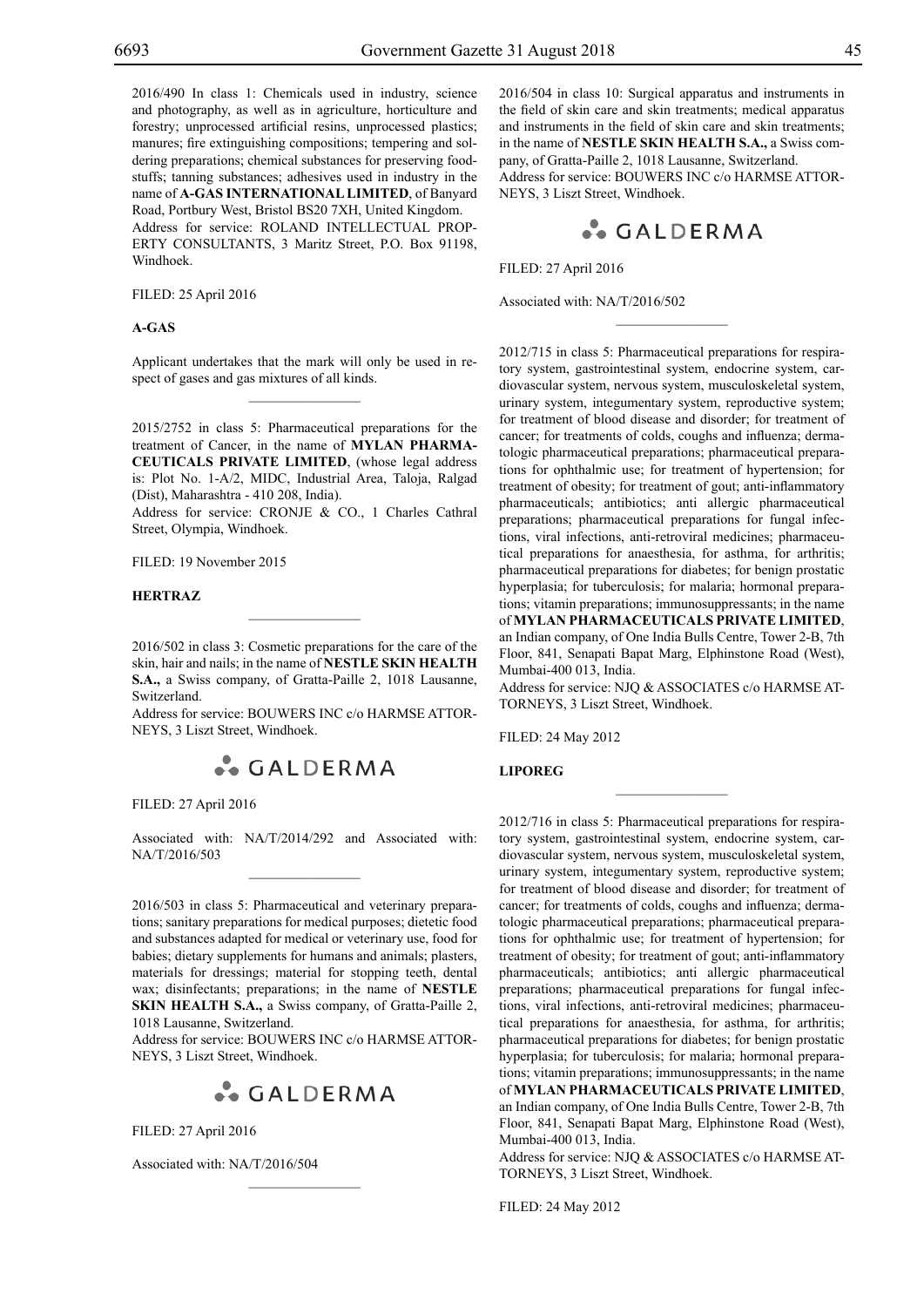## **Myadol**

2012/717 in class 5: Pharmaceutical preparations for respiratory system, gastrointestinal system, endocrine system, cardiovascular system, nervous system, musculoskeletal system, urinary system, integumentary system, reproductive system; for treatment of blood disease and disorder; for treatment of cancer; for treatments of colds, coughs and influenza; dermatologic pharmaceutical preparations; pharmaceutical preparations for ophthalmic use; for treatment of hypertension; for treatment of obesity; for treatment of gout; anti-inflammatory pharmaceuticals; antibiotics; anti allergic pharmaceutical preparations; pharmaceutical preparations for fungal infections, viral infections, anti-retroviral medicines; pharmaceutical preparations for anaesthesia, for asthma, for arthritis; pharmaceutical preparations for diabetes; for benign prostatic hyperplasia; for tuberculosis; for malaria; hormonal preparations; vitamin preparations; immunosuppressants; in the name of **MYLAN PHARMACEUTICALS PRIVATE LIMITED**, an Indian company, of One India Bulls Centre, Tower 2-B, 7th Floor, 841, Senapati Bapat Marg, Elphinstone Road (West), Mumbai - 400 013, India.

 $\overline{\phantom{a}}$  , where  $\overline{\phantom{a}}$ 

Address for service: NJQ & ASSOCIATES c/o HARMSE AT-TORNEYS, 3 Liszt Street, Windhoek.

Filed: 24 May 2012

#### **Nexquin**

2012/718 in class 5: Pharmaceutical preparations for respiratory system, gastrointestinal system, endocrine system, cardiovascular system, nervous system, musculoskeletal system, urinary system, integumentary system, reproductive system; for treatment of blood disease and disorder; for treatment of cancer; for treatments of colds, coughs and influenza; dermatologic pharmaceutical preparations; pharmaceutical preparations for ophthalmic use; for treatment of hypertension; for treatment of obesity; for treatment of gout; anti-inflammatory pharmaceuticals; antibiotics; anti allergic pharmaceutical preparations; pharmaceutical preparations for fungal infections, viral infections, anti-retroviral medicines; pharmaceutical preparations for anaesthesia, for asthma, for arthritis; pharmaceutical preparations for diabetes; for benign prostatic hyperplasia; for tuberculosis; for malaria; hormonal preparations; vitamin preparations; immunosuppressants; in the name of **MYLAN PHARMACEUTICALS PRIVATE LIMITED**,

an Indian company, of One India Bulls Centre, Tower 2-B, 7th Fioor, 841, Senapati Bapat Marg, Elphinstone Road (West), Mumbai -400 013, India.

Address for service: NJQ & ASSOCIATES c/o HARMSE AT-TORNEYS, 3 Liszt Street, Windhoek.

Filed: May 24 May 2012

## **Plasert**

2012/719 in class 5: Pharmaceutical preparations for respiratory system, gastrointestinal system, endocrine system, cardiovascular system, nervous system, musculoskeletal system, urinary system, integumentary system, reproductive system; for treatment of blood disease and disorder; for treatment of cancer; for treatments of colds, coughs and influenza; dermatologic pharmaceutical preparations; pharmaceutical preparations for ophthalmic use; for treatment of hypertension; for

 $\frac{1}{2}$ 

treatment of obesity; for treatment of gout; anti-inflammatory pharmaceuticals; antibiotics; anti allergic pharmaceutical preparations; pharmaceutical preparations for fungal infections, viral infections, anti-retroviral medicines; pharmaceutical preparations for anaesthesia, for asthma, for arthritis; pharmaceutical preparations for diabetes; for benign prostatic hyperplasia; for tuberculosis; for malaria; hormonal preparations; vitamin preparations; immunosuppressants 7th the name of Mylan PharmaceuticabPrivate Limited, an Indian company, of One India Bulls Centre, Tower 2-B, 7th Floor, 841, Senapati Bapat Marg, Elphinstone Road (West), Mumbai -400 013, India.

Address for service: NJQ & ASSOCIATES c/o HARMSE AT-TORNEYS, 3 Liszt Street, Windhoek.

 $\frac{1}{2}$ 

Filed: 24 May 2012

**Platigrel**

2012/720 in class 5: Pharmaceutical preparations for respiratory system, gastrointestinal system, endocrine system, cardiovascular system, nervous system, musculoskeletal system, urinary system, integumentary system, reproductive system; for treatment of blood disease and disorder; for treatment of cancer; for treatments of colds, coughs and influenza; dermatologic pharmaceutical preparations; pharmaceutical preparations for ophthalmic use; for treatment of hypertension; for treatment of obesity; for treatment of gout; anti-inflammatory pharmaceuticals; antibiotics; anti allergic pharmaceutical preparations; pharmaceutical preparations for fungal infections, viral infections, anti-retroviral medicines; pharmaceutical preparations for anaesthesia, for asthma, for arthritis; pharmaceutical preparations for diabetes; for benign prostatic hyperplasia; for tuberculosis; for malaria; hormonal preparations; vitamin preparations; immunosuppressants; in the name of **MYLAN PHARMACEUTICALS PRIVATE LIMITED**, an Indian company, of One India Buils Centre, Tower 2-B, 7th Fioor, 841, Senapati Bapat Marg, Elphinstone Road (West), Mumbai -400 013, India.

Address for service: NJQ & ASSOCIATES c/o HARMSE AT-TORNEYS, 3 Liszt Street, Windhoek.

Filed: 24 May 2012

**SEBELOL**

2012/721 in class 5: Pharmaceutical preparations for respiratory system, gastrointestinal system, endocrine system, cardiovascular system, nervous system, musculoskeletal system, urinary system, integumentary system, reproductive system; for treatment of blood disease and disorder; for treatment of cancer; for treatments of colds, coughs and influenza; dermatologic pharmaceutical preparations; pharmaceutical preparations for ophthalmic use; for treatment of hypertension; for treatment of obesity; for treatment of gout; anti-inflammatory pharmaceuticals; antibiotics; anti allergic pharmaceutical preparations; pharmaceutical preparations for fungal infections, viral infections, anti-retroviral medicines; pharmaceutical preparations for anaesthesia, for asthma, for arthritis; pharmaceutical preparations for diabetes; for benign prostatic hyperplasia; for tuberculosis; for malaria; hormonal preparations; vitamin preparations; immunosuppressants; in the name of **MYLAN PHARMACEUTICALS PRIVATE LIMITED**, an Indian company, of One India Bulls Centre, Tower 2-B, 7th Floor, 841, Senapati Bapat Marg, Elphinstone Road (West), Mumbai -400 013, India.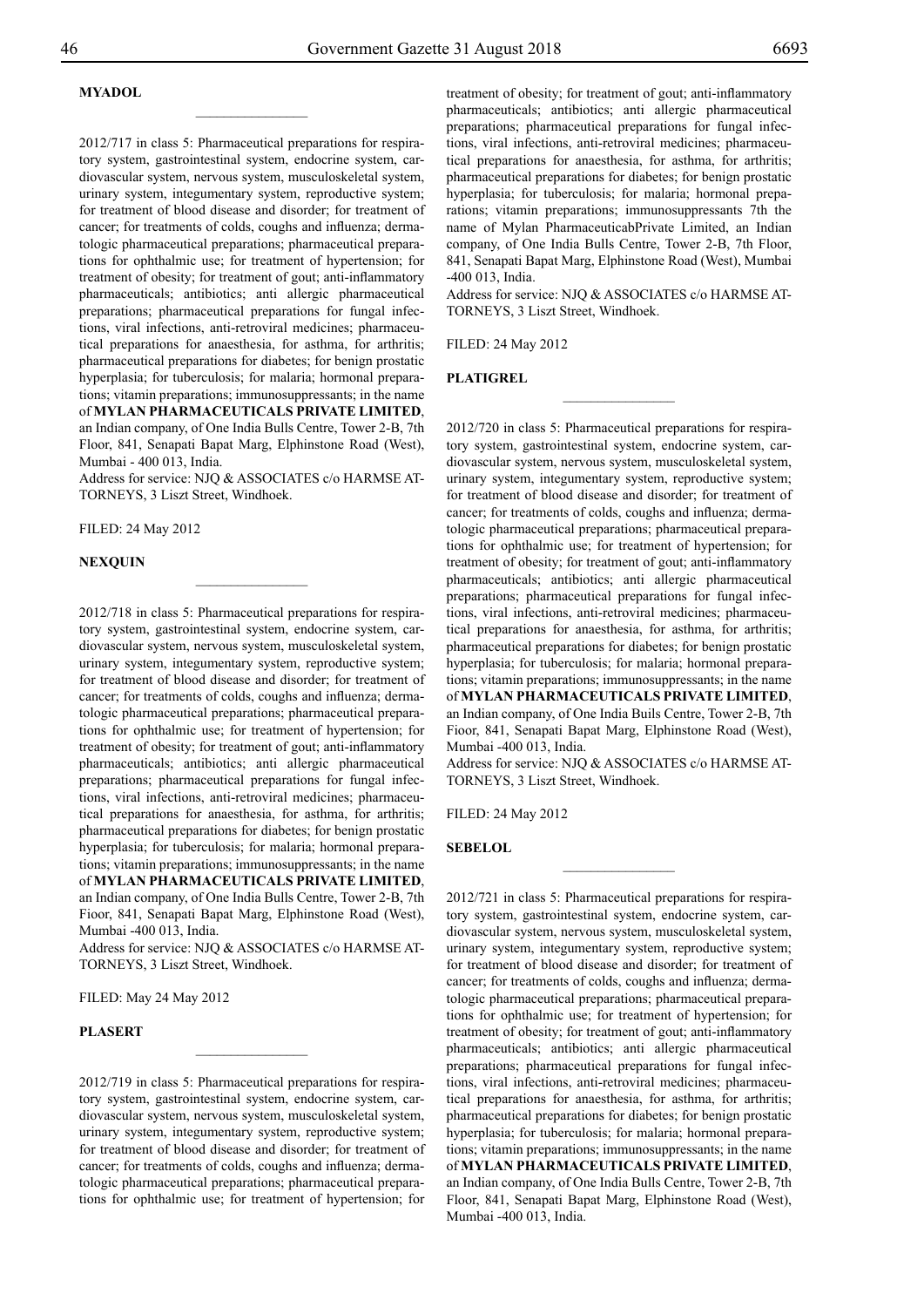Address for service: NJQ & ASSOCIATES c/o HARMSE AT-TORNEYS, 3 Liszt Street, Windhoek.

 $\mathcal{L}=\mathcal{L}^{\mathcal{L}}$ 

Filed: 24 May 2012

#### **SISTIN**

2012/722 in class 5: Pharmaceutical preparations for respiratory system, gastrointestinal system, endocrine system, cardiovascular system, nervous system, musculoskeletal system, urinary system, integumentary system, reproductive system; for treatment of blood disease and disorder; for treatment of cancer; for treatments of colds, coughs and influenza; dermatologic pharmaceutical preparations; pharmaceutical preparations for ophthalmic use; for treatment of hypertension; for treatment of obesity; for treatment of gout; anti-inflammatory pharmaceuticals; antibiotics; anti allergic pharmaceutical preparations; pharmaceutical preparations for fungal infections, viral infections, anti-retroviral medicines; pharmaceutical preparations for anaesthesia, for asthma, for arthritis; pharmaceutical preparations for diabetes; for benign prostatic hyperplasia; for tuberculosis; for malaria; hormonal preparations; vitamin preparations; immunosuppressants; in the name of **MYLAN PHARMACEUTICALS PRIVATE LIMITED**, an Indian company, of One India Bulls Centre, Tower 2-B, 7th Floor, 841, Senapati Bapat Marg, Elphinstone Road (West), Mumbai -400 013, India.

Address for service: NJQ & ASSOCIATES c/o HARMSE AT-TORNEYS, 3 Liszt Street, Windhoek.

 $\mathcal{L}=\mathcal{L}^{\mathcal{L}}$ 

Filed: 24 May 2012

#### **SYNCLAV**

2012/724 in class 5: Pharmaceutical preparations for respiratory system, gastrointestinal system, endocrine system, cardiovascular system, nervous system, musculoskeletal system, urinary system, integumentary system, reproductive system; for treatment of blood disease and disorder; for treatment of cancer; for treatments of colds, coughs and influenza; dermatologic pharmaceutical preparations; pharmaceutical preparations for ophthalmic use; for treatment of hypertension; for treatment of obesity; for treatment of gout; anti-inflammatory pharmaceuticals; antibiotics; anti allergic pharmaceutical preparations; pharmaceutical preparations for fungal infections, viral infections, anti-retroviral medicines; pharmaceutical preparations for anaesthesia, for asthma, for arthritis; pharmaceutical preparations for diabetes; for benign prostatic hyperplasia; for tuberculosis; for malaria; hormonal preparations; vitamin preparations; immunosuppressants; in the name of **MYLAN PHARMACEUTICALS PRIVATE LIMITED**, an Indian company, of One India Buiis Centre, Tower 2-B, 7th Fioor, 841, Senapati Bapat Marg, Elphinstone Road (West), Mumbai -400 013, India.

Address for service: NJQ & ASSOCIATES c/o HARMSE AT-TORNEYS, 3 Liszt Street, Windhoek.

Filed: 24 May 2012

**XAFEN**

2012/725 in class 5: Pharmaceutical preparations for respiratory system, gastrointestinal system, endocrine system, cardiovascular system, nervous system, musculoskeletal system,

 $\mathcal{L}=\mathcal{L}^{\mathcal{L}}$ 

urinary system, integumentary system, reproductive system; for treatment of blood disease and disorder; for treatment of cancer; for treatments of colds, coughs and influenza; dermatologic pharmaceutical preparations; pharmaceutical preparations for ophthalmic use; for treatment of hypertension; for treatment of obesity; for treatment of gout; anti-inflammatory pharmaceuticals; antibiotics; anti allergic pharmaceutical preparations; pharmaceutical preparations for fungal infections, viral infections, anti-retroviral medicines; pharmaceutical preparations for anaesthesia, for asthma, for arthritis; pharmaceutical preparations for diabetes; for benign prostatic hyperplasia; for tuberculosis; for malaria; hormonal preparations; vitamin preparations; immunosuppressants; in the name of **MYLAN PHARMACEUTICALS PRIVATE LIMITED**, an Indian company, of One India Bulis Centre, Tower 2-B, 7th Floor, 841, Senapati Bapat Marg, Elphinstone Road (West), Mumbai -400 013, India.

Address for service: NJQ & ASSOCIATES c/o HARMSE AT-TORNEYS, 3 Liszt Street, Windhoek.

Filed: 24 May 2012

#### **Mypen**

2014/1635 in class 9: Computer products, namely, disk drives, computer storage units, namely, computer hardware for storage of digital data, and computer peripherals; in the name of **WESTERN DIGITAL TECHNOLOGIES, INC**, a Delaware corporation, of 3355 Michelson Drive, Suite 100, Irvine California 92612, United States of America.

 $\frac{1}{2}$ 

Address for Service: JACKSON, ETTI & EDU c/o HARMSE ATTORNEYS, 1st Floor, Sokolic Building, John Meinert Street, Windhoek.

Filed: 2 December 2014

#### **MY PASSPORT**

2016/372 in class 42: Providing internet search engines; in the name of **LOOKNA INC**, a Georgia (USA) Corporation, of 26664 Seagull Way, Apt A213, Malibu, Ca 90265 USA, United States of America.

 $\frac{1}{2}$ 

Address for service: BOUWERS INC. c/o HARMSE ATTORneys, 3 Liszt Street, Windhoek.

Filed: 23 March 2016

## **LOOKNA**

2014/579 in class 30: Biscuits, including wafer biscuits; and sweets.; in the name of **UNIBISCO BISCUITS SA (PTY) LTD**, owner, of 4/6 Tracton Road, Devland, JohannesburgÑ Gauteng Republic of South Africa.

 $\frac{1}{2}$ 

Address for service: GALGUT & GALGUT c/o HARMSE ATTORNEYS, 3 Liszt Street, Windhoek.

Filed: 9 June 2014

## **STRIKER**

2016/1991 in class 9: Data storage devices, namely, hard disk drives, digital disk drives, media players, blank digital storage media, portable hard disk drives, solid-state drives, flash

 $\frac{1}{2}$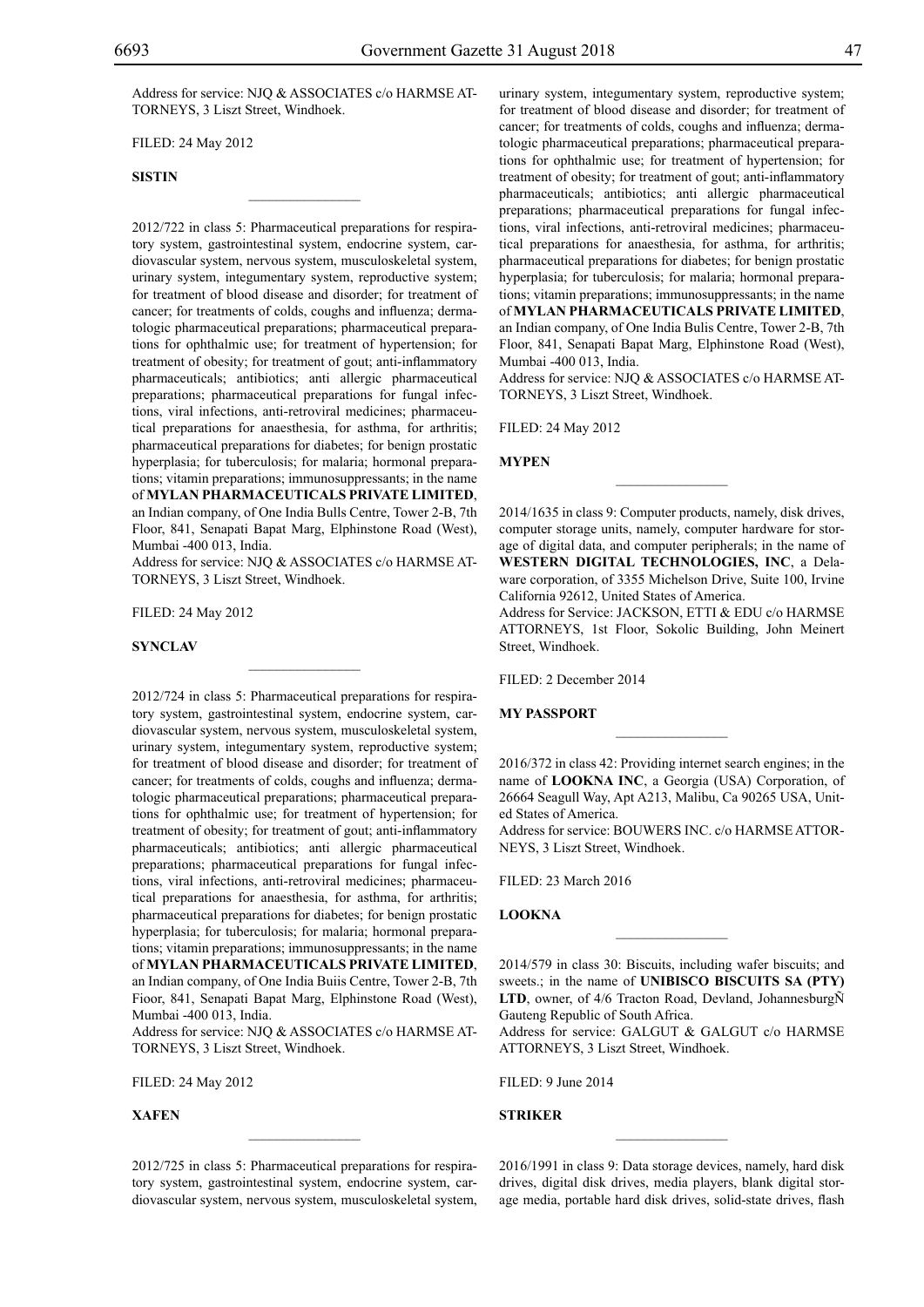memory drives, hybrid disk drives and computer peripherals; computer storage devices, namely computer memory hardware, hard drives for computers and solid-state drives (SSDs) for computers; removable hard drive based backup system; computer network storage devices, namely, hard disk drives, digital disk drives, media players, blank digital storage media, portable hard disk drives, solid-state drives, flash memory drives, hybrid disk drives and computer peripherals for storing and backup of electronic data either locally or via a telecommunications network or over the cloud; computer products used to transfer, stream, view and play text, data, audio and video files, digital images and multimedia content from data storage devices, hard drives, disk drives, and computer peripherals to televisions, video monitors, projectors, computer and mobile devices, namely, computer tablets, smartphones, laptops; integrated circuit chips; flash memory chips; diagnostic apparatus, not for medical purposes, namely, apparatus used for computer system analysis and optimization; analysis apparatus, namely, integrated hardware, firmware and software system for managing large scale data centers, and used for analysis of data, data storage and storage system performance, not for medical use; blank integrated circuit cards; interfaces for computers; portable communication, media players, and computing devices, namely, magnetic tape units for computers, computer memory devices, computer operating systems and computer input devices; computer software, hardware and firmware for storing, synchronizing, uploading, retrieving, downloading, managing, organizing, securing, sharing and backup of electronic data; computer software used for computer system analysis and optimization; computer operating systems; computer firmware used for controlling optimal performance of computer systems and components; downloadable software used for computer system analysis and optimization; downloadable software for mobile devices used for computer system analysis and optimization; downloadable electronic instruction manuals in the fields of data storage devices, namely, hard disk drives, digital disk drives, media players, blank digital storage media, portable hard disk drives, solid-state drives, flash memory drives, hybrid disk drives and computer peripherals; in the name of **WESTERN DIGITAL TECHNOLOGIES, INC**., a Delaware corporation, of 3355 Michelson Drive, Suite 100, Irvine California 92612, United States of America.

Address for service: JACKSON, ETTI & EDU c/o HARMSE ATTORNEYS, 1st Floor, Sokolic Building, John Meinert Street, Windhoek.

Filed: 12 December 2016

## **PRECISIVE**

Priority claimed to Jamaica Application filed on 26 August 2016.

 $\frac{1}{2}$ 

Associated with: NA/T/2016/1992

2016/1992 in class 42: Scientific and technological services in the nature of system analysis and optimization of nonvolatile flash memory devices, data centers, hyperscale computer systems and cloud computing system analysis and optimization and research and design relating thereto; industrial research in the field of system analysis and optimization of non-volatile flash memory devices, data centers, hyperscale computer systems and cloud computing systems; design and development of computer hardware and software; calibration; computer programming; computer system design; computer system

analysis; data conversion of computer programs and data, not physical conversion; duplication of computer programs; electronic data storage; installation of computer software; providing information on computer technology and programming; maintenance of computer firmware and software; monitoring of computer systems by remote access to ensure proper functioning and optimization of said systems; off-site data backup; recovery of computer data; server hosting; material testing; updating of computer firmware and software; computer and electronic data storage services; design, development, updating and maintenance services for data hard disk drives, solid-state drives and computer storage devices; providing design, development, updating and maintenance services for computer hardware, software, and systems for data storage, data management and backup of electronic data, on premises and in the cloud; technical support services in the field of data storage, data management and backup of electronic data, onpremises and in the cloud; computer services for accessing and aggregating content and media stored in cloud storage or on devices, namely, providing ï a website featuring technology for accessing data stored on distributed computer servers and mobile digital electronic devices; computer services, namely, providing online application programming interfaces (APIs) software for accessing, aggregating, creating, managing, and manipulating content and media for use by software developers; Cloud computing featuring software for use in accessing cloud computing networks, software for accessing cloud computing services; platforms service featuring computer software platforms for accessing and aggregating content and media stored in cloud storage on electronic devices in the nature of cell phones, tablet computers, and computers; Computer services in the nature of providing electronic storage for voice, data or images; wireless electronic data storage services; wireless storage services for archiving databases, images and other electronic data.; in the name of **WESTERN DIGITAL TECHNOLOGIES, INC**., a Delaware corporation, of 3355 Michelson Drive, Suite 100, Irvine California 92612, United States of America.

Address for service: JACKSON, ETTI & EDU c/o HARMSE ATTORNEYS, 1st Floor, Sokolic Building, John Meinert Street, Windhoek.

 $\overline{\phantom{a}}$  , where  $\overline{\phantom{a}}$ 

FILED: 12 December 2016

#### **PRECISIVE**

2016/313 in class 39: Transportation and freighting services by air, land or water; services consisting of travel arrangements, information about journeys, tariffs, timetables and methods of transport; services related to or in connection with transportation, booking of seats, chartering of aircraft, buses and water craft; arranging of cruises, flights and accommodation; escorting of travellers, arranging of hours; services connected with tourist offices, travel agencies, safaris, car rental; transport of travellers; clearing and forwarding agencies, clearing and forwarding agents; warehousing services; all services allied to or associated with the aforegoing; in the name of **ROVOS RAIL TOURS (PTY) LTD**, a South African company, of 200 Scheiding Road, PRETORIA, Republic of South Africa. Address for service: BOUWERS INC. c/o HARMSE ATTOR-

NEYS, 3 Liszt Street, WINDHOEK.

Filed: 15 March 2016

**SHONGOLOLO**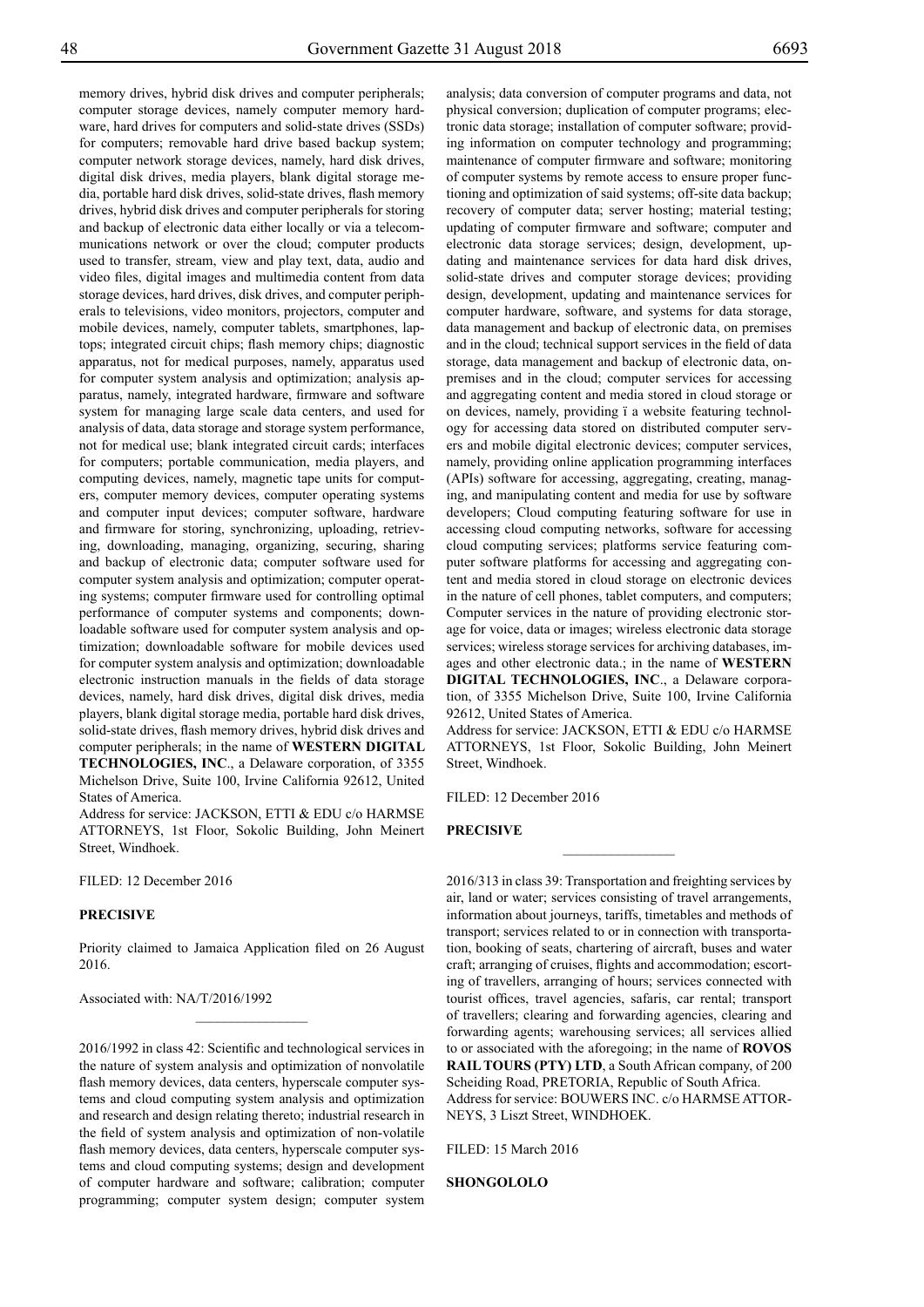2016/499 in class 5: Pharmaceutical dermatological preparations for the treatment of acne; in the name of **NESTLE SKIN HEALTH S.A.,** a Swiss company, of Gratta-Pailie 2, 1018 Lausanne, Switzerland.

Address for service: BOUWERS INC c/o HARMSE ATTORneys, 3 Liszt Street, Windhoek.

Filed: 27 April 2016

### **EPIDUO**

2016/500 in class 3: Cosmetic preparations; in the name of **NESTLE SKIN HEALTH S.A.,** a Swiss company, of Gratta-Paille 2, 1018 Lausanne, Switzerland.

 $\overline{\phantom{a}}$  , where  $\overline{\phantom{a}}$ 

Address for service: BOUWERS INC c/o HARMSE ATTORneys, 3 Liszt Street, Windhoek.

Filed: 27 April 2016

#### **SOOLANTRA**

Associated with: NA/T/2016/501

2016/501 in class 5: Pharmaceutical preparations, namely oral ana topical arugs tor me treatment of inflammatory disorders of the skin, namely acne, rosacea, dermatitis, psoriasis, eczema and related disorders; in the name of **NESTLE SKIN HEALTH S.A.,** a Swiss company, of Gratta-Paille 2, 1018 Lausanne, Switzeriand.

 $\mathcal{L}=\mathcal{L}^{\mathcal{L}}$ 

Address for service: BOUWERS INC c/o HARMSE ATTORneys, 3 Liszt Street, Windhoek.

Filed: 27 April 2016

## **SOOLANTRA**

Associated with: NA/T/2016/500

2017/121 in class 32: Beers, mineral and aerated waters and other non-alcoholic drinks; fruit drinks and fruit juices; syrups and other preparations for making beverages; including energy drinks; in the name of **LITTLE GREEN BEVERAGES (PROPRIETARY) LIMITED**, a South African company, of 20 Anvil Road, Isando, Gauteng, Republic of South Africa. Address for service: GALGUT & GALGUT c/o HARMSE ATTORNEYS, 1st Floor, Sokolic Building, John Meinert Street, Windhoek.

 $\mathcal{L}=\mathcal{L}^{\mathcal{L}}$ 

Filed: January 19, 2017

## **DOKTA**

2012/1468 in class 36: Financial, insurance, banking, loan, monetary and real estate services of all kinds; in the name of **REALPAY PAYMENT SOLUTIONS (PTY) LIMITED**, a South African company (whose legal address is Castle View South Office Park, 499 Tsitsa Street, 0047, Erasmuskloof, South Africa).

Address for service: BOUWERS INC. c/o HARMSE ATTOR-NEYS., Windhoek.

## **Real Pay**

Filed: 15 October 2012

Registration of this trademark shall give no right to the exclusive use of the word **"PAY"** separately and apart from the mark.

 $\overline{\phantom{a}}$  , we can also the set of  $\overline{\phantom{a}}$ 

2017/1102 in class 43: Services provided by persons or establishments whose aim is to prepare food and drink for consumption and services provided to obtain bed and board in hotels, boarding houses or other establishments providing temporary accommodation; in the name of **AUGUST 26 LO-GISTICS (PTY) LTD**, a Namibian owned company, of 25 Husum Close, Lafrenz Industria, Windhoek, Namibia. Address for service: SISA NAMANDJE & CO. INCORPO-RATED, No. 11 Robert Mugabe Avenue, Windhoek.

![](_page_48_Picture_26.jpeg)

Filed: 16 March 2017

Registration of this trade mark shall give no right to the exclusive use of the words **"ALL"** and **"DIAMOND"** separately and

The combination of the colours **"GOLD"**, **"ROYAL BLUE"**  and **"BLACK"** as shown on the representation affixed to the form of application is an essential and distinctive element of the mark.

Associated with: NA/T/2017/1102

2017/1101 in class 43: Services provided by persons or establishments whose aim is to prepare food and drink for consumption and services provided to obtain bed and board in hotels, boarding houses or other establishments providing temporary accommodation; in the name of **AUGUST 26 LO-GISTICS (PTY) LTD**, a Namibian owned company, of 25 Husum Close, Lafrenz Industria, Windhoek, Namibia. Address for service: SISA NAMANDJE & CO. INCORPO-RATED, No. 11 Robert Mugabe Avenue, Windhoek.

![](_page_48_Picture_32.jpeg)

Filed: 16 March 2017

Registration of this trade mark shall give no right to the exclusive use of the words **"ALL"** and **"DIAMOND"** separately and apart from the mark.

The combination of the colours **"GREY"**, **"GOLD"**, **"LIGHT BLUE"** and **"BLACK"** as shown on the representation affixed to the form of application is an essential and distinctive element of the mark.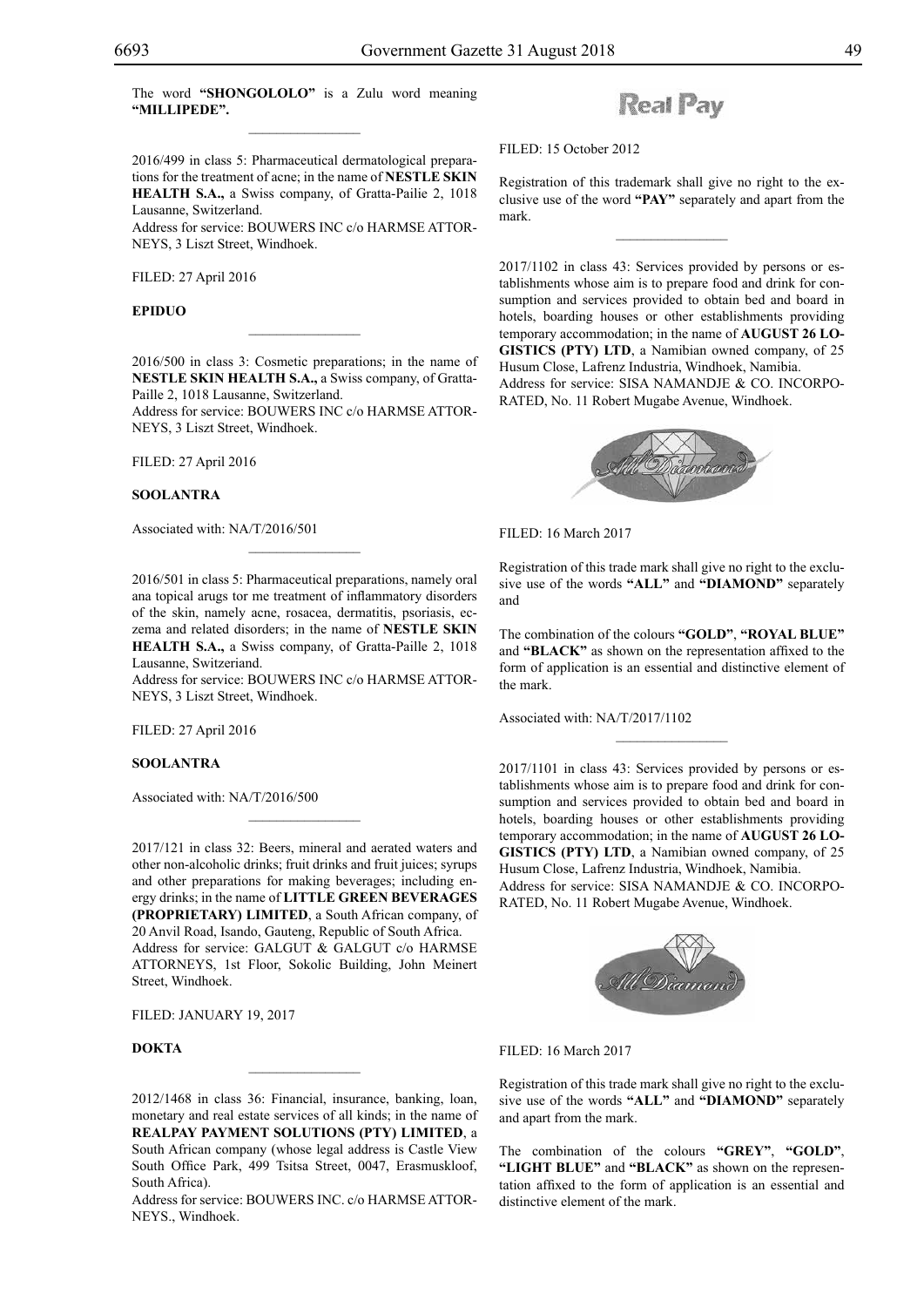Associated with: NA/T/2017/1101

2017/1103 in class 43: Services provided by persons or establishments whose aim is to prepare food and drink for consumption and services provided to obtain bed and board in hotels, boarding houses or other establishments providing temporary accommodation; in the name of **AUGUST 26 LO-GISTICS (PTY) LTD**, a Namibian owned company, of 25 Husum Close, Lafrenz Industria, Windhoek, Namibia.

 $\frac{1}{2}$ 

Address for service: SISA NAMANDJE & CO. INCORPO-RATED, No. 11 Robert Mugabe Avenue, Windhoek.

![](_page_49_Picture_5.jpeg)

Filed: 16 March 2017

Registration of this trade mark shall give no right to the exclusive use of the words **"ALL"** and **"DIAMOND"** separately and apart from the mark.

The combination of the colours **"ORANGE"**, **"YELLOW", "ROYAL BLUE"** and **"WHITE"** as shown on the representation affixed to the form of application is an essential and distinctive element of the mark.

Associated with: NA/T/2017/1103

2014/992 in class 9: Data storage devices, namely, hard disk drives, digital disk drives, media players, solid state drives, blank digital storage media, hybrid drives and computer peripherals; computer storage devices, namely, computer memory hardware and hard drives for computers; digital electronic devices for organizing, receiving, playing, transmitting, managing, storing, securing, encrypting, centralizing, backingup, transferring, customizing, navigating, playing, viewing, accessing, sharing, streaming, synchronizing, modifying, reviewing, uploading, and downloading text, data, image, audio and video files, information, or media stored on, streamed through, hosted on or run on data storage devices, hard drives, disk drives, solid state drives, media players, Internet servers and cloud storage services; removable hard drive based computer backup system; computer storage docking stations, namely, an adapter that allows data contained on portable drives or USB storage devices connected to the adapter to be shared or accessed; computer hardware for upload, storage, retrieval, download, transmission and delivery of digital content; computer software for use in the synchronization, backup, playing and encryption and decryption of digital flies, including audio, video, text, binary, still images, graphics and multimedia files; computer network storage devices, namely, storage and backup of electronic data either locally or via a telecommunications network; networking software, namely, software for setting up and configuring managed storage and online backup services over wide area networks; computer storage appliances, namely, network attached storage devices for file sharing and cloud backup; computer software and hardware for synchronizing and connecting local network storage and global computer networks, for upload, storage, retrieval, download, transmission and delivery of digital content, for storing and managing data on local and internetbased file servers, for processing storage of data utilizing solid state storage, namely, hard disk drives combined with solid state memory;

computer firmware for data storage, data retrieval, data access, data backup, data replication, data availability, data recovery, data translation and data conversion; data storage management software; protective cases for external hard drives; in the name of **WESTERN DIGITAL TECHNOLOGIES, INC**. a Delaware corporation, of 3355 Michelson Drive, Suite 100, Irvine Caiifornia 92612, United States of America.

Address for service: JACKSON, ETTI & EDU c/o HARMSE ATTORNEYS, 3 Liszt Street, Windhoek.

![](_page_49_Picture_13.jpeg)

Filed: 21 August 2014

Registration of this trademark shall give no right to the exclusive use of the letters **"W"** and **"D"** separately and apart from the mark.

 $\overline{\phantom{a}}$  , where  $\overline{\phantom{a}}$ 

2016/696 in class 42: Scientific and technological services and research and design relating thereto; industrial analysis and research services; design and development of computer hardware and software; data security services; computer security system monitoring services; provision of security services for computer networks, computer access and computerized transaction; services related to and ancillary to all aforementioned services; in the name of **SBV SERVICES (PTY) LTD**, a South African Company, of SBV House, 17 8th Street, Corner of 11th Avenue and 8th Street, Houghton, Johannesburg, Gauteng, Republic of South Africa.

Address for service: MOORE ATTORNEYS c/o CRONJE & Co., 1 Charles Cathral Street, Olympia, Windhoek.

![](_page_49_Picture_18.jpeg)

| FILED: 2 June 2016 |  |  |  |  |  |
|--------------------|--|--|--|--|--|
|--------------------|--|--|--|--|--|

Associated with: NA/T/2016/697 and Associated with: NA/T/2016/695

2016/697 in class 45: Legal services; security services for the protection of property and individuals; personal and social services rendered by others to meet the needs of individuals, cash in transit services; cash processing and management services; training and consulting services; guarding services; security guard services; alarm monitoring services; armed response services; closed-circuit surveillance; rental of security surveillance apparatus; providing of reconnaissance and surveillance services; body guarding (personal); public events security services; advisory services relating to security; computerised security services for business and domestic establishments; consultancy relating to the provision of security; monitoring of burglar and security alarms; monitoring of security alarm systems; monitoring of security control apparatus; services related to and ancillary to all the aforementioned services; in the name of **SBV SERVICES (PTY) LTD**, a South African Company, of SBV House, 17 8th Street, Corner of 11th Avenue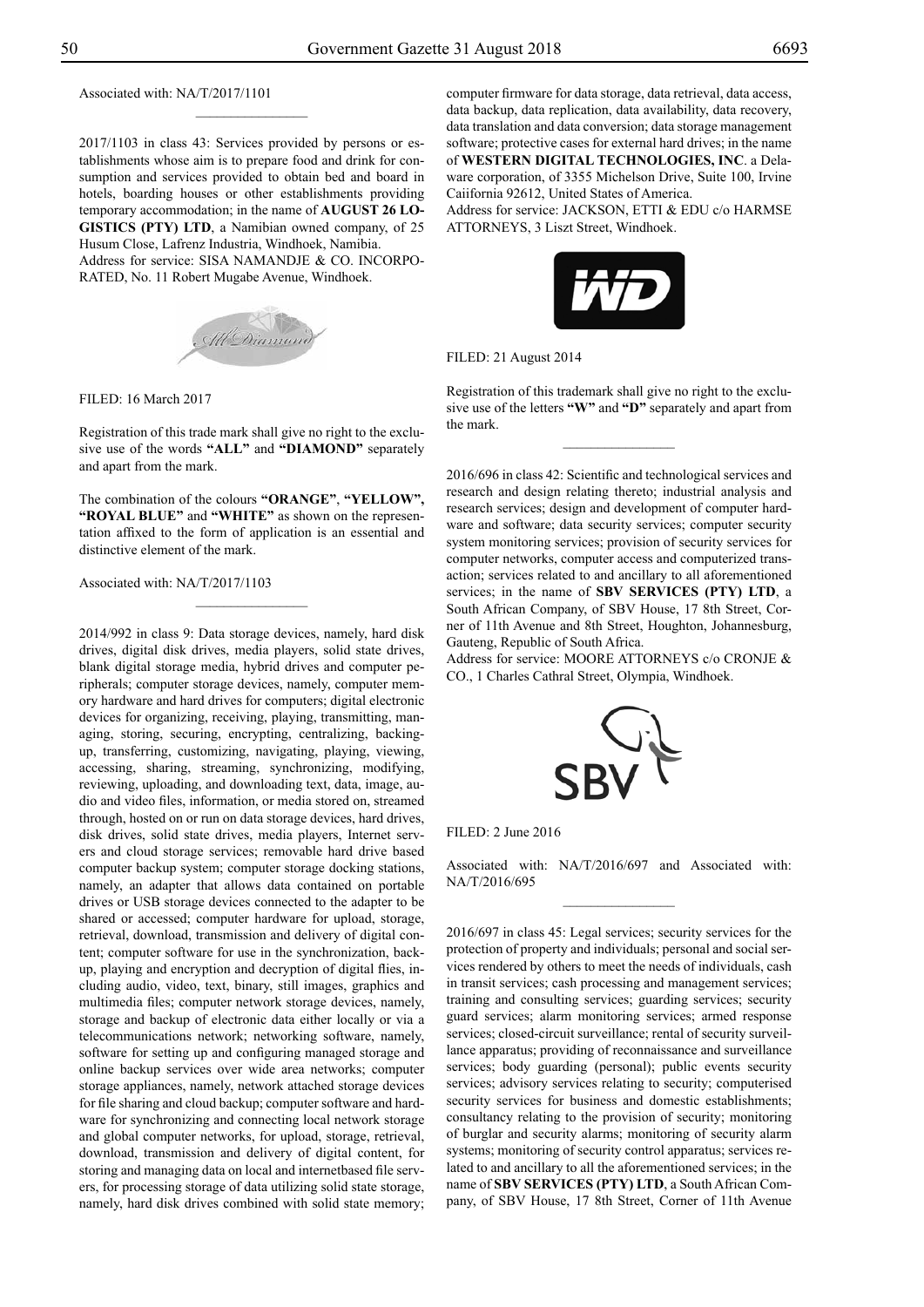and 8th Street, Houghton, Johannesburg, Gauteng, Republic of South Africa.

Address for service: MOORE ATTORNEYS c/o CRONJE & Co., 1 Charles Cathral Street, Olympia, Windhoek.

![](_page_50_Picture_3.jpeg)

Filed: 2 June 2016

Associated with: NA/T/2016/696

2015/2352 in class 42: Retail and wholesale of building materials, hardware, sanitary ware, paints and glass as well as tools, all trades and related products; machine tools; builders machinery and equipment; electrical fittings, conductors andgoods and all matters related thereto; in the name of **ARK TRADING (PROPRIETARY) LIMITED**, a Namibian company, of 6 Ridvan Avenue, Southern Industrial Area, Windhoek, Namibia.

 $\mathcal{L}=\mathcal{L}^{\mathcal{L}}$ 

Address for service: CRONJE & CO., 1 Charles Cathral Street, Olympia, Windhoek.

Filed: 21 October 2015

## **ARK TRADING**

Registration of this trade mark shall give no right to the exclusive use of the word **"TRADING"**, separately and apart from the mark.

 $\mathcal{L}=\mathcal{L}^{\mathcal{L}}$ 

Associated with: NA/T/2015/2351

2017/1359 in class 1: All goods included in Class 1 including but not limited to chemicals used in industry, science and photography, as well as in agriculture, horticulture and forestry; unprocessed artificial resins, unprocessed plastics; manures; fire extinguishing compositions; tempering and soldering preparations; chemical substances for preserving foodstuffs; tanning substances; adhesives used in industry; in the name of **COSMOCEL S A**, a company incorporated in Mexico, of Via Matamoros 1501 San Nicolas De Los Garza Nuevo Leon, Mexico.

Address for service: CRONJE & CO., 1 Charles Cathral Street,Olympia, Windhoek.

 $\overline{\phantom{a}}$  , where  $\overline{\phantom{a}}$ 

Filed: 25 April 2017

#### **TRAZEX KOMBI**

2017/1357 in clas 1: All goods included in Class 1 including but not limited to chemicals used in industry, science and photography, as well as in agriculture, horticulture and forestry; unprocessed artificial resins, unprocessed plastics; manures; fire extinguishing compositions; tempering and soldering preparations; chemical substances for preserving foodstuffs; tanning substances; adhesives used in industry; in the name of **COSMOCEL S A**, a company incorporated in Mexico, of Via Matamoros 1501 San Nicolas De LoS Garza Nuevo Leon, Mexico.

Address for service: CRONJE & CO., 1 Charles Cathral Street, Olympia, Windhoek.

 $\frac{1}{2}$ 

Filed: 25 April 2017

## **FOSFACEL**

2016/1349 in class 9: Batteries for electronic cigarettes; batteries for electronic devices that are used for heating tobacco, chargers for electronic devices that are used for heating tobacco; USB chargers for electronic devices that are used for heating tobacco; car chargers for electronic cigarettes; car chargers for devices that are used for heating tobacco; battery chargers for electronic cigarettes; in the name of **PHILIP MORRIS PRODUCTS S.A.**, Incorporated under the laws of Switzerland, of Quai Jeanrenaud 3, 2000 Neuchatel, Switzerland. Address for service: DM KISCH INC. c/o CRONJE & CO., 1 Charles Cathral Street, Windhoek.

Filed: 16 March 2016

## **THE PLEASURE OF HEATED TOBACCO**

Registration of this trade mark shall give no right to the exclusive use of the word **"TOBACCO"** separately and apart from mark

 $\overline{\phantom{a}}$  , we can also the set of  $\overline{\phantom{a}}$ 

Associated with: NA/T/2016/1350

2016/1350 in class 11: Electronic vaporizers except electronic cigarettes; apparatus for heating liquids; apparatus for generating vapour; in the name of **PHILIP MORRIS PRODUCTS S.A.**, Incorporated under the laws of Switzerland, of Quai Jeanrenaud 3, 2000 Neuchatel, Switzerland. Address for service: DM KISCH INC. c/o CRONJE & CO., 1 Charles Cathral Street, Windhoek.

Filed: 16 March 2016

## **THE PLEASURE OF HEATED TOBACCO**

Registration of this trade mark shall give no right to the exclusive use of the word **"TOBACCO"** separately and apart from mark.

 $\frac{1}{2}$ 

Associated with: NA/T/2016/1351

2016/1351 in class 34: Wired vaporizer for electronic cigarettes and electronic smoking devices; tobacco, raw or manufactured; tobacco products, including cigars, cigarettes, cigarillos, tobacco for roll your own cigarettes, pipe tobacco, chewing tobacco, snuff tobacco, kretek; snus; tobacco substitutes (not for medical purposes); smokers' articles, including cigarette paper and tubes, cigarette filters, tobacco tins, cigarette cases and ashtrays, pipes, pocket apparatus for rolling cigarettes, lighters; matches; tobacco sticks, tobacco-products for the purpose of being heated, electronic devices and their parts for the purpose of heating cigarettes or tobacco in order to release nicotine-containing aerosol for inhalation; liquid nicotine solutions for use in electronic cigarettes; electronic smoking devices; electronic cigarettes;electronic cigarettes as substitute traditional cigarettes;electronic devices for the inhalation of-nicotine containing aerosol; oral vaporising devices for use by smokers, tobacco products and tobacco substitutes;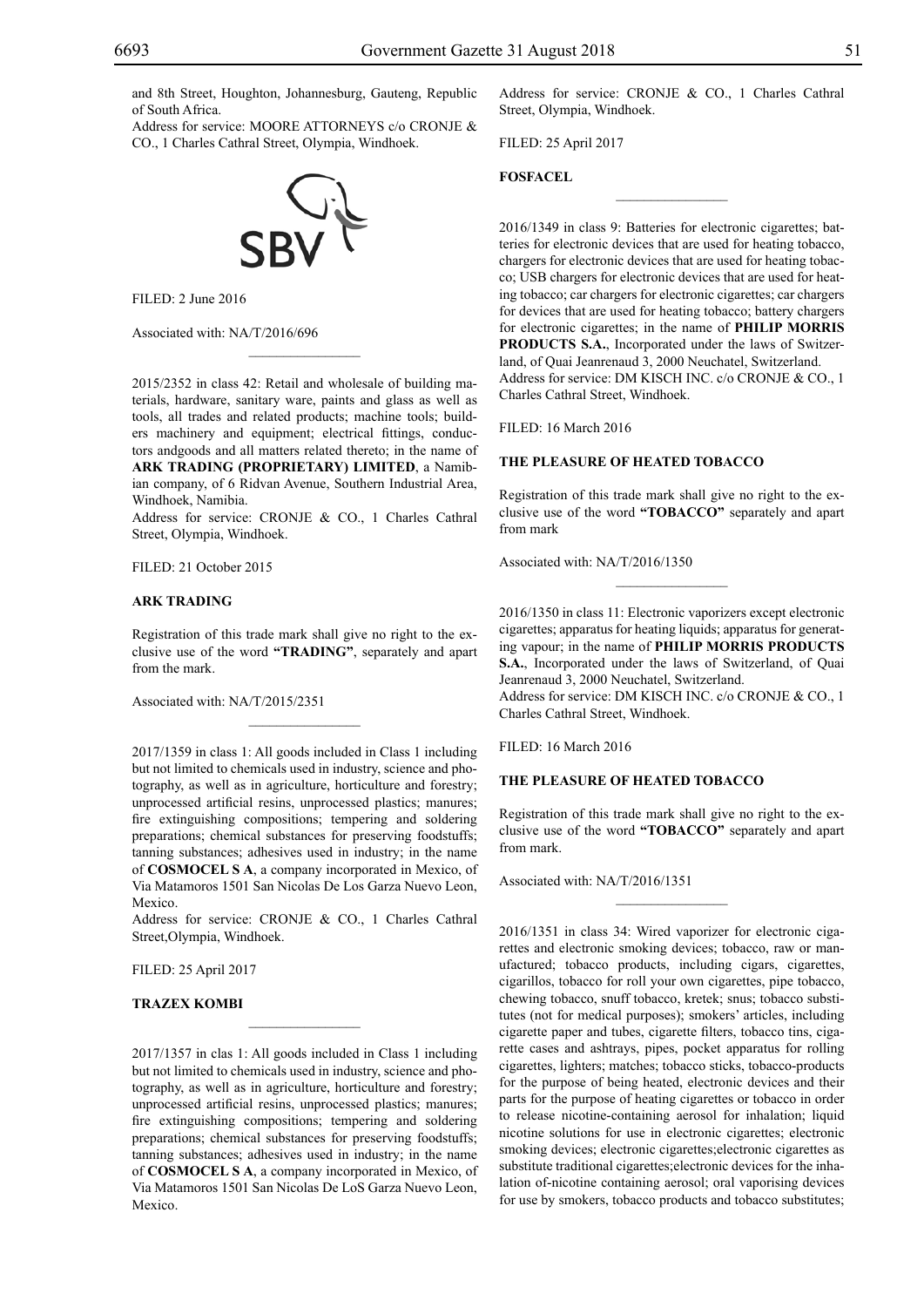smoker's articles for electronic cigarettes; parts and fittings for the aforesaid products included in class 34; extinguishers for heated cigarettes and cigars as well as heated tobacco sticks; electronic rechargeable cigarette cases; in the name of **PHIL-IP MORRIS PRODUCTS S.A.**, Incorporated under the laws of Switzerland, of Quai Jeanrenaud 3, 2000 Neuchatei, Switzerland.

Address for service: DM KISCH INC. c/o CRONJE & CO., 1 Charles Cathral Street, Windhoek.

Filed: 16 March 2016

## **THE PLEASURE OF HEATED TOBACCO**

Registration of this trade mark shall give no right to the exclusive use of the word **"TOBACCO"** separately and apart from mark.

 $\overline{\phantom{a}}$  , where  $\overline{\phantom{a}}$ 

Associated with: NA/T/2016/1349

2016/521 in class 29: Milk and milk products; edible fats; milk powder; powdered milk; dried milk powder; milk powder for nutritional purposes; milk powder for food purposes; powdered milk for food purposes; flavoured milk powder for making drinks; in the name of **TRADE KINGS LIMITED**, A limited company incorporated under the laws of Zambia, of Nampundwe Road, Industriai Area, Lusaka, Zambia.

Address for service: DM KISCH INCORPORATED c/o CRONJE & CO., 1 Charles Cathral Street, Olympia, Windhoek.

Filed: 9 May 2016

## **AMASIP SIP MAHEU**

Registration of this trade mark shall give no right to the exclusive use of the word **"SIP"** separately and apart from mark.

 $\overline{\phantom{a}}$  , where  $\overline{\phantom{a}}$ 

Associated with: NA/T/2014/1527

2016/522 in class 43: Hotel services, motel services, provision of accommodation; temporary accommodation services; reservation services for hotel accommodation and for other accommodation; bar services, cocktail lounge; cafÈ services, restaurant and snack bar services; catering services for the provision of food and drink; provision of conference, meeting and exhibition facilities; hotel check-in and check-out services; electronic information services relating to hotels; advisory and consultancy services relating to the aforesaid; in the name of **SIX CONTINENTS HOTELS, INC.**, a Delaware corporation, of 3 Ravinia Drive, Atlanta, Georgia 30346-2149, United States of America.

Address for service: DM KISCH INCORPORATED  $c/\sigma$ CRONJE & CO., 1 Charles Cathral Street, Olympia, Windhoek.

![](_page_51_Picture_17.jpeg)

Filed: 9 May 2016

Registration of this trade mark shall give no right to the exclusive use of the word **"INN"** separately and apart from mark.

 $\overline{\phantom{a}}$  , where  $\overline{\phantom{a}}$ 

Associated with: NA/T/1983/631

2016/719 in class 35: Advertising and promotional services; branding services including vehicle branding; consulting, management and distribution services, including such services relating to supply chain and logistics; administrative processing of purchase orders and tracking services; freight management services; relocation services for businesses; in the name of **VALUE LOGISTICS LIMITED**, (a company incorporated under the laws of South Africa), of 49 Brewery Road, Isando, Republic of South Africa.

Address for service: DM KISCH INC c/o CRONJE & CO., 1 Charles Cathral Street, Olympia, Windhoek.

![](_page_51_Picture_23.jpeg)

Filed: 7 June 2016

Associated with: NA/T/2012/1266 and Associated with: NA/T/2016/720

2016/720 in class 36: Customs brokerage, clearance and documentation services; valuation services; insurance; freight insurance services and insurance services relating to goods in transit and/or storage; in the name of **VALUE LOGISTICS LIMITED**, (A company incorporated under the laws of South Africa), of 49 Brewery Road, Isando, Republic of South Africa.

Address for service: DM KISCH INC c/o CRONJE & CO., 1 Charles Cathral Street, Olympia, Windhoek.

![](_page_51_Picture_28.jpeg)

Filed: 7 June 2016

Associated with: NA/T/2016/721

2016/721 in class 37: Repair and installation services; services rendered in the restoration and/or preservation of objects to their original condition; auto body and vehicle repair services; in the name of **VALUE LOGISTICS LIMITED**, (A company incorporated under the laws of South Africa), of 49 Brewery Road, Isando, Republic of South Africa.

 $\frac{1}{2}$ 

Address for service: DM KISCH INC c/o CRONJE & CO., 1 Charles Cathral Street, Olympia, Windhoek.

![](_page_51_Picture_33.jpeg)

 $FILED: 7 June 2016$ 

Associated with: NA/T/2016/722

2016/722 in class 39: Transport, chartering, brokerage, routing and distribution services for freight; safety management, inspection, emergency response auditing, compliance, training, labelling, consultation and advisory services in the fleld